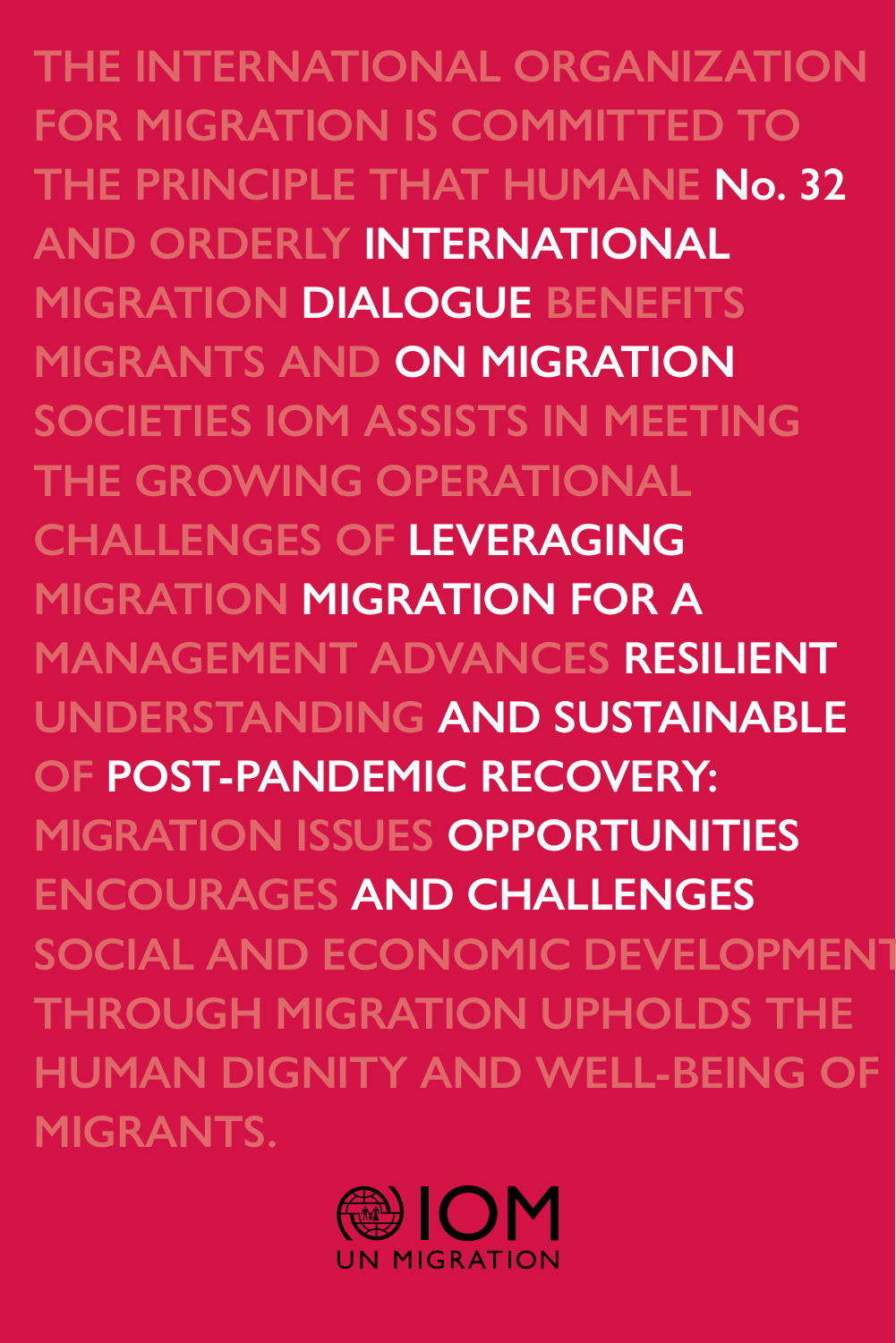The opinions expressed in this publication are those of the authors and do not necessarily reflect the views of the International Organization for Migration (IOM). The designations employed and the presentation of material throughout the publication do not imply expression of any opinion whatsoever on the part of IOM concerning the legal status of any country, territory, city or area, or of its authorities, or concerning its frontiers or boundaries.

IOM is committed to the principle that humane and orderly migration benefits migrants and society. As an intergovernmental organization, IOM acts with its partners in the international community to: assist in meeting the operational challenges of migration; advance understanding of migration issues; encourage social and economic development through migration; and uphold the human dignity and well-being of migrants.

| Publisher: | International Organization for Migration |
|------------|------------------------------------------|
|            | 17 route des Morillons                   |
|            | P.O. Box 17                              |
|            | 1211 Geneva 19                           |
|            | Switzerland                              |
|            | Tel.: + 41 22 717 91 11                  |
|            | Fax: +41 22 798 61 50                    |
|            | <b>Email:</b> $hq@iom.int$               |
|            | Website: www.jom.int                     |

Required citation: International Organization for Migration (IOM), 2022. *Leveraging migration for a resilient and sustainable post-pandemic recovery: Opportunities and challenges.* International Dialogue on Migration Series, No. 32. IOM, Geneva.

ISSN 1726-2224 ISBN 978-92-9268-298-9 (PDF)

**© IOM 2022**



Some rights reserved. This work is made available under the [Creative Commons Attribution-](https://creativecommons.org/licenses/by-nc-nd/3.0/igo/legalcode)[NonCommercial-NoDerivs 3.0 IGO License](https://creativecommons.org/licenses/by-nc-nd/3.0/igo/legalcode) (CC BY-NC-ND 3.0 IGO).\*

For further specifications please see the [Copyright and Terms of Use](https://publications.iom.int/terms-and-conditions).

This publication should not be used, published or redistributed for purposes primarily intended for or directed towards commercial advantage or monetary compensation, with the exception of educational purposes e.g. to be included in textbooks.

Permissions: Requests for commercial use or further rights and licensing should be submitted to [publications@iom.int](mailto:publications%40iom.int?subject=).

\*<https://creativecommons.org/licenses/by-nc-nd/3.0/igo/legalcode>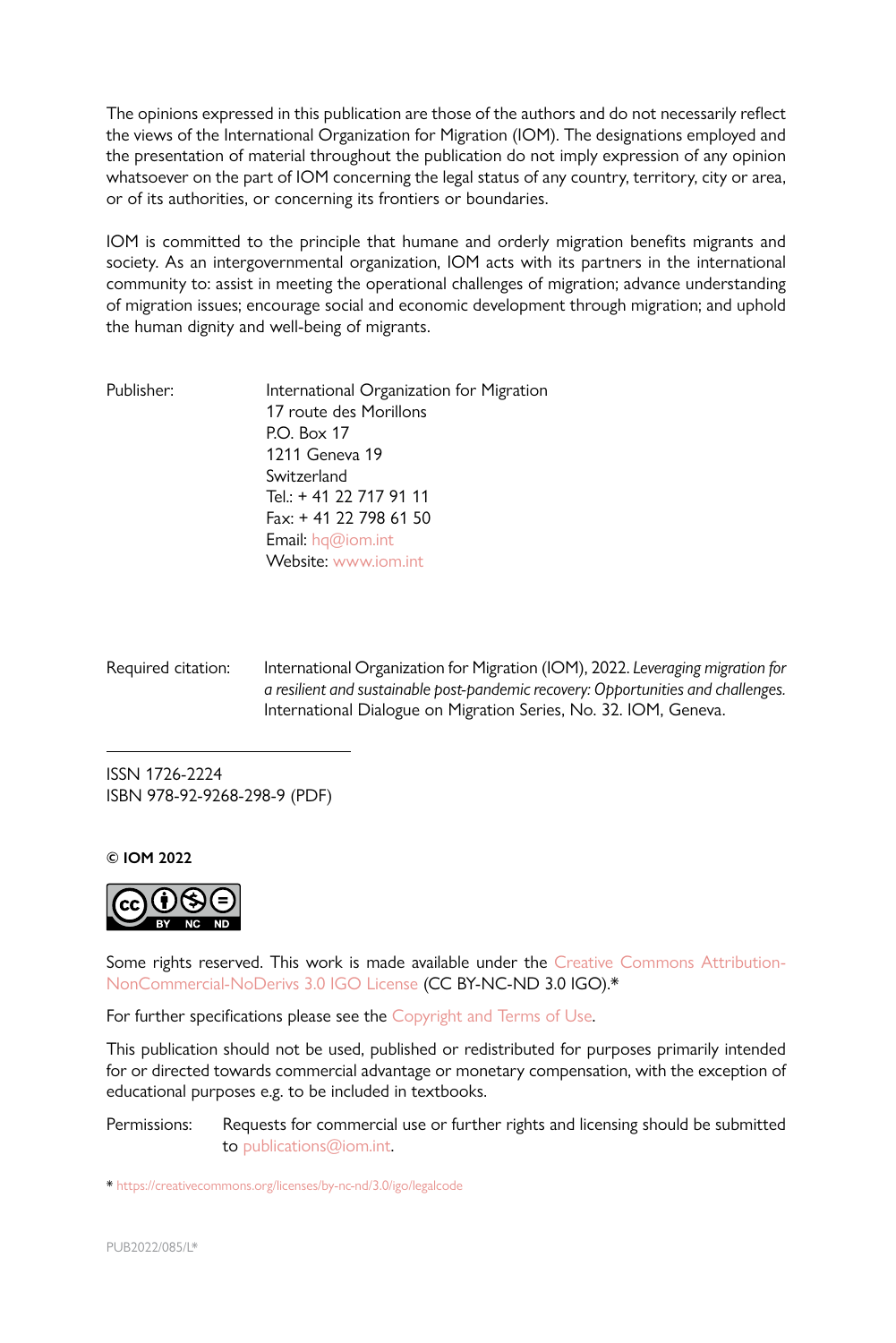No. 32

 DIALOGUE INTERNATIONAL ON MIGRATION

# **LEVERAGING MIGRATION FOR A RESILIENT AND SUSTAINABLE POST-PANDEMIC RECOVERY: OPPORTUNITIES AND CHALLENGES**

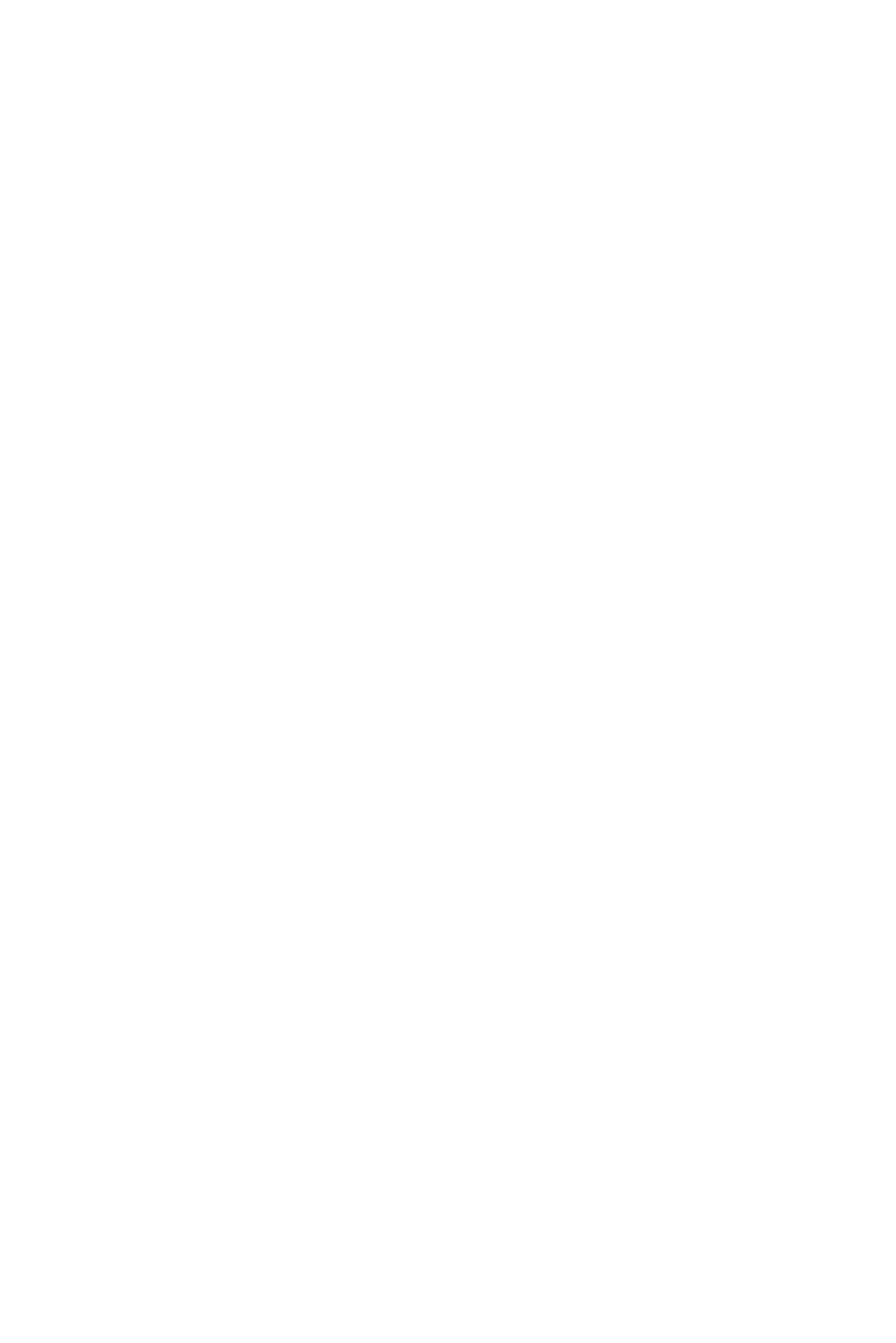*The primary goal of IOM is to facilitate the orderly and humane management of international migration ... To achieve that goal, IOM will focus on the following activities, acting at the request of or in agreement with Member States: ...*

*7. To promote, facilitate and support regional and global debate and dialogue on migration, including through the International Dialogue on Migration, so as to advance understanding of the opportunities and challenges it presents, the identification and development of effective policies for addressing those challenges and to identify comprehensive approaches and measures for advancing international cooperation. (IOM Strategy, adopted by the IOM Council in 2007)*

IOM launched the IDM at the fiftieth anniversary session of the IOM Council in 2001, at the request of the Organization's membership. The purpose of the IDM, consistent with the mandate in IOM's Constitution, is to provide a forum for Member States and observers to identify and discuss major issues and challenges in the field of international migration, to contribute to a better understanding of migration and to strengthen cooperation on migration issues between governments and with other partners. The IDM is a platform for the Organization to listen and learn from its Member States and partners, and build an evidence base for projects worldwide. The discussions also contribute to the overall implementation of the SDGs, particularly target 10.7.

The inclusive, informal and constructive format of the IDM has helped to create a more open climate for migration policy debate and to build confidence among the various migration stakeholders. In combination with targeted research and policy analysis, the IDM is providing an open forum for debate and exchanges between all relevant stakeholders and has contributed to a better understanding of topical and emerging migration issues and their linkages with other policy domains. It has also facilitated the exchange of policy options and approaches among policymakers and practitioners, with a view to achieving more effective and humane governance of international migration.

The IDM is organized by the IDM Unit of IOM's Governing Bodies Secretariat. The International Dialogue on Migration Publication Series (or "Red Book Series") is designed to capture and review the results of the events and research carried out within the framework of the IDM. The Red Book Series is prepared and coordinated by the IDM Unit.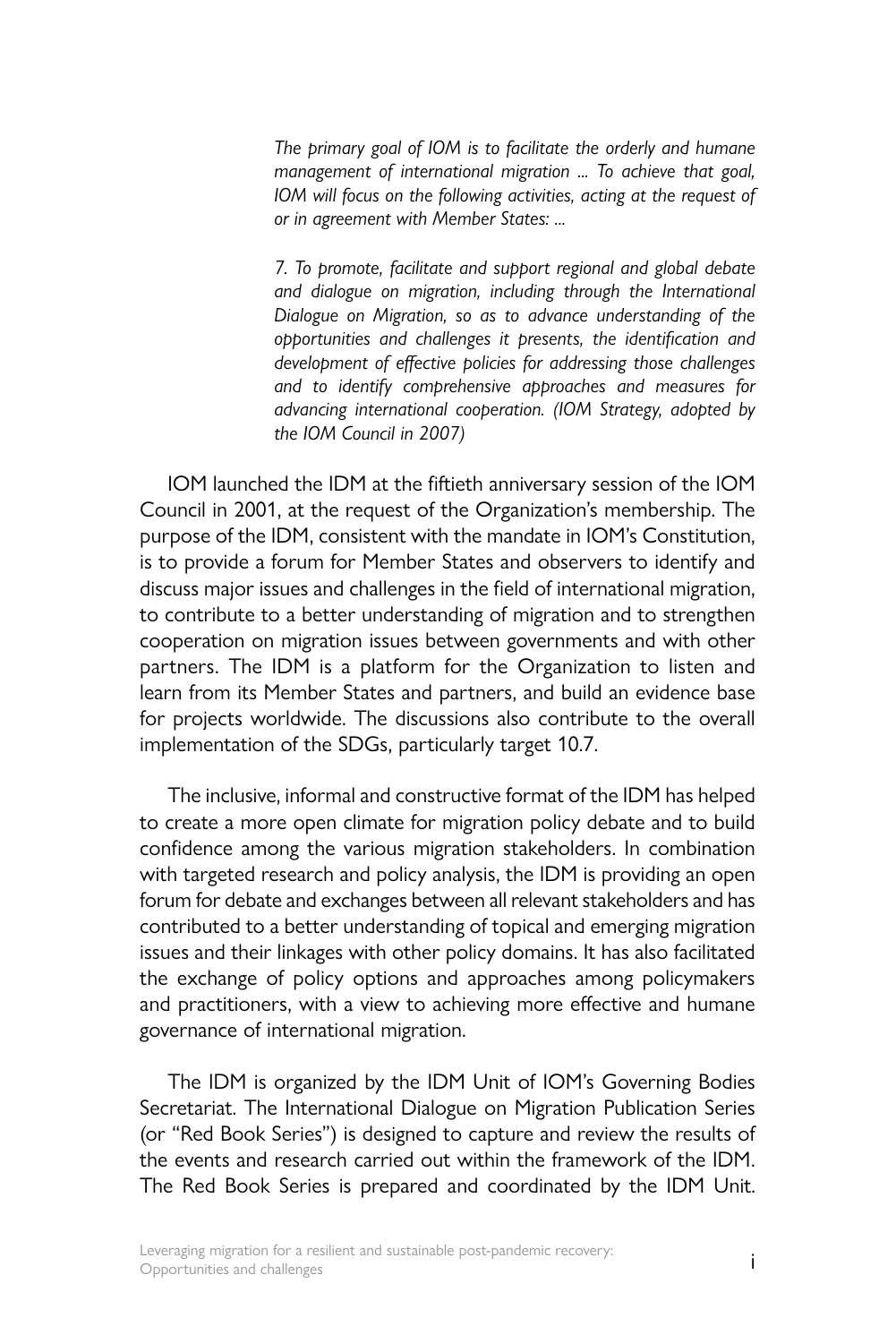More information on the IDM can be found at [www.iom.int/idm](http://www.iom.int/idm) or by contacting [idmworkshop@iom.int](mailto:idmworkshop%40iom.int?subject=).

This publication presents a summary report of the deliberations at the second session of the 2021 IDM, which took place on 14 and 15 October and was dedicated to the topic: Leveraging Migration for a Resilient and Sustainable Post-pandemic Recovery: Opportunities and Challenges. It offers the reader a collection of experiences, best practices and recommendations shared by the participants at the meeting. It also contains the agenda of the meeting.

The report was drafted by Helen Weldu, Project Support Associate, IDM Unit under the direction of Paula Benea, Migration Policy Officer, IDM Unit, who is responsible for the overall production of this publication. Dejan Keserovic, Head of the Governing Bodies Secretariat, provided overall guidance during the drafting process.

The IDM Unit would like to thank all colleagues in IOM Headquarters and in national and regional offices, who contributed to the production of this publication as well as to the preparations for the Dialogue.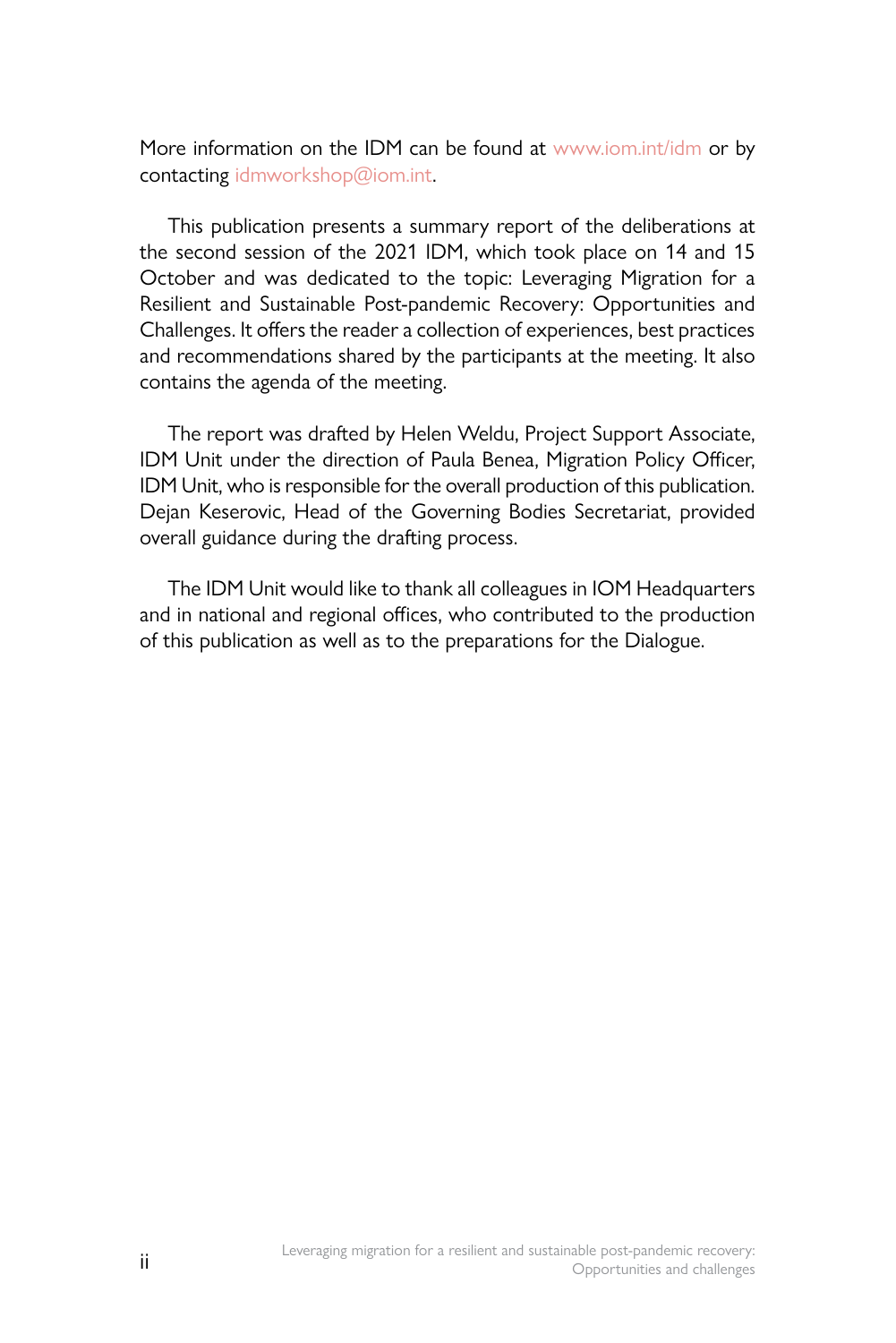## <span id="page-6-0"></span>**ABBREVIATIONS**

| COVID-19    | Novel coronavirus disease (SARS-CoV-2)             |
|-------------|----------------------------------------------------|
| GDP         | Gross domestic product                             |
| <b>IDM</b>  | International Dialogue for Migration               |
| IDP.        | Internally displaced persons                       |
| IFAD        | International Fund for Agricultural<br>Development |
| IOM         | International Organization for Migration           |
| <b>SDG</b>  | Sustainable Development Goal                       |
| <b>UNDP</b> | United Nations Development Programme               |
| UNICEF      | United Nations Children's Fund                     |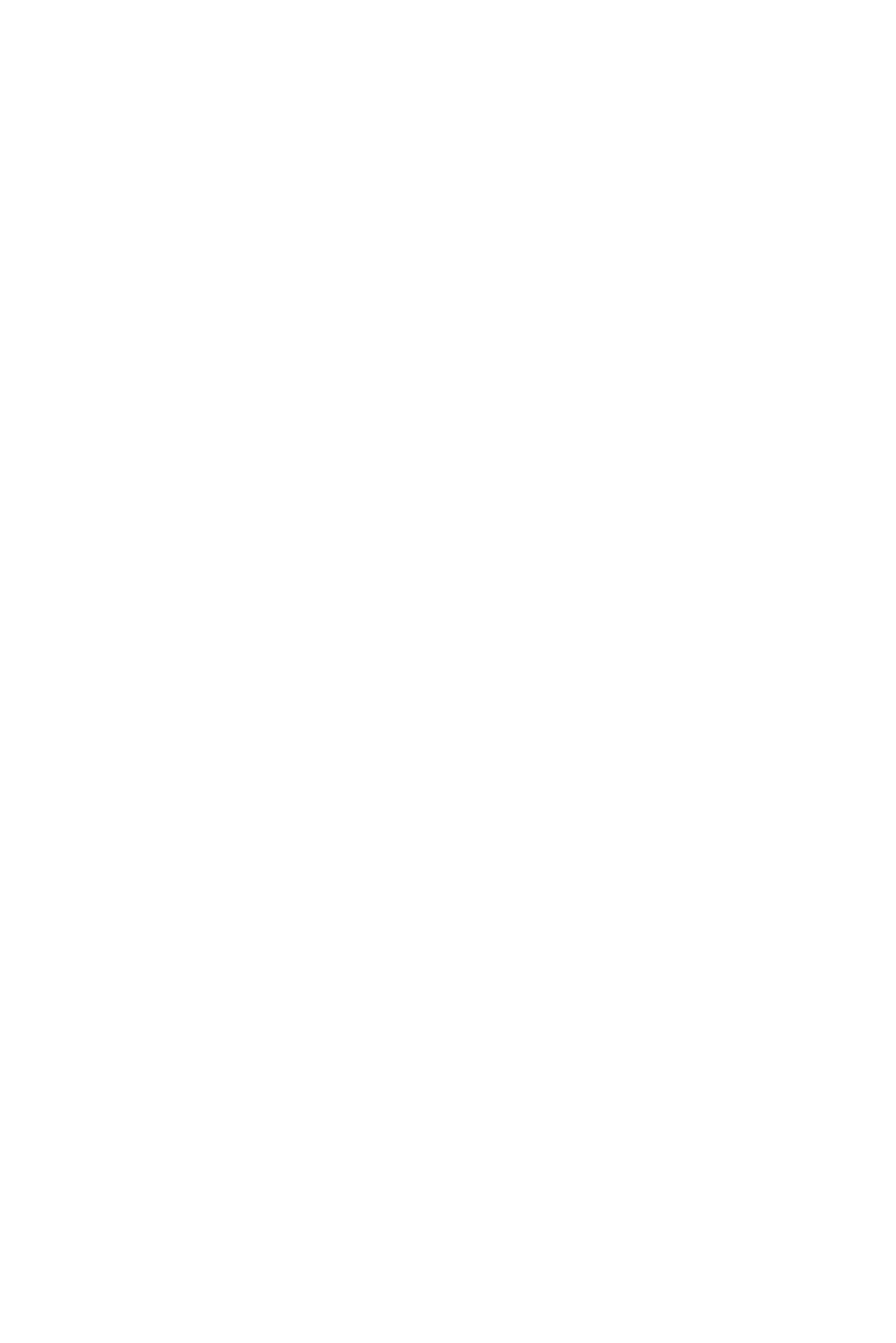# **TABLE OF CONTENTS**

| REPORT OF THE SECOND SESSION OF THE 2021                                                                                                                                     |  |
|------------------------------------------------------------------------------------------------------------------------------------------------------------------------------|--|
|                                                                                                                                                                              |  |
|                                                                                                                                                                              |  |
| Key messages of the second session of the 2021 IDM 15                                                                                                                        |  |
| The key messages in the words of the participants 17                                                                                                                         |  |
| 1. New approaches are needed to human mobility                                                                                                                               |  |
| 2. Pandemic recovery efforts must ensure inclusivity and                                                                                                                     |  |
| 3. Pandemic situations require innovative and                                                                                                                                |  |
| 4. Migrants must be empowered to develop creative<br>responses for the post-COVID-19 recovery and<br>accelerate progress on the 2030 Agenda for                              |  |
| 5. A more comprehensive approach is needed to the<br>role of transnational communities and remittances 44                                                                    |  |
| 6. Looking ahead to the first International Migration Review<br>Forum, the IDM will play a key role in promoting the<br>use of evidence and best practices in Global Compact |  |
|                                                                                                                                                                              |  |
|                                                                                                                                                                              |  |
| <b>APPENDICES</b>                                                                                                                                                            |  |
|                                                                                                                                                                              |  |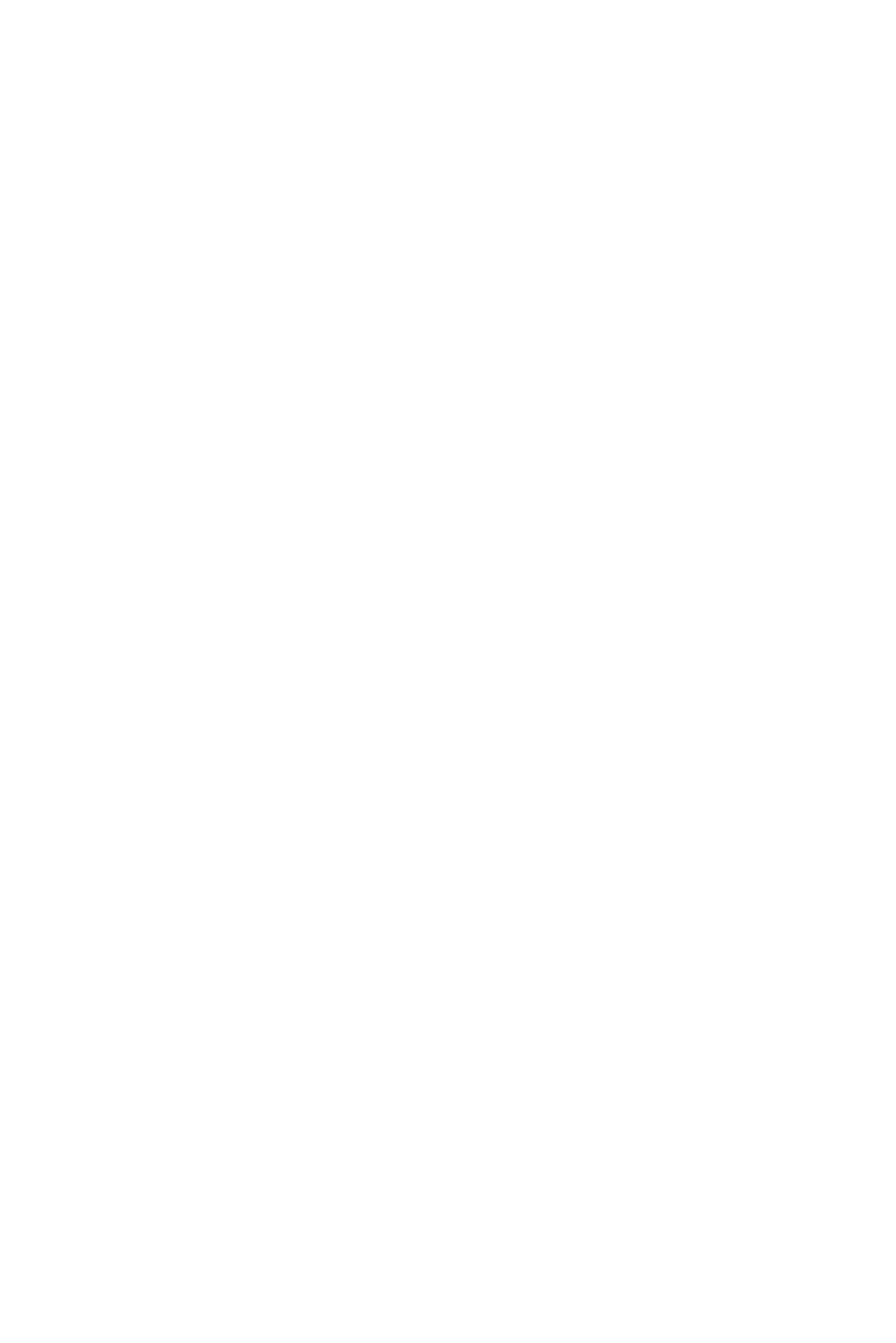# <span id="page-10-0"></span>**REPORT OF THE SECOND SESSION OF THE 2021 INTERNATIONAL DIALOGUE ON MIGRATION**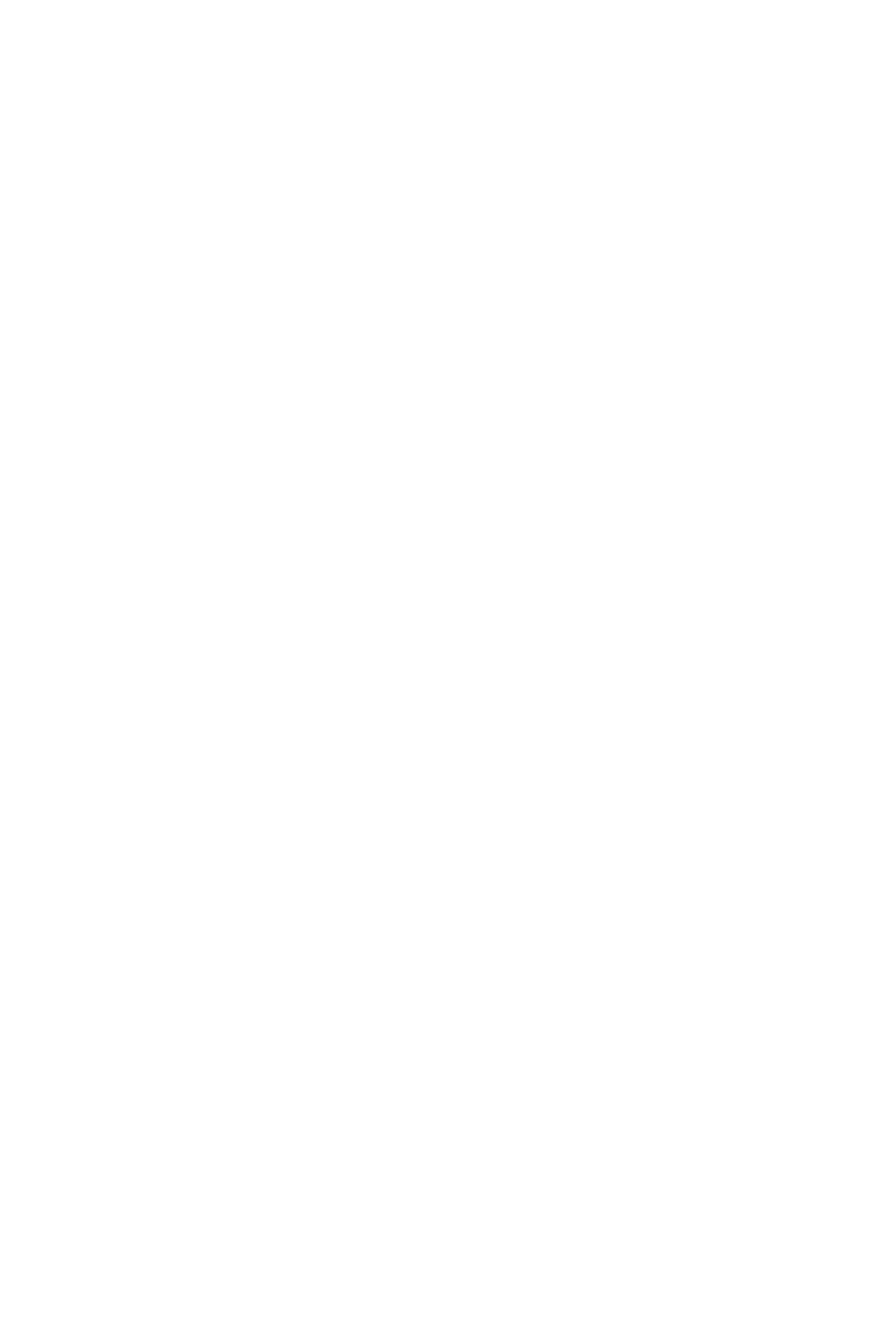## <span id="page-12-0"></span>**INTRODUCTION**

The theme of the second session of the 2021 IDM, held on 14 and 15 October, was "Leveraging migration for a resilient and sustainable post-pandemic recovery: opportunities and challenges". Due to the COVID-19 pandemic and associated travel restrictions, the session was conducted both in-person and online.

The session focused on the state of global mobility in the context of the COVID-19 pandemic and post-pandemic period, in particular the contribution of migrants as key agents of a resilient and sustainable socioeconomic recovery. It highlighted the importance of leaving no one behind, in line with the call of the United Nations Secretary-General to address global and national inequalities as part of the 2030 Agenda for Sustainable Development and the related Decade of Action. It aimed to enhance knowledge of the impact of global shocks on migration and development, and to identify lessons learned and recommendations to improve migrant support in the future. The session also acted as a central forum for global policy dialogue, allowing Member States, observers, partner intergovernmental organizations and non-governmental stakeholders to discuss pressing migration issues in order to advance efforts to ensure safe, orderly and regular migration, and to strengthen migrant-inclusive public health systems, with the ultimate aim of promoting attainment of the SDGs.

The session's participants – senior government representatives, members of the diaspora, academic experts, private sector representatives, international and civil society organizations – took advantage of the space thus afforded to take stock of progress made in terms of knowledge, policy development and effective practices related to the main migration challenges arising during the COVID-19 pandemic, and to highlight opportunities for joint action and for the implementation of relevant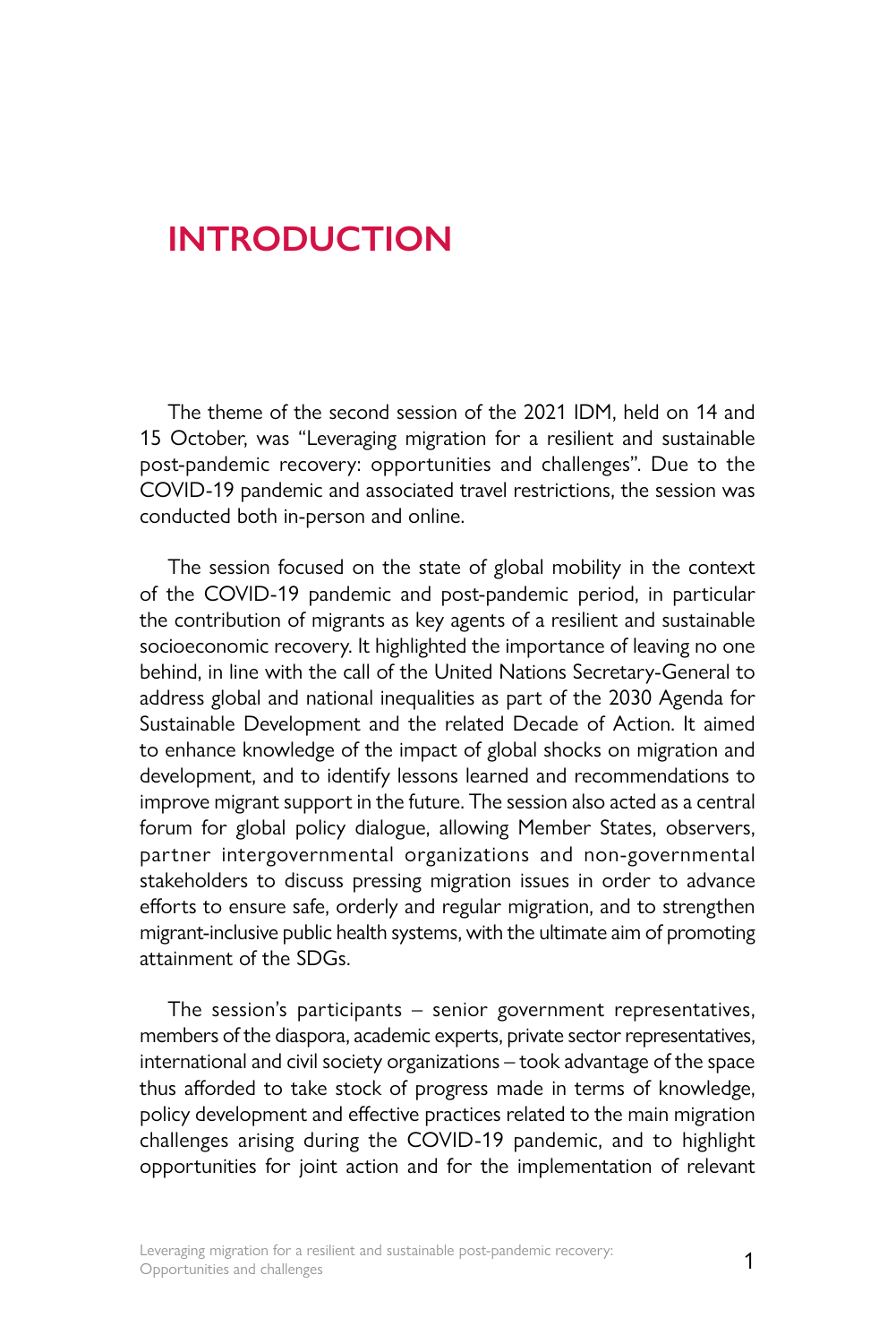international, regional and national frameworks. They also addressed key questions and challenges related to migration and displacement in the context of the socioeconomic recovery from the pandemic.

The session consisted of eight panels involving 41 speakers and moderators: high-level policymakers and practitioners from countries of origin, transit and destination; migrants and members of the diaspora; and representatives of the European Union, partner United Nations agencies, non-governmental organizations and the private sector. The panels were designed to ensure a good geographical, gender and sectoral balance.

The session was predicated on recognition of the ongoing devastating impact of the COVID-19 pandemic, including on migrants and patterns of mobility, and of the risks that reduced human mobility posed for sustainable development and attainment of the 2030 Agenda. It demonstrated that the response lay in the adoption of holistic, inclusive and collaborative approaches at national, regional and global level, with a view to advancing towards sustainable development and peace. Over the course of the two days, the participants engaged in rich discussions highlighting opportunities for promoting more migrant-inclusive societies together with a resilient and sustainable post-pandemic recovery – and the challenges thereto. They also recognized the importance of acting in a timely manner to help migrants adapt to the impact of the pandemic, so as to ensure safe, orderly and regular migration and to strengthen health systems.

One of the session's aims was to gather insights and recommendations to inform key global policy processes based on a sound understanding of the pandemic's impact on human mobility. One of the points discussed was therefore the way forward to the first International Migration Review Forum, to be held in May 2022, in line with the United Nations General Assembly's call for the IDM "to contribute to each forum by providing relevant data, evidence, best practices, innovative approaches and recommendations as they relate to the implementation of the Global Compact [for Safe, Orderly and Regular Migration]"1 .

<sup>&</sup>lt;sup>1</sup> United Nations General Assembly resolution 73/326 on the format and organizational aspects of the international migration review forums (29 July 2019), para. 12; for more information on the resolution, see [https://migrationnetwork.un.org/sites/g/files/](https://migrationnetwork.un.org/sites/g/files/tmzbdl416/files/docs/a_res_73_326_e.pdf) [tmzbdl416/files/docs/a\\_res\\_73\\_326\\_e.pdf.](https://migrationnetwork.un.org/sites/g/files/tmzbdl416/files/docs/a_res_73_326_e.pdf)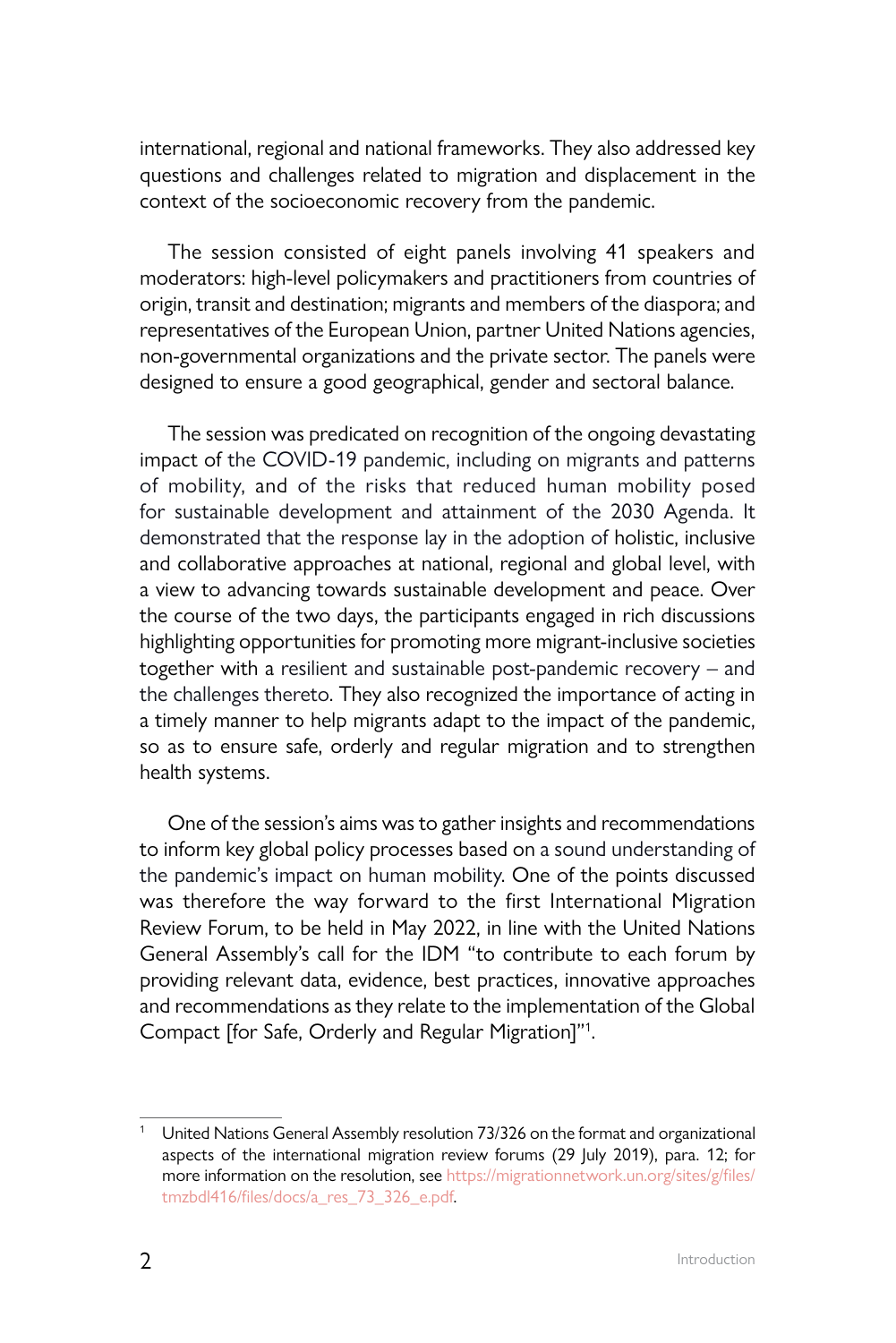## <span id="page-14-0"></span>**THE PROCEEDINGS IN BRIEF**

During the two days of the session, the participants discussed key issues related to the state of global mobility in the context of the COVID-19 pandemic and post-pandemic efforts over the course of the following eight panel sessions:

Panel 1: The impact of COVID-19 on mobility: migration triggers, government response and the future of border management in the postpandemic era

**Panel 2:** Advancing socioeconomic rights and access to services in the COVID-19 era and beyond

**Panel 3:** Crisis response in the time of COVID-19

**Panel 4:** The role of migrants in the post-COVID-19 recovery and achievement of the Sustainable Development Goals

**Panel 5:** Addressing the challenges faced by migrant youth during the pandemic and empowering youth to facilitate sustainable recovery

**Panel 6:** Harnessing the potential of migrant women for a sustainable socioeconomic recovery

**Panel 7:** Empowering migrants and transnational communities as development actors: financial inclusion, remittances and beyond

**Panel 8:** The road to the International Migration Review Forum – looking ahead to the next IDM

This section briefly presents the proceedings of the eight thematic panels and of the opening and closing sessions.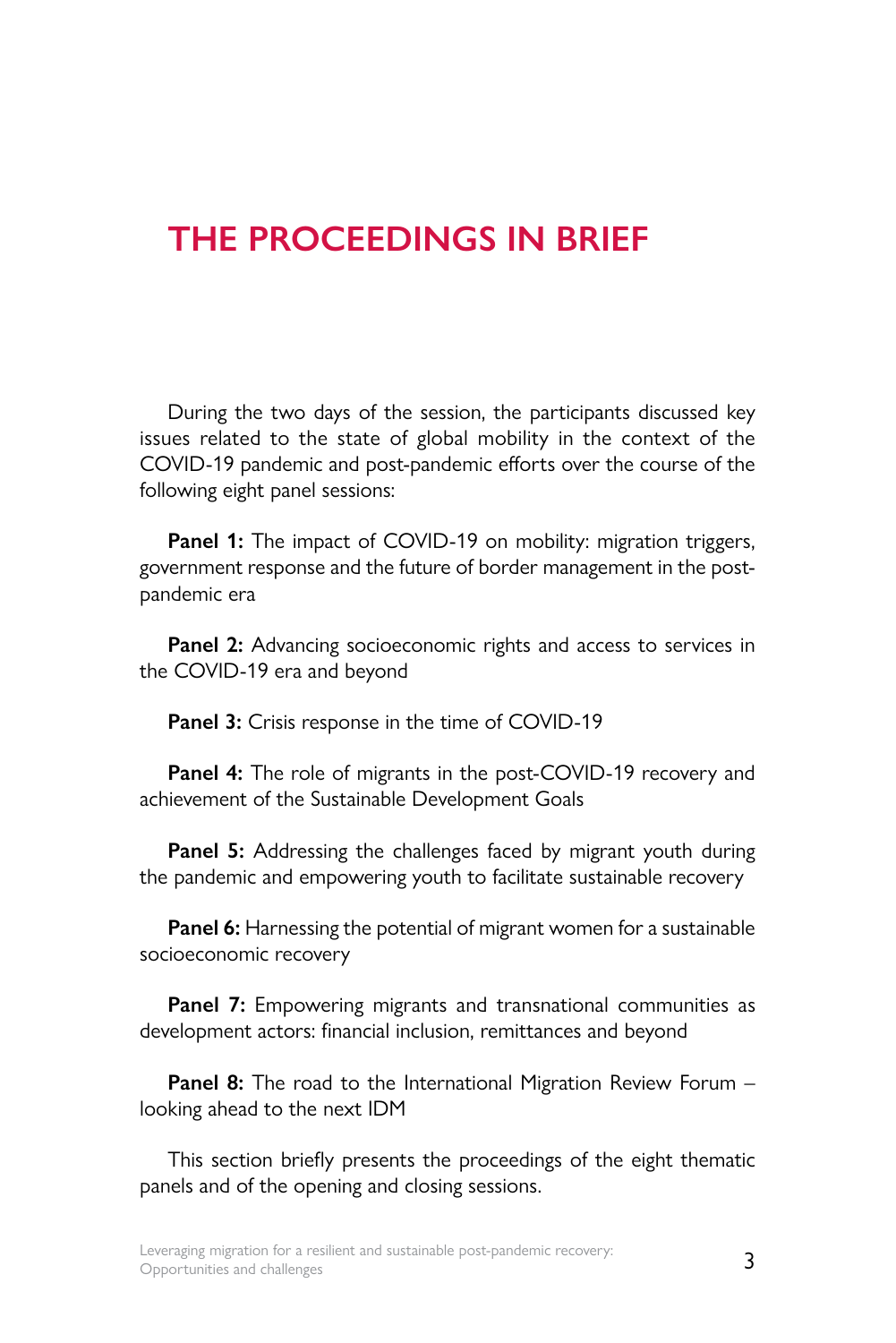#### **Opening session**

The session was opened by the IOM Director General, who invited the participants to consider the measures needed to enable migrants to make a full contribution to social and economic healing from the pandemic and ensure that they were less vulnerable to global shocks in the future. The pandemic threatened to undo years of progress towards equitable and inclusive services in support of sustainable development, having pushed millions out of education and decent work, and into hunger, undernourishment and poverty. The repercussions would be lasting if action was not taken to ensure that health and food systems, job centres, education and vocational training services, and financial inclusion services, among others, responded to the needs of migrants and IDPs and gave them the right tools to continue acting as key players in the long-term development of their communities.

The time had come to rethink the approach to managing today's global challenges and to promote innovative, multidimensional and inclusive responses that prioritized prevention and preparedness in the recovery from the COVID-19 crisis. The participants should seize the opportunity provided by the IDM to discuss the implications of the pandemic for migrants and their role in response and recovery efforts, notably by making recommendations for action. They should exchange views and share examples of good practices, lessons learned and recommendations that could inform implementation of commitments made under key relevant international frameworks on those issues.

The Director General was joined in the opening session by Anuradha Gupta, Deputy Chief Executive Officer of Gavi, the Vaccine Alliance, who delivered a keynote speech. Describing the "fragility multiplier" role of the pandemic for migrants and IDPs, she recalled that there was no clear path to recovery from the pandemic without the inclusion of migrants and warned of the severe cost of exclusionary trends and inequitable access to immunization for the global economy. Gavi's partnership with IOM aimed to ensure that no one was left behind in terms of immunization and to realize the shared goal of protecting the health and well-being of everyone, everywhere, particularly the most vulnerable and marginalized. The IDM session afforded an opportunity to gain a deep understanding of realities on the ground and thereby to help promote more effective ways of supporting migrants and IDPs and allowing them to live a life of dignity.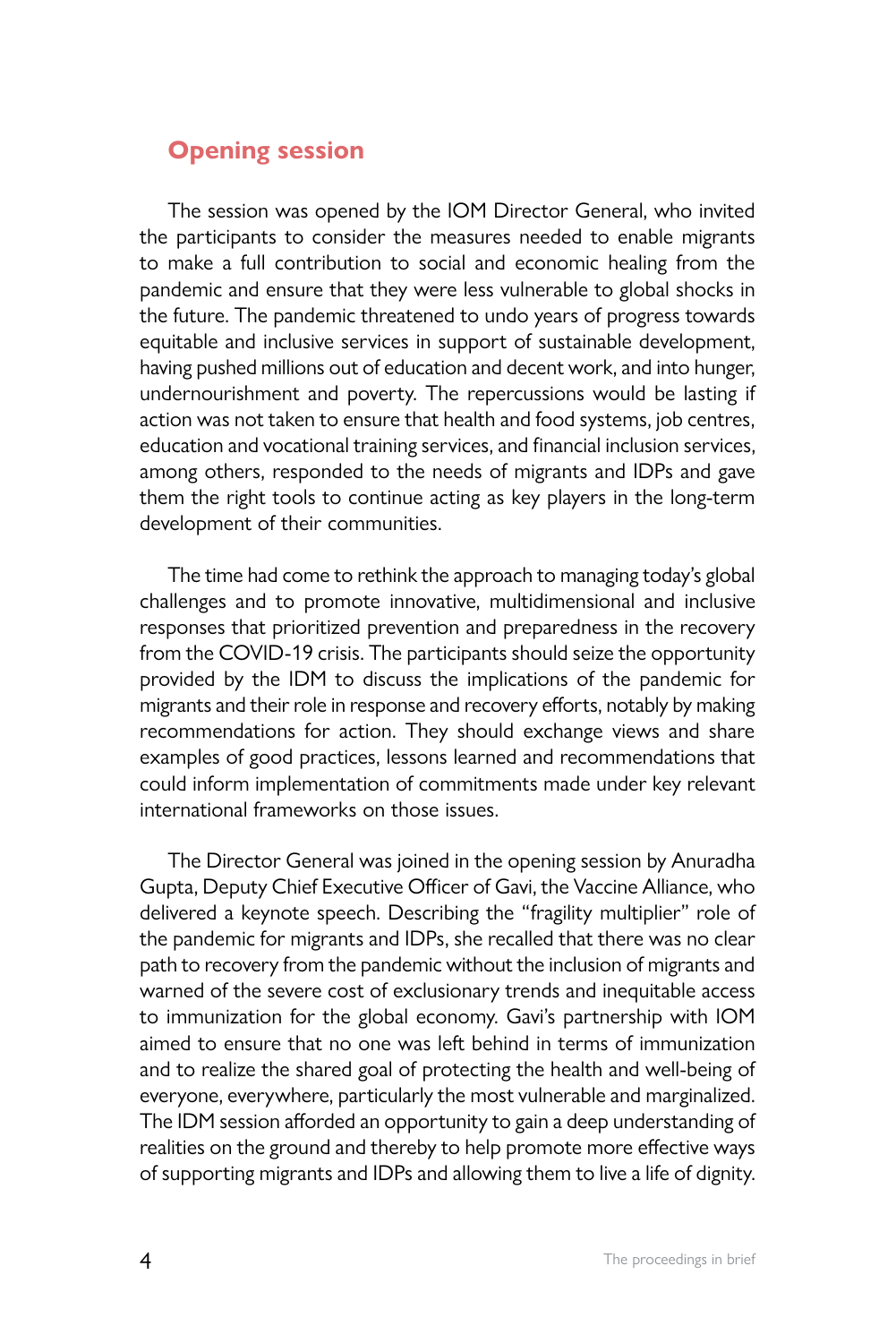#### **Panel 1: The impact of COVID-19 on mobility: migration triggers, government response, and the future of border management in the postpandemic era**

The emergence of new COVID-19 variants had led to continually modified travel restrictions and immigration procedures. Throughout the pandemic, the management of borders has revealed some of the existing shortcomings of national immigration systems, including their lack of resilience. The panel focused on the pandemic's impact on cross-border human mobility and discussed the importance of rethinking approaches to data on human mobility and the need for international coordination of travel requirements and measures.

The panel was moderated by the IOM Deputy Director General for Management and Reform. In opening the discussion, she highlighted that governments had been divided in their COVID-19 response and that there was no one-size-fits-all approach to the socioeconomic challenges of the pandemic. The participants should have a conversation about what was missing in the international community's response, the impact of the pandemic, and what could be done better next time a similar crisis came around. The panel started with a presentation by Nuno Nunes, Global Displacement Tracking Matrix Coordinator, on approaches to data on human mobility and the findings of the Migration Policy Institute/ IOM report on the impact of COVID-19 on global mobility.<sup>2</sup> The panel featured four speakers. Sarah Lou Ysmael Arriola, Undersecretary for Migrant Workers' Affairs, Department of Foreign Affairs, the Philippines, described her Government's efforts to facilitate the return of migrant workers through a response based on the central components of relief, repatriation, recovery and reintegration. Jessica Bither, Senior Expert Migration, Global Issues, Robert Bosch Stiftung GmbH, presented the work conducted with policy experts and practitioners on the impact of COVID-19 on migration and human mobility, looking at "what if" scenarios for the post-COVID-19 world. Henrik Nielsen, Deputy Director-General in charge of International and Horizontal Affairs, Directorate-General for Migration and Home Affairs, European Commission, presented the efforts

<sup>2</sup> See Meghan Benton et al., *COVID-19 and the State of Global Mobility in 2020* (Migration Policy Institute/IOM, Geneva, 2021). Available at [https://publications.iom.int/books/](https://publications.iom.int/books/covid-19-and-state-global-mobility-2020) [covid-19-and-state-global-mobility-2020.](https://publications.iom.int/books/covid-19-and-state-global-mobility-2020)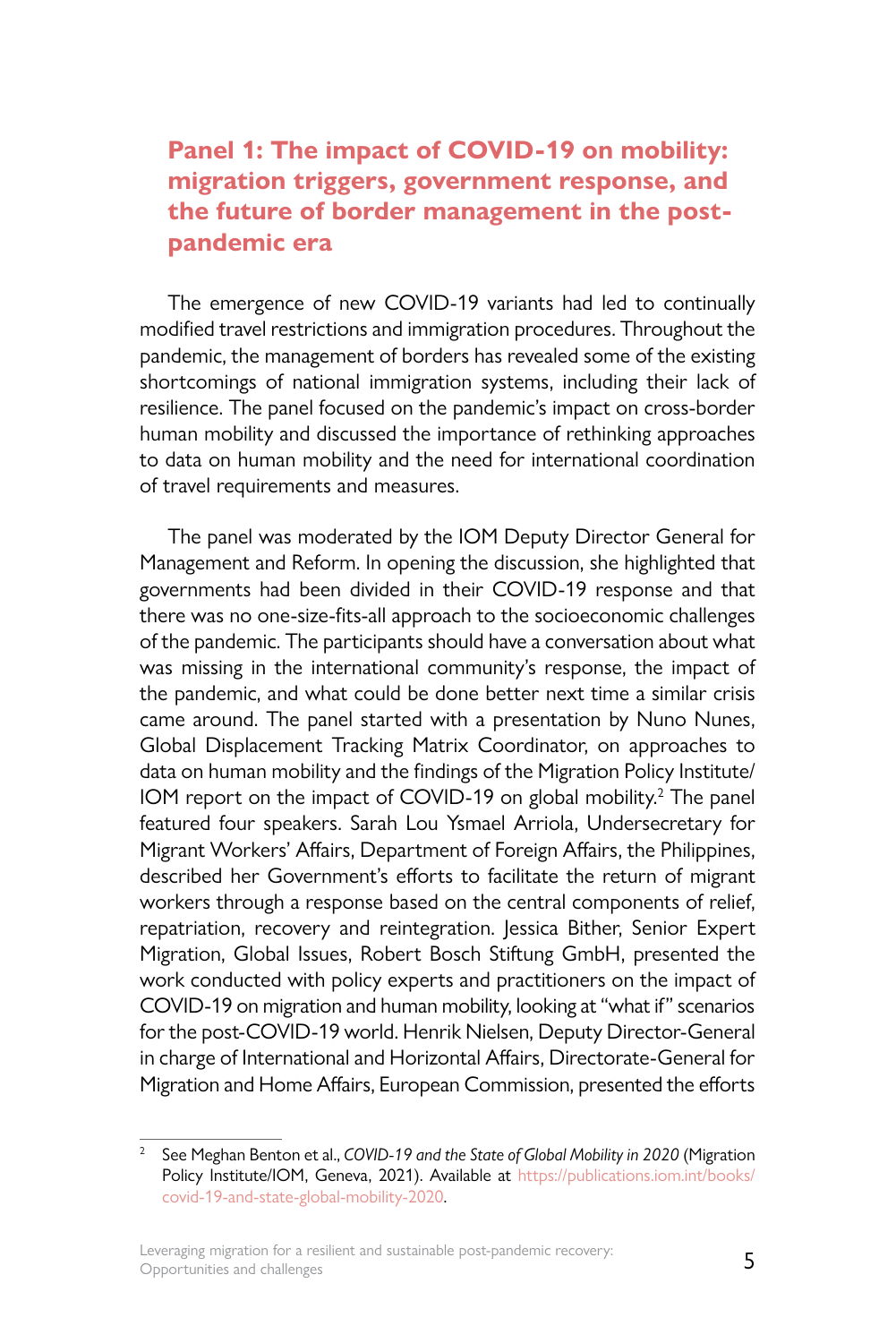promoted by the Commission to address the impact of the COVID-19 pandemic on human mobility and respond to the needs of vulnerable populations, in particular Member States' efforts to, for example, secure access to temporary residence permits and health-care benefits for asylum seekers and to carry out large-scale regularization programmes for undocumented migrants. Ninglan Wang, Head, Points of Entry and Border Health Unit, Country Readiness Strengthening Department, World Health Organization, addressed the implementation of COVID-19-related travel restrictions and public health measures, the need for evidence- and risk-based measures, and the importance of developing Member States' capacity to collect and share data.

#### **Panel 2: Advancing socioeconomic rights and access to services in the COVID-19 era and beyond**

The second panel discussed practices for protecting migrant workers across supply chains, ethical recruitment and how to empower local and regional governments, which were at the forefront when it came to delivering policy and providing access to services. The panellists emphasized inclusion and equity as key to COVID-19 preparedness, response and recovery. They therefore focused on advancing migrants' access to health care in accordance with the right to health, in line with universal health coverage principles, and with a view to achieving SDG3 (Ensure healthy lives and promote well-being for all at all ages). They stressed the role of diaspora health professionals and migrant workers as important first responders, and the need to include migrants in the post-COVID recovery effort.

The panel was moderated by the IOM Deputy Director General for Operations, who, in her opening remarks, described the tragic consequences of the COVID-19 pandemic on societies. Despite the resilience within communities, the pandemic had exacerbated inequities and been a disruptor that had forced countries, individuals and communities to adapt. In her view, the inclusion of migrants in service provision was not just the right thing to do, it was smart. The panel featured five speakers. Basem Al-Dahamsheh, Governor, Director of Nationality, Foreign Affairs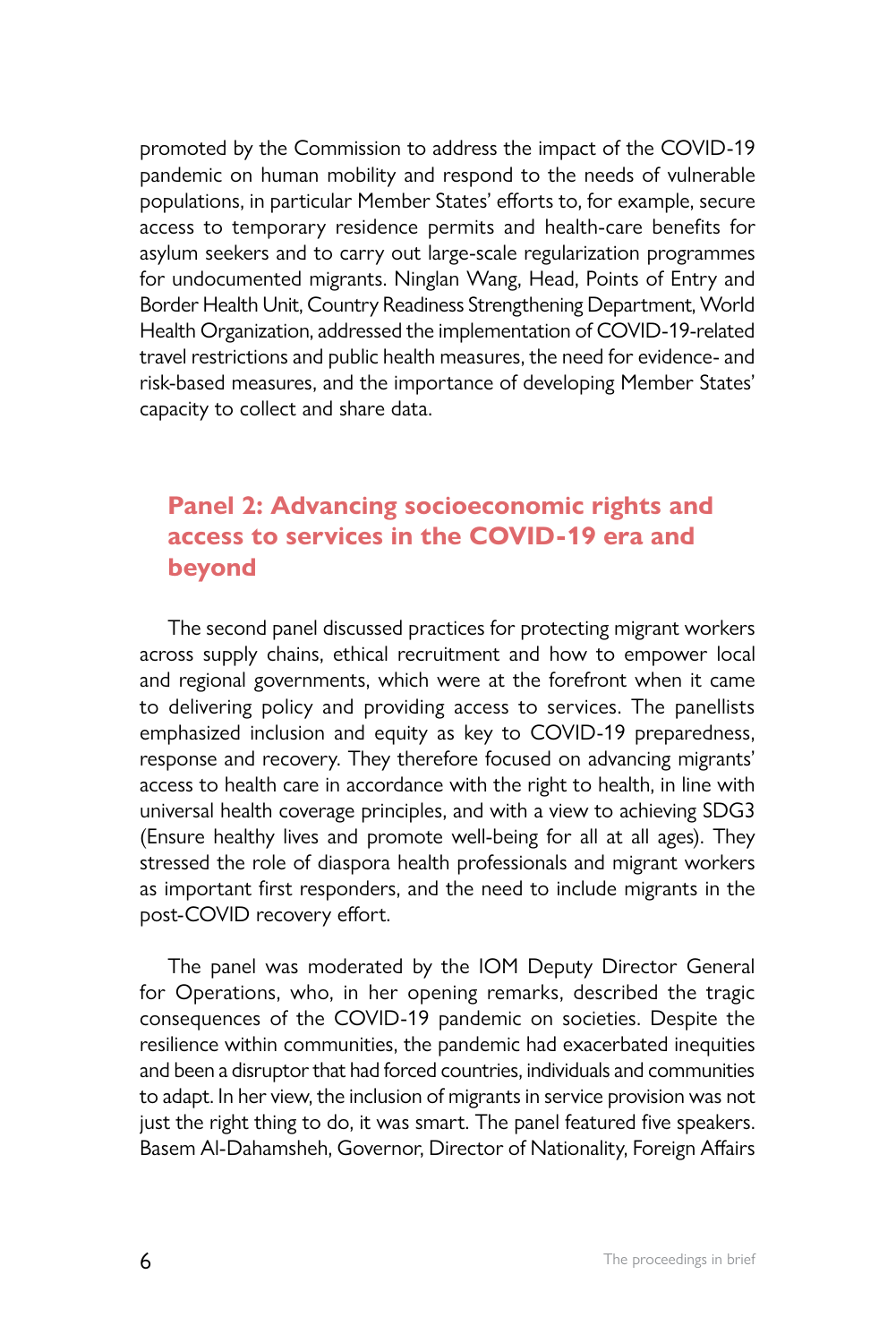and Investment, Ministry of Interior, Jordan,<sup>3</sup> described the plans that the Kingdom, a country of destination, had adopted to ensure that migrants had access to basic services and benefited from social cohesion. Bola Bardet, Founder and Chief Executive Officer, Susu, underlined the need not only to acknowledge migrants and diaspora members as real assets both for their countries of origin and destination, but also to respond to the challenges and needs they faced in the context of the pandemic. Jeremy Robbins, Chief Executive Officer, New American Economy, shared his experience of how cities had mobilized existing services to include migrants in the post-COVID-19 recovery effort to leave no one behind. David Khoudour, Human Mobility Advisor, UNDP, and Cécile Riallant, Head, Migration and Sustainable Development, IOM, presented the UNDP–IOM post-pandemic partnership to help governments include migrants and communities in socioeconomic reintegration and recovery efforts. They also shared the IOM–UNDP "co-created solution" to promote greater social cohesion between local communities and migrants/ refugees.

#### **Panel 3: Crisis response in the time of COVID-19**

The third panel focused on humanitarian action during the COVID-19 pandemic and the effect on crisis response. Migrants had largely been overlooked in pandemic preparedness and response planning, in particular in crisis settings with fragile or non-existent social systems. For countries affected by other crises, the pandemic had exacerbated the difficulties of delivering humanitarian assistance and the plight of displaced populations, migrants in vulnerable situations and host communities. The panellists emphasized the importance of crisis-response measures and humanitarian inter-agency planning during the pandemic, including lessons learned, and described the adjustments made to the mode of delivering humanitarian assistance.

The panel was moderated by Jeffrey Labovitz, Director, Department of Operations and Emergencies, IOM, who opened the discussion by recalling that the challenges faced by migrants and IDPs merited special attention and that the time had come to consider what had worked and

<sup>&</sup>lt;sup>3</sup> The speaker provided a written contribution to this panel discussion.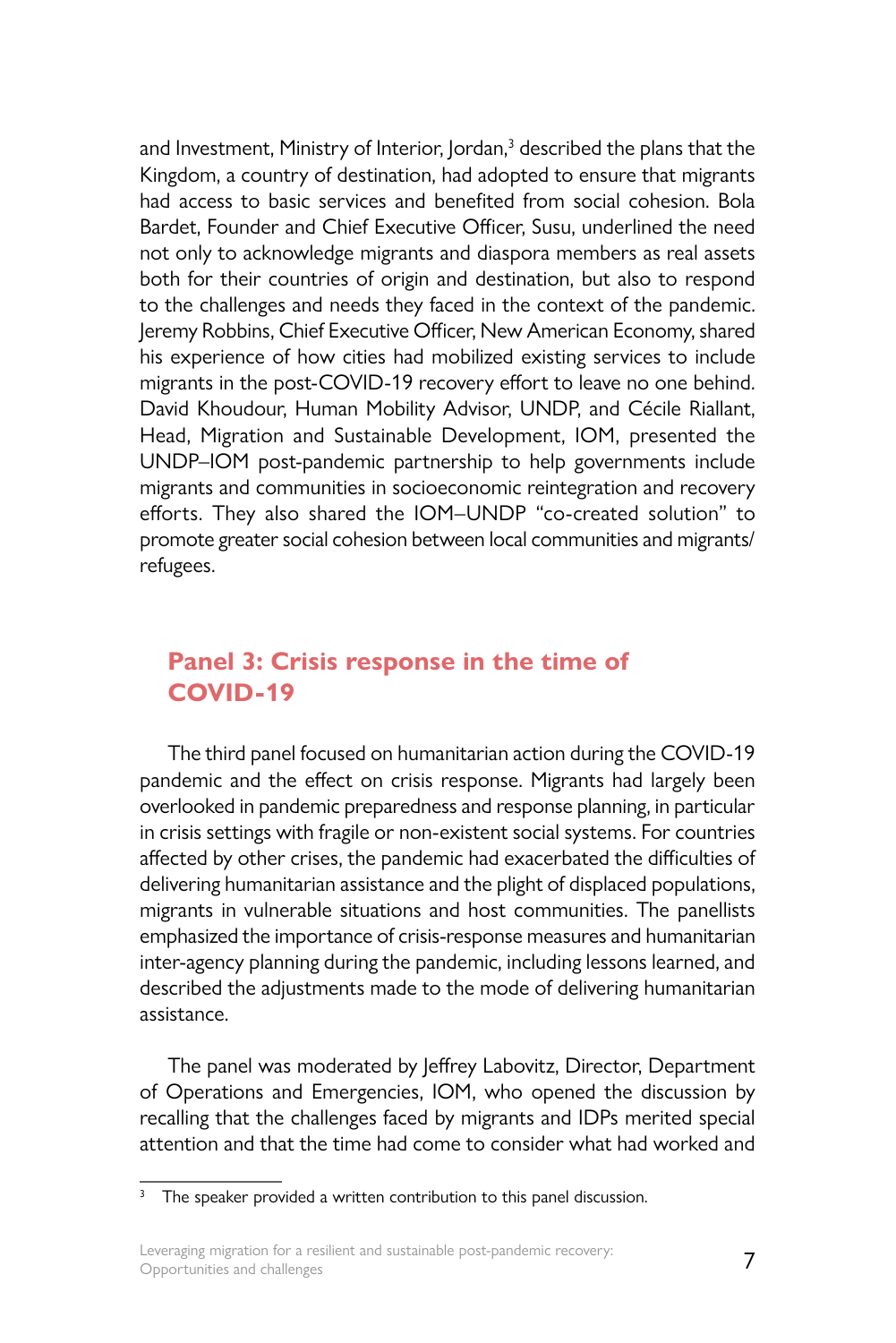what could work better, particularly in countries already facing numerous issues beyond COVID-19. It featured four panellists. Md. Mohsin, Secretary, Ministry of Disaster Management and Relief, Bangladesh, discussed his country's contingency plan for the most vulnerable people during the pandemic. Ceyda Dumlupinar Guntay, Deputy Programme Coordinator, Migration Services Department, Turkish Red Crescent, presented the innovative ways in which her organization had adjusted the delivery of humanitarian assistance during the pandemic. Diego Beltrand, the IOM Director General's Special Envoy for the Regional Response to the Venezuelan Situation, presented the impact of COVID-19 on Venezuelan migrants and refugees and IOM's response adapted to the pandemic context. Christian Mulamba, Country Director, International Medical Corps, Central African Republic, shared his perspective on the preparedness and response measures implemented by his organization in the context of the COVID-19 pandemic in the Central African Republic, where social systems were fragile or non-existent.

#### **Panel 4: The role of migrants in the post-COVID-19 recovery and achievement of the Sustainable Development Goals**

The participants in the fourth panel discussed the key role that migrants and the diaspora would play in the post-COVID-19 recovery and achievement of the SDGs from the point of view of their own experience and how the pandemic had affected their work. Mitigating the pandemic's negative impacts, protecting communities and people on the move, and harnessing the positive power of migration to recover better required a good understanding of the effects of the pandemic on human mobility and development. In that regard, the participants noted that local, national and regional stakeholders played a particularly important role in translating global commitments into action and in addressing local challenges and the needs and vulnerabilities of migrant populations. As the direct experience and perspective of migrant workers and diaspora representatives showed, inclusion and service provision were local matters, and it was locally that a better understanding could be gained of migration-related needs and opportunities.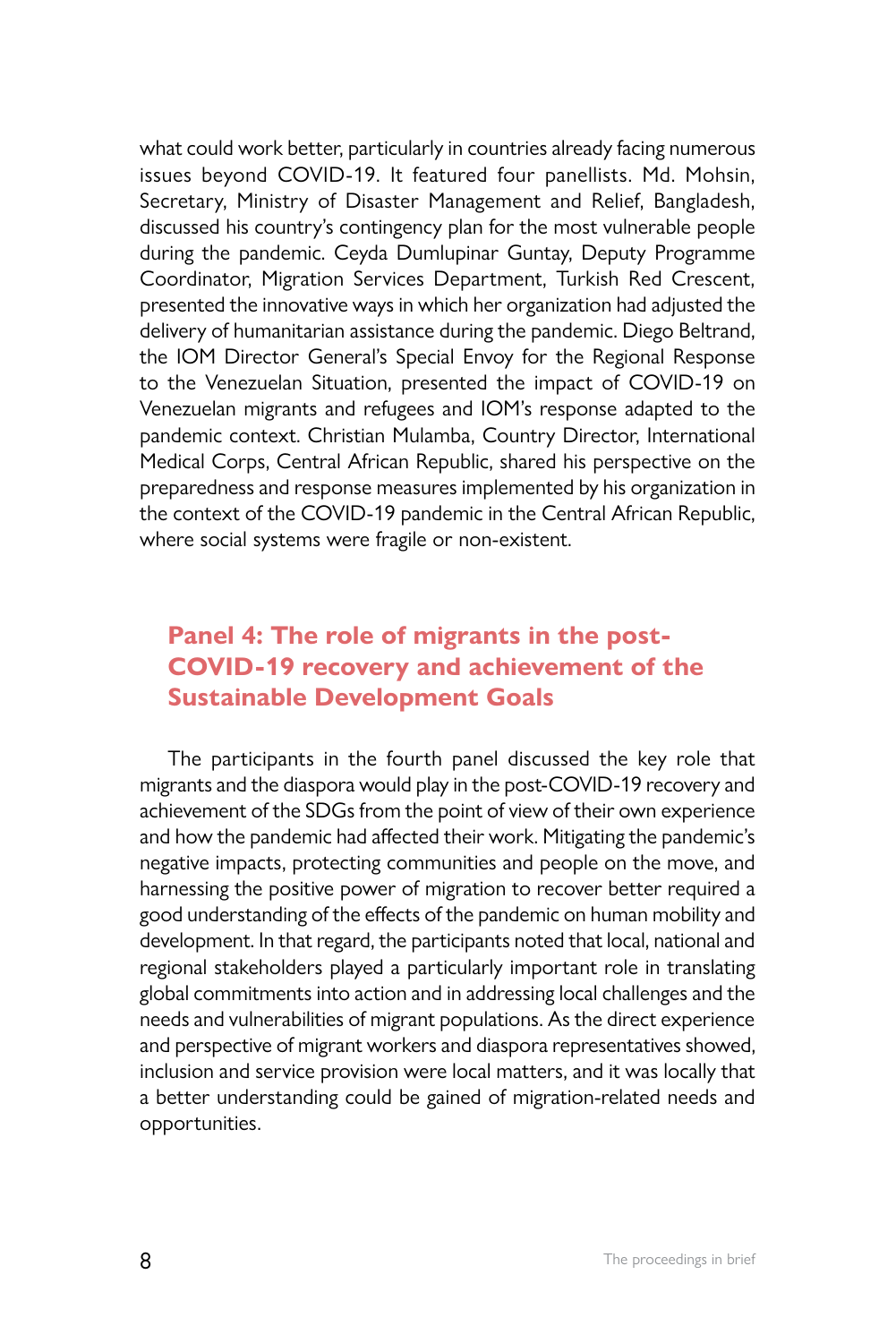The panel was moderated by Monica Goracci, Director, Department of Migration Management, IOM. In her opening remarks, she reminded the participants that the mobility restrictions introduced around the world had had an immediate and potentially long-term impact on the attainment of many of the SDGs. There were three panellists. Amina Hersi Moghe, Founder, Atiak Sugar Project, Uganda, said that the youth unemployment problem in Africa had been exacerbated by the pandemic, with most young people moving from rural to urban areas to work, and presented the Project's work to address this. Caroline Caporossi, Founder, Association for the Integration of Women and Youth Forum, shared the experience of her Association to support migrant employment during the pandemic. Peter Kwok, Chairman and Founder, UK Federation of Chinese Professionals, underscored the challenges faced by diasporas during the pandemic and the need to strengthen community ties and communication between diaspora associations.

#### **Panel 5: Addressing the challenges faced by migrant youth during the pandemic and empowering youth to facilitate sustainable recovery**

The fifth panel focused on three key areas of ongoing youth-related work – the COVID-19 recovery, post-pandemic economic development in a green and digital economy, and improving educational outcomes – in line with the recommendations of Our Common Agenda,<sup>4</sup> a plan launched by the United Nations Secretary-General in September 2021.

The panel was moderated by Wen Li, Director, Department of International Cooperation and Partnerships, IOM, who opened the discussions with a reminder that young people were important players in the COVID-19 response and recovery, and that youth organizations had been working hard to make their voices heard; the barriers to youth participation in a sustainable recovery must be removed. There were three panellists. Rasika Jayasuriya, Policy and Programme Specialist, Global Migration and Displacement, UNICEF, spoke about the disruption that

Leveraging migration for a resilient and sustainable post-pandemic recovery:<br>  $\overline{9}$ Opportunities and challenges

<sup>4</sup> See United Nations, *Our Common Agenda – Report of the Secretary-General* (New York, 2021), for more information. Available at [www.un.org/en/content/common-agenda](http://www.un.org/en/content/common-agenda-report/assets/pdf/Common_Agenda_Report_English.pdf)[report/assets/pdf/Common\\_Agenda\\_Report\\_English.pdf.](http://www.un.org/en/content/common-agenda-report/assets/pdf/Common_Agenda_Report_English.pdf)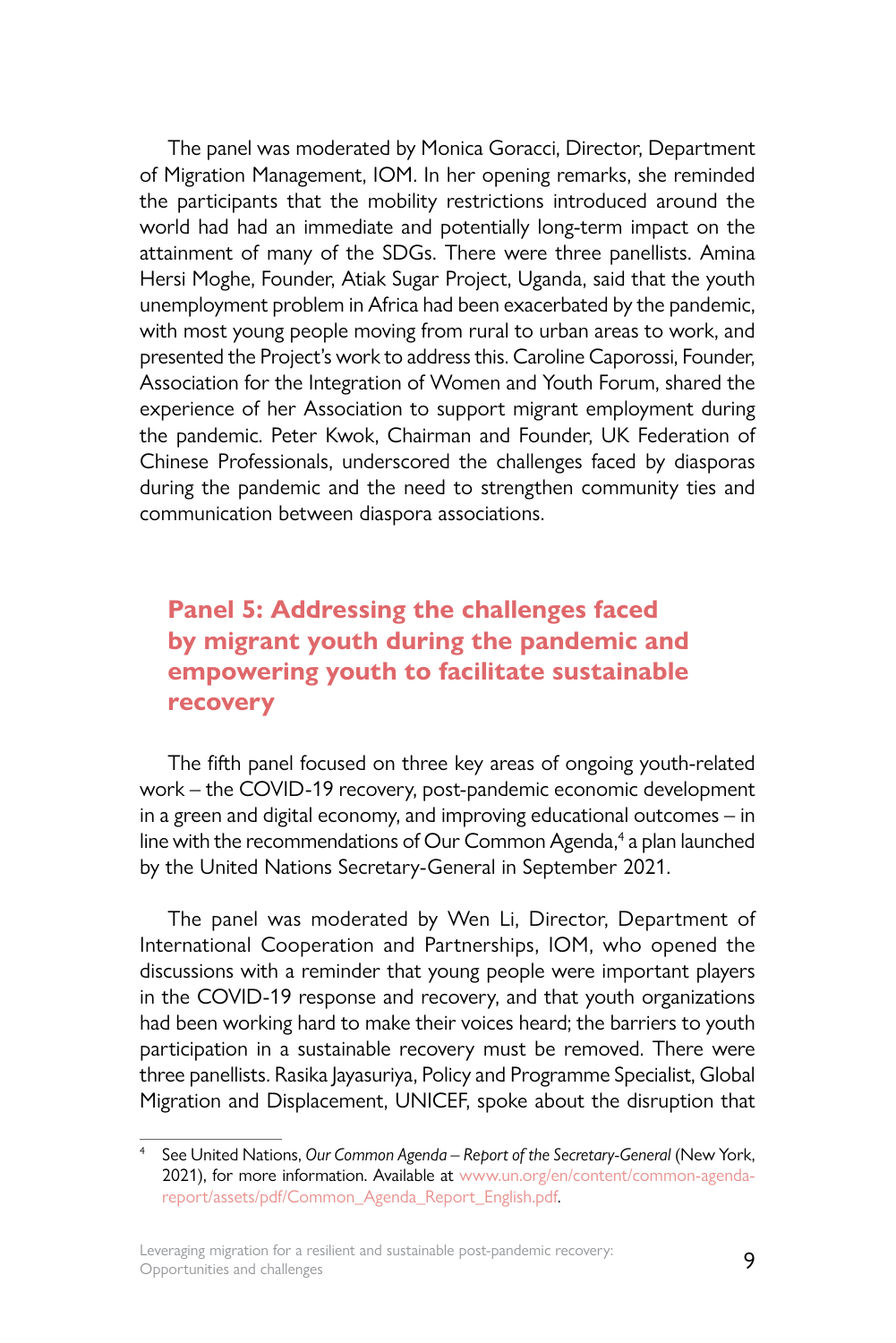the pandemic had caused to the education of 1.5 billion children and presented UNICEF's "Reimagine Education"<sup>5</sup> initiative to enable youth participation in recovery efforts by finding world-class digital solutions and providing digital learning opportunities worldwide. Sagyntai uulu Arstanbek, Coordinator of the "Training Centres at Mountain Pastures" project in Kyrgyzstan, spoke about the importance of involving young people and children in the COVID-19 recovery and creating conditions for equal access to education by vulnerable groups of the population. Minh Nguyen, Asia-Pacific Regional Lead, Migration Youth and Children Platform, presented the Platform's efforts to facilitate a sustainable recovery and to build resilience and respond to the needs of migrant youth.

#### **Panel 6: Harnessing the potential of migrant women for a sustainable socioeconomic recovery**

The sixth panel looked at the role of migrant women as major promoters of and contributors to socioeconomic development, focusing on some of the barriers they faced when it came to enhancing their own development and contributions. Acknowledging that women had less access to social protection and were more exposed to sexual and gender-based violence, labour exploitation and the double burden of being in informal work, the panellists exchanged perspectives on and best practices for empowering migrant women to advance sustainable development and the COVID-19 recovery.

The panel was moderated by Laurent de Boeck, Chief of Mission, IOM Egypt. It featured three panellists. Diana Echeverria, Director of Human Mobility and Attention to Migrants, El Salvador, presented the programmes put in place to support returning migrant Salvadoran women during the COVID-19 crisis and to enable their role in the socioeconomic recovery from the pandemic. Fridah Ntarangwi, Founder and Managing Director, Zidicircle, Kenya, shared the work of her organization to facilitate the social inclusion of migrants and diaspora members and to boost their untapped economic potential through entrepreneurship. Dina Nuryati,

<sup>&</sup>lt;sup>5</sup> Under the initiative, UNICEF USA and the Center for Global Education at the Brookings Institution brought together UNICEF experts in the fields of education and connectivity in late November 2021. See [www.unicefusa.org/stories/](http://www.unicefusa.org/stories/) for further information.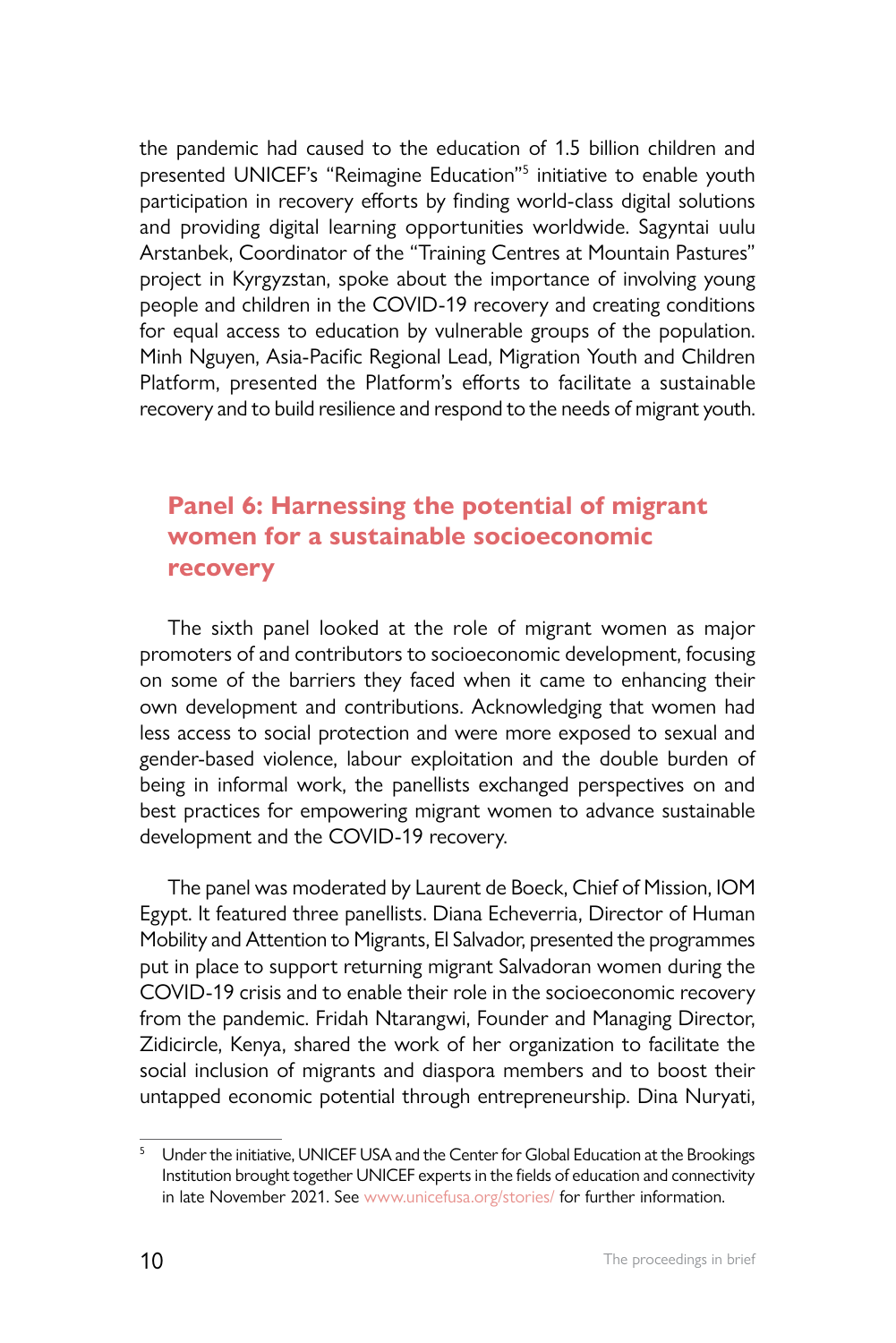Coordinator for Research and International Relations, Migrant Workers Union (SBMI), Indonesia, described the multiple challenges faced by women migrant workers during COVID-19 and presented SBMI's work to ensure that women migrants benefitted from their rights regardless of their status or sector of employment in their countries of origin and destination.

#### **Panel 7: Empowering migrants and transnational communities as development actors: financial inclusion, remittances and beyond**

The seventh panel convened global leaders and experts on migrants' contributions to development, in particular remittances, and drew renewed attention to the importance of supporting migrant and diaspora as development partners through financial inclusion, improved financial market infrastructure to help reduce remittance transaction costs, digitalization, better data on migrant contributions to help define policy responses, and broader diaspora engagement policy and regulatory frameworks. In taking stock of the lessons learned in terms of engaging with transnational communities during the pandemic, the panel also reviewed the progress made since the Diaspora Ministerial Conference<sup>6</sup> convened in 2013 and laid the groundwork for coordination and initiatives looking ahead to 2022 and the forthcoming International Migration Forum Review.

The panel was moderated by Marina Manke, Head, Labour Mobility and Human Development Division, IOM, who said that IOM shared the broad view of migrant contributions set out in Objective 19 of the Global Compact for Migration, which went beyond remittances and financial transfers. She emphasized the need to discuss the role of governments in ensuring that migrants became more meaningful agents and partners of development. There were four panellists. Veronica Studsgaard, Founder and Chief Executive Officer, International Association of Money Transfer Networks, presented the lessons learned during the COVID-19 response

Organized by IOM in the framework of the IDM; see [www.iom.int/diaspora-ministerial](http://www.iom.int/diaspora-ministerial-conference-2013)[conference-2013](http://www.iom.int/diaspora-ministerial-conference-2013) for further information.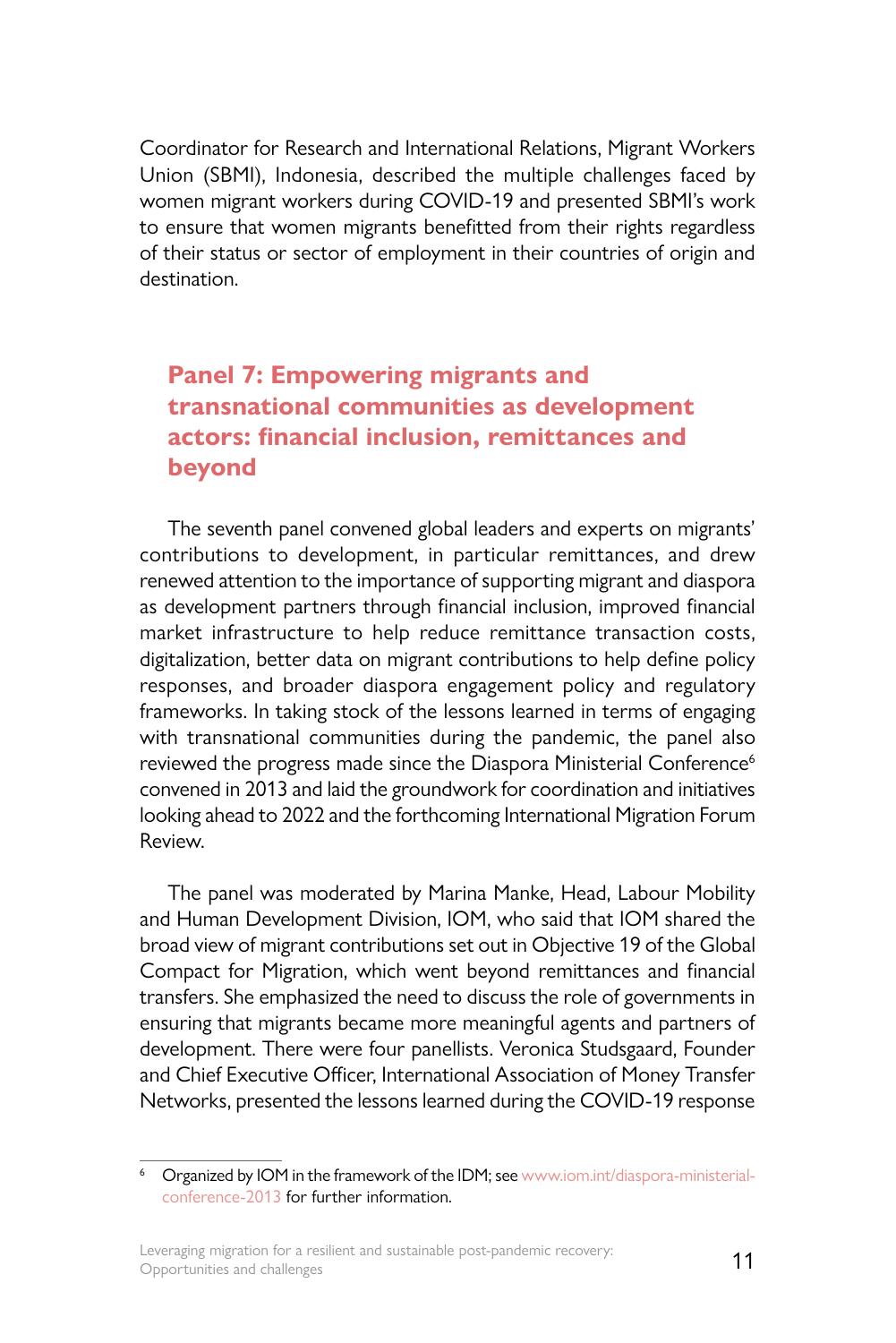regarding remittances and financial inclusion of migrants and diaspora communities. Leon Isaacs, Founder and Chief Executive Officer, DMA Global, presented the development partner's perspective on the need to institutionalize measurement and data-collection practices to support policymaking, encourage migrants and the diaspora to keep investing and thereby promote solutions to global challenges. Gerardo Pérez, Director of Diaspora and Development, El Salvador, presented the work of his Government to support and promote migrants' inclusion and their contribution to COVID-19 response and recovery efforts. Abdifatah Diriye Ahmed, Director, Somali National Institute of Health, underlined the importance of the Somali diaspora to the country's development agenda, in particular strengthening health systems and services and described his Government's efforts to empower migrants and diaspora communities, including by equipping them with technical expertise to facilitate their engagement for development.

#### **Panel 8: The road to the International Migration Review Forum – looking ahead to the next IDM**

Member States having asked that the IDM to contribute to the first International Migration Review Forum, in 2022, the eighth and final panel provided them with an opportunity to discuss efforts to implement the Global Compact for Migration and the contribution of the first IDM session in 2022.

The panel was moderated by the IOM Director General and featured three panellists. Sanjay Bhattacharya, Vice Minister, Consular, Passport, Visas and Overseas Indian Affairs, India, highlighted the importance of multilateral and bilateral cooperation on migration and showcased the Indian Government's activities to implement the Global Compact. Christine O'Dwyer, Deputy Head, Migration and Human Security Division (GLOBAL.GI.4), European External Action Service, European Union, underscored the need for strong regional and multilateral approaches featuring a whole-of-society and whole-of-government approach to global challenges. José Luis Pardo Cuerdo, Ambassador, Special Envoy for Migration Affairs, Spain, presented his country's perspective of Global Compact implementation and preparations for the International Migration Review Forum.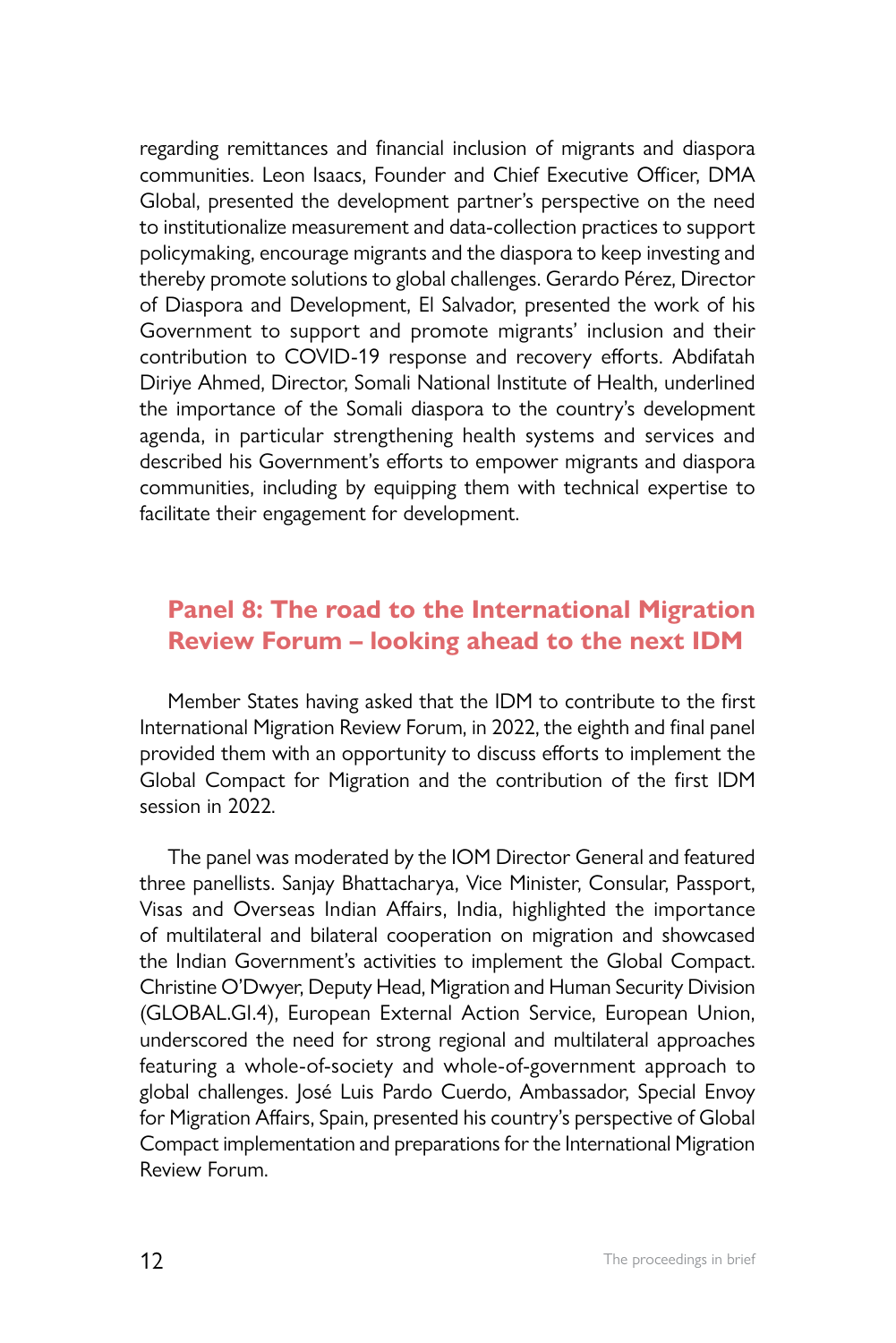#### **Closing session**

The second session of the 2021 IDM ended with closing remarks by the IOM Director General, who commended the participants for having identified the effects of the pandemic on migration management systems and finding ways to work together to respond effectively to similar events in the future. Pandemic response required collective, innovative, inclusive and integrated action at local, national and regional level, in order to ensure "that the recovery and the way we deal with it does not exacerbate inequality and the infringement of human rights". The session had been helpful in laying the groundwork for the next IDM session, in February 2022, and the first International Migration Review Forum.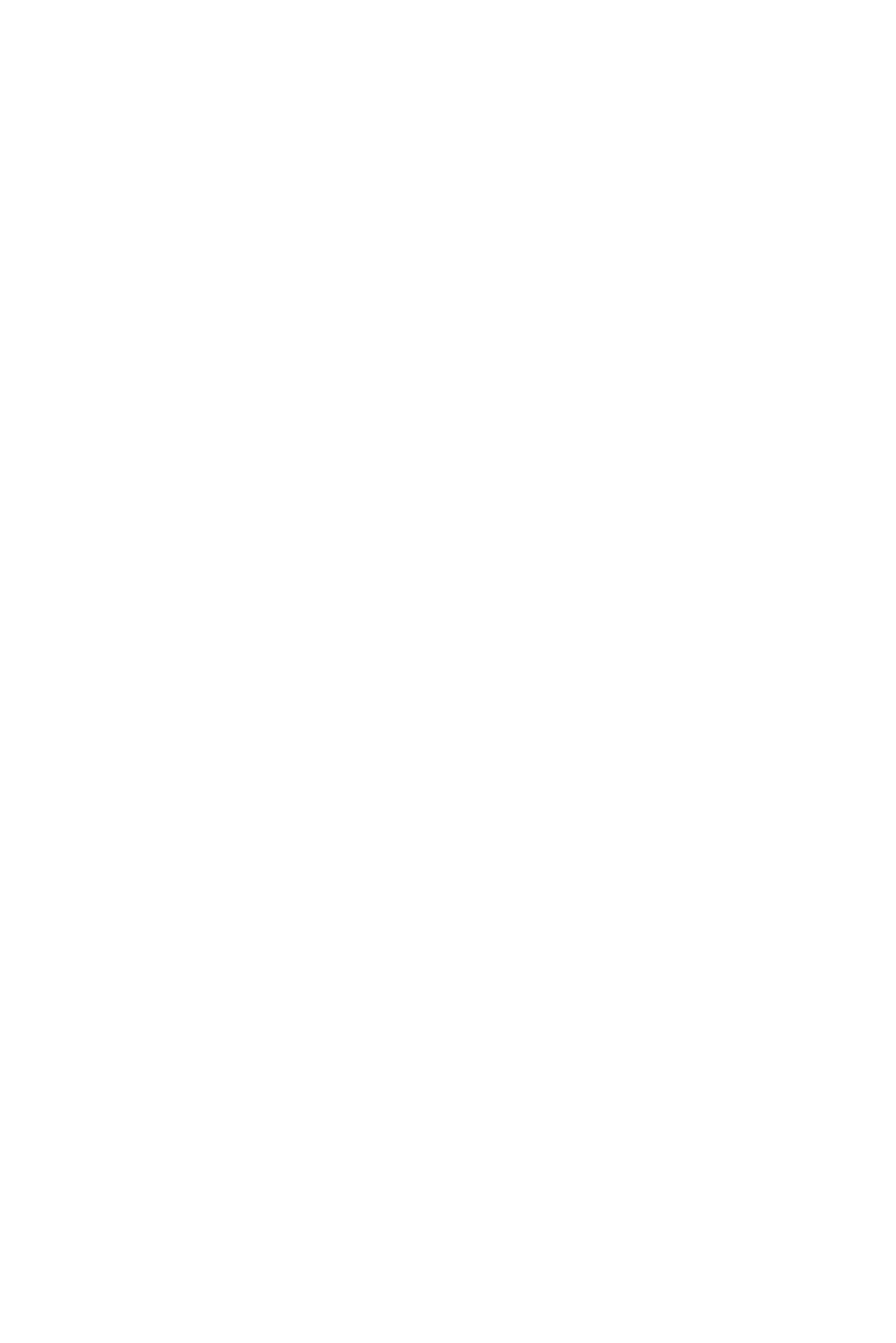# <span id="page-26-0"></span>**KEY MESSAGES OF THE SECOND SESSION OF THE 2021 IDM**

Six key messages emerged from the two days of discussion and serve to structure this report.

- **(1) New approaches are needed to human mobility and border management.** The COVID-19 pandemic has highlighted the importance of well-governed migration for prosperous and healthy societies, while demonstrating the negative impact of reduced human mobility on sustainable development.
- **(2) Pandemic recovery efforts must ensure inclusivity and access to socioeconomic services.** Alongside regional, national and local governmental actors, it is essential to ensure that communities and individuals are included and can participate in efforts to address the complex challenges around migration and the COVID-19 recovery, and to accelerate progress on the 2030 Agenda for Sustainable Development.
- **(3) Pandemic situations require innovative and effective crisis response measures.** The IDM session included a discussion of the impact of the pandemic on crisis-response measures and inter-agency humanitarian planning, during which successful practices and lessons learned were highlighted.
- **(4) Migrants must be empowered to develop creative responses for the post-COVID-19 recovery and accelerate progress on the 2030 Agenda for Sustainable Development.**  It is fundamental to leverage the capacities and contributions of migrants, young people and women as agents of change, in order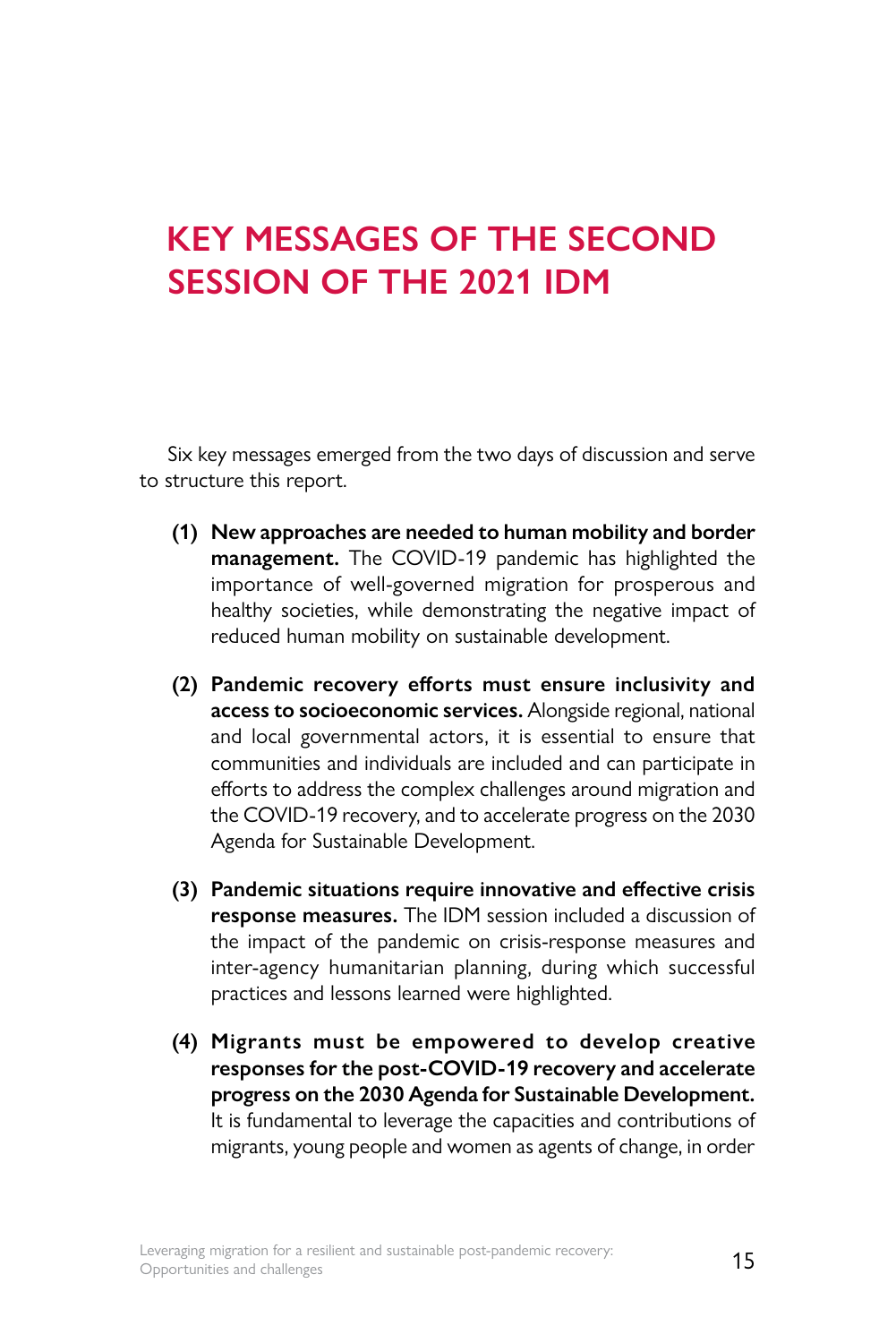to ensure the success of collective efforts through a whole-ofsociety, inclusive, rights-based and gender-responsive approach.

- **(5) A more comprehensive approach is needed to the role of transnational communities and remittances.** It has become crucial to have a forward-looking and practice-oriented discussion of migrant remittances, financial inclusion and broader diaspora engagement, one that highlights the important role of migration in achievement of the 2030 Agenda.
- **(6) Looking ahead to the first International Migration Review Forum, the IDM will play a key role in promoting the use of evidence and best practices in Global Compact implementation.** Regional partnerships and dialogue are key to the implementation of global frameworks and the development of regional instruments more adapted to the regional context. In this regard, IOM is supporting Member State efforts to prepare for the first International Migration Review Forum through consultations, national reports, and various regional and crossregional cooperation processes. The IDM session in the spring of 2022 will enable further discussion of preparations for the Forum.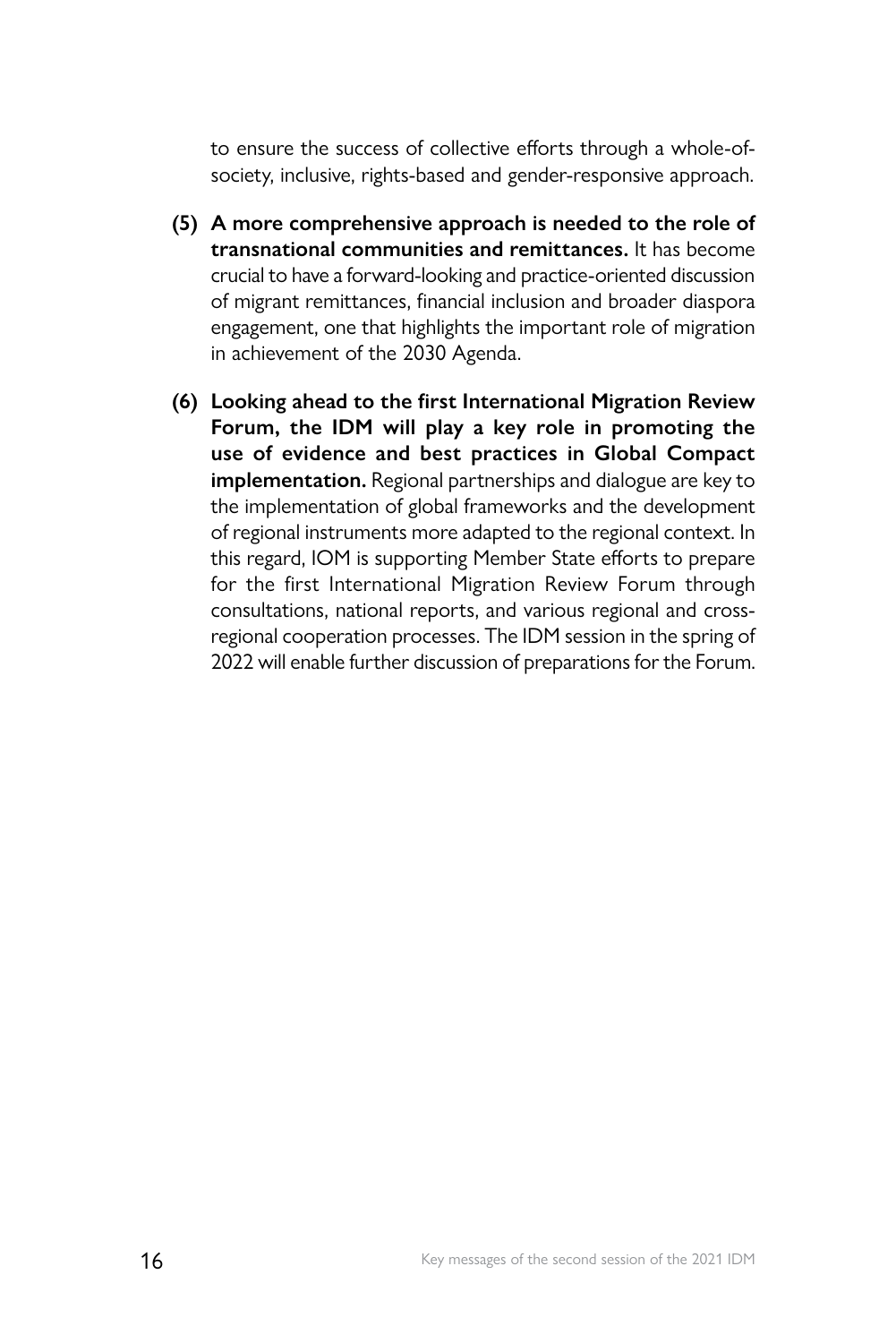# <span id="page-28-0"></span>**THE KEY MESSAGES IN THE WORDS OF THE PARTICIPANTS**

### 1. New approaches are needed to human mobility and border management

#### **Overview**

As many participants stressed throughout the discussions, border management and management of human mobility during the pandemic called attention to existing shortcomings within national migration systems, including their lack of resilience to shocks such as the COVID-19 pandemic. Even before the crisis, precarious living and working conditions, undocumented essential workers, asylum seekers undertaking perilous journeys and migrants stranded in situations of destitution had been part of the scenario. The pandemic and consequent travel and mobility restrictions had compounded existing and created new vulnerabilities for migrant populations. Disruptions to global mobility could be expected to alter migration management in the long term, marking critical turning points in relation to health, immigration and border management.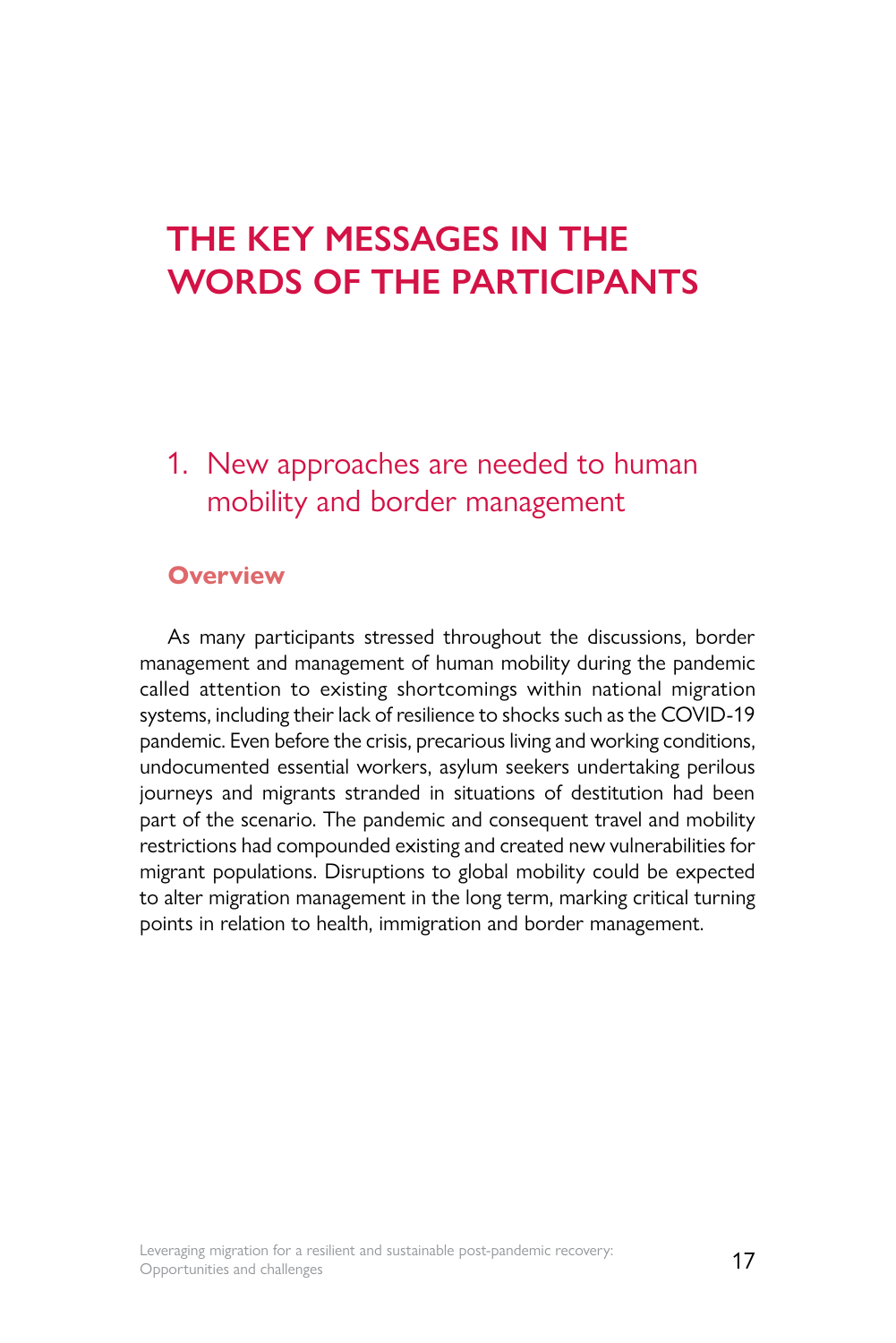#### **Discussion**

According to the participants, with the world's countries continuing to grapple with the long-term impact of the health crisis while planning recovery measures, the time had come to follow up on the 2020 IDM discussion of the COVID-19 crisis and its effects on human mobility.<sup>7</sup>

The pandemic highlighted the importance of well-governed migration for prosperous and healthy societies, and the negative impact of reduced human mobility on sustainable development. When governments first rolled out measures to curb the spread of COVID-19, from border closures to local lockdowns, very little was known about how they would affect populations on the move, such as migrant workers, international students, seafarers and IDPs.

In today's highly interconnected world with its high levels of human mobility, border closures had repercussions across all sectors of society and the economy. The pandemic and the consequent travel and mobility restrictions compounded existing and created new vulnerabilities for migrant populations. The participants shared examples of measures undertaken at national level to assist and protect migrants in that regard. Several governments reported on actions taken to facilitate the return of migrant workers and the life-saving role played by their consular missions abroad. For example, Sarah Lou Ysmael Arriola described the Philippine Government's efforts to facilitate the return of migrant workers through a response based on relief, repatriation, recovery and reintegration. The fact that many countries continued to suffer deep inequalities in access to health care and vaccines was of great concern. It was important to build a common approach and to foster cooperation and assistance between countries of origin and destination.

In parallel, to support effective policies and action, a greater effort should be made to strengthen knowledge of the root causes of migration and of effective practices for post-COVID-19 recovery and resiliencebuilding. As was pointed out by Ninglan Wang (WHO), collaboration at the global and local levels needed to be intensified, so that everyone spoke

<sup>7</sup> IOM, *COVID-19 crisis: Reimagining the role of migrants and human mobility for the achievement of the Sustainable Development Goals*, International Dialogue on Migration Series, No. 30 (Geneva, 2021). Available at [https://publications.iom.int/books/](https://publications.iom.int/books/international-dialogue-migration-no-30-covid-19-crisis-reimagining-role-migrants-and-human) [international-dialogue-migration-no-30-covid-19-crisis-reimagining-role-migrants-and](https://publications.iom.int/books/international-dialogue-migration-no-30-covid-19-crisis-reimagining-role-migrants-and-human)[human](https://publications.iom.int/books/international-dialogue-migration-no-30-covid-19-crisis-reimagining-role-migrants-and-human).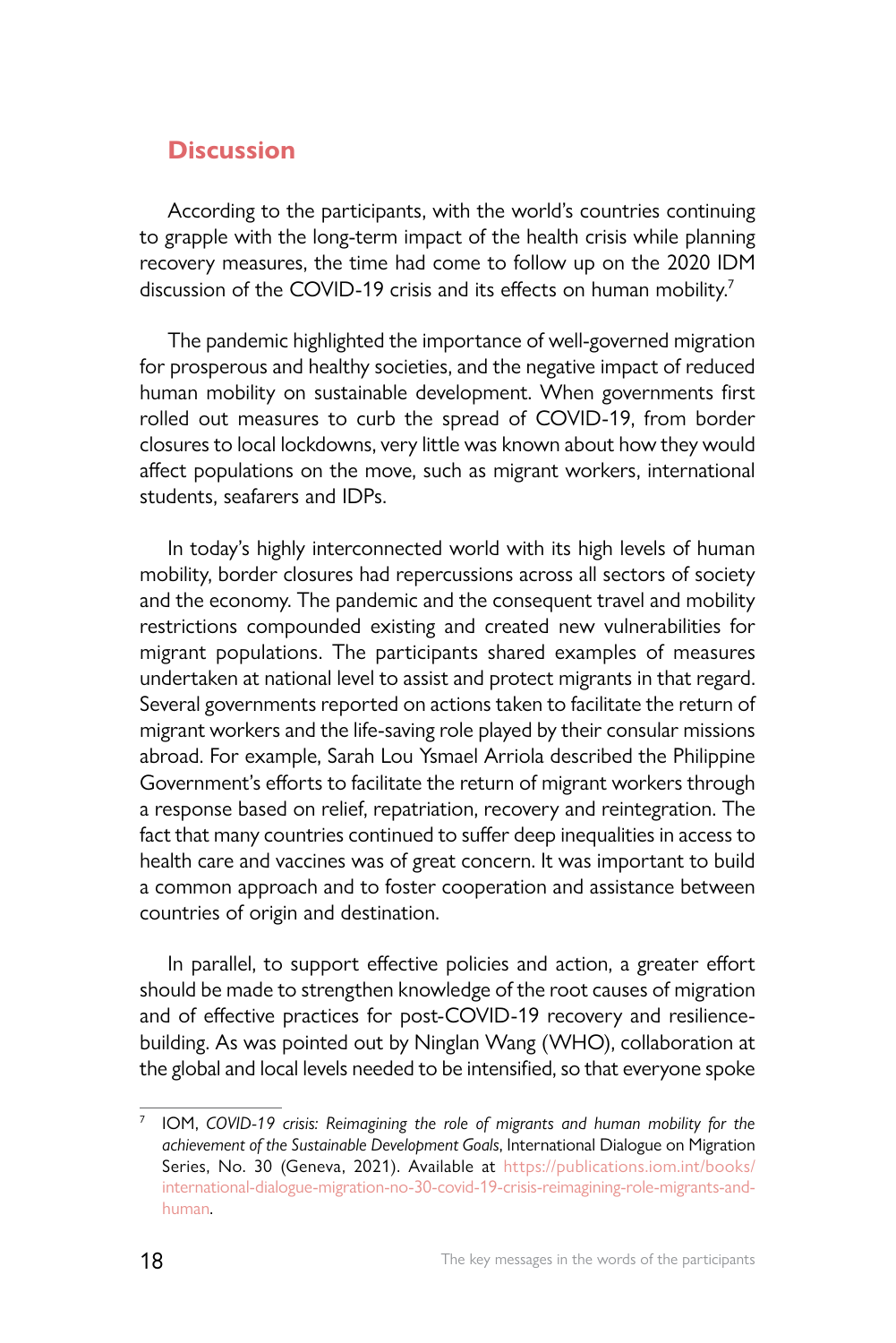the same language, matters were clear to the public and scientific evidence from past outbreaks was used coherently to prepare for future pandemics. That meant strengthening data-collection capacities and mapping risks and vulnerabilities at the local level. It was crucial to obtain the data needed to conduct risk assessments and develop public health measures.

In that regard, the participants underscored that special measures should be evidence- and risk-based. Data-sharing was vital in crisis situations and had become even more important during the COVID-19 pandemic. As Ceyda Dumlupinar Guntay (Turkish Red Crescent) said, understanding of what was happening in the field required investment in digitalization, but also in data privacy and security. Several delegates said that the challenges of the pandemic for human mobility and socioeconomic development could be most effectively managed through cooperation among all relevant stakeholders, including migrants and the diaspora.

According to Jessica Bither (Robert Bosch Stiftung GmbH), approaches to data on human mobility needed to be revisited in the light of the pandemic's impact. Indeed, more research was needed to better understand that impact and its role in shaping population movements, and to inform policies and measures to address the complex challenges faced by the most vulnerable communities. The capacity of governments to collect and share data had to be developed accordingly. IOM and its partner organizations were ready to support those efforts and had developed tools, such as the Global Migration Data Analysis Centre<sup>8</sup> and the Displacement Tracking Matrix<sup>9</sup>, for that purpose. In addition, "what if" scenarios should be part of strategic foresight exercises involving scenario planning. Data collection raised many questions (would digitalization for human mobility be used to provide opportunities for mobility or lead to even greater surveillance of individuals? had the time come to rethink the privilege of mobility and who had access to it? what was the role of the international community in shaping the new system as it emerged?). It therefore remained essential to safeguard general rules on protection and data privacy, and to ensure that data were properly shared between humanitarian partners.

<sup>&</sup>lt;sup>8</sup> The Centre supports evidence-based policies, programming and communication by making available improved international migration data (see<https://gmdac.iom.int>).

<sup>9</sup> The Displacement Tracking Matrix gathers and analyses data with a view to disseminating critical multilayered information on the mobility, vulnerabilities and needs of displaced and mobile populations (see [https://dtm.iom.int/\)](https://dtm.iom.int/).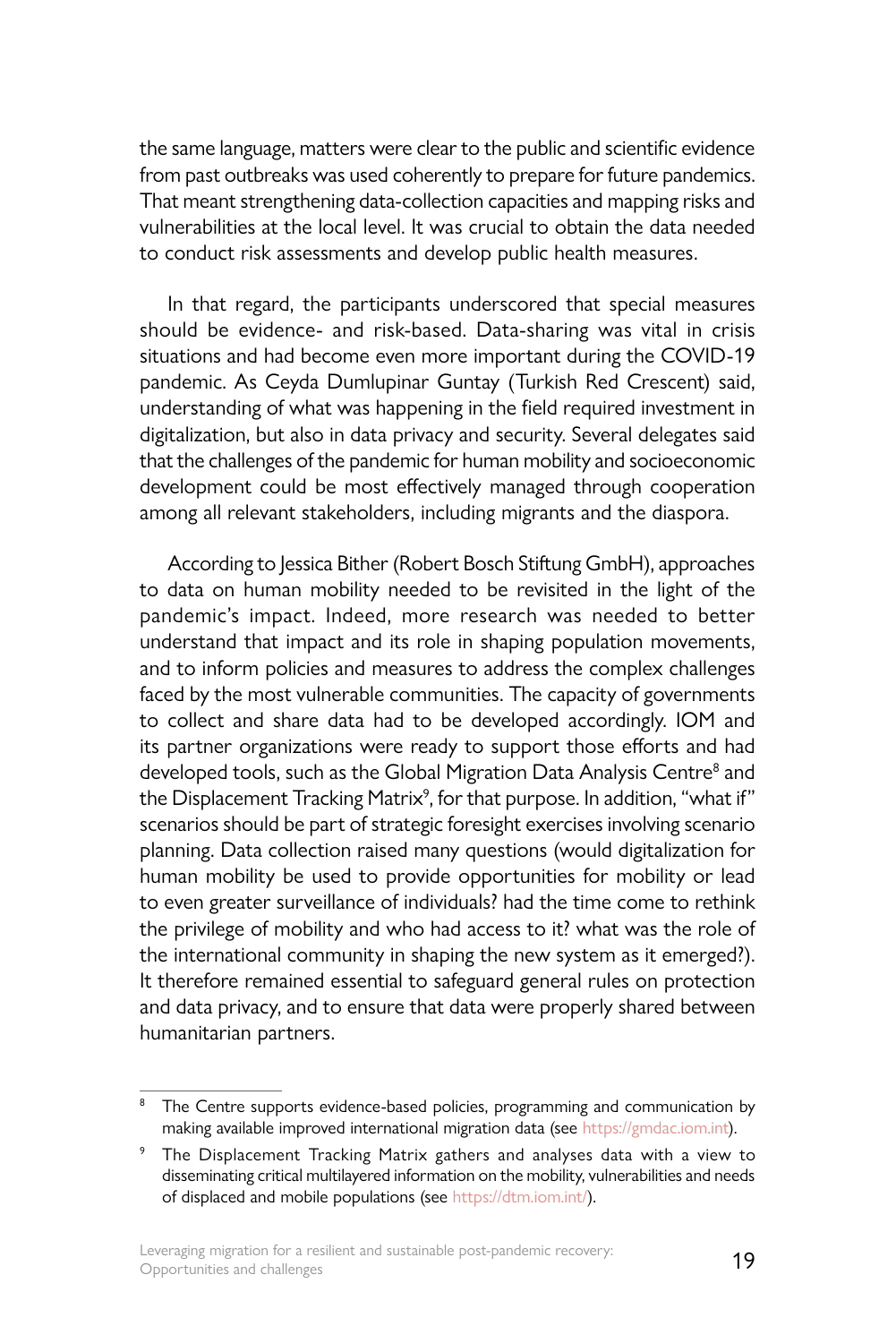Basem Al-Dahamsheh said that Jordan fully recognized the importance of data and the need to have evidence-based policies for better migration governance. It was currently working to establish a unified database of migrants and refugees to ensure that such policies were implemented and the most vulnerable identified. As many participants noted throughout the session, including Nuno Nunes (IOM), without data, it was impossible to issue standards that were understood by all those involved. The integrated implementation of global policy frameworks on human mobility and its drivers would be critical in the post-pandemic scenario; hence the need for international coordination of travel requirements and measures. That would require multisectoral, whole-of-government and whole-of-society approaches, with inter-agency cooperation and proper coordination between countries and sectors, national and local authorities.

Speaking from the floor, delegates from Bangladesh, China, Colombia, Libya, Mexico, the Niger, Qatar and the Bolivarian Republic of Venezuela agreed that there was a need for international coordination on travel requirements and measures for creating pathways for safer human mobility. In that regard, mutual acceptance of COVID-19-related health certificates was crucial to avoid a potential global mobility divide. As the delegate from Libya emphasized, it was high time for the international community to demonstrate the political will, backed by sensible action, to alleviate the suffering of innocent human beings. Article 1 of the IOM Constitution called for the protection of migrants, and collective action was required to ensure that the humanitarian situation brought about by the pandemic did not get worse. The representative of China recalled the important role that information-sharing and cooperation on the provision of medical assistance and supplies had played in the global COVID-19 response. Nuno Nunes concluded that there was a need to invest more in preparedness efforts, rely on scientific evidence, raise public awareness and demonstrate political leadership in response to those challenges.

#### **Recommendations**

• Data should be collected more systematically and disaggregated by migration status, to ensure better understanding of migrant protection needs and challenges in the COVID-19 context and effective support for all migrant populations. Building the evidence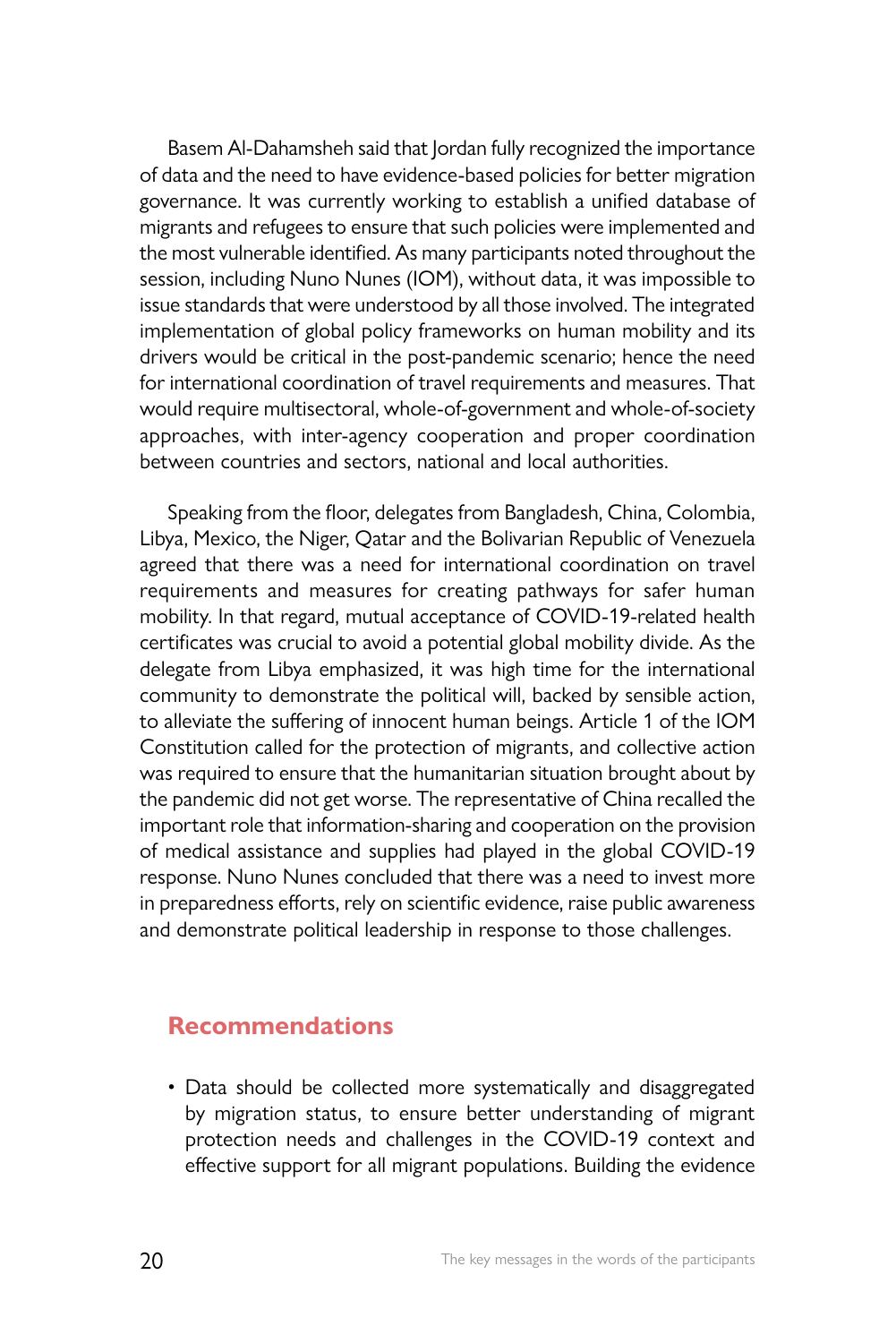base on the impact of COVID-19 on mobility and populations on the move remains a priority in terms of finding effective responses.

- An integrated approach should be adopted that takes holistic account of cross-border mobility and international health regulations. This will require multisectoral whole-of-government and whole-ofsociety approaches, with proper coordination between countries and sectors, national and local authorities, and agencies.
- Response and recovery measures should not add to discrimination, stigmatization and inequality, or infringe human rights.
- There should be stronger cooperation to prevent the cross-border spread of COVID-19 and improve global migration governance. One of the central elements of the resumption of cross-border human mobility is the use of digital health certificates, and their implications for people on the move need to be assessed.
- Comprehensive data on the impact of COVID-19-related movement restrictions on migrants should be collected and analysed, for the purposes of future policy frameworks at national and global level.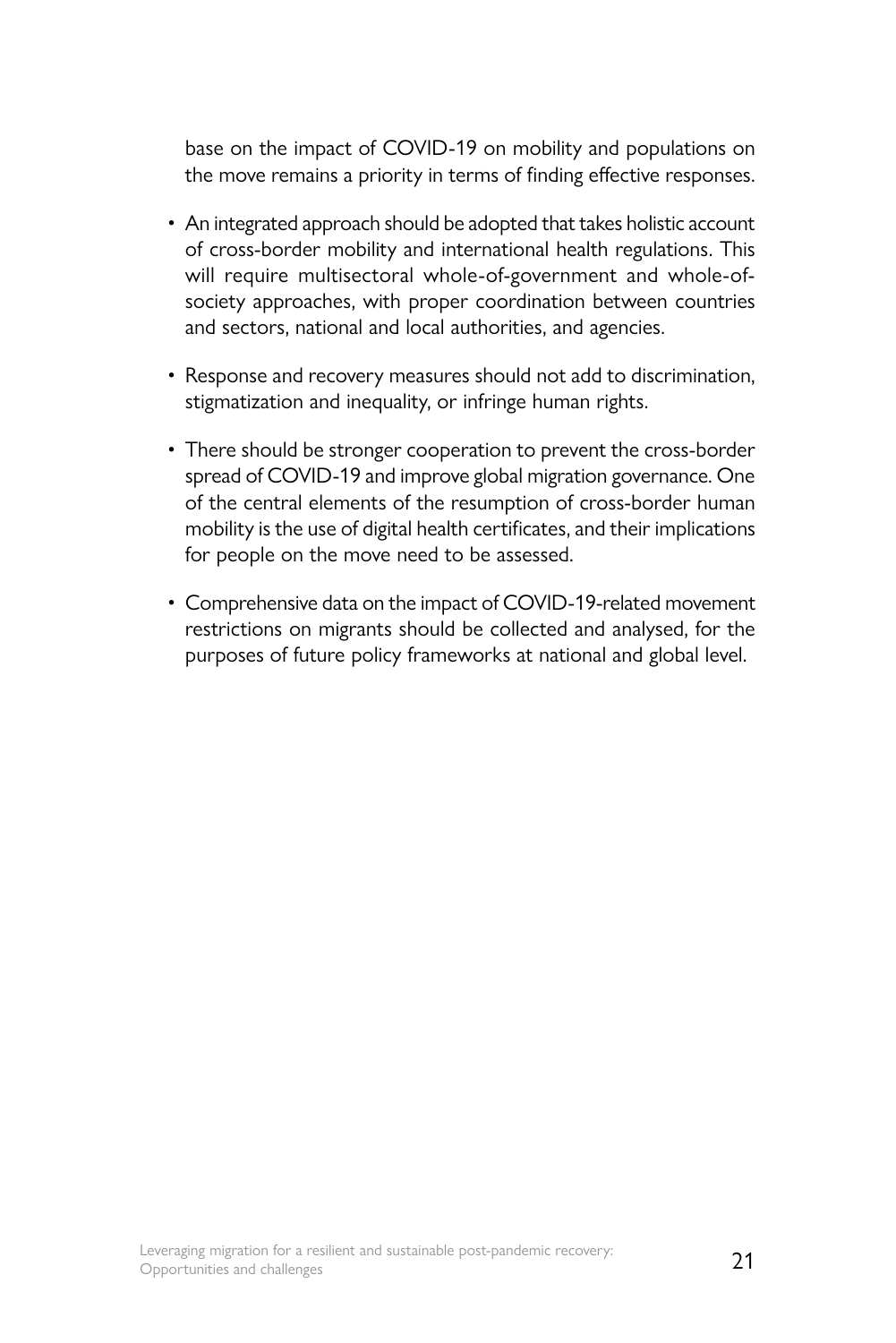### <span id="page-33-0"></span>2. Pandemic recovery efforts must ensure inclusivity and access to socioeconomic services

#### **Overview**

The participants noted that the COVID-19 pandemic threatened to undo years of progress towards equitable, inclusive services in support of migrants' well-being and broader sustainable development. It had pushed millions, particularly migrants and disadvantaged groups, out of education and decent work, and into hunger, undernourishment and poverty. It was essential to ensure that these communities and individuals, including migrants and diaspora, were integrated into global, regional and national government efforts to address complex challenges presented by COVID-19 and ensure an equitable recovery for all. The focus should be on advancing migrants' access to socioeconomic services, so as to accelerate progress on the 2030 Agenda for Sustainable Development.

#### **Discussion**

The world's countries issued over 110,000 COVID-related restrictions on travel and other national measures in 2020. The United Nations estimated that almost 100 million people would fall into poverty – the first such setback in over 20 years. The session focused inter alia on the role of the COVID-19 pandemic in exacerbating existing vulnerabilities and inequalities, and on the challenges facing migrants and IDPs, with many participants stressing that post-pandemic recovery efforts offered a unique opportunity to build more resilient, sustainable and inclusive societies. During Panel 2, many participants pointed out that migrant workers had greatly contributed to pandemic responses by helping to ensure that essential sectors such as health care, food and services, and maintenance and domestic work continued to function. Thanks to their skills, knowledge and resources, migrants have made and can continue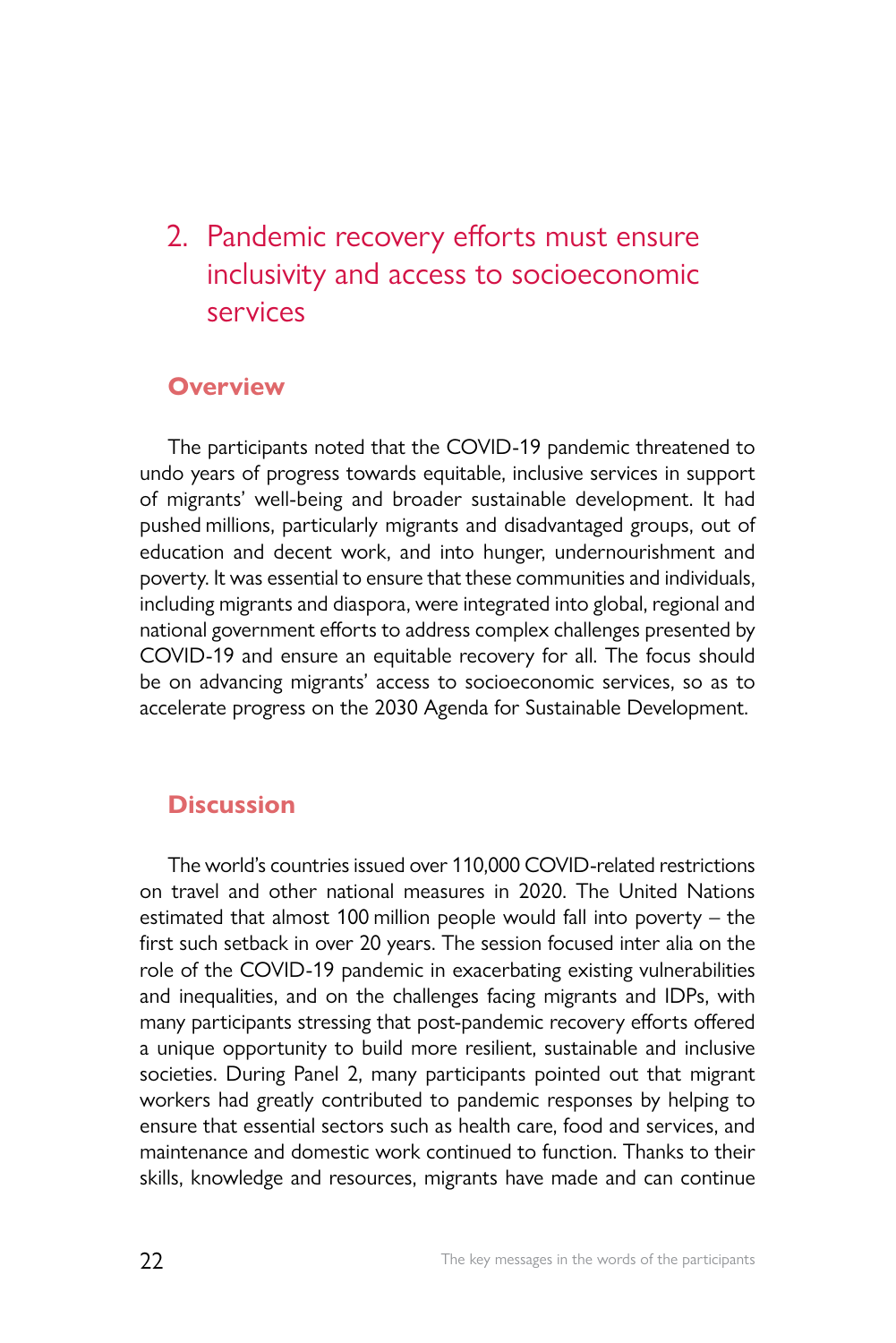to make a substantial contribution to recovery efforts in countries of both destination and origin. As many participants stressed, it was of the utmost importance to address the barriers and challenges that migrants faced, in order to ensure an equitable and inclusive recovery from the pandemic and to prevent its effects from undermining progress towards the SDGs. At the same time, migrants – particularly those in irregular situations – faced additional barriers to accessing the same services as the rest of the population. In terms of health in particular, the pandemic had underscored both the particular vulnerabilities of migrants to adverse health outcomes and the crucial role those same migrants played in health care and services for aging populations. For example, in some cases migrants found it difficult to access health services, were neglected by health promotion or occupational health services, or lacked access to health financing, essential medicines and service delivery.

Many panellists, including Jeremy Robbins (New American Economy), remarked that the COVID-19 pandemic had disproportionately negatively affected migrants, particularly those in irregular situations, who had limited social support networks and safety nets in destination countries. Migrants and their families had been particularly affected by income and job loss, as many sectors of the economy with higher rates of employment of migrant workers, such as the food and hospitality sectors, had suffered from COVID-19-related lockdown measures. Many had been unable to return to their home countries because of border closures and travel restrictions, while others had been unable to access employment abroad. The New American Economy, a bipartisan research and advocacy organization, had conducted a survey<sup>10</sup> to measure such disparate treatment and help craft a better recovery. On the positive front, cities and local partners had stepped in and immigrants knew of organizations to which they could turn for help. Most of the cities that worked to help had formalized partnerships with immigrant community leaders to collect feedback. Some had focused on providing medical care, while others had created resiliency plans to document immigrants who were left out of national plans. Some cities provided direct cash assistance to all residents in need during the pandemic, including undocumented immigrants.

In the same vein, Cécile Riallant highlighted the ways in which IOM and UNDP were implementing joint programmes and leveraging

<sup>&</sup>lt;sup>10</sup> The survey results and tools are available on the New American Economy website at [www.newamericaneconomy.org](http://www.newamericaneconomy.org).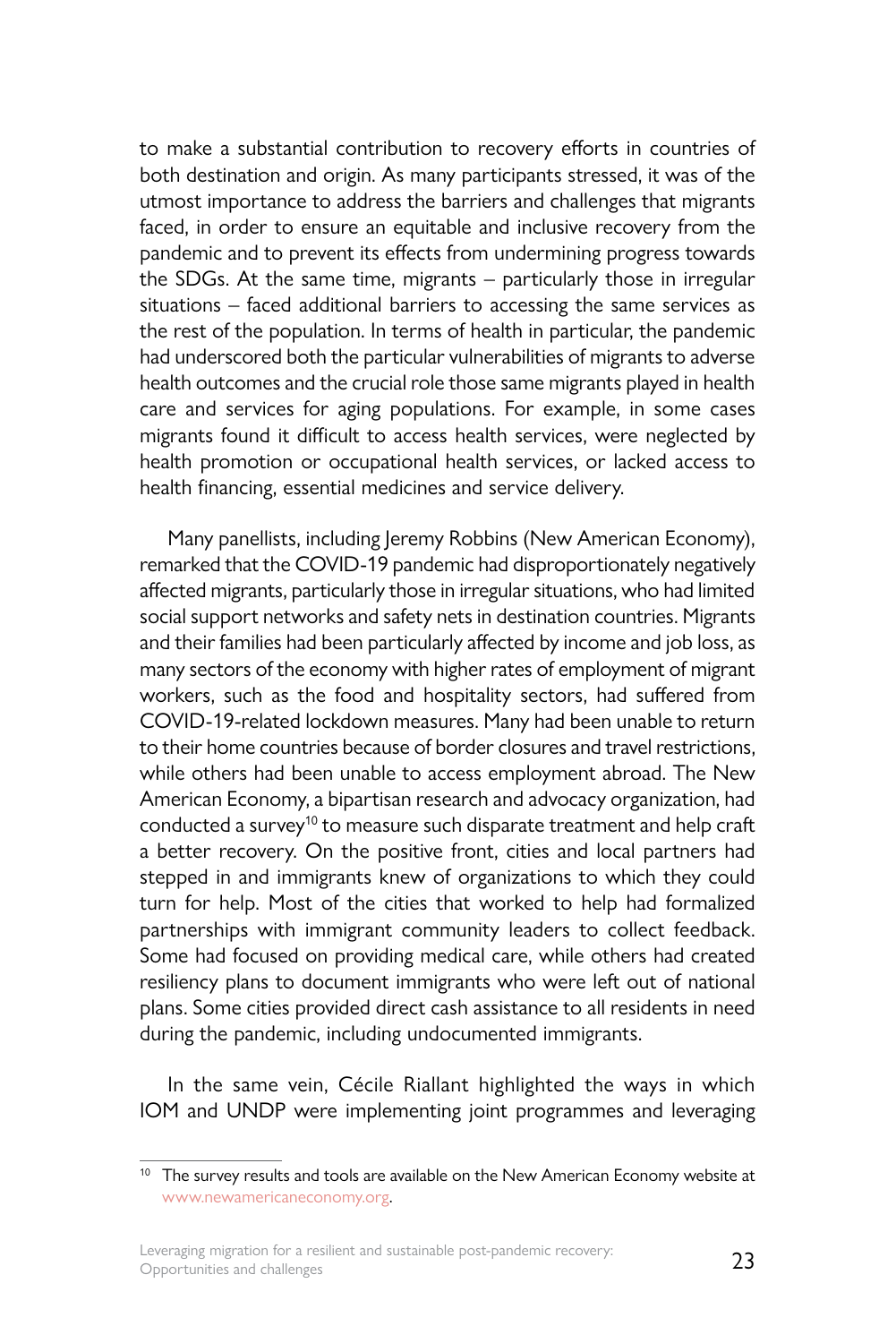synergies on the ground to enhance collaboration and partnership among governments, civil society, migrants and diaspora associations and UN agencies in support of inclusive socioeconomic recovery. In Nepal, for instance, IOM and UNDP have supported local and regional authorities to promote the sustainable reintegration of returning migrants, defying the odds of a global pandemic, economic challenges, capacity needs and limited resources through inclusive service provision, protection and opportunities for decent work.

The COVID-19 pandemic had triggered incidents of discrimination, xenophobia and racism. Migrants were also often stigmatized in relation to the pandemic – in many cases on the basis of racial or cultural stereotypes predating the crisis – due to negative perceptions of their countries of origin or the false assumption that they were more likely to transmit the disease to others. This had exacerbated existing inequities, whereby migrants were excluded from or reluctant to access basic social services available to the general public. At the same time, digitalization of services and intracommunity tensions had heightened the risk of social exclusion. One of the objectives of the IDM was to showcase positive solutions, including the contributions of migration and migrants to the COVID-19 recovery. As was obvious from the statements made during the session, many State and non-State organizations were already promoting an integrated approach that nurtured a positive narrative of migration. Bola Bardet, for example, had learned from personal experience how hard it was to access health care in her home country of Benin and that neither remittances nor similar financial assistance were sufficient to finance the health of relatives at home. In response, she had created Susu,<sup>11</sup> a start-up making health-care services available to members of the African diaspora looking to offer the best quality of care to their families back home. Built on a growing network of alliances and partnerships, Susu arranged for preventive health care, medical coverage in the country and abroad, and assistance. Its members, who were from the diaspora and signed up for a year, obtained coverage for designated beneficiaries in countries of origin, giving them access to quality health-care services and personalized follow-up. Susu was currently present in Côte d'Ivoire and it was expanding to Benin, Senegal, Cameroon and other countries. Due consideration of both migrants' needs and contributions was highlighted as vital to inclusive pandemic recovery, recognizing the great solidarity displayed by migrants with communities in their countries of origin such

<sup>&</sup>lt;sup>11</sup> For more information about Susu, see [www.susu.fr/qui-sommes-nous.](https://www.susu.fr/qui-sommes-nous)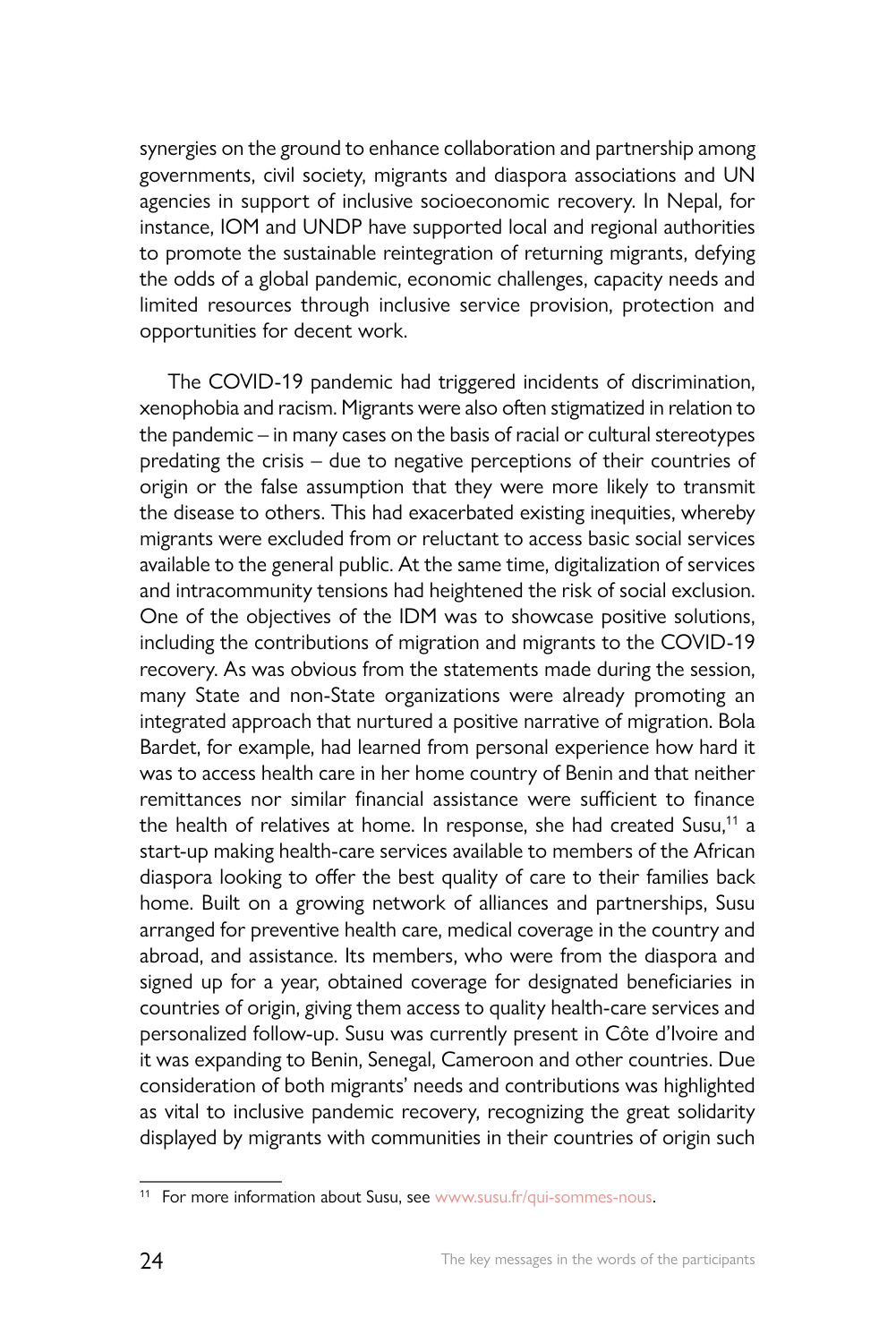as the payment of shipments of oxygen to their homelands. Reaffirming that migrants should not only be included in virtue of their contributions, but also as human rights holders, participants stressed that when migrants are protected and empowered, they can be agents of positive change for themselves and for societies more broadly.

The COVID-19 crisis made long-standing inequalities more visible and disproportionately affected people in vulnerable situations. The solution was clear: equal access to services for all regardless of migratory status, gender, sexual orientation, age or any other factor. While migrants, particularly those in irregular situations, experienced specific vulnerabilities because they had more limited social networks and safety nets, suffered discrimination or had unequal access to key services, it was important to remember that they were major contributors to the economy and to cultural diversity, in countries of origin and of destination. According to Basem Al-Dahamsheh, Jordan, a country of destination for millions of refugees and migrants, had adapted its responses to the pandemic. When the pandemic had first hit, for example, epidemiological investigation teams had surveyed all people resident in Jordan, regardless of their nationalities or legal status. All infected persons were taken to public hospitals and treated free of charge. The Government of Jordan had also issued several resolutions to allow migrants, including migrant workers, to regularize their situations, granting them amnesties that waived overstay fines and accumulated work permit fees. Under the national COVID-19 immunization plan, vaccinations were available to all, including refugees and migrants, free of charge.

The participants gave many examples throughout the two-day session of the positive role that migrants continued to play in supporting local economies or providing critical services during the COVID-19 pandemic. The direct experience and perspective of migrant workers and diaspora members, including Fridah Ntarangwi (Zidicircle), showed that inclusion and service provision took place at the local level. The local level was also where a better understanding could be gained of the needs and opportunities surrounding migration, including to inform national policy and planning. When well-managed at the local level, migration can be a development strategy for people to improve their lives and meet their aspirations, ultimately accelerating progress towards the Sustainable Development Goals through good migration governance. The Atiak Sugar Project in Uganda, for example, was an engine for development supporting the livelihoods of vulnerable people, particularly women.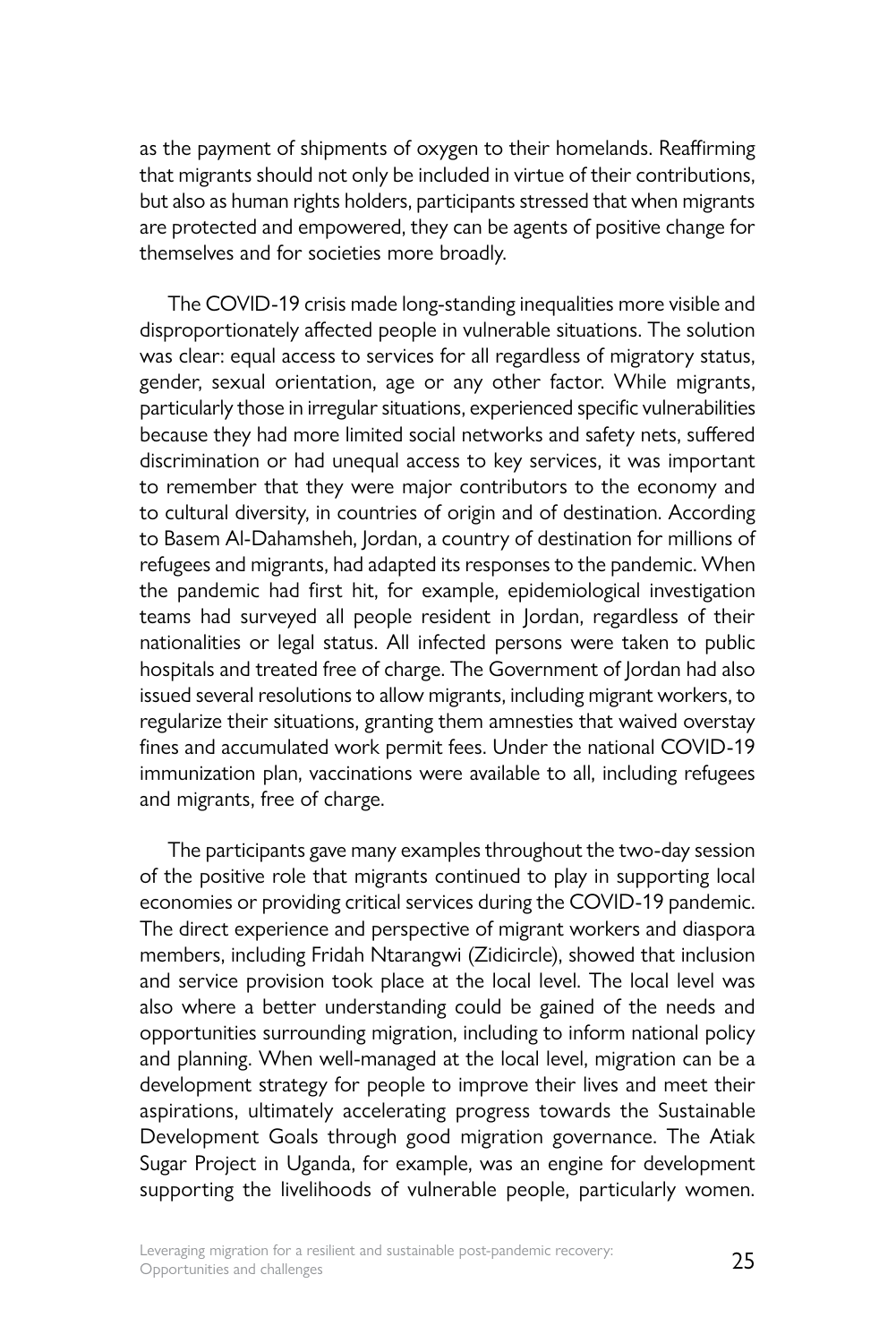Communities owned the land and harvested the sugar cane. The Atiak Sugar Project, in turn, provided seeds, oversaw planting, processed the sugar cane, and purchased it from the farmer. Once it was running at full capacity, its factory would support 14,000 farmers and factory workers.<sup>12</sup> The Project's founder, Amina Hersi Moghe, spoke about the importance of empowering local communities and the ability of the diaspora to adapt to its location and do what needed to be done; all its members needed were guidance and skills. According to her and other migrant and diaspora representatives, when empowered with equal access to services, opportunities and rights, migrants could drive innovation and improve existing services, including in the areas of health care, education and infrastructure.

Similarly, Peter Kwok shared the experience of the UK Federation of Chinese Professionals regarding efforts to make the Chinese diaspora feel included amid the challenges of the pandemic. In order to empower and support diaspora members during the crisis, the Federation had strengthened their trust, resilience and sense of self-help. During lockdowns, it had been difficult for young diaspora members to access decent work, as they were unable to travel through the United Kingdom or to China to meet with employers, and an online UK-China career fair had therefore been organized. In that situation, a strengthened sense of community and communication (e.g. the issue of a joint statement signed by over 100 diaspora associations) with other, non-Chinese diaspora associations had proven effective at supporting diaspora communities affected by the COVID-19 crisis.

As many participants emphasized, early action and preparedness were crucial if countries and communities were to become more resilient and less prone to the effects of the COVID-19 pandemic. It was thus important to address the socioeconomic impact on migrants and communities, and to strengthen country and regional support for migrants and diaspora members alike.

In October 2020, the IOM/UNDP Principals had agreed on priorities for a reinforced partnership between the two agencies at country, regional and global level. As a first step in translating that commitment into practice, both agencies had launched a joint seed funding initiative in December 2020, preceded by a call for proposals, to support the work of

<sup>12</sup> For more information on the factory, see <https://atiaksugar.com/>.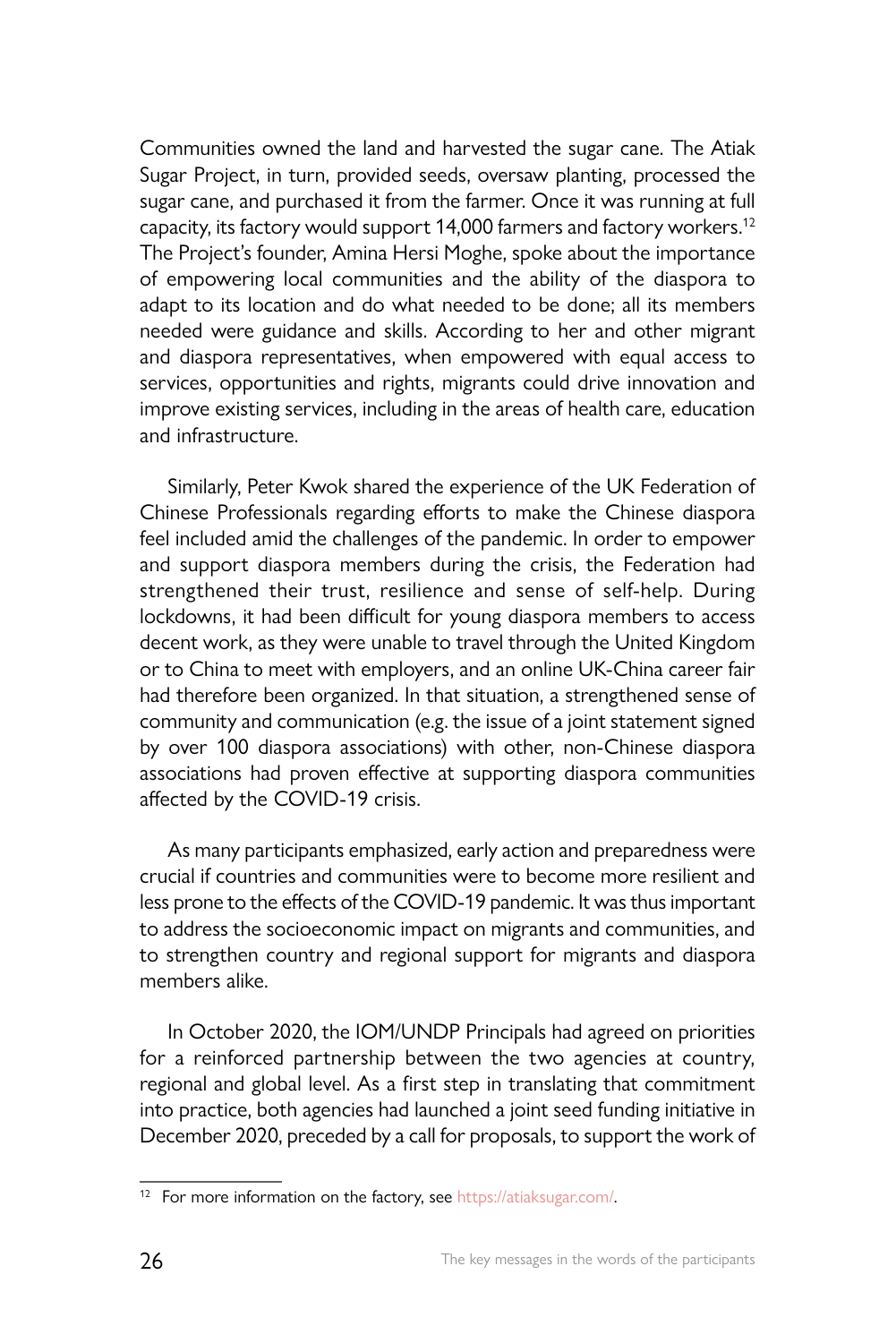IOM country offices to address the socioeconomic impact of COVID-19 on migrants and communities in nine countries in Africa, Asia, Europe and Latin America (Bangladesh, Belarus, El Salvador, Guinea, Indonesia, Kyrgyzstan, Lesotho, Peru and the Republic of Moldova). David Khoudour and Cécile Riallant provided a general overview of the initiatives, lessons learned and recommended action points to further strengthen and amplify the IOM–UNDP collaboration to "build back better" from the pandemic. They shared the IOM–UNDP "co-created solution" to promote greater social cohesion between local communities and migrants and refugees.<sup>13</sup> Their partnership within the framework of the UN Network on Migration, in line with both the commitments of both agencies under the Global Compact for Migration, was fundamental to that endeavor. Their ability to develop responses that softened the blows of the pandemic, protected people on the move and their families, and harnessed the positive power of migration for recovering better, depended on sound understanding of the pandemic's effects on human mobility and development. It was therefore essential to identify solutions that empowered migrants to contribute to socioeconomic responses efficiently and concretely alongside local populations, enabling them to act as agents of change and development. It was important to turn global efforts for sustainable development into context-specific action in support of national and local authorities that leveraged the complementary contributions of partners.

While COVID-19 had been a disruptor and forced countries, individuals and communities to adapt, it had also revealed their resilience. At the same time, much could be done to address the inequities that COVID-19 exacerbated. A number of speakers representing Member States and other organizations, including Bangladesh, the Council of Europe, the Niger, Japan, Portugal and the United Arab Emirates, shared examples of effective practices to that end. For instance, the representative of Portugal said that her Government had made temporary measures permanent, improving access to mainstream services through better information and the removal of barriers, and granting migrants the same rights as Portuguese citizens. A delegate from Japan, speaking from the floor, said that his Government had endeavoured to include migrants and was discussing a project with IOM that focused on mental health, host communities, reintegration of returnees, and recovery from COVID-19 in African countries (e.g. Cameroon).

<sup>&</sup>lt;sup>13</sup> For more information, see [www.undp.org/speeches/including-migrants-and](http://www.undp.org/speeches/including-migrants-and-communities-socio-economic-recovery-experiences-iom-undp)[communities-socio-economic-recovery-experiences-iom-undp.](http://www.undp.org/speeches/including-migrants-and-communities-socio-economic-recovery-experiences-iom-undp)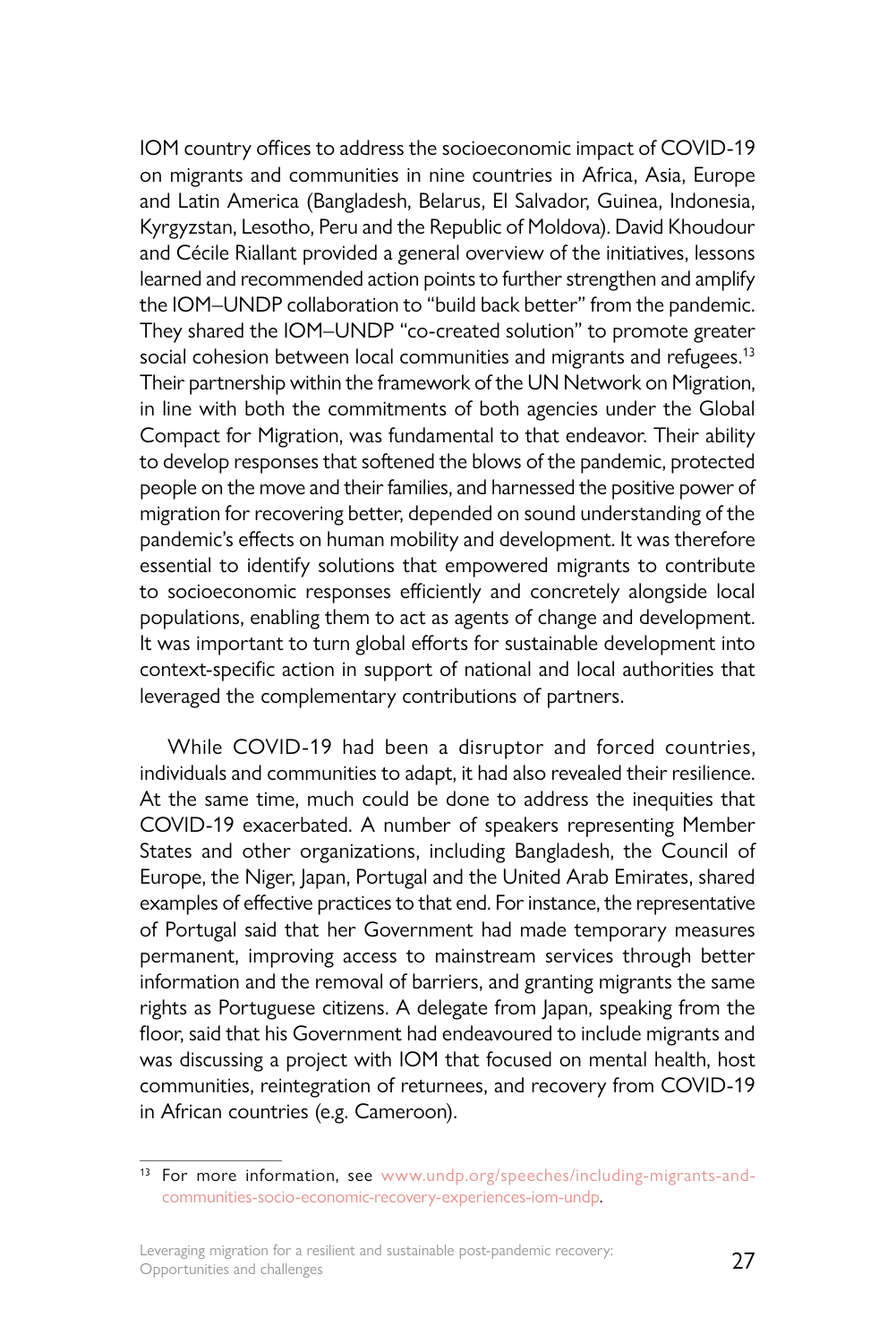The Government of the United Arab Emirates, for its part, had made sure that everybody had access to COVID-19 testing from the beginning, and to health care as needed. It had also developed a platform for those whose jobs were threatened, to facilitate their integration into the labour market and the search for other jobs. Delegates from the Niger and Bangladesh said that their countries had adapted national programmes to include migrants and recalled that the pandemic would only be overcome by universal access to health care and international solidarity. All the participants concluded that in such unprecedented times, there had to be a shift from the immediate socioeconomic response to a longer-term recovery that built on migrants as "assets" and contributors to the communities and societies in which they lived and from which they came. COVID-19 had shown that there was a need to strengthen advocacy measures, focusing on areas such as universal health coverage for migrants and their inclusion in national responses and economic relief plans, and to combat xenophobia, discrimination and stigmatization of migrants and returnees.

### **Recommendations**

- There should be recognition of the key role that migrants and members of the diaspora played as agents of positive social change, notably the way that they enriched society and contributed to economic development in their countries of origin and destination.
- Commitments made in the Global Compact for Migration regarding safe and non-discriminatory access to health care and all other basic services for migrants must be implemented.
- In the context of the COVID-19 pandemic, countries and other stakeholders should partner to facilitate equal distribution of and access to vaccines, particularly for the most vulnerable populations, including migrants and IDPs.
- As part of their COVID-19 recovery efforts, governments should prioritize efforts to strengthen health systems, and protect and include those in situations of vulnerability, including migrants, in order to reduce the risks of future health crises while making societies more resilient and helping to address the drivers of forced migration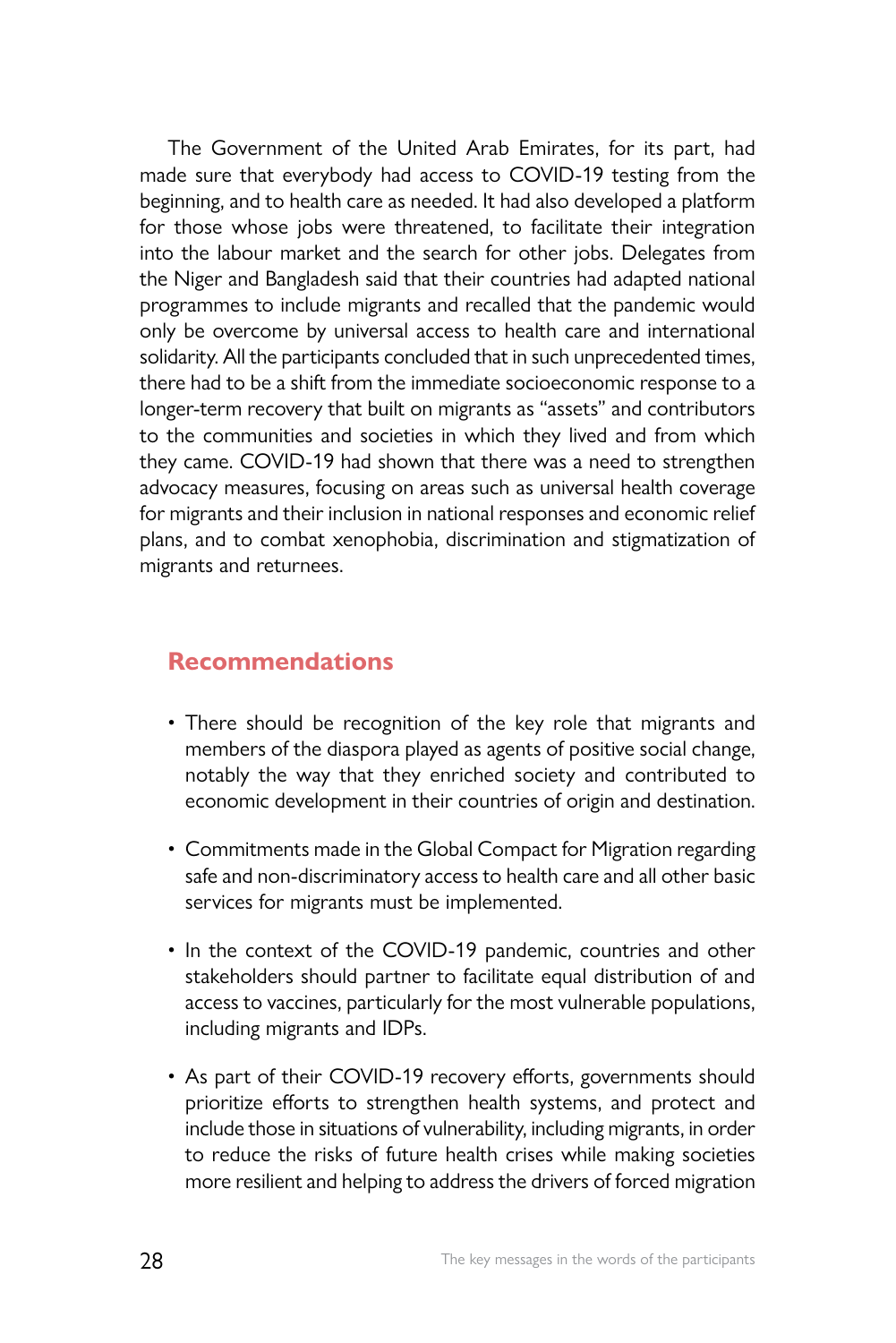and displacement. Specific guidance and tools to support such efforts are available and should be used.

- Steps should be taken to implement and strengthen mechanisms to protect the rights of migrants, regardless of their status, paying particular attention to the most vulnerable migrants, and including efforts to ensure non-discriminatory access to social services.
- All should have equal access to services, regardless of their migratory status.
- Crucially, there should be a rights-based approach focusing on migrants' job and livelihood security.
- Policy approaches should reflect the positive contributions of migrants and diaspora, in recognition that due consideration of migration as a cross-cutting issue across all policy areas is needed to accelerate progress towards the 2030 Agenda.
- In the context of widening inequalities, and given that it is at the local level that inclusion and service provision take place and there is greater awareness of opportunities, local and religious leaders, civil society and the private sector should work together at the local level.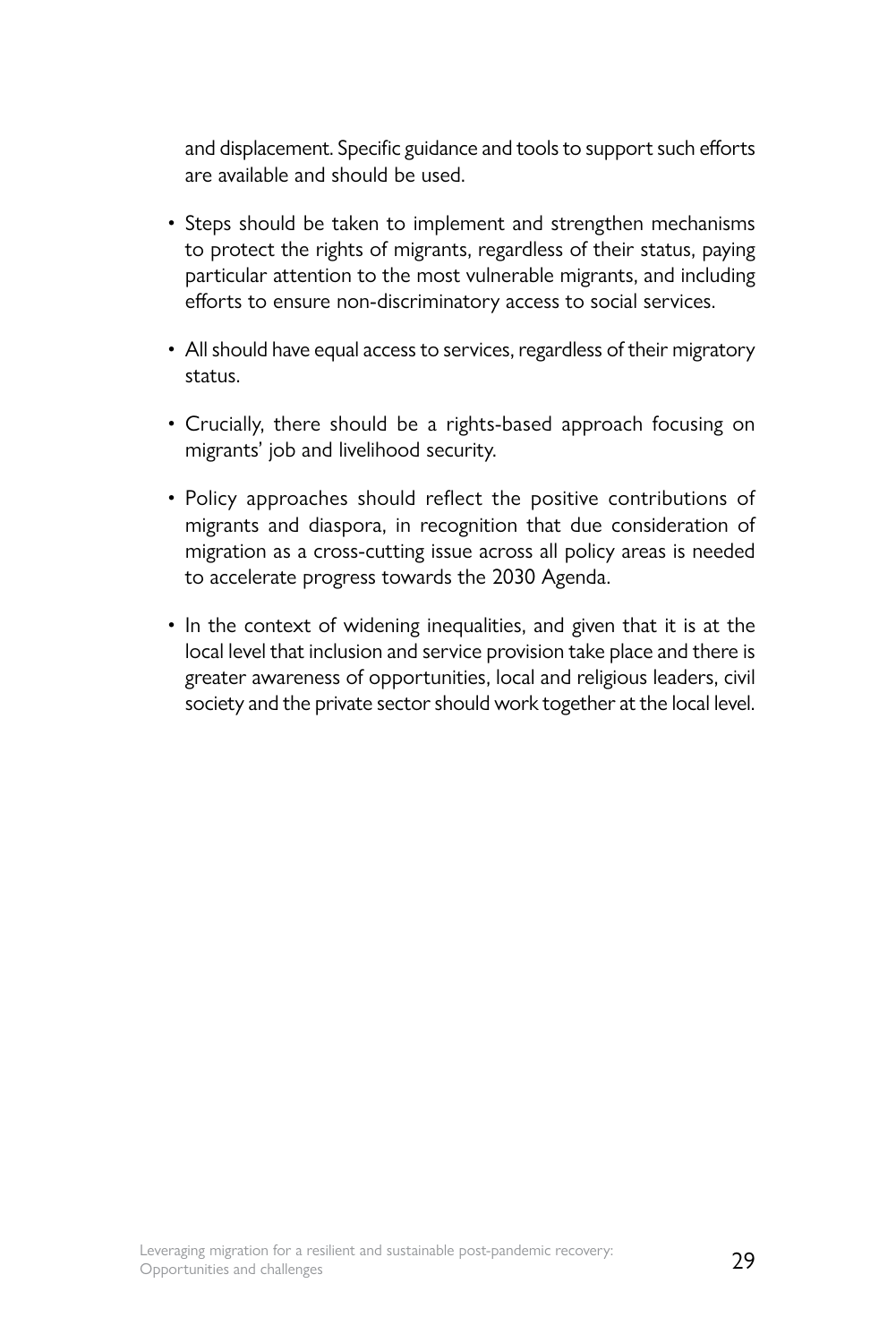# 3. Pandemic situations require innovative and effective crisis response measures

#### **Overview**

Eighteen months into the pandemic at the time that this event took place, the time had come to assess what had worked and what could work better, particularly in countries that faced numerous issues in addition to COVID-19. It was necessary to understand the way in which humanitarian assistance was provided, the way IDPs and migrants had become more vulnerable, and the way humanitarian settings and innovative ways of delivering aid were used.

## **Discussion**

COVID-19 had overwhelmed health systems around the globe and threatened greater devastation as it spread to fragile and crisis-affected countries. In the face of an unprecedented threat, governments had understandably followed the models of those countries hit first by COVID-19. Many had swiftly adopted measures like lockdowns and strict travel restrictions. For migrants, living conditions in developing countries made social distancing nearly impossible. Most could not work from home, and governments were unable to provide sufficient relief packages or social safety nets, particularly in fragile economic, security and political environments. As the United Nations Secretary-General declared when the Organization launched its Comprehensive Response to COVID-19, "The COVID-19 pandemic is more than a health crisis; it is an economic crisis, a humanitarian crisis, a security crisis, and a human rights crisis" that highlighted "severe fragilities and inequalities within and among nations. Coming out of this crisis will require a whole-of-society, wholeof-government and whole-of-the-world approach driven by compassion and solidarity."14

<sup>&</sup>lt;sup>14</sup> United Nations: COVID-19 Response. Available at [www.un.org/en/coronavirus/UN](http://www.un.org/en/coronavirus/UN-response)[response](http://www.un.org/en/coronavirus/UN-response).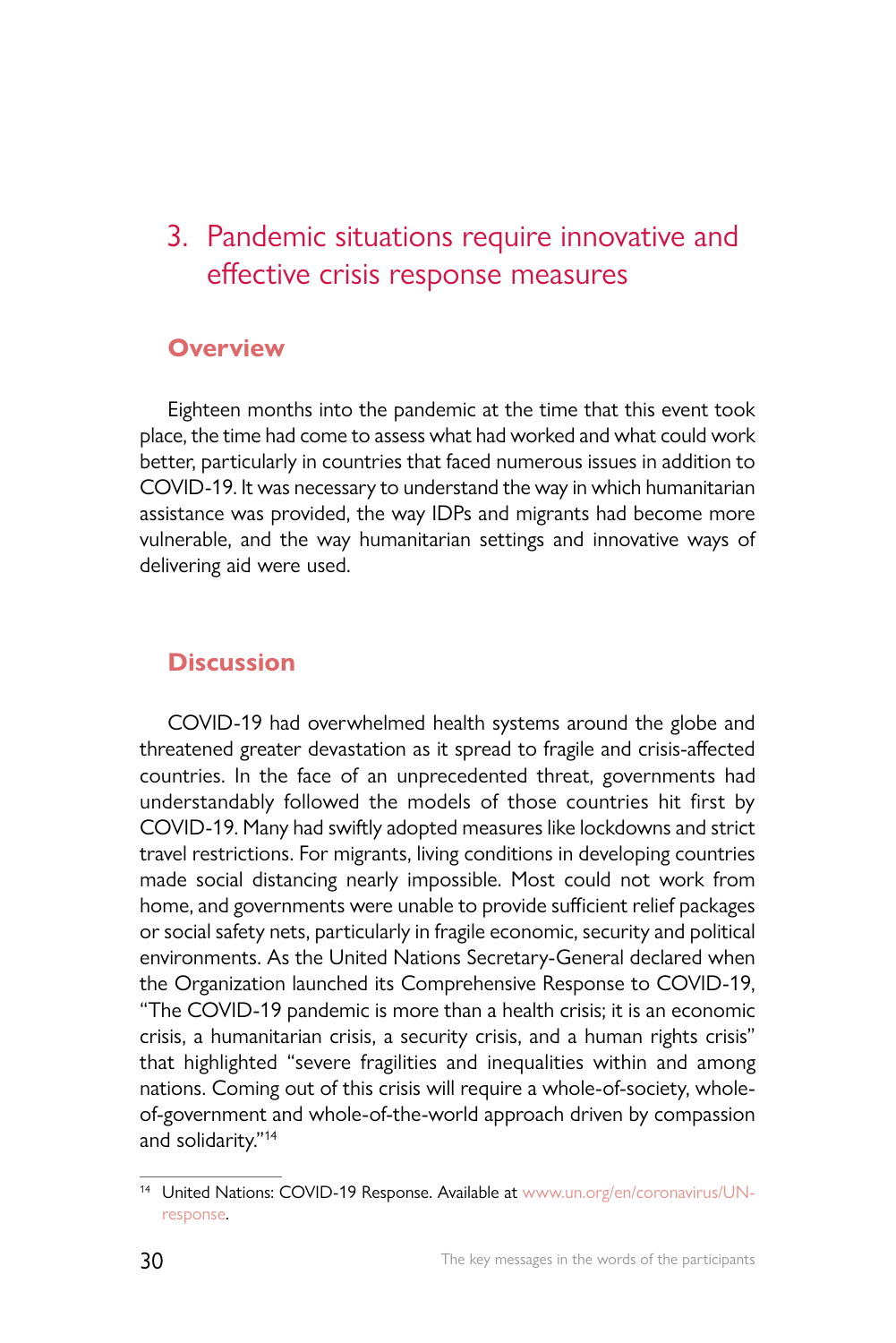While some progress had been made to improve the integration of migrants in host countries in the previous ten years, even in the face of increased migrant flows, some of those gains could be erased by the pandemic and its economic fallout. The participants discussed the pandemic's impact on crisis response measures and inter-agency humanitarian planning, to gain insight into on-the-ground realities and identify more effective ways to help migrants and IDPs live a life of dignity.

Several speakers on various panels spoke of the specific challenges faced by their countries and gave examples of the adjustments made to preparedness programmes and the mode of delivering humanitarian assistance during the pandemic, notably in terms of planning, inclusion of migrants and access to personal protective equipment and vaccines. Ceyda Dumlupinar Guntay said that the main objective of Turkish Red Crescent community-based migration programmes was to ensure the psychological, social and economic well-being of all vulnerable groups in a community, to foster social resilience and to develop a cohesive co-habitation culture. To that end, the Turkish Red Crescent carried out post-crisis assistance, recovery and development activities via community centres and other points of intervention. In response to the COVID-19 crisis, it had conducted large-scale cash programmes, built COVID-19 centres in the largest migrant population centres and developed programmes for migrant children. Its programmes and initiatives in different sectors had reached over 3 million migrants and refugees, providing them with information on legal rights and humanitarian services, Turkish language courses, vocational training, personal and group psychological support activities, drug treatment services, drama/music classes and other activities for children and young people, health information and referrals, information meetings for women, handicraft and dressmaking classes, arts and design courses, employment referrals, protection, etc.<sup>15</sup> It being difficult to target communities in rural areas owing to the lack of Internet access (75 per cent of migrants could not access online education), the Turkish Red Crescent had urged mobile communication companies to facilitate access for vulnerable groups.

On the same topic, Md. Mohsin, noting that Bangladesh was one of the most disaster-prone countries in the world and host to almost 1 million Rohingya refugees, said that the COVID-19 epidemic could have

<sup>&</sup>lt;sup>15</sup> For more information on the Turkish Red Crescent, see www.kizilay.org.tr/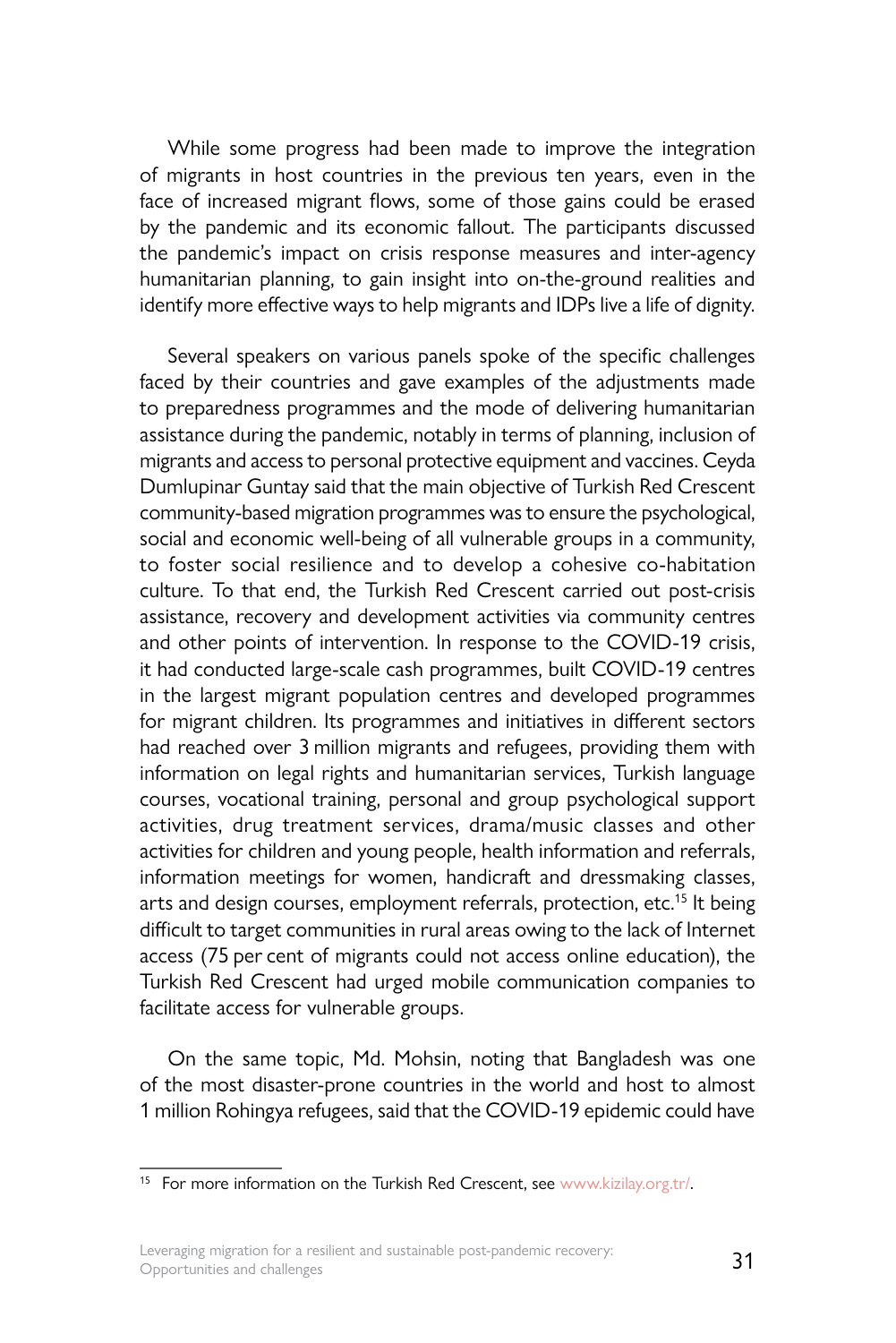far-reaching consequences in refugee settlements, requiring substantial increases in health-care capacity and infrastructure that exceeded what was currently feasible. Together with United Nations agencies and rights groups, the Bangladeshi Government had arranged for health services to be made available to refugees. It had organized vaccination campaigns and COVID-19 testing facilities in the settlements, and a campaign to regularize the more than 30,000 children born there every year. Cécile Riallant added that some cities had also adapted their preparedness plans with a view to assisting migrants during the pandemic through inclusion. Beirut, for example, had trialed mobile COVID-19 testing centres to reach people, including migrants; others made sure that people looking for health information or children receiving online education could access those resources in their native languages. Portugal and other countries had extended temporary visas or regularization processes to ensure that migrants were able to access services without fear of barriers or discrimination.

It was the poorest and most disadvantaged people worldwide who were most at risk, particularly in least developed countries, as noted by representatives of Afghanistan, Bangladesh, Brazil, Chile, Colombia, Ecuador, Lebanon, Peru and the Bolivarian Republic of Venezuela. Diego Beltrand (IOM) gave the example of the impact of COVID-19 on Venezuelan migrants and refugees, many of whom worked in the informal economy and had lost their jobs, health and social security coverage, homes and access to education, and most of whom had few options for social distancing. Growing numbers were leaving the country by irregular means, putting themselves in great danger, including in host countries, where they could be victims of human trafficking. In response, the host countries had adopted emergency policies: extension and/or automatic renewal of visa/residence permits (Peru, Ecuador); the suspension of evictions (Colombia, Argentina); a universal subsidy for vulnerable people (Brazil); and the inclusion of health professionals in national responses to advance regularization processes (Peru, Argentina). IOM had similarly adapted its operations, providing humanitarian assistance, deploying the Displacement Tracking Matrix, supporting integration and regularization, strengthening and supporting local governments, setting up a regional fund to assist victims of trafficking, building capacities, reinforcing Venezuelan diaspora organizations and engaging in migration health programming.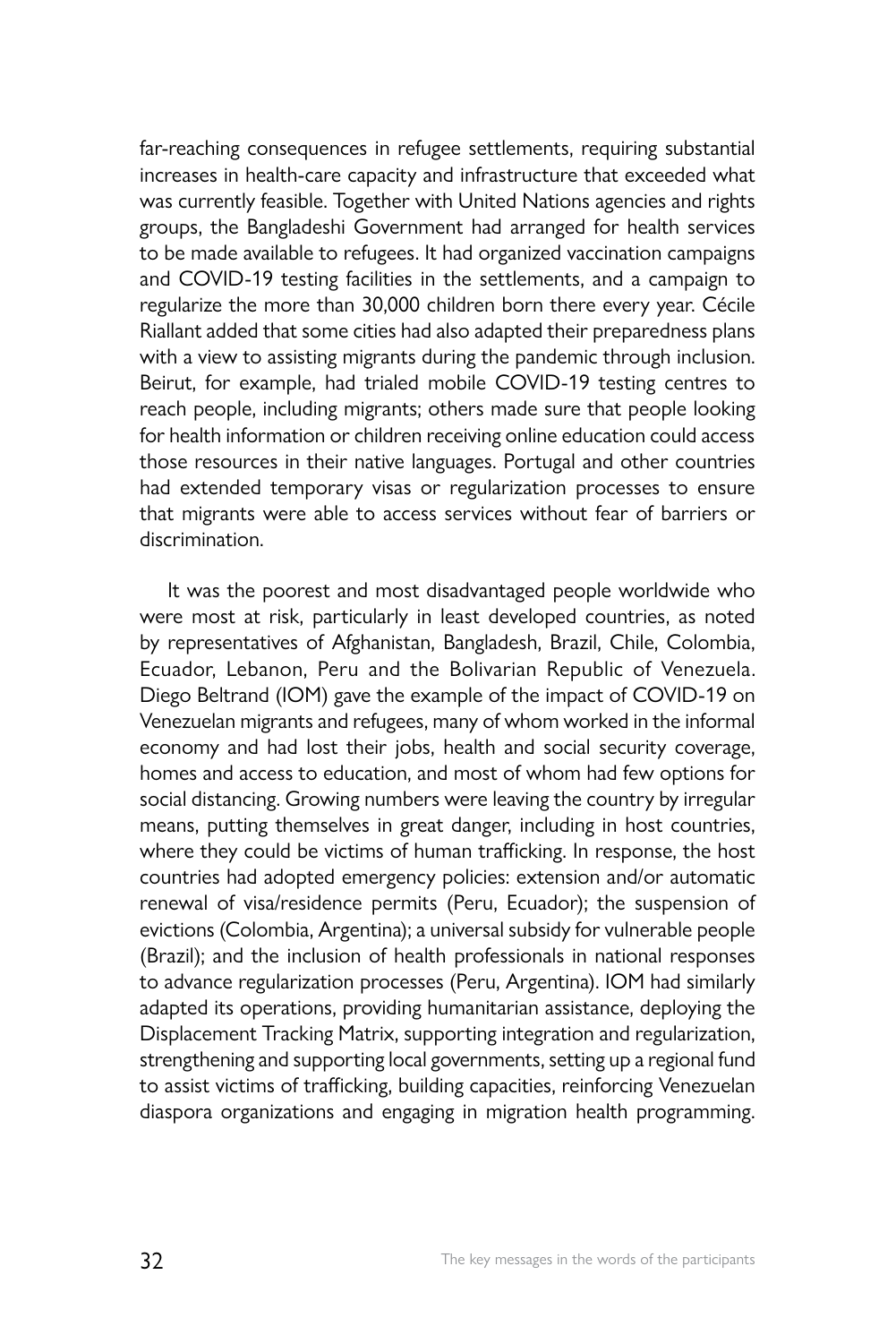The latter comprised increases in the number of health facilities and the establishment of centres for migrants and refugees subject to lockdowns and other restrictions.

The participants stressed that it was important to understand how humanitarian assistance was provided during the pandemic, and how humanitarian settings and innovative ways of delivering aid were used. Christian Mulamba, noting that the International Medical Corps had been providing lifesaving medical assistance in the Central African Republic, especially in remote and underserved areas, since 2007,<sup>16</sup> said that the ongoing conflict there, floods, the spread of crop diseases and the effects of the COVID-19 pandemic and related containment measures were exacerbating acute food insecurity. COVID-19-related movement restrictions had further reduced livelihood opportunities and spurred rises in staple food prices. IDPs faced huge challenges in that situation, their "regular" crisis compounded by COVID-19 containment measures that restricted access to livelihood opportunities and contributed to supply shortages. (COVID-19-related supply chain disruptions had resulted in a 10 to 30 % increase in the price of some staple foods, further eroding the purchasing power of vulnerable households). In response, the International Medical Corps was providing life-saving services in health facilities, including hospitals, and through mobile medical clinics at IDP sites and in hard-to reach conflict-affected areas. Its health partners were providing medicines, medical supplies and basic equipment, and training community health workers to support the provision of community-based maternal and child health-care services, among other activities.

Governments needed to secure the health and safety of all essential workers and maintain spending on integration to help migrants continue to contribute to society and the economy. Several speakers from the floor spoke of the specific challenges faced by their countries, including Armenia, Ecuador, the United States of America and the Bolivarian Republic of Venezuela, and called for national COVID-19 response programmes to be migrant-inclusive. They concluded that all migrants, irrespective of their status, should have equal access to health care, including vaccines. Mutual acceptance of COVID-19 health certificates was crucial to avoid a potential global mobility divide. They also emphasized that the COVID-19

<sup>&</sup>lt;sup>16</sup> For more information on the International Medical Corps, see www.international [medicalcorps.org/](http://www.internationalmedicalcorps.org/).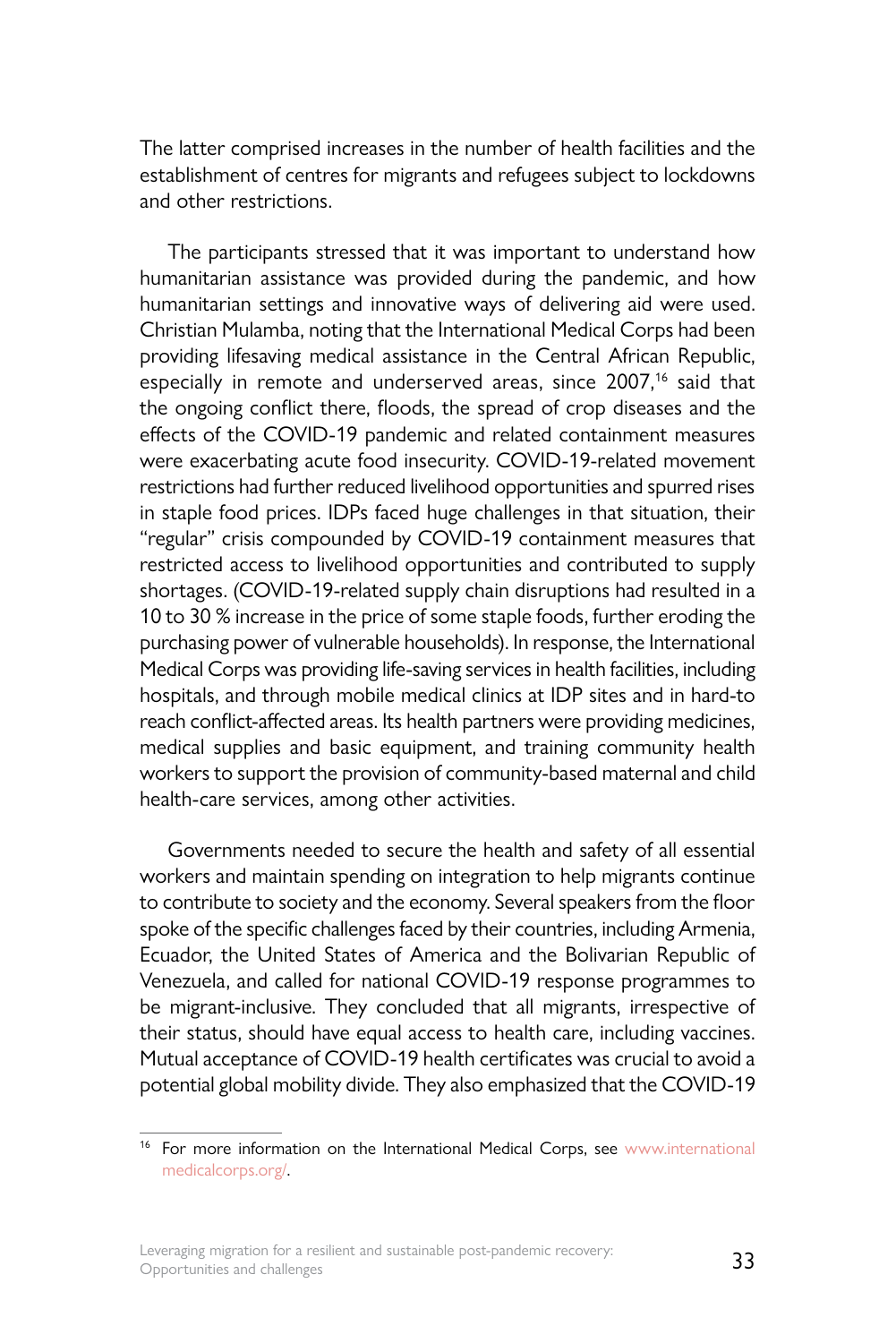pandemic disproportionately affected the most vulnerable countries, communities and individuals, refracting all the forms of economic and social inequality that had always existed and which were now becoming amplified. To the extent that migration was crucial to the economy and the labour market, the current crisis was also a broader challenge for any society and required urgent pragmatic, human and community-minded responses.

### **Recommendations**

- National regularization procedures should be standardized.
- Governments should ratify and apply international human rights instruments, to safeguard the rights of the most vulnerable populations, particularly in migration crises, where migrants are particularly vulnerable to human trafficking and people smuggling.
- Steps should be taken to foster deeper understanding of and insights into realities on the ground, in order to come up with more effective ways of helping migrants and IDPs live a life of dignity.
- Spaces and opportunities should be provided for migrants to develop creative responses to the COVID-19 pandemic, including with a view to longer-term recovery.
- Entrepreneurship, new forms of flexible funding, the engagement of the private sector and the creation of new resources should be encouraged, to support the livelihoods of the most vulnerable.
- As data sharing is vital in crisis situations, especially during the COVID-19 pandemic, and central to understanding what is going on in the field, investment in digitalization should be encouraged, with due regard for data privacy and data security.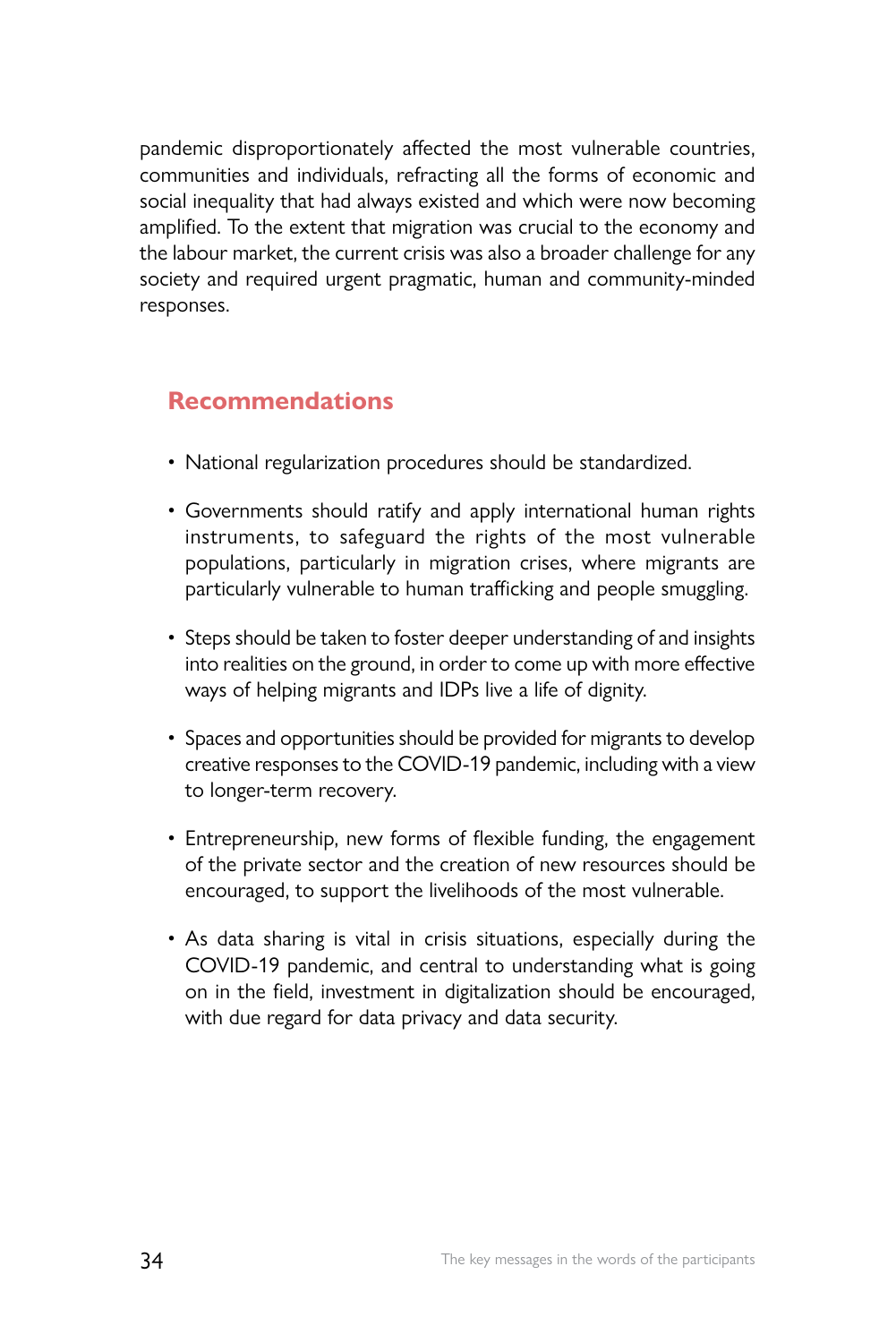4. Migrants must be empowered to develop creative responses for the post-COVID-19 recovery and accelerate progress on the 2030 Agenda for Sustainable Development

#### **Overview**

The extraordinary mobility restrictions enforced around the world to control the transmission of COVID-19 have had an immediate and potentially long-term impact on the attainment of many of the SDGs. The ability to develop responses that mitigate the negative impacts, protect people on the move and their communities, and harness the positive power of migration for recovering better, as called for in the United Nations framework for the immediate response to the socioeconomic impact of COVID-19, requires a sound understanding of the effects of the pandemic on human mobility and development. Over the two days, the participants – including migrant and diaspora representatives – emphasized the key role of migrants and the diaspora in the recovery and achievement of the 2030 Agenda, presenting their direct experience of how the COVID-19 pandemic has impacted their work.

## **Discussion**

The participants considered that pandemic recovery efforts offered a major opportunity to build back better and promote a more sustainable, climate-resilient and migrant-inclusive society and economy. Rooted in the 2030 Agenda, the Global Compact for Migration provided a roadmap out of the pandemic and towards an economy that left no one behind and instead enabled all migrants to make vital financial, social, cultural and economic contributions to communities. Migrants would be key partners in the recovery process and accelerate progress on the 2030 Agenda. During the pandemic, many migrants had been "essential workers", keeping the food production, health and care sectors afloat. Enhancing regular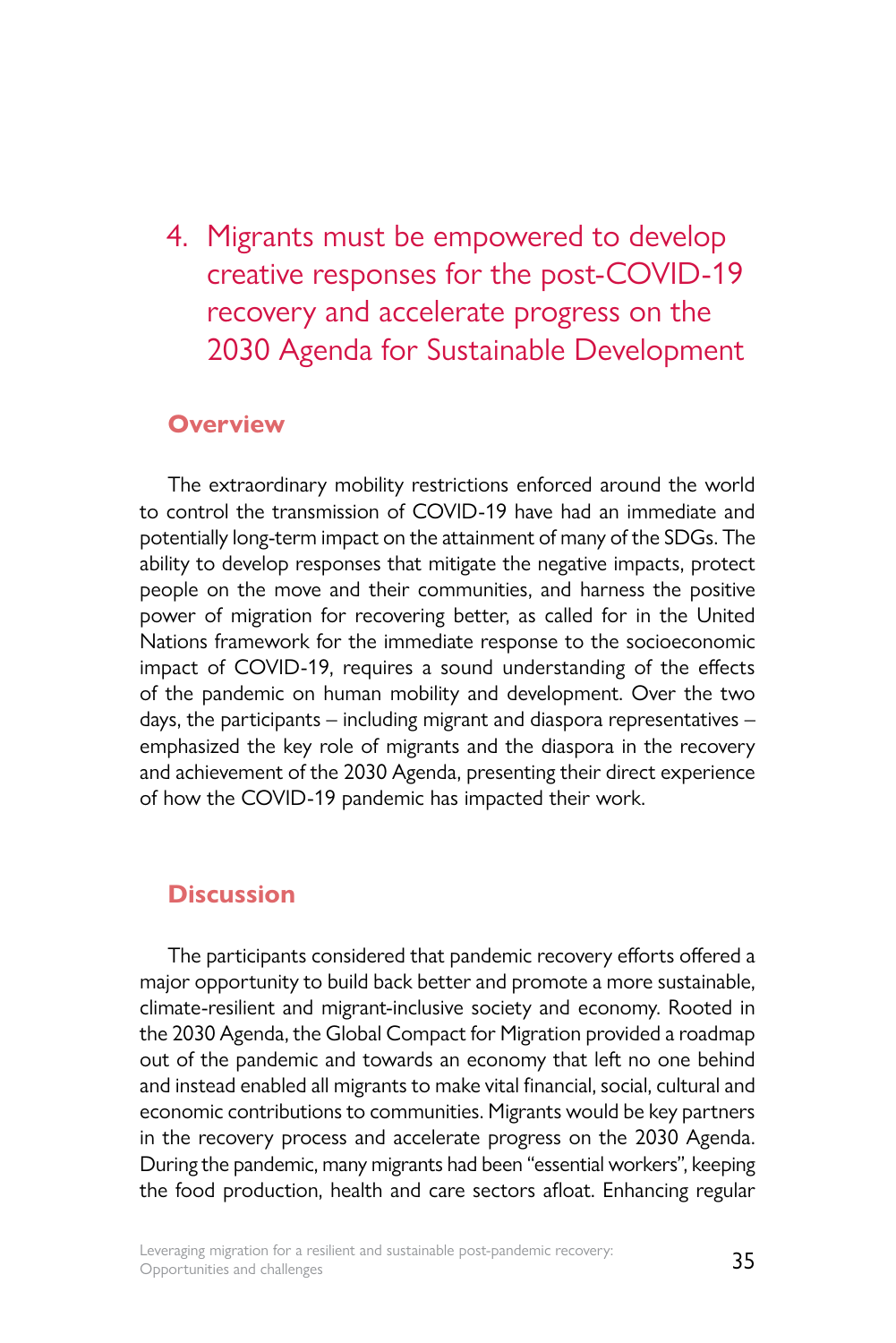pathways for migrants to access decent work, including by protecting their rights, ensuring ethical recruitment and guaranteeing access to vaccination and health care, would protect them as well as enable them to support a more inclusive and productive economy. Similarly, the remittances sent by migrants and members of the diaspora had been crucial lifelines during the pandemic, defying World Bank projections by remaining resilient and in some regions increasing. Governments could leverage the opportunities and benefits of migration to empower them as equal partners and development agents. Failure to do so meant that migrants would remain at the risk of being left behind, resulting in widening inequalities and further threatening progress towards the achievement of the 2030 Agenda.

Many speakers emphasized the need for a migrant-inclusive approach to sustainable development. It was fundamental to leverage the capacities and contributions of migrants, young people and women as agents of change, in order to ensure the success of collective efforts through a whole-of-society, inclusive, rights-based and gender-responsive approach. Migrants and the diaspora made communities at home and abroad more vibrant, inclusive and successful, and the participants gave many examples throughout the two-day session of the positive role that migrants continued to play in supporting local economies or providing critical services during the COVID-19 pandemic (see pages 16–17).

#### *Empowering migrant women*

Migrants, women, young people and children were directly, and often disproportionately, affected by all crises. Policies and measures implemented on the ground had a direct impact on them, but often failed to take into account their particular needs and capacities. It was important to remember that migrant women were the backbone of society; they had played a key part in the pandemic response and were major contributors to the economy and to cultural diversity, in countries of origin and of destination. For Diana Echeverria (El Salvador), the negative impact of COVID-19 required a holistic approach to ensure that migratory processes were not left out. Of the more than 3 million Salvadorans living abroad, 49.12 per cent were women, who sent more of their earnings home in the form of remittances than men. Her Government had therefore mainstreamed the gender perspective into its approach to migration, which prioritized protection and access to rights. That said, the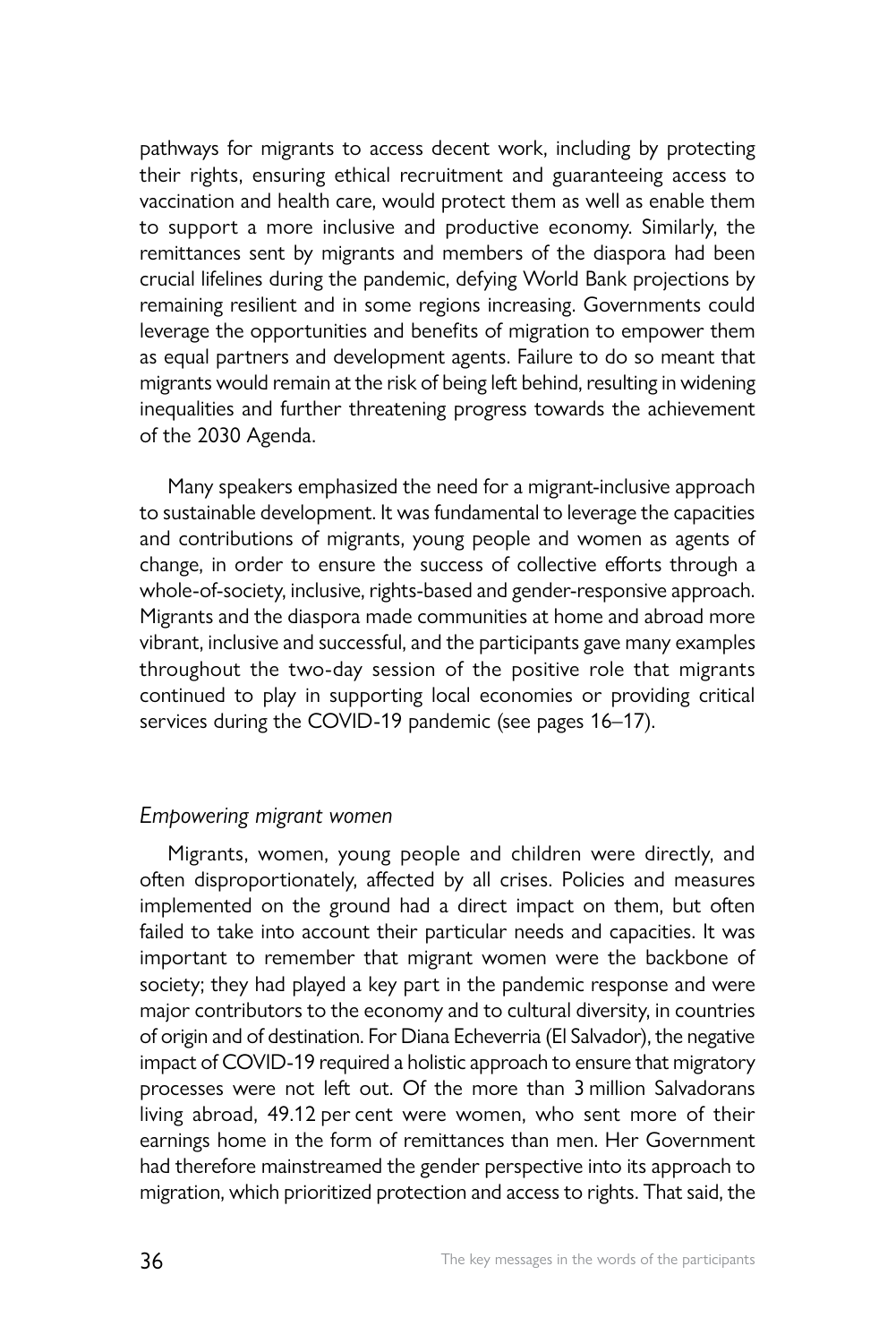potential of Salvadoran women in terms of development and economic growth went beyond remittances, also encompassing knowledge and skills transfers.

Women's experience, skills, resourcefulness and resilience could greatly contribute to post-pandemic recovery efforts and to achievement of the SDGs, especially since women accounted for 70 per cent of the global health workforce.17 Dina Nuryati (Indonesian Migrant Worker Union) gave many examples throughout the session of the positive role that women had played in supporting local economies and providing critical services during the COVID-19 pandemic. At the same time, however, the pandemic had taken an especially heavy toll on migrant women working in informal sectors without strong legal protection. The International Cooperation and Research Division of the Indonesian Migrant Worker Union had therefore acted to organize them, informing them of their rights, strengthening their economic empowerment through cooperativebased work and bolstering their resilience during the pandemic. Women migrant workers faced many problems during the pandemic: unpaid salaries and other forms of wage theft; no holidays or reduced rest periods; documentation confiscated by employers; vulnerability to fraud by brokers and agencies; a higher psychological burden brought on by the extreme fatigue resulting from longer hours and heavier workloads, employers working from home or their children studying from home; returning home with no job; and the stigma that migrants were carries of the virus. Women and girls had to develop additional skills, learn to use technology and engage in online education; for a truly inclusive pandemic recovery, women migrants needed innovative education and vocational training. Access to basic services at home and in their neighbourhoods had a significant impact on their health, education, employment and integration.

The delegate from Guinea, speaking from the floor, underlined the importance of working hand in hand with other stakeholders, including the United Nations, government representatives and the private sector, on COVID-19 response and recovery plans and on women's inclusion. The COVID-19 crisis and the ensuing border restrictions had had a negative socioeconomic impact on Guinean border communities and on the livelihoods of vulnerable households relying on small and informal

Leveraging migration for a resilient and sustainable post-pandemic recovery:<br>Concentratives and shallonges Opportunities and challenges

<sup>&</sup>lt;sup>17</sup> UN-Women, How COVID-19 impacts women and girls (last updated 17 March 2021). Available at [https://interactive.unwomen.org/multimedia/explainer/covid19/en/index.](https://interactive.unwomen.org/multimedia/explainer/covid19/en/index.html) [html](https://interactive.unwomen.org/multimedia/explainer/covid19/en/index.html).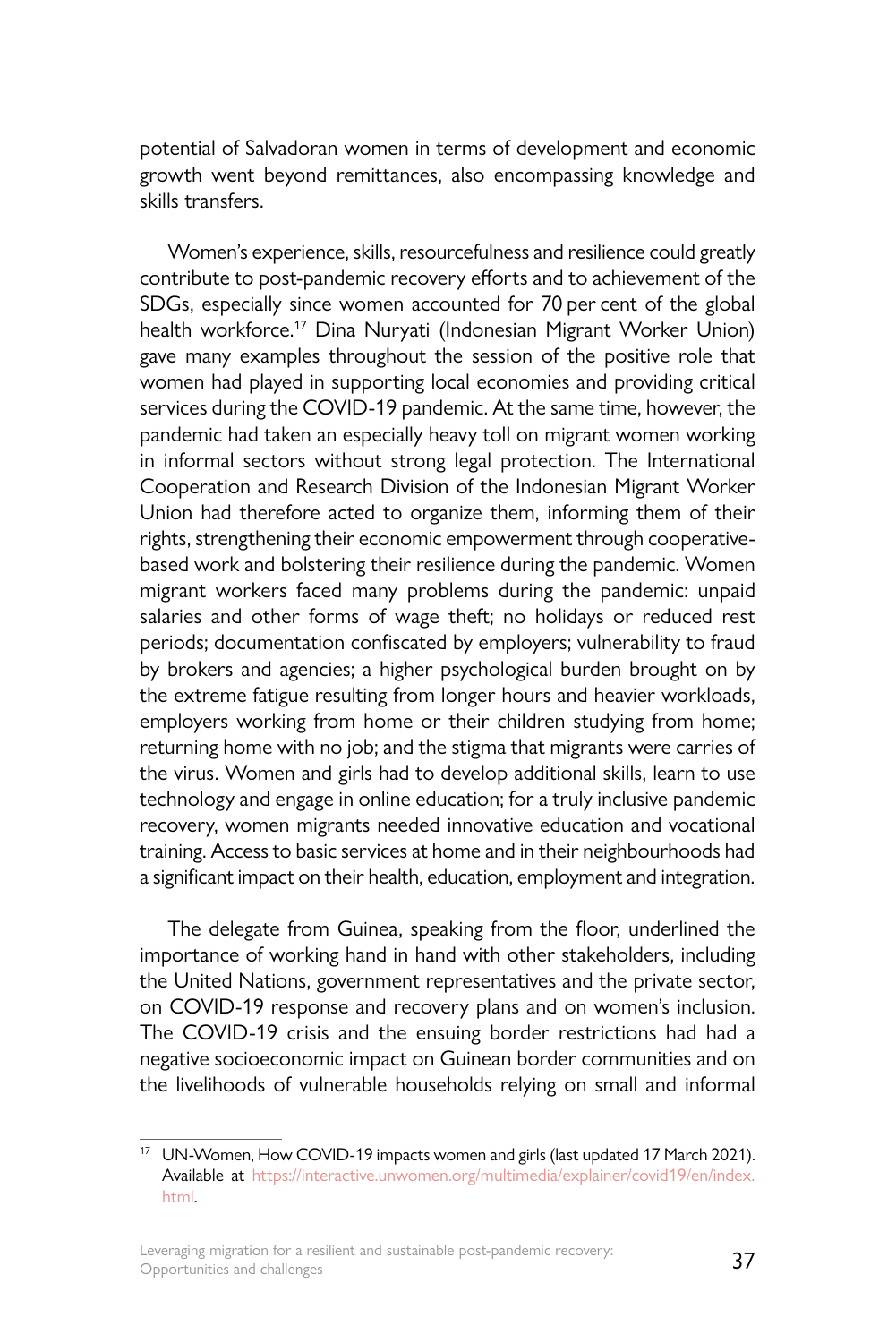businesses. The widespread vulnerability of the population, particularly women, children and migrant workers, limited the capacity of cross-border communities to overcome the ill effects of the pandemic. In that context, IOM and UNDP had together run workshops and training sessions for 433 people, including 200 women (entrepreneurs, cooperatives) and 105 young people, on the design of business concepts enabling them to improve their income-generating activities, generate savings and access credit.

Two speakers, Amina Hersi Moghe and Fridah Ntarangwi, presented their experiences of the positive role that migrant women continued to play in supporting local economies or providing critical services during the COVID-19 pandemic. Amina Hersi Moghe described how the Atiak Sugar factory aimed to support vulnerable populations and empower women (see page 17). Fridah Ntarangwi said that her organization, Zidicircle, aimed to enable the diaspora/migrants and diverse start-ups to scale across Europe and Africa by providing access to funding, workshops, training and coaching. It had established an online entrepreneurship programme at the start of the pandemic to empower migrants, especially women migrants, to launch businesses in the European Union or in their countries of origin. The majority worked for years to save the money to start a business, forgoing many opportunities in the process. It was hard for entrepreneurs to be between the host country and the country of origin. Specific attention should be paid to gender, because migrant women had worse labour participation outcomes owing to cultural norms, their family responsibilities, their level of education and language barriers – and yet they constituted an untapped potential to boost an ecosystem that was different from traditional entrepreneurship. Zidicircle helped change the narrative of migration and build the capacity of women migrants by connecting them with established women migrant entrepreneurs, with a view to facilitating social inclusion and boosting economic potential.

Delegates from Colombia and from the Parliamentary Assembly of the Mediterranean, speaking from the floor, underlined the critical role played by migrant workers in countries of destination as domestic carers, nurses and doctors; at the same time, migrants had been excluded from access to adequate health care and from vaccination campaigns. In a video message, Marta-Lucía Ramírez, Vice-President and Minister of Foreign Affairs, Colombia, said that women, girls and young people in particular were directly, and often disproportionately, affected by economic/health crises and by measures implemented on the ground. In parallel, women, children, irregular migrants and victims of trafficking found themselves particularly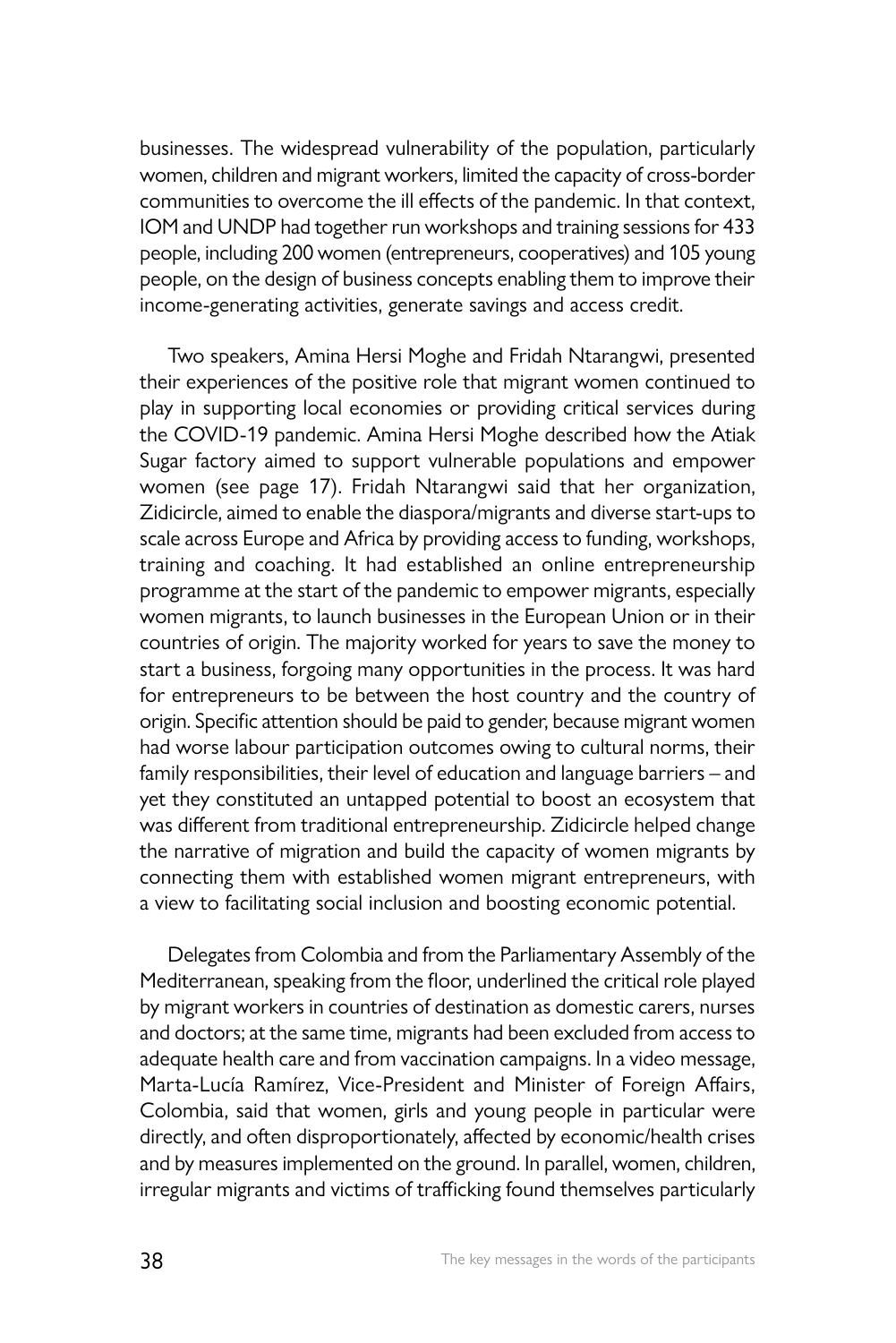at risk. In that regard, governments and the private sector should work hand in hand to empower migrant women to harness their potential for the development of their communities. Caroline Caporossi spoke about the need to invest in cultural mediators when building bridges between the community and the job market, as such cultural mediators were a key element of long-term partnerships. In January 2021, her Association had opened Roots, a unique social enterprise business model that aimed to train more than 16 women each year and be the first multi-ethnic restaurant in Modena, Italy, dedicated to celebrating cultural and human capital. Moreover, the pandemic had revealed the need for additional skills – the ability to use technology, engage in online training, and meet health and safety regulations – from which women with low literacy levels were precluded; investment was needed to bridge that gap. Her Association had found that local job training opportunities typically did not include non-technical or other skills that were factors of long-term success, and had therefore included training in financial literacy, communication skills, public speaking, and so on, in its programming.

#### *Empowering migrant youth*

Young people and children were also often among those who suffered most from the adverse effects of the pandemic. Many migrant young people had been left stranded by COVID-19, living in dire conditions, without education. Homeless youth, those not in employment, education or training, young workers engaged in the informal economy or with an irregular migration status – all had been particularly affected by the pandemic. Wen Li (IOM), in opening the panel discussion on youth, said that young migrants were deprived of the safety nets that helped many others sustain disruptions to livelihoods and adapt. Even before the crisis, transitioning to adulthood and accessing quality education, decent jobs and affordable housing had been a challenge for new generations of young people. Millennials (Generation Y), zoomers (Generation Z) and now Generation Alpha were all finding it harder to get a start in life than their parents before them.

As many participants emphasized, migration offered many young people a means of overcoming their difficulties and pursuing a pathway to a higher income, better education and access to more comfortable lives. Lack of experience or reliable information, and insufficient legal channels for migration, nonetheless meant that young migrants had to take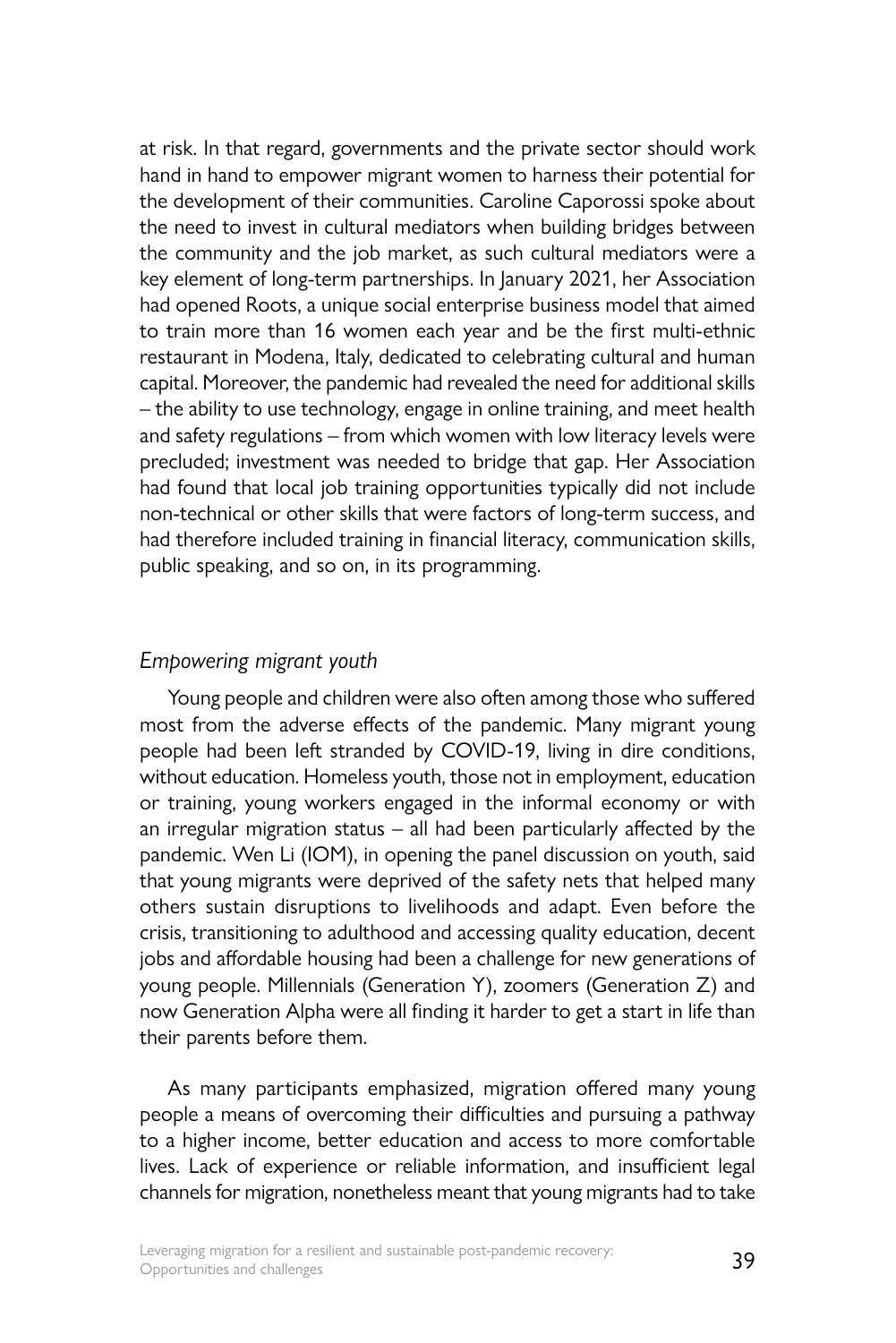unprecedented risks, suffering dire rights abuses and often losing their lives in the process. It was therefore important to have migrant youth-sensitive policies and responses in the context of migration governance, but also in other areas, such as employment, education and entrepreneurship. School closures had affected all children and young people, but distance learning was exacerbating existing inequalities. As Caroline Caporossi pointed out, children and young people from marginalized and poorer households, such as many migrants, might not have access to the necessary digital technologies. Migrant children and young people who were out of school during the pandemic also risked dropping out or lagging behind in terms of language learning. They might be deprived of the support of their parents, who might themselves still be adapting to the receiving country or working during the pandemic.

Organizations such as the United Nations Major Group for Children and Youth presented their work to create a more engaged community, one in which young people could interact on a centralized platform that facilitated advocacy and partnerships, and ensured that their voices were heard at all levels, including at the United Nations. They described ways in which young people could be helped to participate more effectively and play a role in the post-pandemic recovery, including through the creation of a needs and qualification framework for highly skilled migrants; education for migrants, especially young migrant women; and financial support and protection for young migrants. Many youth organizations around the world were on the front lines of the fight against COVID-19, actively engaged in building a more sustainable future at local, national and global level, and interesting examples were given of policies, programmes and initiatives aimed at involving a range of stakeholders, including migrants, young people and women. Sagyntai uulu Arstanbek, for example, said that a youth network for development and training centres at mountain pastures supported by the Roza Otunbayeva Initiative was promoting investment in future generations, unity in diversity, democratic governance and sustainable development. The Initiative had implemented over 35 projects across Kyrgyzstan in partnership with international donor organizations, eight in connection with migration issues, and over 100,000 people had benefited from efforts to create the conditions for the children of rural inhabitants, migrants and cattle breeders to have equal access to education.<sup>18</sup>

<sup>&</sup>lt;sup>18</sup> For more information on the Roza Otunbayeva Initiative, see [www.roza.kg/en/initiative/](http://www.roza.kg/en/initiative/fund-activities) [fund-activities](http://www.roza.kg/en/initiative/fund-activities).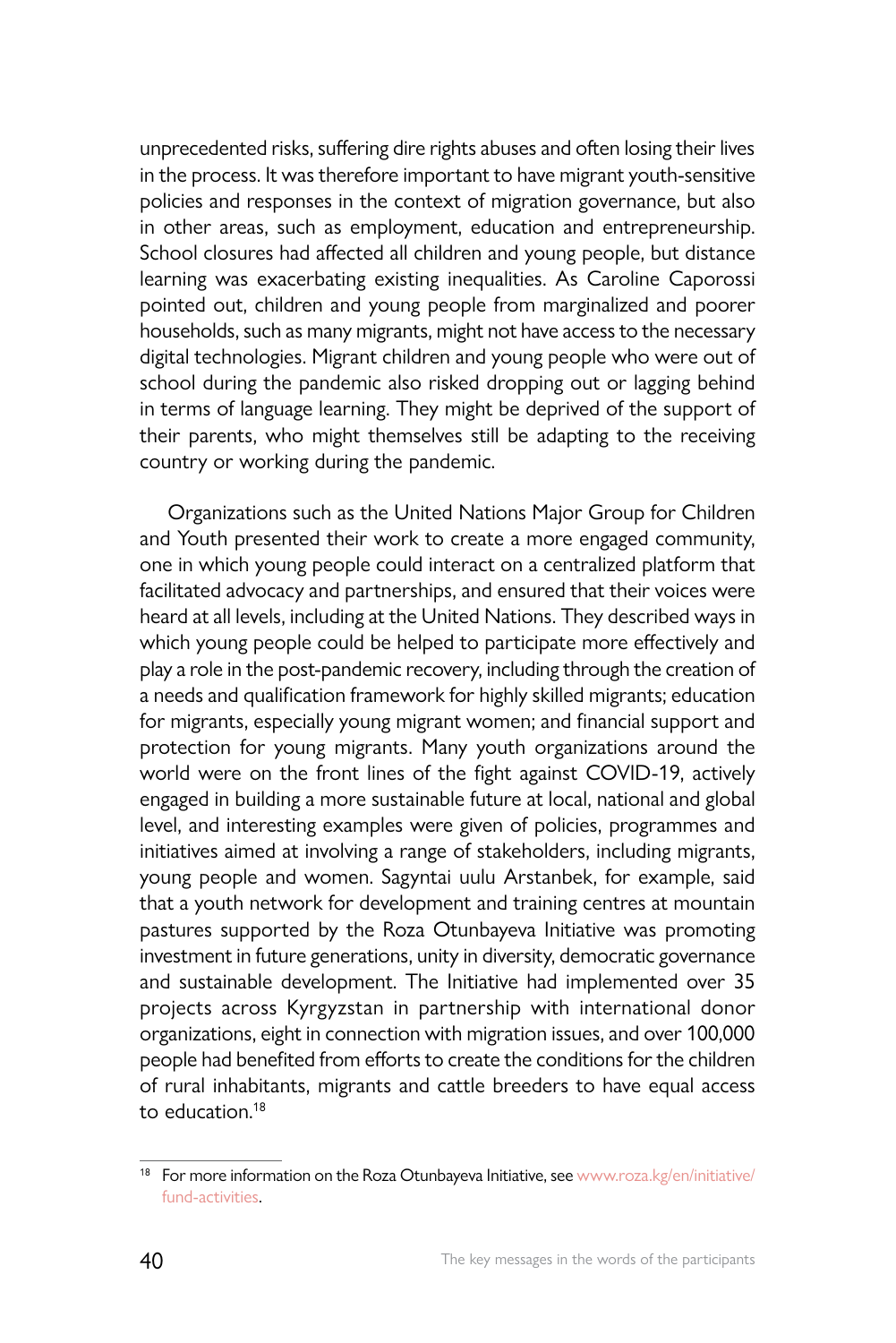Both Sagyntai uulu Arstanbek and Minh Nguyen (UNMGCY) said that migrant youth were doubly at risk of labour exploitation, as migrants and as young people. Young people were more likely to find themselves unemployed during the pandemic, as they often worked in the informal economy, in temporary jobs and in the sectors most impacted by it  $-$  as did many migrants, who were thus more vulnerable to labour exploitation. Migrant opportunities were also heavily dependent on access to safe and affordable housing. Financial barriers and discrimination resulted in greater residential segregation and further entrenched inequalities. Social and economic outcomes were jeopardized by the limited access to resources and reduced job prospects in areas with few quality jobs and adult education possibilities, and by employer biases against those from poor or ethnic/racially segregated neighbourhoods.

Young people had the greatest potential in terms of creativity, resilience and innovation, making them compelling partners for an effective and sustainable long-term recovery. According to Rasika Jayasuriya (UNICEF), they should be invited to dialogues like the IDM and included in policymaking discussions. It was important to hear and promote the voices of young people, to involve them actively in decision-making processes and to leverage their contributions in support of decent employment opportunities, local development and resilience. UNICEF had developed an innovative initiative to modernize education, seizing the moment for positive disruption and change. In the midst of the pandemic, it had launched the "Reimagine Education" programme to find world-class digital solutions and provide digital learning opportunities all over the world.<sup>19</sup>

Speakers agreed that young people were engines of change, a solution to development. Member States and their partners had to create their own conditions to support young people and involve them in decision-making processes, in order to harness their inventiveness and creativity. They should take action to address the challenges faced by young migrants during the COVID-19 pandemic and empower youth to facilitate sustainable recovery. The Government of Chad, for example, had strengthened the missions of the Ministry of Youth, Sports and Promotion of Entrepreneurship and the Ministry of Vocational Training and Trades. Several strategies had been implemented to facilitate the contribution of youth to the country's development and to promote the values of peace,

<sup>&</sup>lt;sup>19</sup> For more information on the "Reimagine Education" programme, see [www.unicef.](http://www.unicef.org/reimagine/education) [org/reimagine/education](http://www.unicef.org/reimagine/education).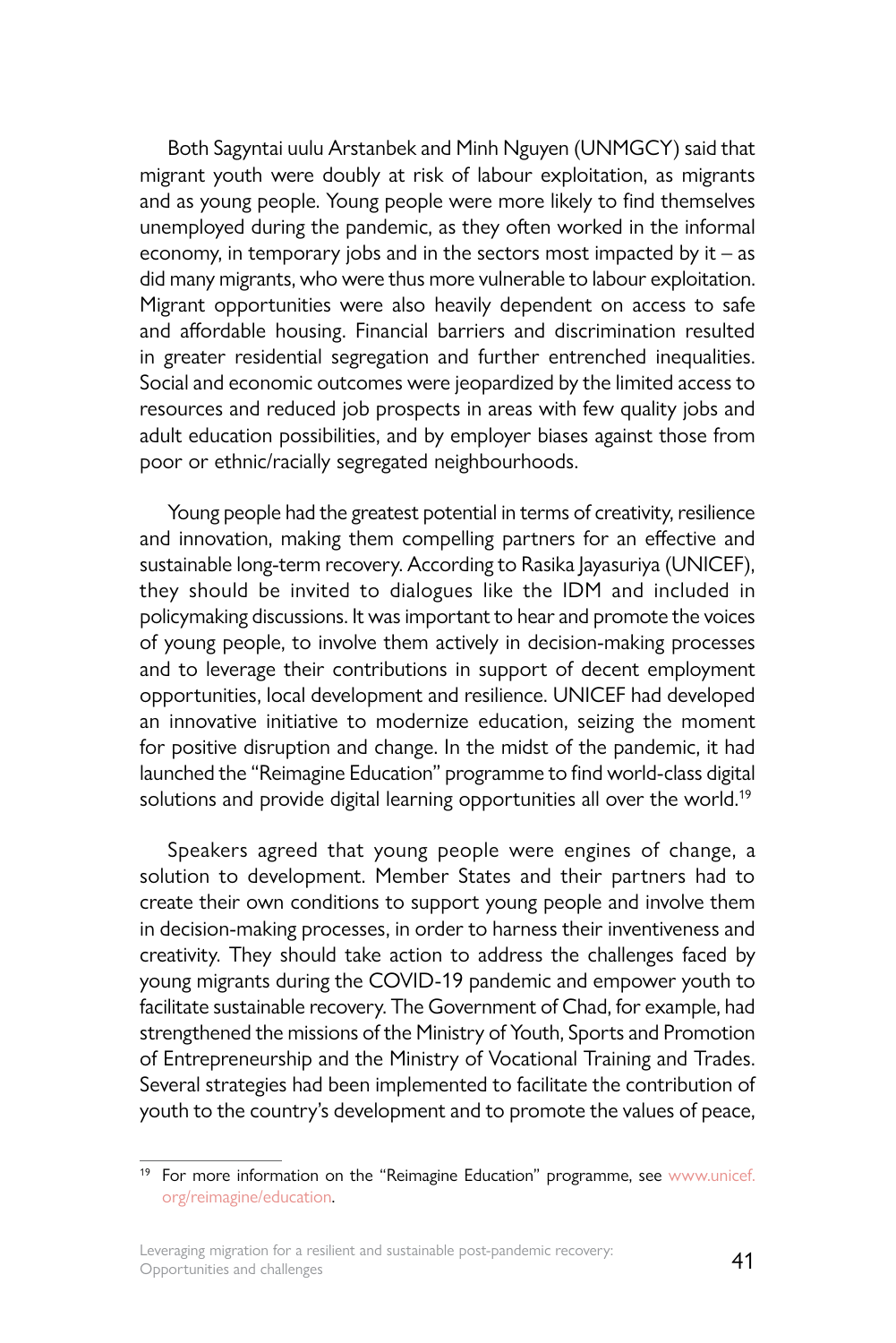work, democracy and solidarity. A delegate from Madagascar commended IOM's "Look Forward Give Back" initiative, which shared the stories of young people from the Malagasy diaspora who had travelled back to Madagascar to work together with local communities on development projects. The initiative's innovative format helped encourage other young diaspora community members to get involved in development activities in their country of origin. In the same vein, a delegate from Ireland said that Irish Aid and IOM had launched the Global Migration and Media Academy for journalists and communication students in December 2020, to tackle the spread of misinformation and xenophobia in the media. One of the Academy's main objectives was to equip students of journalism and media worldwide with the online tools, contextual knowledge and ethical standards they needed to report fully on migration in the fast-evolving information age.<sup>20</sup>

## **Recommendations**

- The voices of migrants, women, young people and marginalized communities must be brought forward in major global and regional forums, and their inclusion in key policy processes and implementation efforts promoted.
- Recognition of the key role played by migrants and members of the diaspora as agents of change must be promoted, notably the way in which they enrich society and contribute to economic development in countries of destination and origin.
- Governments and the private sector should work hand in hand to empower migrant women so as to harness their potential for the development of their communities.
- Capacity-building activities should target young people, including migrant youth, to help them develop adaptable digital skills, with a view to building resilience in labour markets affected by the COVID-19 pandemic.

<sup>&</sup>lt;sup>20</sup> For more information on the Irish Aid/IOM Global Migration and Media Academy, see [www.iom.int/news/irish-aid-iom-launch-global-media-academy-tackle-misinformation](https://www.iom.int/news/irish-aid-iom-launch-global-media-academy-tackle-misinformation-migration)[migration.](https://www.iom.int/news/irish-aid-iom-launch-global-media-academy-tackle-misinformation-migration)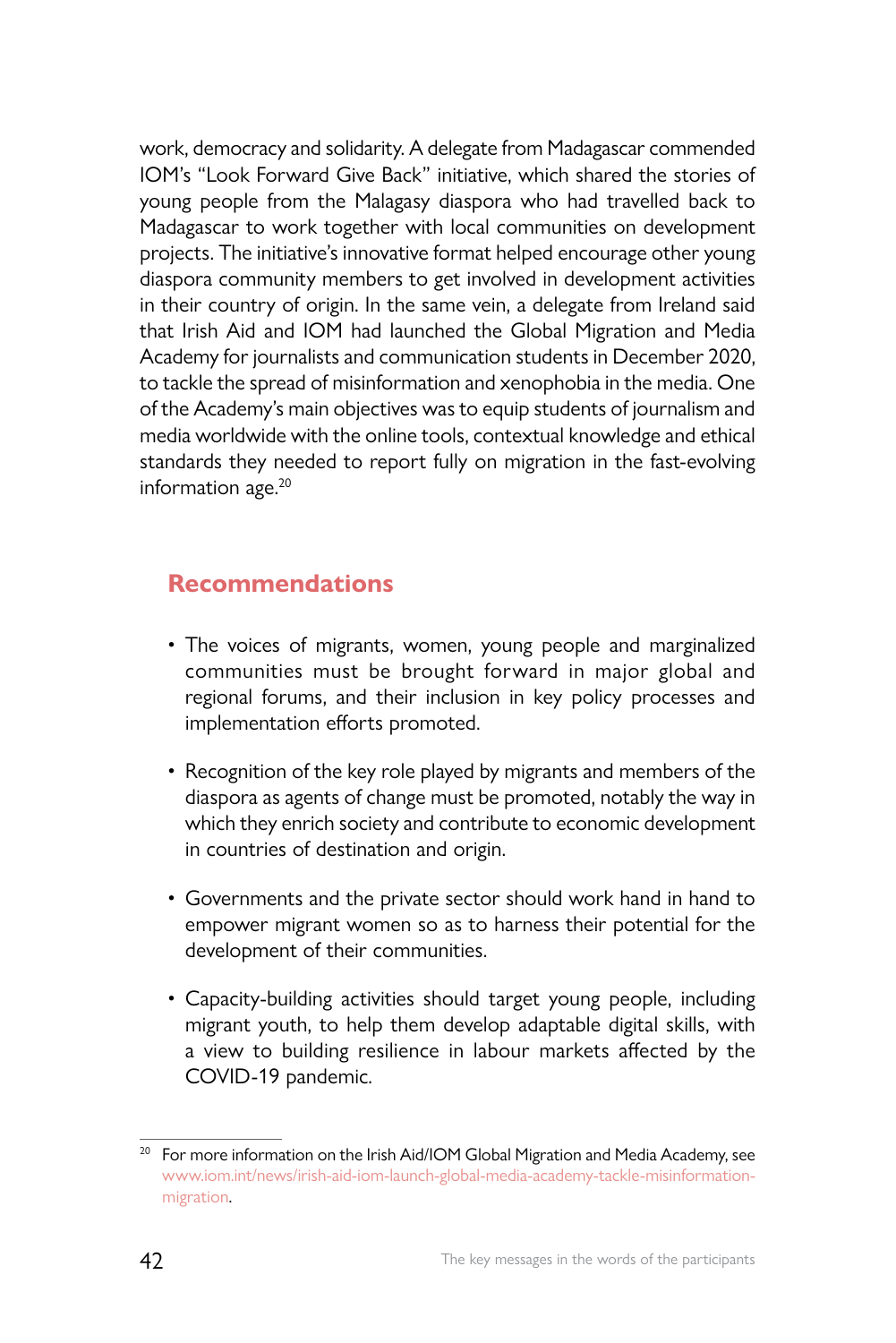- Better understanding should be fostered of how to link labour market needs to educational possibilities and how labour and student mobility considerations fit in with this.
- Resilience and adaptability should be built in a world undergoing constant change as a result of digitalization, COVID-19 and climate change, which have steadily affected the way in which people work and move.
- Inclusive lifelong learning approaches and flexible skills-building, recognition of qualifications and re-skilling, for example to help people transition from carbon-based to green jobs, should be made the new norm.
- Efforts to innovate education and vocational training should not overlook the groups most often left behind, from women and girls to youth and the diaspora, as it is important to build a truly inclusive pandemic recovery.
- Student mobility should be rekindled, as it is crucial not only for the students themselves, but also for sustaining educational systems and training the future work force.
- Collaboration should be encouraged between youth and other stakeholders, including the United Nations, government entities and the private sector, so as to identify and advocate ways to foster young people's contributions to the development of youth-friendly policies and programmes, particularly through national projects and programmes, for example as part of United Nations country teams.
- Young people should become active participants in designing programmes, policies and initiatives addressing their situation, thereby also promoting peer-to-peer support networks.
- Opportunities should be made for migrant women to participate in policymaking on issues that affect their lives and educational opportunities for migrant women and girls improved so that they can contribute their skills and efforts to the global economic recovery.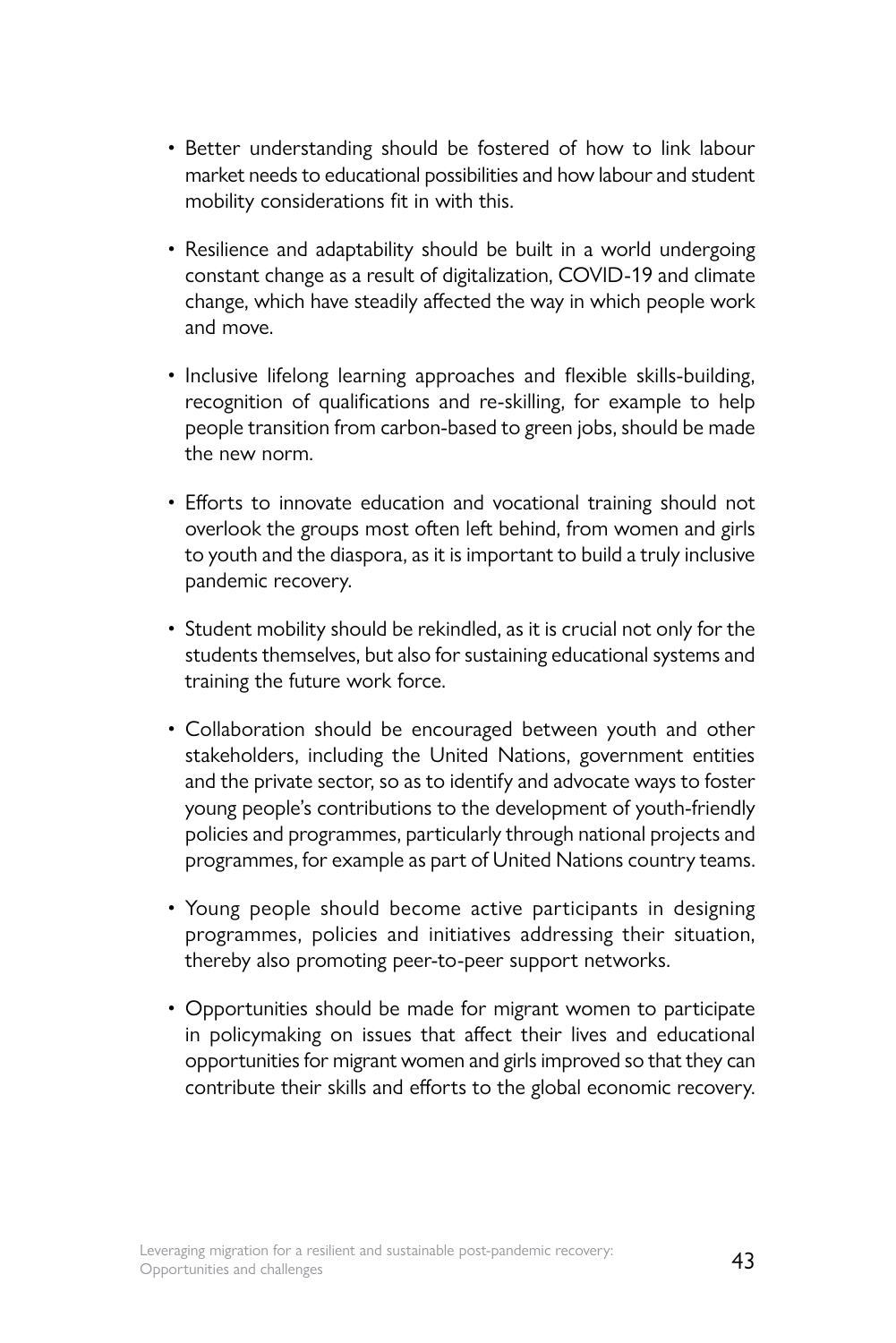# 5. A more comprehensive approach is needed to the role of transnational communities and remittances

## **Overview**

The second session of the 2021 IDM laid the common ground for a practice-oriented discussion between global leaders and experts on migrants' contributions to development, in particular remittances, and drew renewed attention to the importance of supporting migrant and diaspora contributions through financial inclusion, improved financial market infrastructure to help reduce transaction costs, digitalization, better data on migrant contributions to help define policy responses, and broader diaspora engagement policy and regulatory frameworks.

# **Discussion**

While all remittance-receiving families and countries had suffered socioeconomically during the COVID-19 pandemic, the impact had been especially harsh in at least 60 middle- and low-income countries that were most reliant on remittances (in which the remittances-to-GDP ratio exceeded 5 %). In countries such as Haiti, Kyrgyzstan, Nepal, South Sudan and Tonga, where remittances represented at least 30 per cent of GDP, the economic and social implications were even more damaging, reducing access to food, health, clothing, housing and education. Poor households were losing a lifeline, as remittances represented on average up to 60 per cent of a recipient family's income, and typically more than double its disposable income.<sup>21</sup> That said, migrants engaged with communities in other areas as well, beyond remittances and financial

<sup>&</sup>lt;sup>21</sup> For more information, see United Nations Network on Migration/IFAD, The impact of COVID-19 on family remittances: a lifeline cut for migrant families, policy brief (n.d.). Available at [https://migrationnetwork.un.org/sites/g/files/tmzbdl416/files/](https://migrationnetwork.un.org/sites/g/files/tmzbdl416/files/policy_brief-_remittances_in_the_time_of_covid-19.pdf) [policy\\_brief-\\_remittances\\_in\\_the\\_time\\_of\\_covid-19.pdf.](https://migrationnetwork.un.org/sites/g/files/tmzbdl416/files/policy_brief-_remittances_in_the_time_of_covid-19.pdf)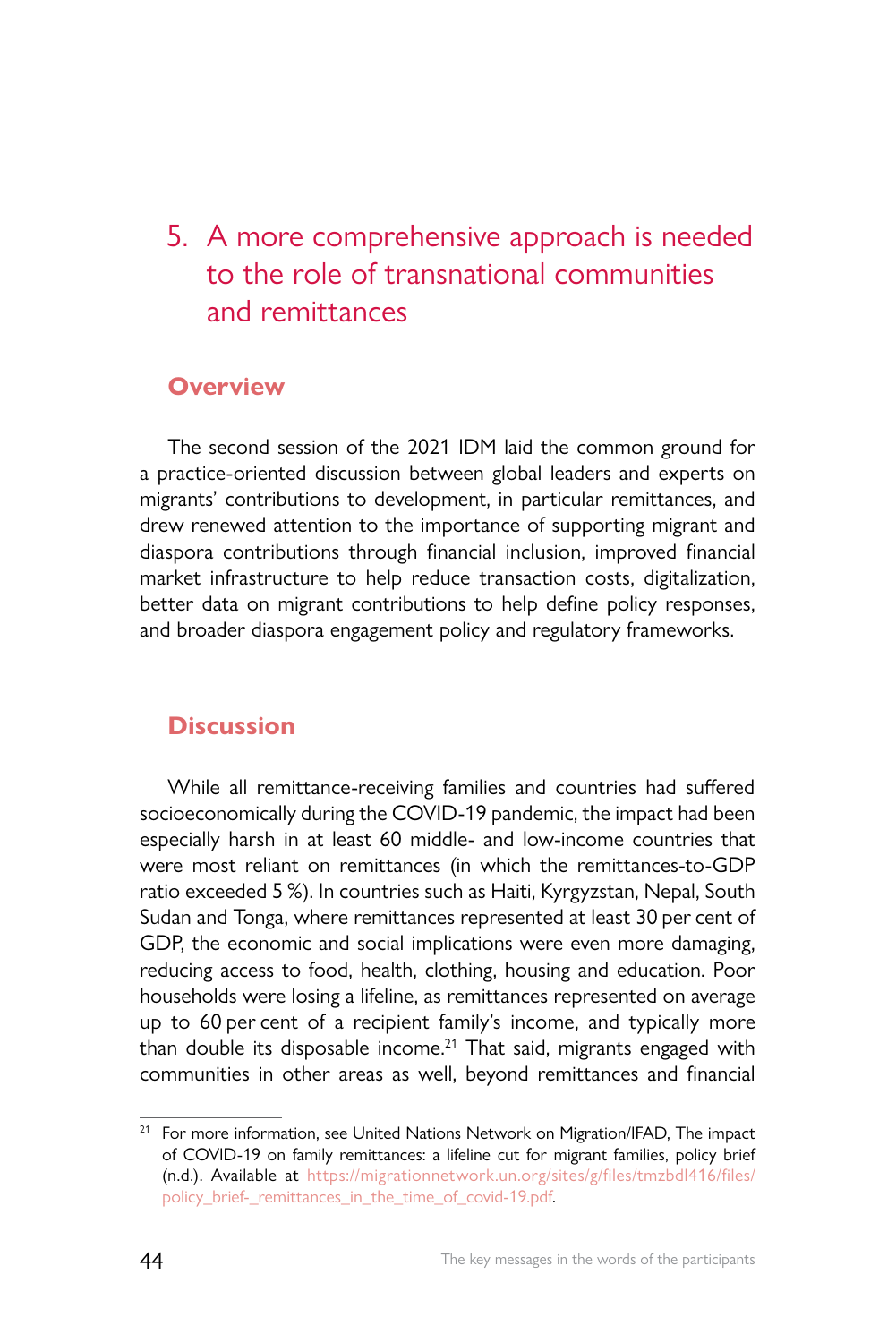transfers, as reflected in the broader concept of migrant contributions set out in Objective 19 of the Global Compact for Migration. Marina Manke (IOM) stressed that, in taking stock of the lessons learned about engaging with transnational communities during the pandemic, it was necessary to review the progress made since IOM had convened the first Diaspora Ministerial Conference in 2013<sup>22</sup> and to pave the way for coordination and initiatives looking ahead to the forthcoming International Migration Review Forum. IOM recognized the importance of working further to address the challenges related to migrant remittances, given the critical role they played for so many households and communities.

The COVID-19 pandemic had demonstrated that transnational communities were able to adjust quickly and mobilize resources to assist the most vulnerable or those left behind. However, as Veronica Studsgaard (International Association of Money Transfer Networks) said, "Remittances are not resilient; it is the migrants behind the remittances that are resilient." Remittances were an important source of revenues for many countries, and the reduction in international financial flows resulting from the COVID-19 crisis was having a devastating effect on local communities and economies and on individual households. Governments and their partners therefore attached great importance to keeping remittances flowing, as reflected in the Swiss-UK Call to Action launched in May 202023 and the blueprint for action developed by the multistakeholder initiative, the Remittance Community Task Force.<sup>24</sup> The Task Force provided a platform for sharing experiences and proposing ways to move forward. Leon Isaacs (DMA) added that, although it had been widely anticipated that remittances would drop steeply in 2020 – the World Bank had forecast a drop of 20 per cent in April 2020 $25$  – they had in fact proven to be resilient and continued to provide an important buffer against extreme poverty, loss of livelihoods and the inability to pay for medical treatment. Several speakers noted that the IOM publication

<sup>22</sup> See [note 5.](#page-21-0)

<sup>&</sup>lt;sup>23</sup> See [www.admin.ch/gov/en/start/documentation/media-releases.msg-id-79217.html](http://www.admin.ch/gov/en/start/documentation/media-releases.msg-id-79217.html)

<sup>&</sup>lt;sup>24</sup> [Remittances in Crisis: Response, Recovery, Resilience: Blueprint for Action](https://gfrid.org/covid-19/) is a report outlining a set of immediate and short-term measures to address the challenges faced by migrant workers and their families during the COVID-19 pandemic. Available at <https://gfrid.org/covid-19/blueprint-for-action/>.

<sup>&</sup>lt;sup>25</sup> World Bank, World Bank Predicts Sharpest Decline of Remittances in Recent History, 22 April 2020. Available at [www.worldbank.org/en/news/press-release/2020/04/22/](https://www.worldbank.org/en/news/press-release/2020/04/22/world-bank-predicts-sharpest-decline-of-remittances-in-recent-history) [world-bank-predicts-sharpest-decline-of-remittances-in-recent-history](https://www.worldbank.org/en/news/press-release/2020/04/22/world-bank-predicts-sharpest-decline-of-remittances-in-recent-history).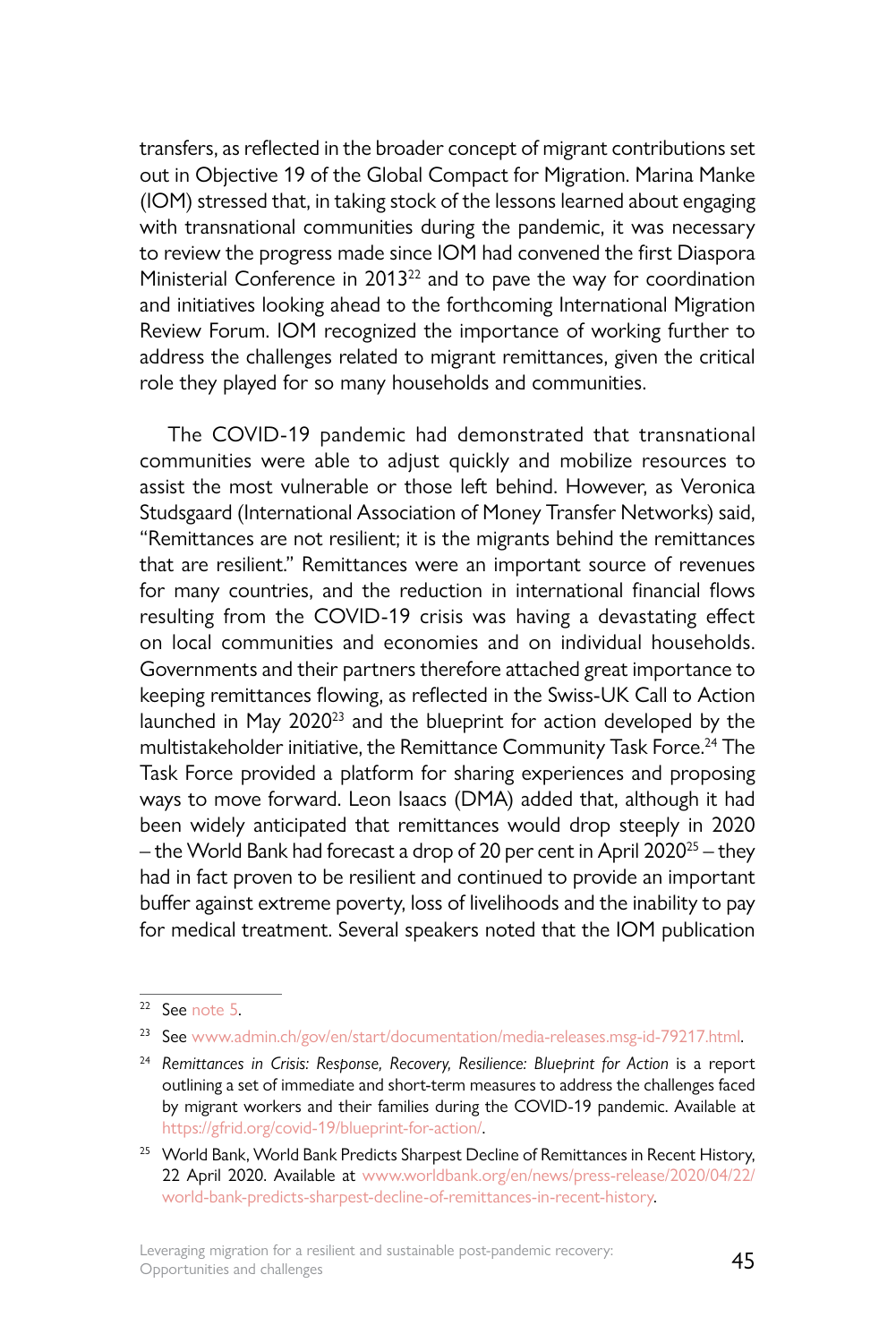*Contributions and Counting*26 provided guidance for governments and national authorities looking to understand and measure the economic contributions – beyond remittances – made by the diaspora to the country of origin in terms of investment, trade, tourism and philanthropy.

The pandemic had prompted most public authorities to implement a number of temporary measures. There had been positive responses, often taken in coordination with the private sector, and they had helped build resilience in the short term and promoted overdue structural changes in the remittance market, with regulators adapting existing frameworks to the current situation. Measures to facilitate the use of mobile payments, including fee waivers, lower charges on payment infrastructure, and/or higher limits, had been introduced in many African countries (e.g. Egypt, Ghana, Kenya and Zambia).27 On the same topic, Leon Isaacs gave examples of migrant contributions beyond remittances. In Pakistan for instance, the Government was offering an incentive package to overseas Pakistanis, to encourage them to use banking channels to transfer remittances. It had also introduced a banking facility for digital investment and savings, the Roshan Digital Account, to help non-resident Pakistanis anywhere in the world and to allow members of the diaspora to invest and support the country. The results had been impressive: in the first 12 months, over USD 2 billion had been placed through the facility. In the Philippines, the Government had issued Progreso treasury bonds to overseas Filipinos using a mobile app, encouraging them to invest with a view to funding government action for COVID-19 response and recovery. Small investors accounted for 80 per cent of all transactions. In Somalia, a fund worth USD 500 million had been launched to drive entrepreneurial development, not just during the time of COVID-19 but also to help educate young people and thereby increase literacy rates.

A more comprehensive approach was needed to migrant contributions, encompassing diaspora investment and philanthropy, tourism and transnational networks, and migrant entrepreneurship and trade, as set out in Objective 19 of the Global Compact. Speakers drew attention to the importance of encouraging migrants and diaspora communities to

<sup>26</sup> IOM, *Contributions and Counting: Guidance on Measuring the Economic Impact of Your Diaspora beyond Remittances* (Geneva, 2020). Available at [https://publications.iom.](https://publications.iom.int/books/contributions-and-counting-guidance-measuring-economic-impact-your-diaspora-beyond-remittances) [int/books/contributions-and-counting-guidance-measuring-economic-impact-your](https://publications.iom.int/books/contributions-and-counting-guidance-measuring-economic-impact-your-diaspora-beyond-remittances)[diaspora-beyond-remittances](https://publications.iom.int/books/contributions-and-counting-guidance-measuring-economic-impact-your-diaspora-beyond-remittances).

<sup>27</sup> For more information, see [https://migrationnetwork.un.org/.](https://migrationnetwork.un.org/)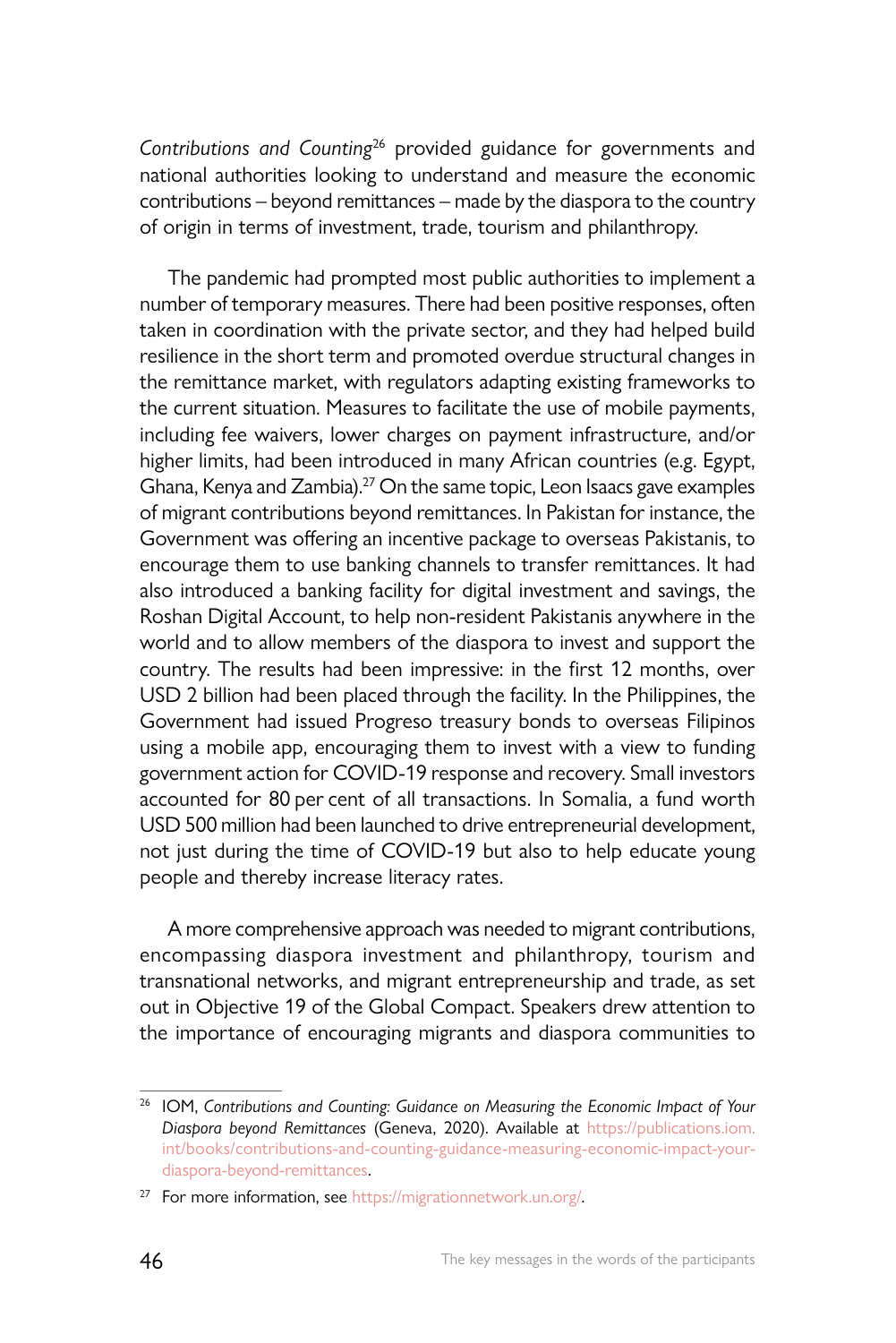contribute by providing assistance for financial inclusion, enhancing financial market infrastructure to help reduce transaction costs, and digitalization. In the words of Gerardo Pérez (El Salvador), "How can we not support our diaspora? As a country, throughout our history, we have given them so little, but they respond by giving us so much." Broader diaspora engagement policies and regulatory frameworks should also be established. Leon Isaacs stressed the relevance of looking beyond remittances when measuring the impact of economic contributions from diasporas, noting that countries needed to introduce structured approaches and specific policies that encouraged and rewarded migrants' contributions.

The participants agreed on the need to continue working with national and private partners to address remittance-related challenges, in line with Objective 20 of the Global Compact. Even though policymakers increasingly focused on migrant remittances and broader migrant contributions, governments worldwide had not had much to say on Objectives 19 and 20 in their voluntary reviews. Gerardo Pérez reported that El Salvador, where remittances had increased to USD 5.9 billion in 2020, was drafting legislation aimed at inciting the banking sector to include the diaspora by making it easier to invest. The pandemic had also had an impact in terms of financial inclusion: the 70 per cent of Salvadorans who did not have a bank account before the pandemic had been forced during the lockdown to open one for electronic transactions.

Somalia, which officially had one of the lowest COVID-19 death rates, had nonetheless been affected by the ripple effects of the current global economy and observed a decline in remittances to households as a direct result of the pandemic. The number of remittances had on average decreased by 61 per cent, for an average reduction per remittance of USD 289.<sup>28</sup> The senders nevertheless remained committed to supporting their relatives, even if it meant sending a lesser amount. They had been able to continue remitting thanks to the support of their families (spouses and children) and by drawing on savings and government (social welfare) support. Abdifatah Diriye said that the Federal Government of Somalia, in response to the decline in remittances, was working to engage the diaspora in the country's development, as reductions in remittances

<sup>28</sup> For more information on the subject, see IOM, *COVID-19 and the State of Remittance Flows to Somalia* (Somalia, August 2020). Available at [www.iom.int/sites/g/files/](http://www.iom.int/sites/g/files/tmzbdl486/files/press_release/file/covid-19_and_the_state_of_remittance_flow_to_somalia_-_iom_somalia_august_2020.pdf) [tmzbdl486/files/press\\_release/file/covid-19\\_and\\_the\\_state\\_of\\_remittance\\_flow\\_to\\_](http://www.iom.int/sites/g/files/tmzbdl486/files/press_release/file/covid-19_and_the_state_of_remittance_flow_to_somalia_-_iom_somalia_august_2020.pdf) somalia - iom somalia august 2020.pdf.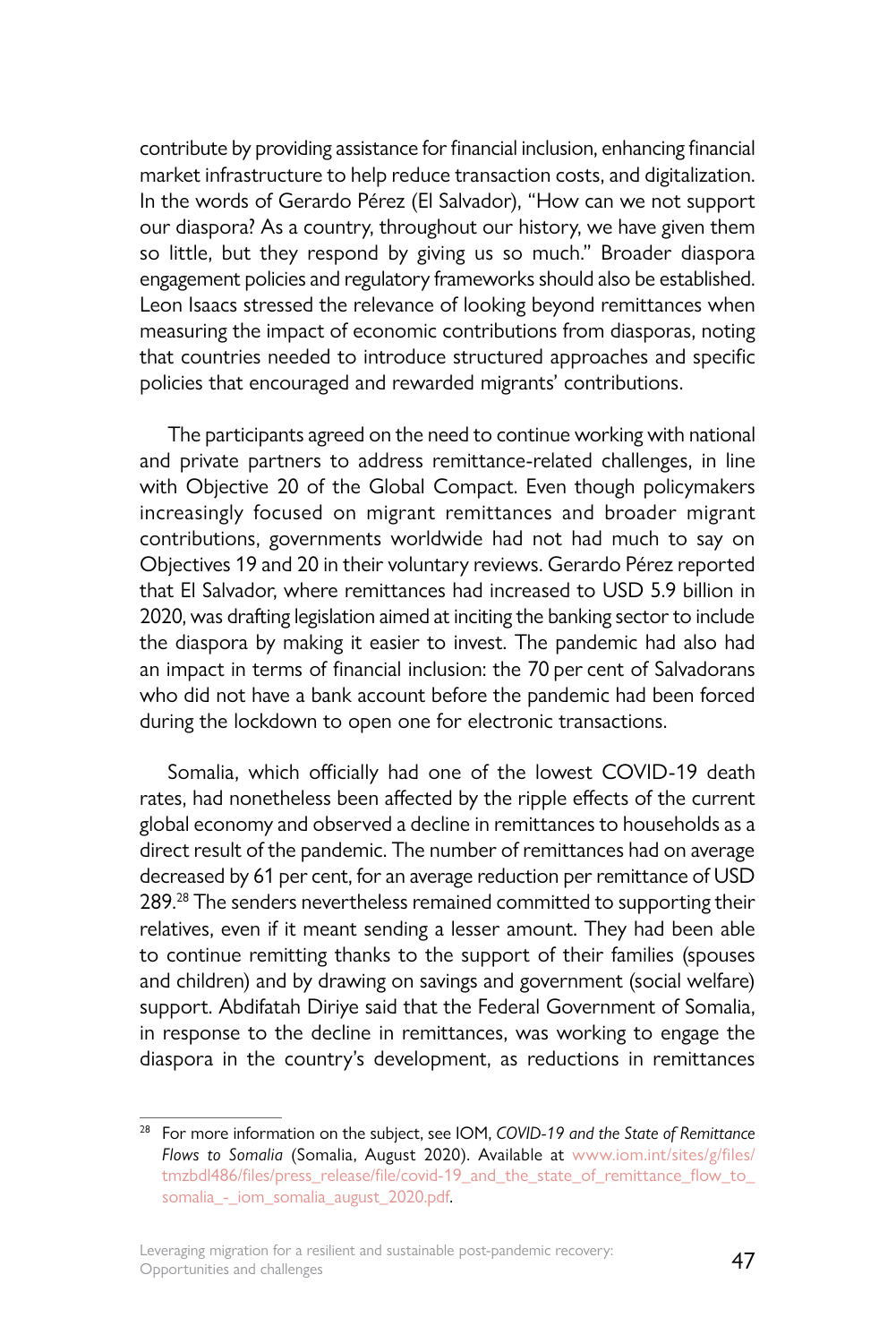would directly affect household incomes and overall food security. Under its preparedness and response plan for COVID-19, which underlined the need to facilitate remittances in order to sustain households that relied on them as their main source of income, the Government would work with United Nations agencies, including IOM, to facilitate and reduce the cost of such financial transactions.

Over the two days, the participants often mentioned the importance of leveraging the opportunities represented by migrants and of empowering them as equal development partners. They highlighted the importance of data but also noted that governments had to a great extent failed to measure progress on Objectives 19 and 20 of the Global Compact – at the risk of leaving migrants behind, widening inequalities and cutting off any chance of achieving the 2030 Agenda for Sustainable Development. A representative of Azerbaijan, speaking from the floor, added that there was a need to discuss further how such an important part of the migration and development agenda, namely Objectives 19 and 20, could best be reflected at the International Migration Review Forum and beyond. Strengthening international cooperation and global partnerships were key commitments under the Global Compact, in particular Objective 20(b), which encouraged action to promote and support the International Day of Family Remittances<sup>29</sup> and the IFAD Global Forum on Remittances, Investment and Development<sup>30</sup> as important platforms to build and strengthen partnerships for innovative solutions on cheaper, faster and safer transfers of remittances with all relevant stakeholders.

### **Recommendations**

• Implementation and application must be ensured of key international instruments, such as the Global Compact for Migration and the International Convention for the Protection of the Rights of All Migrant Workers and Members of their Families.

<sup>&</sup>lt;sup>29</sup> For more information on the International Day of Family Remittances, see [www.](http://www.un.org/en/observances/remittances-day/) [un.org/en/observances/remittances-day/](http://www.un.org/en/observances/remittances-day/).

<sup>&</sup>lt;sup>30</sup> For more information on the Global Forum, see [www.ifad.org/en/global-forum-on](http://www.ifad.org/en/global-forum-on-remittances)[remittances](http://www.ifad.org/en/global-forum-on-remittances).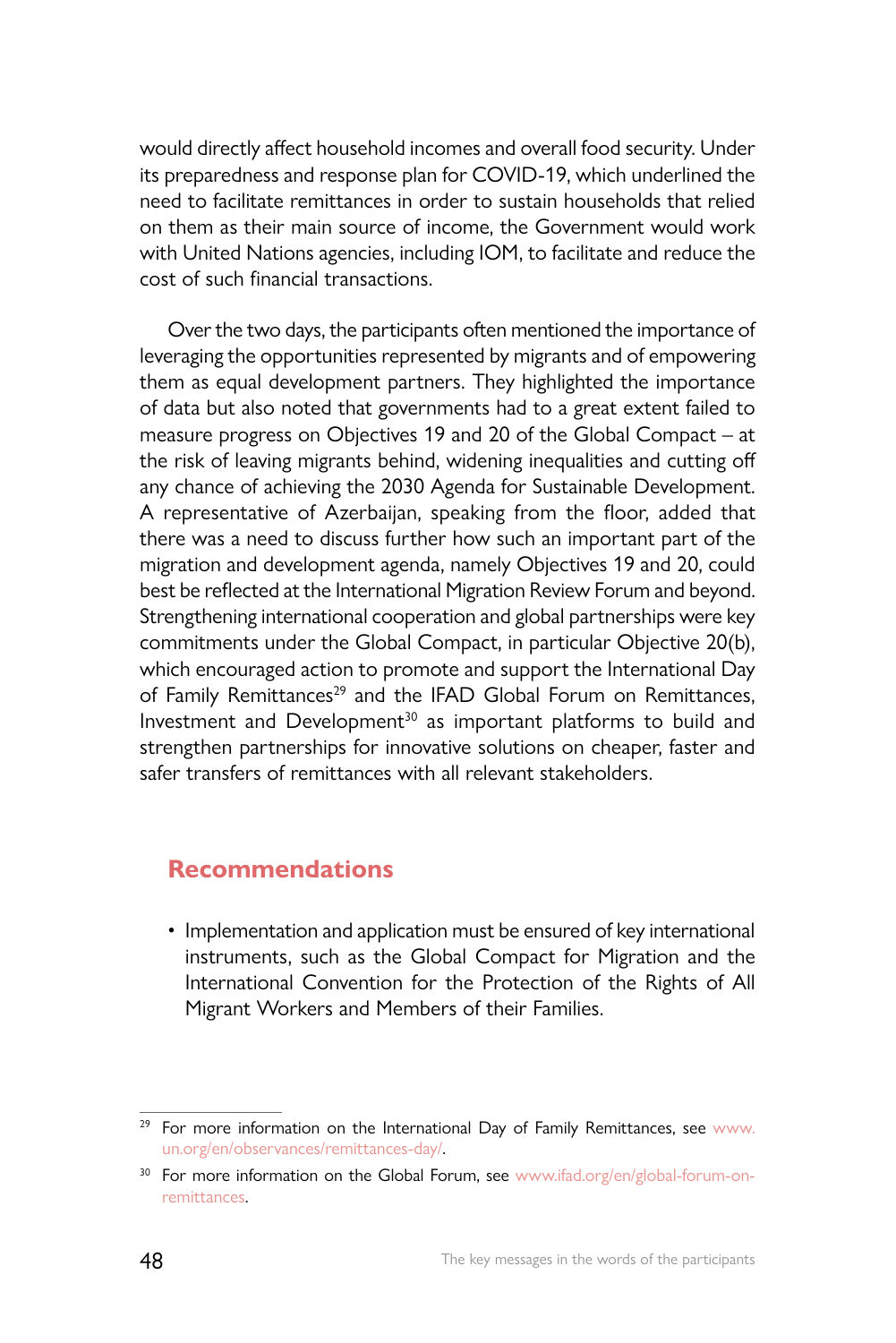- Recognition should be promoted of the key role that migrants and members of the diaspora play as agents of change, notably the way in which they enrich society and contribute to economic development in their countries of destination and origin.
- Steps should be taken to ensure service continuity and access to remittances for those who rely on them the most, and to support the efforts of Member States and other stakeholders to implement the Global Compact for Migration.
- Migration policy should reflect the positive impact of diasporas.
- Collaborative engagement should be promoted among public authorities and diaspora groups in host and home countries, so as to gather and disseminate the data needed to design programmes that make a difference and encourage diaspora members to support their country of origin.
- Broader diaspora engagement should be fostered in policies and regulatory frameworks.
- The focus should be on strong and sustainable partnerships between all stakeholders, including private players.
- Migrant and diaspora contributions should be supported through financial inclusion, improved financial market infrastructure to help reduce transaction costs, and digitalization.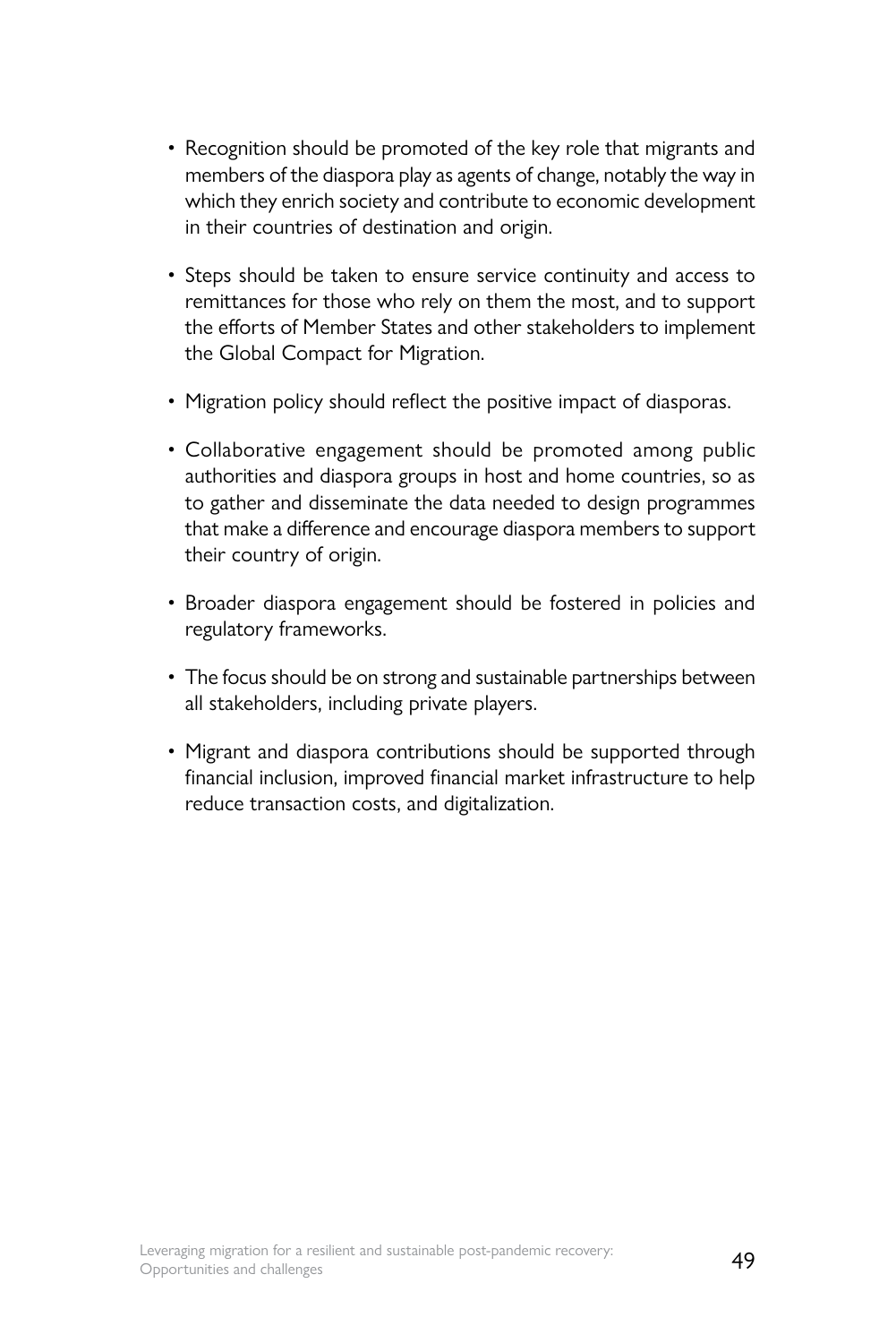6. Looking ahead to the first International Migration Review Forum, the IDM will play a key role in promoting the use of evidence and best practices in Global Compact implementation

#### **Overview**

The Global Compact for Migration integrates a follow-up and review process including a quadrennial global review process – the International Migration Review Forum – to advance implementation. The first such Forum is to take place in May 2022. Under United Nations General Assembly resolution 73/326, the IDM is invited "to contribute to each forum by providing relevant data, evidence, best practices, innovative approaches and recommendations as they relate to the implementation of the Global Compact". Looking ahead to the 2022 IDM, the participants underscored the significance of the first Forum as an opportunity to set the tone and direction; the role of the preparatory process in making it successful and meaningful; and, as part of the preparations, the importance of contributions through the IDM as IOM's principal platform for policy debate.

#### **Discussion**

As emerged from the discussions at this session and during previous IDM sessions on the impact of the COVID-19 pandemic on migration management, countries had advanced in integrating the Global Compact into their national planning despite the significant challenges posed by the pandemic. The challenges to human mobility and socioeconomic development had underscored the centrality of cooperation at all levels and between all stakeholders, which had been actively involved at national, regional and global level and participated in Global Compact regional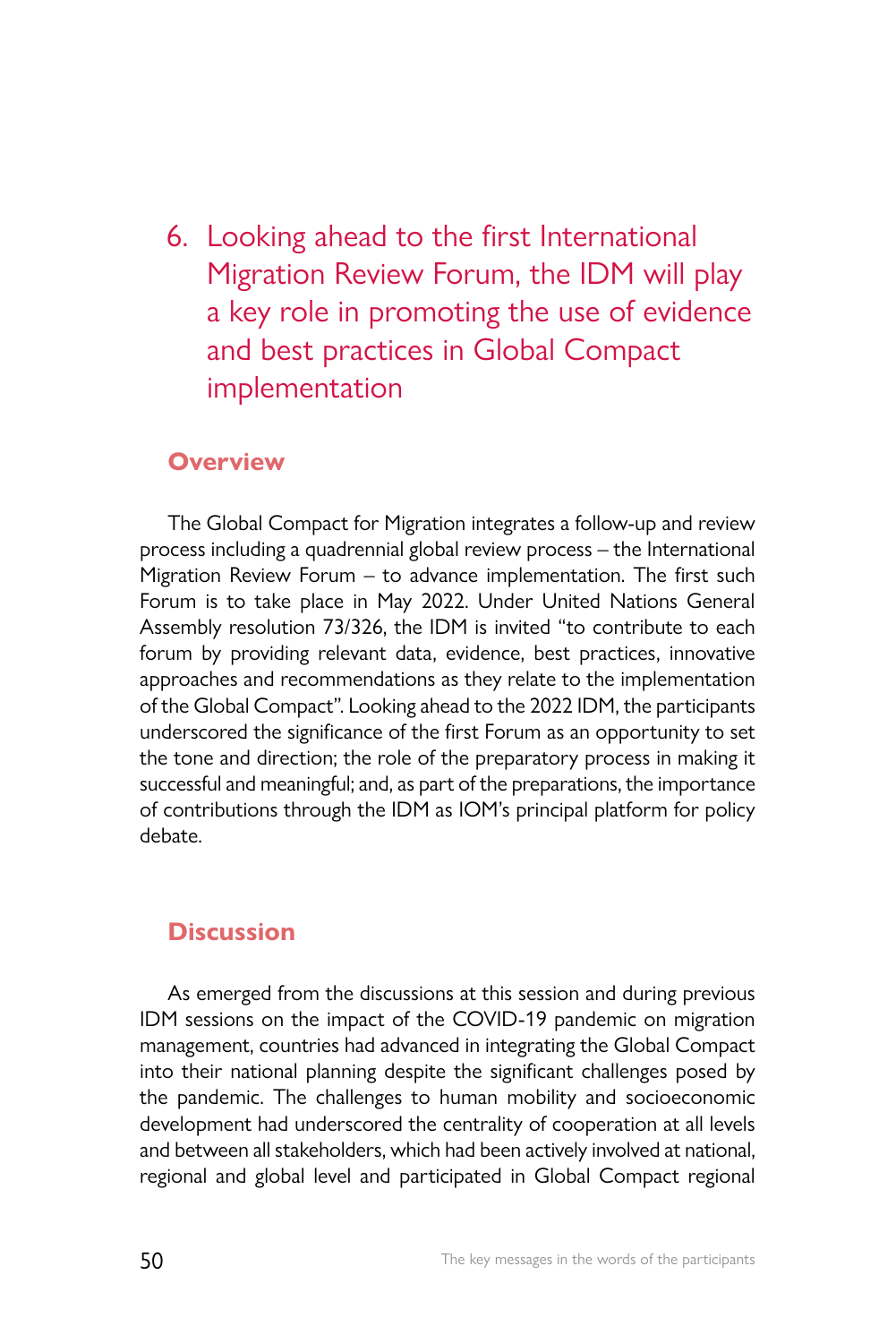reviews processes. Such global issues, on which attainment of the SDGs depended, could not be dealt with by countries individually. In the words of the IOM Director General, "We need to recognize the necessity to be prepared and it means involving all governments and societies, between countries, sectors, the economy, between national and local authorities and also at UN level."

The session's participants noted that local, national and regional stakeholders had played a particularly important role in translating global commitments into action and in addressing local challenges and the needs and vulnerabilities of migrant populations. Moreover, resolving the complex challenges associated with migration and health required multilateral efforts and cooperation on the implementation of global frameworks. Sanjay Bhattacharya said that the Indian Government had drafted a proposal for multilateral action that comprised a collaborative project on data-informed and migrant-centred approaches. It was also promoting gender-sensitive strategies in line with the IOM Migration Governance Framework and the United Nations-wide Gender Parity Strategy. Multilateral and bilateral cooperation was essential, and governments should provide an enabling environment for worker mobility and acknowledge the contribution made by migrants. India sought to align itself with core aspects of the Global Compact through multiple initiatives, including the Migration Act currently under review. It had developed an online platform, eMigrate, to ensure safe employment abroad for Indian migrant workers.<sup>31</sup> The portal allowed foreign employers worldwide to source talent. It also provided pre-departure orientation, particularly for migrant workers who were unskilled or semi-skilled, giving them soft skills in terms of culture, welfare measures, etc.

José Luis Pardo Cuerdo said that Spain was preparing a comprehensive progress report on its implementation of the Global Compact. The report was a living document and as such constantly being updated; it constituted the reference for relevant national ministries and departments on implementation of each of the Compact's 23 objectives. In terms of the discussions at the first International Migration Review Forum and the IDM sessions preceding it, consideration should be given to the ongoing migratory challenges that the pandemic had made more visible but had not created and that required action in both the short and the longer

<sup>&</sup>lt;sup>31</sup> For further information, see [https://web.umang.gov.in/landing/department/emigrate.](https://web.umang.gov.in/landing/department/emigrate.html) [html](https://web.umang.gov.in/landing/department/emigrate.html).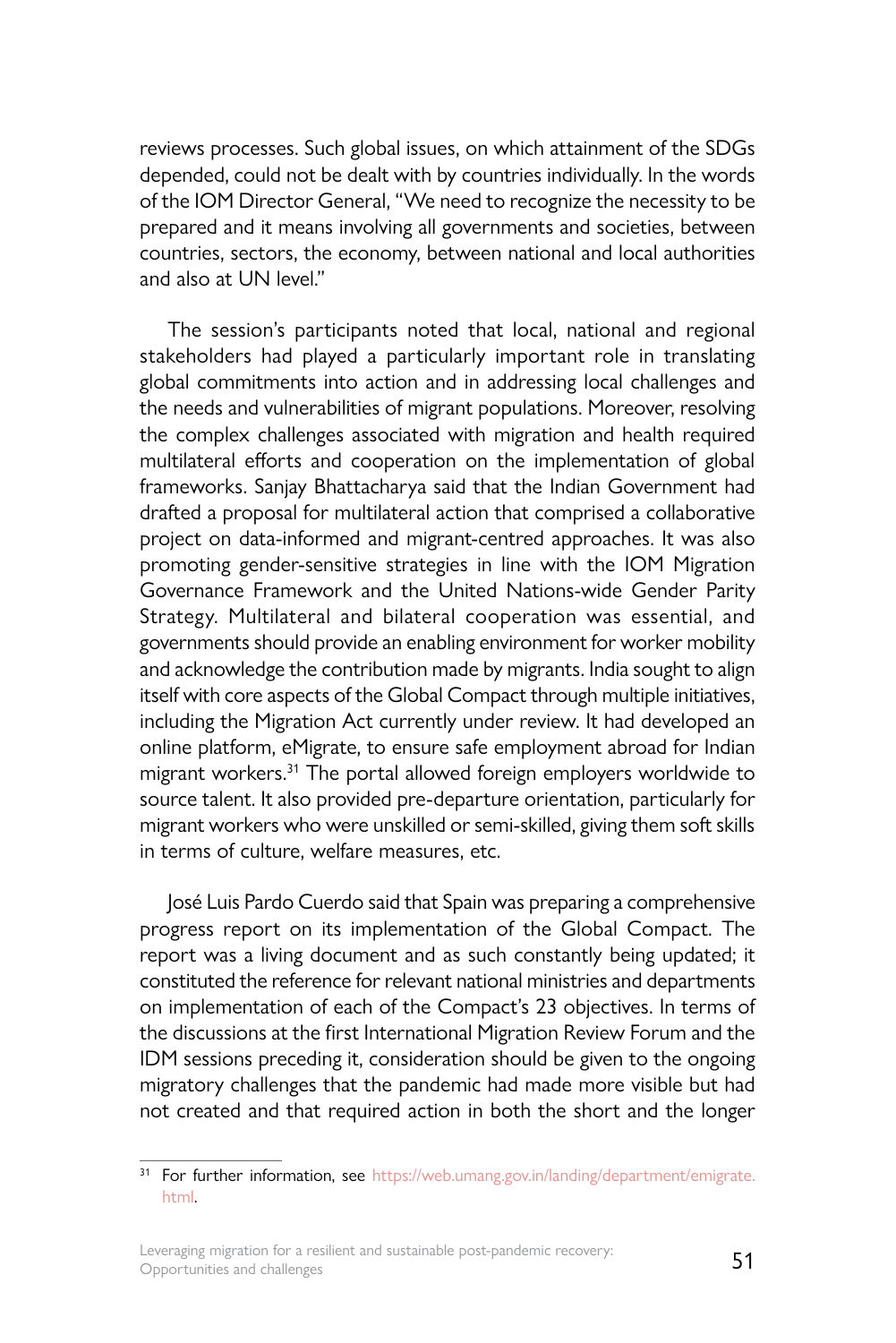term. The Forum would be an excellent opportunity to forge a broader global consensus on migration.

Christine O'Dwyer (European Union) observed that the Global Compact was an achievement of multilateralism that adopted a wholeof-society and whole-of-government approach to the global challenges currently facing the international community and called for global solutions based on solidarity, human rights and a rules-based international order. Those principles were mirrored in the European Union's work to support the Global Compact's implementation, which was enshrined in the European Commission's New Pact on Migration and Asylum. The Pact proposed a new strategy aimed at building a more reliable, efficient and fair migration system in the European Union. In line with the Global Compact objectives, the European Union recognized the importance of building partnerships with countries of origin, transit and destination. It was working to mitigate the impact of COVID-19 on migration as part of its internal and external response to the pandemic and was committed to supporting the efforts spearheaded by the United Nations Secretary-General to coordinate a United Nations-wide response.

As evidenced by the examples shared by the other participants in this session, regional partnerships and dialogue were key to implementation of global frameworks and the development of instruments more adapted to regional contexts. Examples of regional approaches included efforts to promote cooperation between countries of origin, transit and destination on regional migration dynamics. Indeed, as the representative of Libya recalled, the migration phenomenon impacted many IOM Member States and they had to work together and come up with a collective, concise and comprehensive approach that addressed governance, development and security. This meant going beyond existing partnerships and finding innovative ways to collaborate.

Closer to the ground, national and local agents played a particularly important part in addressing COVID-19 related challenges, needs and vulnerabilities. Around the world, examples were multiplying of national efforts aimed at strengthening the evidence base, designing solutions for migrants and temporary protection mechanisms, and mobilizing partnerships to face the pandemic, offering an opportunity for replication and experience-sharing. The participants provided numerous examples of effective national practices and shared their experiences of them. A delegate from Thailand, for example, said that his country had contributed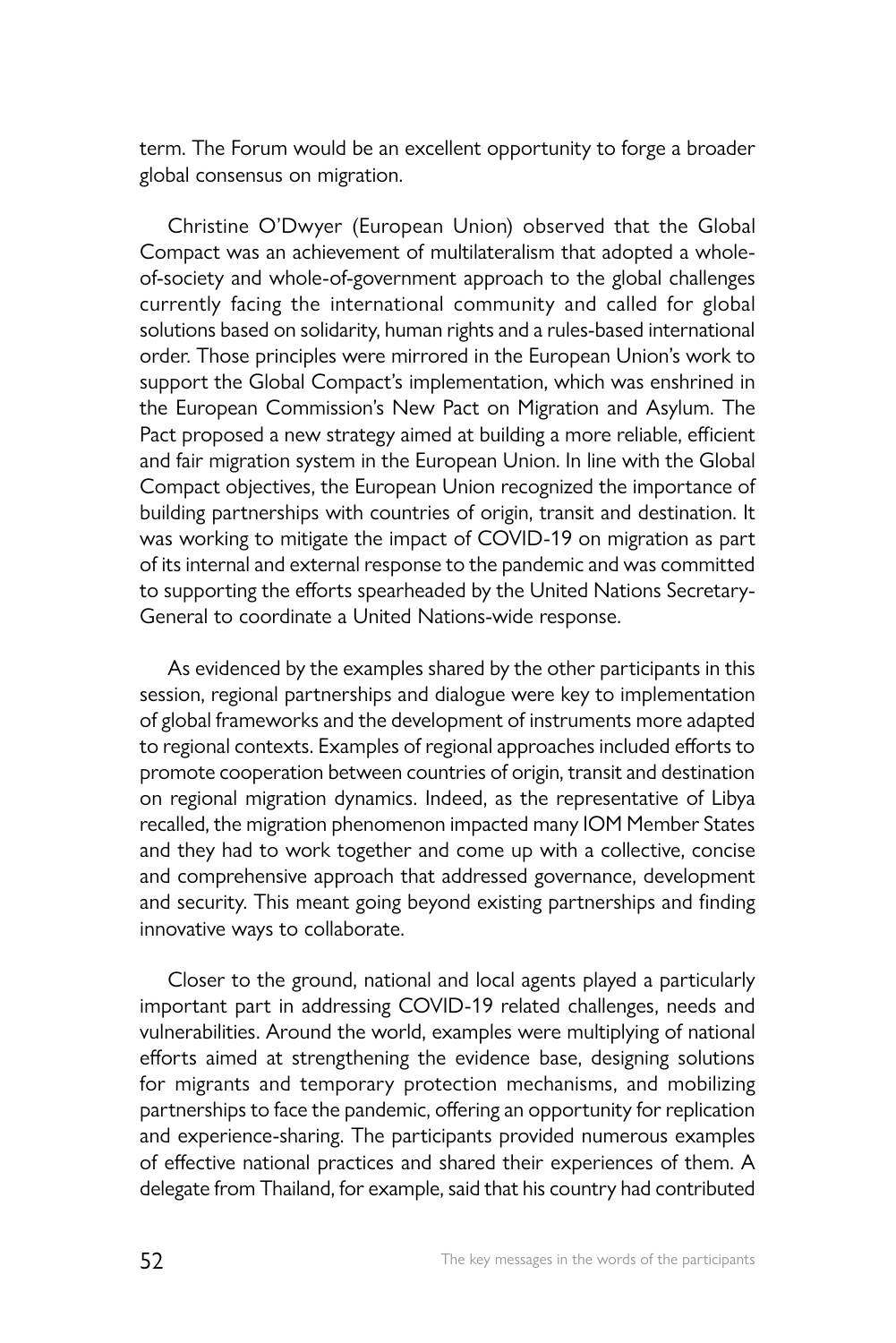to the Migration Multi-Partner Trust Fund and was a Global Compact champion. It would work closely with the Regional UN Network on Migration for Asia and the Pacific and considered the International Migration Review Forum an important opportunity to identify gaps and build on experiences and best practices, in order to shape the direction of its endeavours. No single country could manage the complex issue of migration alone and the international community had a shared responsibility in that regard.

Along similar lines, a representative of Canada underscored that gender-responsive migration management was key and asked IOM to share successful practices from different countries. The delegate from Bangladesh reiterated the need to step up Global Compact implementation for effective and inclusive recovery, particularly in countries of destination. As one of the core facilitators of the Forum and a Global Compact champion, Bangladesh placed great importance on this. It asked IOM and the United Nations Network on Migration to identify the structural challenges to achievement of the Global Compact objectives. A delegate from Mexico said that his country had participated in the active review of regional processes and was carrying out different exercises to implement the Global Compact. It had identified broader opportunities, especially in terms of training, to address the needs of vulnerable populations. The representative of the Philippines agreed that the Forum was an exceptional opportunity to ground work in key communities: migrants and their home and host communities: "If we do not consider their aspirations, we will only be talking among ourselves."

IOM Member States requested that the IDM contribute to the Forum, and the last panel considered how best to do that at the first session in 2022. Speakers such as Sanjay Bhattacharya said that the next IDM should encourage discussion of policies prioritizing returns and aligned with development priorities; of how governments could provide an enabling environment for worker mobility; and of the rapidly changing scenarios calling for dynamic responses. Christine O'Dwyer said that the next IDM should provide common ground for intensifying regional and multilateral discussions focusing on youth. In line with the objectives of the Global Compact, the IDM should encourage the voluntary return option and sustainable reintegration, so as to maximize the positive impact and foster safe and orderly migration.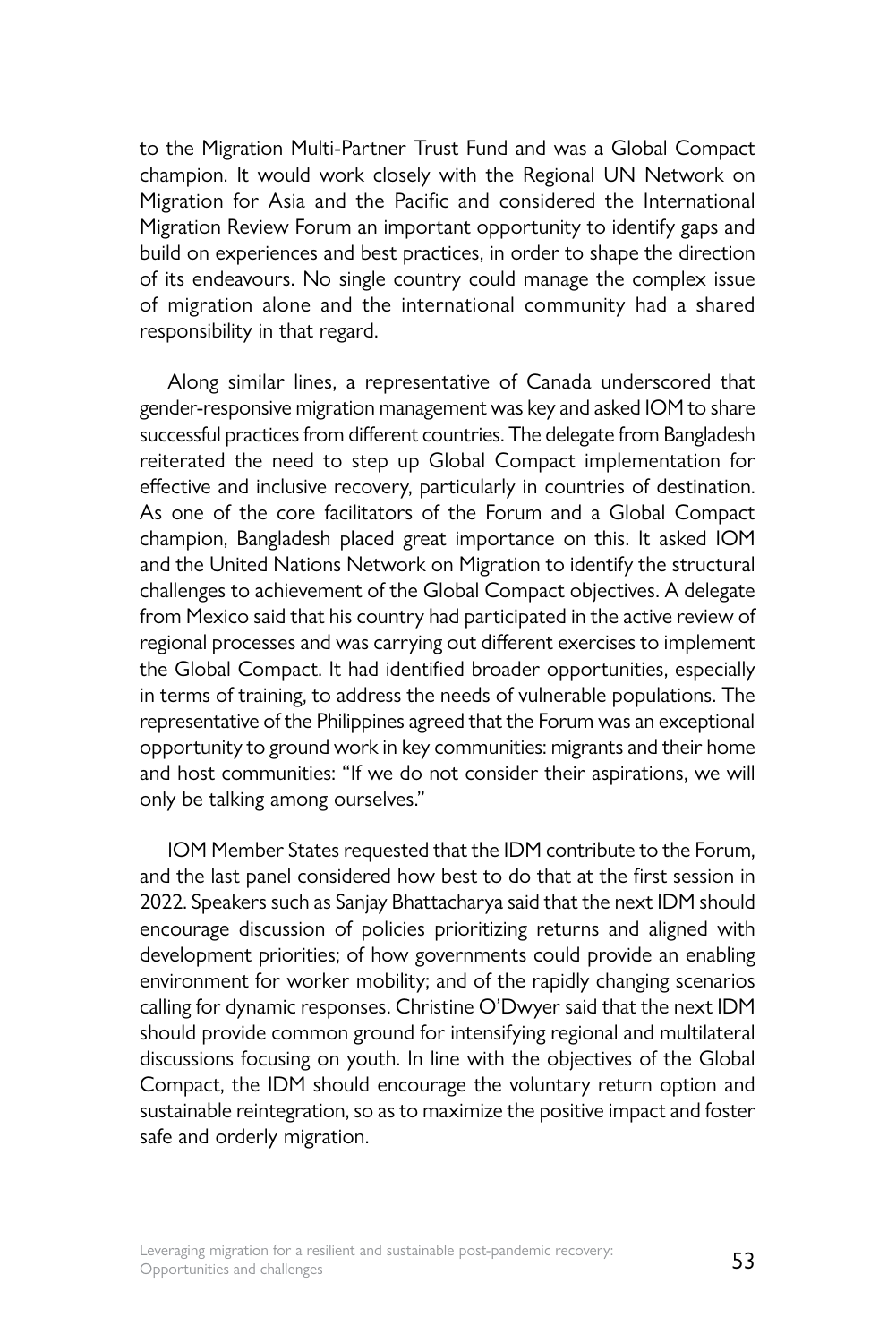## **Recommendations**

- Local and national capacity to implement existing policies and tools through global and regional cooperation should be strengthened.
- Cooperation between countries of origin, transit and destination on the management of complex migration flows must be strengthened, for example through regional partnerships and initiatives.
- Efforts must be directed towards building local evidence and capacities, to support informed, context-specific and needs-based action.
- Collaboration must be intensified so that all stakeholders speak the same language: scientific evidence from past outbreaks should be made available in a coherent way and used to prepare for future pandemics, as evidence-based policies are essential.
- International cooperation and assistance should be emphasized in terms of "health as one, move as one and recover as one".
- In the context of the COVID-19 pandemic, countries and other stakeholders should partner to facilitate equal distribution of and access to vaccines to all, including migrants and IDPs.
- Countries that had not participated in the Global Compact negotiations should be asked to attend the International Migration Review Forum and contribute to the activities and debate.
- Governments must come to the first International Migration Review Forum with a renewed and constructive global approach.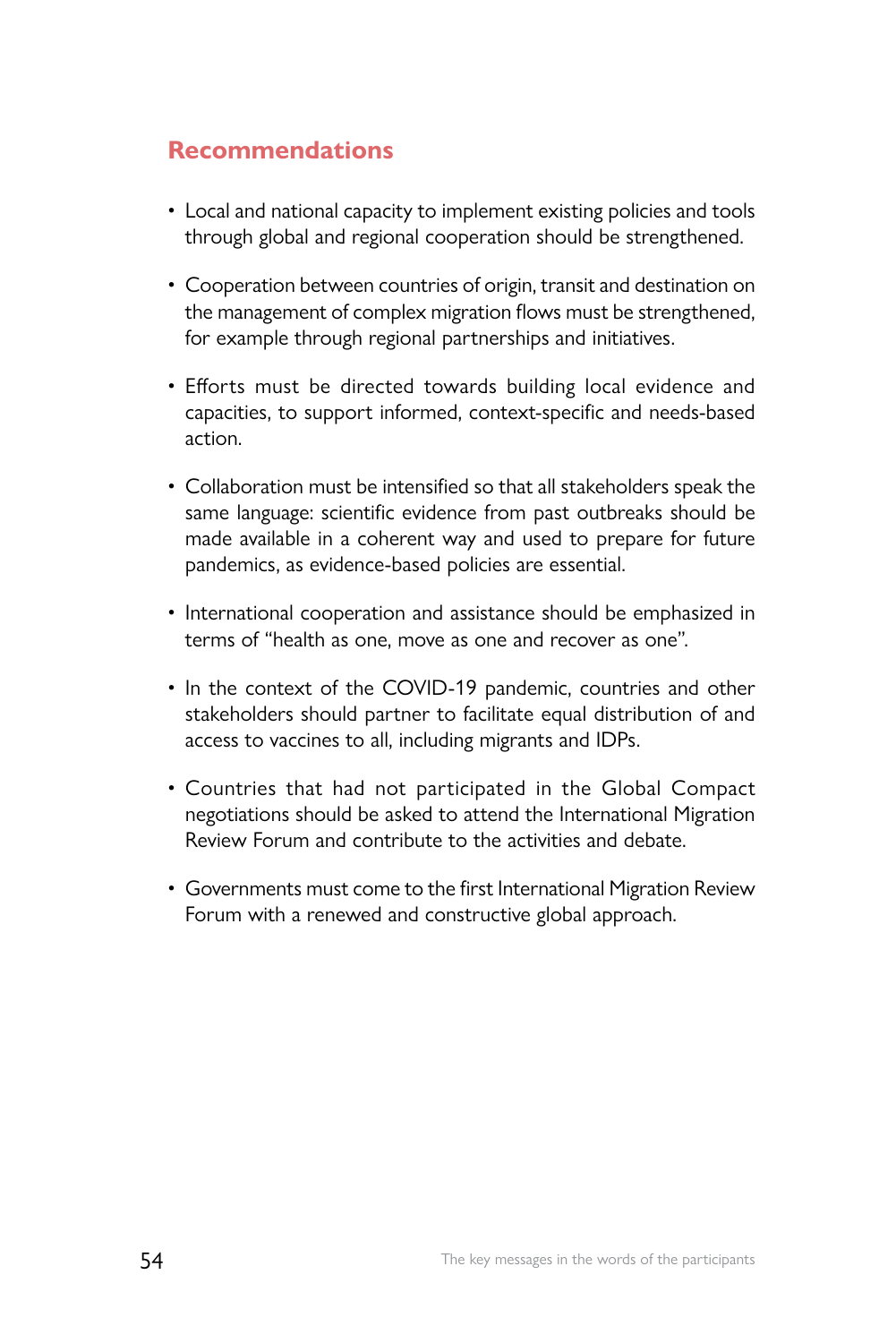# **CONCLUSIONS**

The second session of the 2021 IDM highlighted priority areas for action in the post-COVID-19 recovery. It aimed to improve knowledge of the impacts of global shocks on migration and development, to identify lessons learned and to make recommendations for improving migrant support in the future. The session also acted as a central forum for global policy dialogue, allowing IOM's Member States, observers, partner intergovernmental organizations and non-governmental stakeholders to discuss pressing migration issues in order to advance efforts to ensure safe, orderly and regular migration, and to strengthen migrant-inclusive public health systems, with the ultimate aim of advancing attainment of the SDGs.

In an attempt to contain the spread of the virus, many governments have introduced border closures and/or travel restrictions and lockdowns since March 2020. This has severely affected movements across borders, migrants themselves, and communities in countries of origin. Migrants have been largely overlooked in COVID-19 preparedness and response planning, in particular in crisis settings with fragile or non-existent social systems. In several countries, migrants have not been able to access basic services allowing them to meet their most pressing needs, further exacerbating their vulnerabilities. In addition, diaspora health professionals and migrant workers have played an important part as first responders, and migrants, including women and young people, should be included in post-COVID-19 global recovery efforts.

The session provided an opportunity to exchange views and share examples of good practices, lessons learned and recommendations as the international community works to advance COVID-19 recovery efforts that are inclusive, non-discriminatory and address inequalities. The participants generally agreed that the challenges of the pandemic for human mobility and socioeconomic development could be most effectively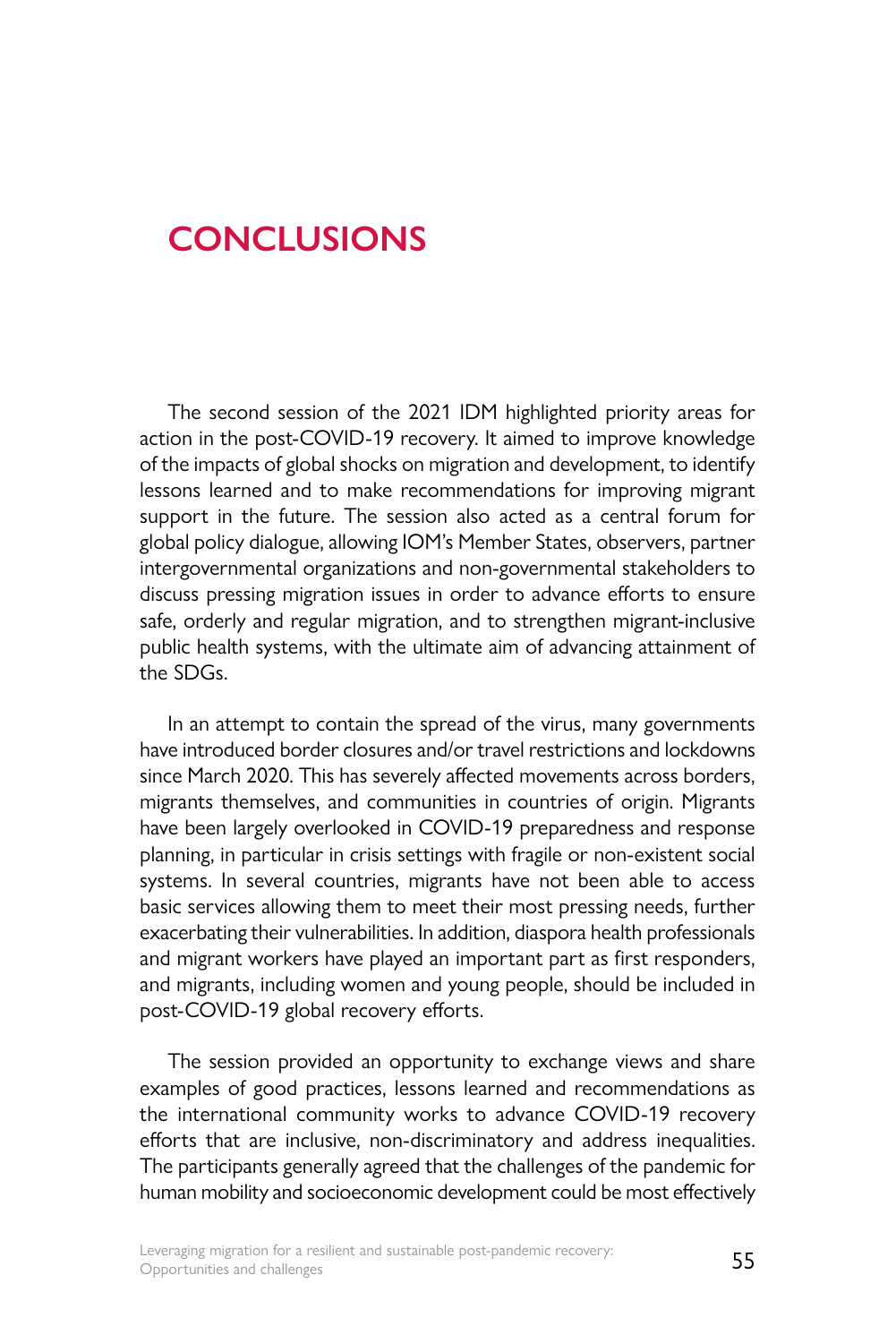managed through cooperation among all relevant stakeholders, including migrants and the diaspora. All should come together behind a concise and comprehensive approach that addresses governance, development and security. The pandemic has demonstrated that partners can go beyond existing arrangements to build new ties and find innovative ways of working together.

The discussions also showed that particularly close attention must be paid to the role of young people and women in building back better, in line with the United Nations Secretary-General's Our Common Agenda.

The session's participants referenced numerous opportunities at the local, national, regional and international levels to enhance collective action and promote more resilient, sustainable, inclusive and peaceful societies. As the IOM Director General noted in his closing remarks, there is a need for an integrated, whole-of-government, whole-of-society approach to future health emergency preparedness and its impact on border management in the post-pandemic world. There is also a need to adapt global coordination and to take innovative, multidimensional and inclusive action prioritizing prevention, preparedness and the transition to a more sustainable economic model.

The second session of the 2021 IDM provided a common ground for discussion of the pandemic's impact on migration management systems and ways in which governments could work together to respond effectively to similar events in the future. The participants agreed that the 2022 International Migration Review Forum would be an excellent opportunity to advance the global consensus on migration issues and to urge States and international organizations to bring a renewed and constructive global approach to migration. The first session of the 2022 IDM would therefore be dedicated to the exchange of best practices, innovative approaches and recommendations in relation to implementation of the Global Compact.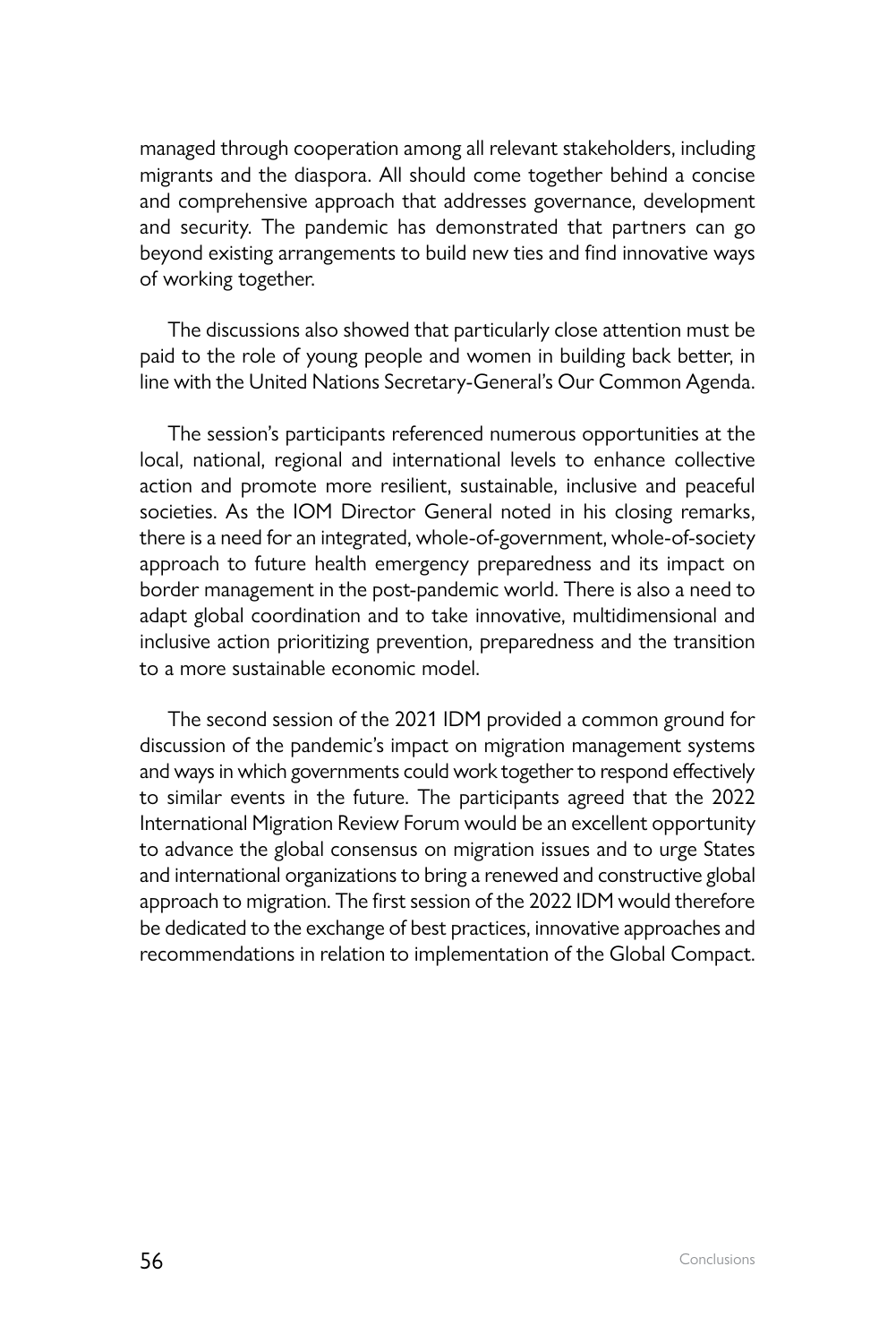# **RECOMMENDATIONS FOR THE WAY FORWARD**

The discussions during the second session of the 2021 IDM helped to identify several recommendations in relation to the six key messages that emerged as a result. These recommendations are set out below and may be shared and adapted as necessary to inform key policy processes, including the International Migration Review Forum in May 2022.

# **New approaches are needed to human mobility and border management**

- Data should be collected more systematically and disaggregated by migration status, to ensure better understanding of migrant protection needs and challenges in the COVID-19 context and effective support for all migrant populations. Building the evidence base on the impact of COVID-19 on mobility and populations on the move remains a priority in terms of finding effective responses.
- An integrated approach should be adopted that takes holistic account of cross-border mobility and international health regulations. This will require multisectoral whole-of-government and whole-ofsociety approaches, with proper coordination between countries and sectors, national and local authorities, and agencies.
- Response and recovery measures should not add to discrimination, stigmatization and inequality, or infringe human rights.
- There should be stronger cooperation to prevent the cross-border spread of COVID-19 and improve global migration governance. One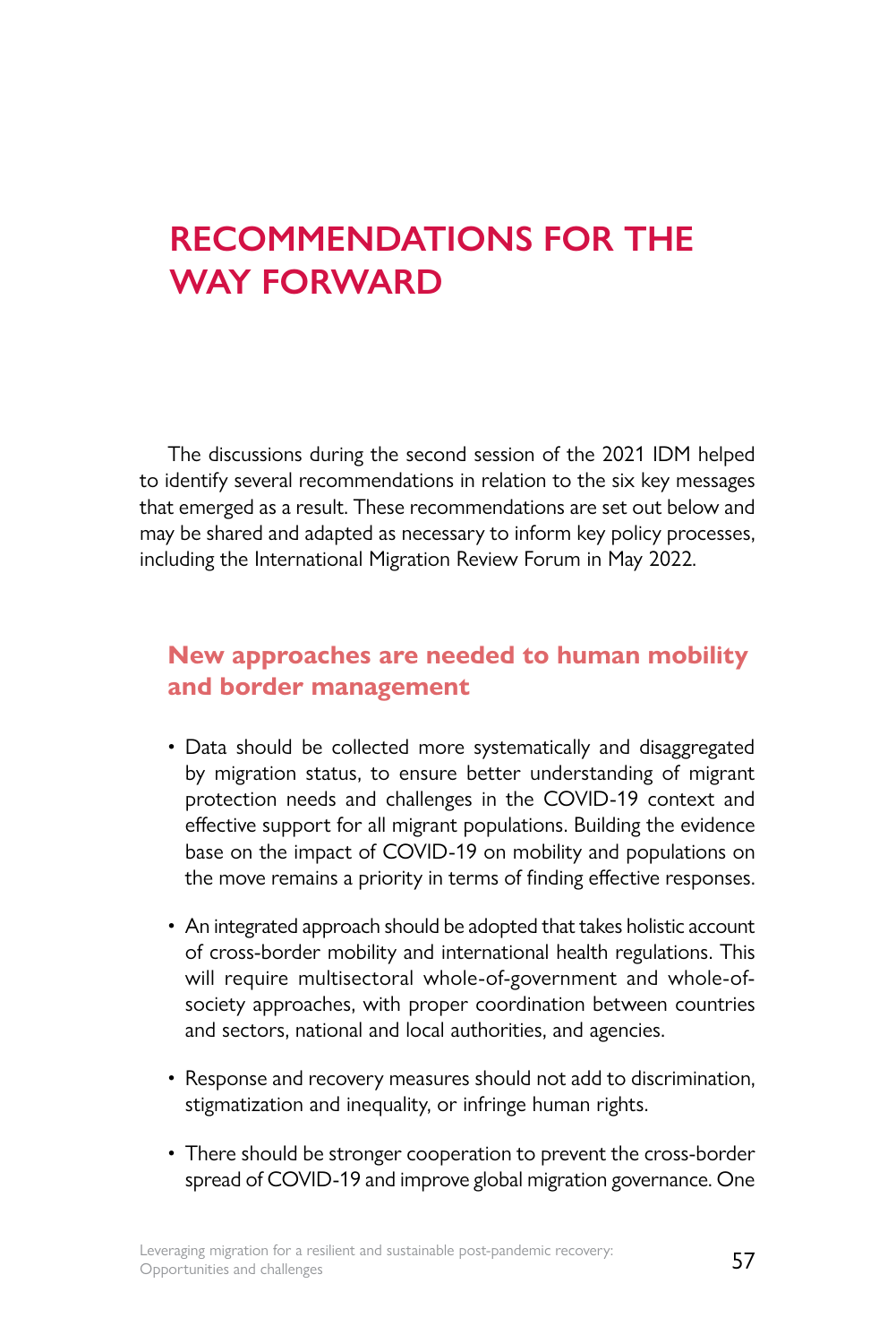of the central elements of the resumption of cross-border human mobility is the use of digital health certificates, and their implications for people on the move need to be assessed.

• Comprehensive data on the impact of COVID-19-related movement restrictions on migrants should be collected and analysed, for the purposes of future policy frameworks at national and global level.

# **Pandemic recovery efforts must ensure inclusivity and access to socioeconomic services**

- There should be recognition of the key role that migrants and members of the diaspora played as agents of positive social change, notably the way that they enriched society and contributed to economic development in their countries of origin and destination.
- Commitments made in the Global Compact for Migration regarding safe and non-discriminatory access to health care and all other basic services for migrants must be implemented.
- In the context of the COVID-19 pandemic, countries and other stakeholders should partner to facilitate equal distribution of and access to vaccines, particularly for the most vulnerable populations, including migrants and IDPs.
- As part of their COVID-19 recovery efforts, governments should prioritize efforts to strengthen health systems, and protect and include those in situations of vulnerability, including migrants, in order to reduce the risks of future health crises while making societies more resilient and helping to address the drivers of forced migration and displacement. Specific guidance and tools to support such efforts are available and should be used.
- Steps should be taken to implement and strengthen mechanisms to protect the rights of migrants, regardless of their status, paying particular attention to the most vulnerable migrants, and including efforts to ensure non-discriminatory access to social services.
- All should have equal access to services, regardless of their migratory status.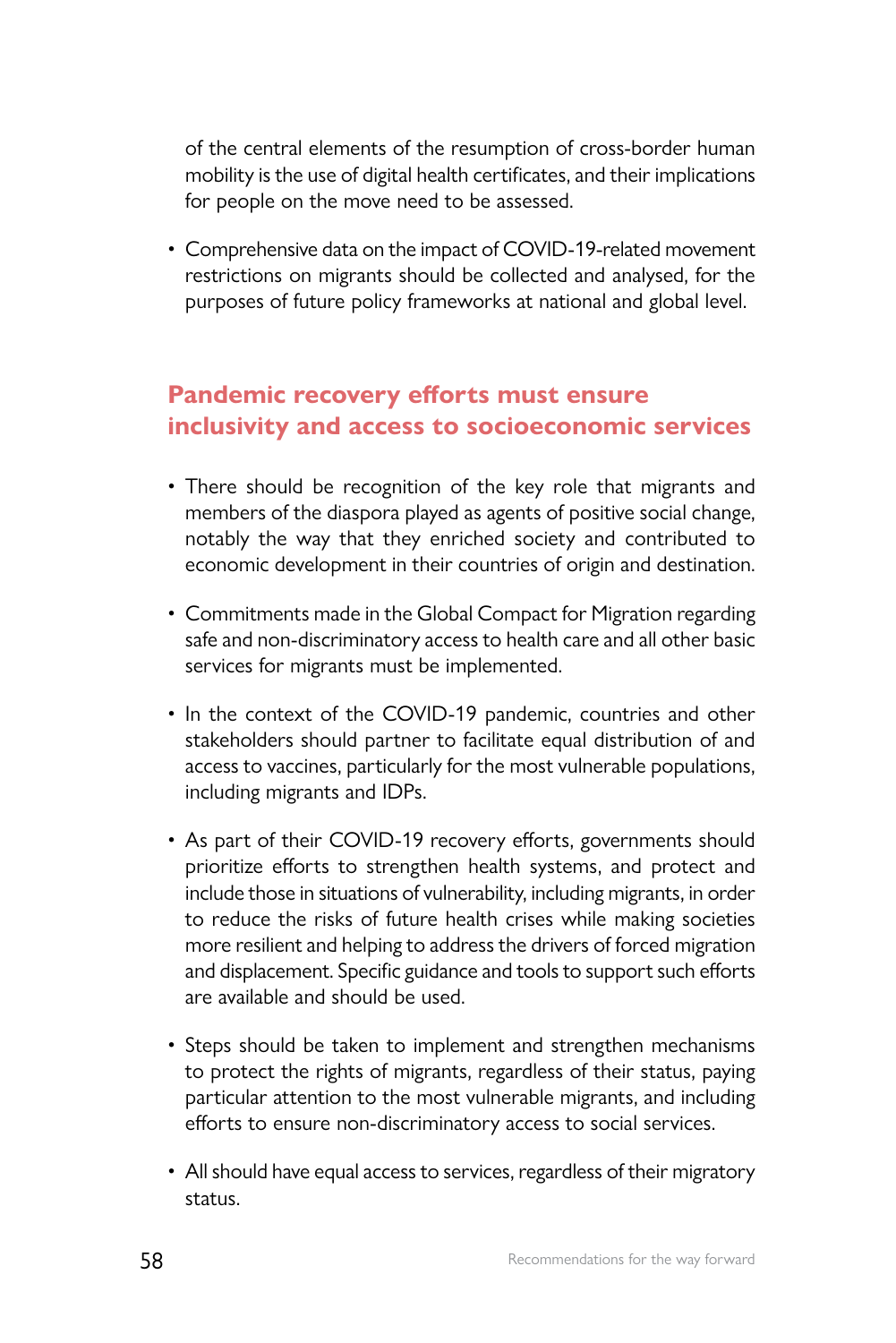- Crucially, there should be a rights-based approach focusing on migrants' job and livelihood security.
- Policy approaches should reflect the positive contributions of migrants and diaspora, in recognition that due consideration of migration as a cross-cutting issue across all policy areas is needed to accelerate progress towards the 2030 Agenda.
- In the context of widening inequalities, and given that it is at the local level that inclusion and service provision take place and there is greater awareness of opportunities, local and religious leaders, civil society and the private sector should work together at the local level.

# **Pandemic situations require innovative and effective crisis response measures**

- National regularization procedures should be standardized.
- Governments should ratify and apply international human rights instruments, to safeguard the rights of the most vulnerable populations, particularly in migration crises, where migrants are particularly vulnerable to human trafficking and people smuggling.
- Steps should be taken to foster deeper understanding of and insights into realities on the ground, in order to come up with more effective ways of helping migrants and IDPs live a life of dignity.
- Spaces and opportunities should be provided for migrants to develop creative responses to the COVID-19 pandemic, including with a view to longer-term recovery.
- Entrepreneurship, new forms of flexible funding, the engagement of the private sector and the creation of new resources should be encouraged, to support the livelihoods of the most vulnerable.
- As data sharing is vital in crisis situations, especially during the COVID-19 pandemic, and central to understanding what is going on in the field, investment in digitalization should be encouraged, with due regard for data privacy and data security.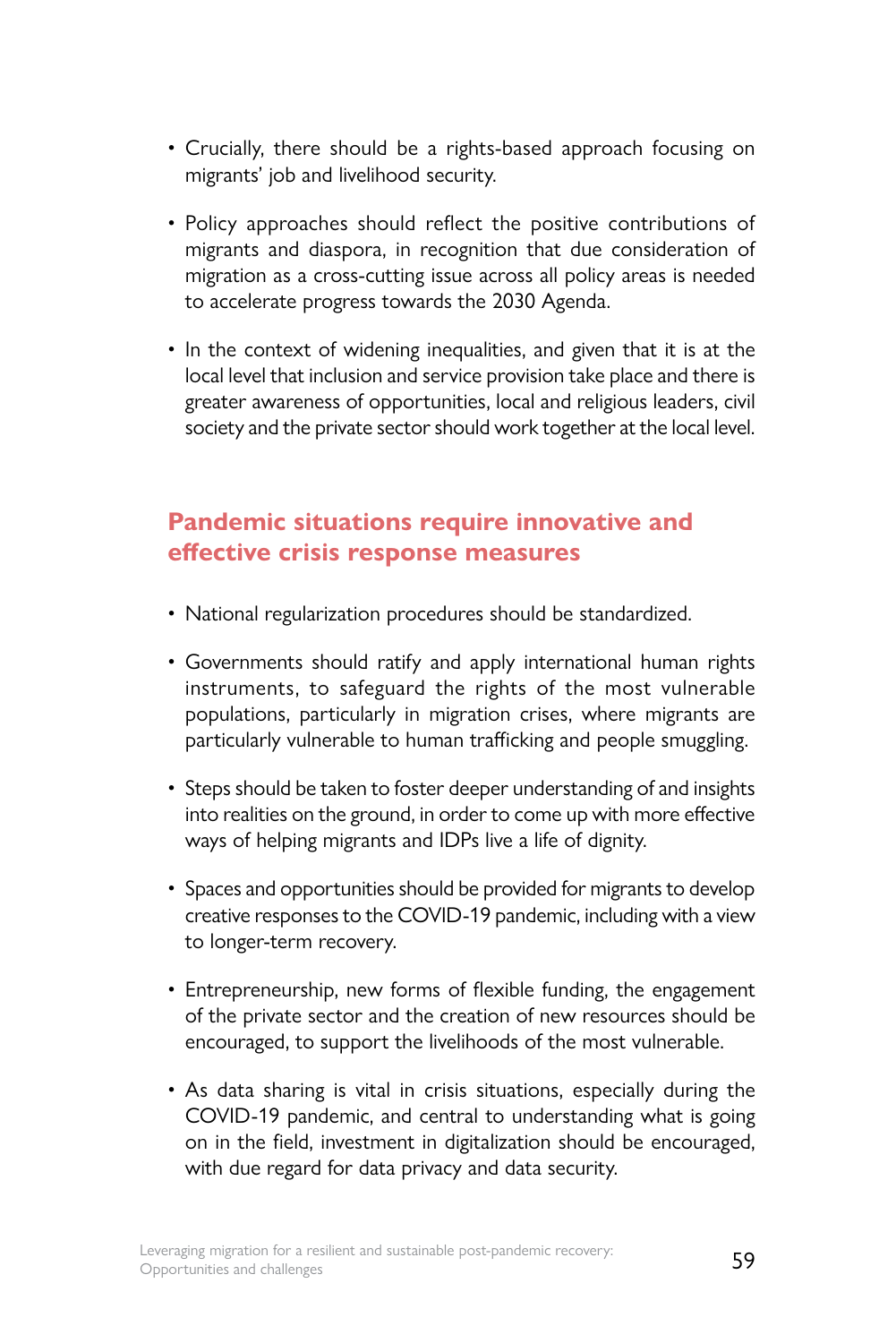# **Migrants must be empowered to develop creative responses for the post-COVID-19 recovery and accelerate progress on the 2030 Agenda for Sustainable Development**

- The voices of migrants, women, young people and marginalized communities must be brought forward in major global and regional forums, and their inclusion in key policy processes and implementation efforts promoted.
- Recognition of the key role played by migrants and members of the diaspora as agents of change must be promoted, notably the way in which they enrich society and contribute to economic development in countries of destination and origin.
- Governments and the private sector should work hand in hand to empower migrant women so as to harness their potential for the development of their communities.
- Capacity-building activities should target young people, including migrant youth, to help them develop adaptable digital skills, with a view to building resilience in labour markets affected by the COVID-19 pandemic.
- Better understanding should be fostered of how to link labour market needs to educational possibilities and how labour and student mobility considerations fit in with this.
- Resilience and adaptability should be built in a world undergoing constant change as a result of digitalization, COVID-19 and climate change, which have steadily affected the way in which people work and move.
- Inclusive lifelong learning approaches and flexible skills-building, recognition of qualifications and re-skilling, for example to help people transition from carbon-based to green jobs, should be made the new norm.
- Efforts to innovate education and vocational training should not overlook the groups most often left behind, from women and girls to youth and the diaspora, as it is important to build a truly inclusive pandemic recovery.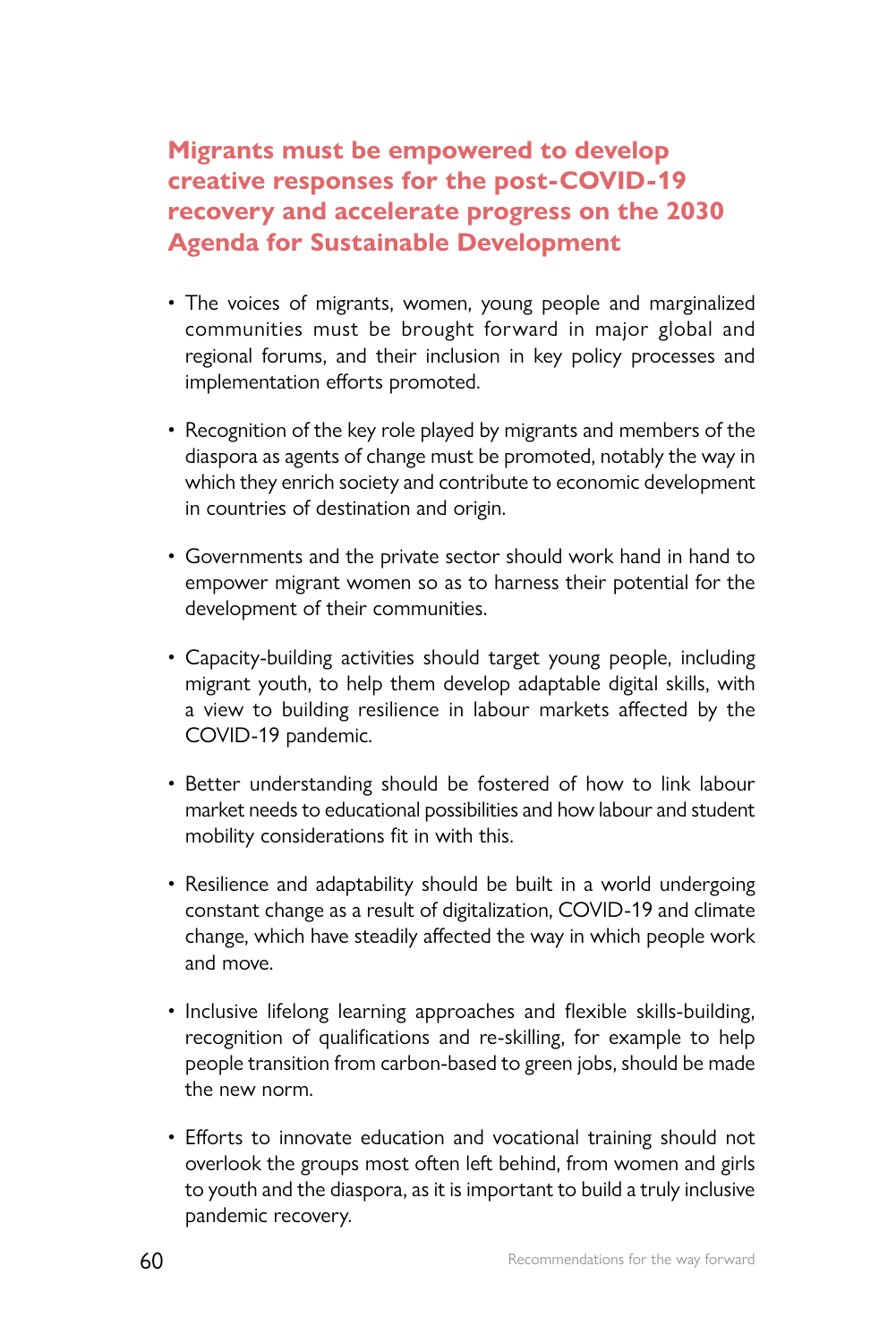- Student mobility should be rekindled, as it is crucial not only for the students themselves, but also for sustaining educational systems and training the future work force.
- Collaboration should be encouraged between youth and other stakeholders, including the United Nations, government entities and the private sector, so as to identify and advocate ways to foster young people's contributions to the development of youth-friendly policies and programmes, particularly through national projects and programmes, for example as part of United Nations country teams.
- Young people should become active participants in designing programmes, policies and initiatives addressing their situation, thereby also promoting peer-to-peer support networks.
- Opportunities should be made for migrant women to participate in policymaking on issues that affect their lives and educational opportunities for migrant women and girls improved so that they can contribute their skills and efforts to the global economic recovery.

## **A more comprehensive approach is needed to the role of transnational communities and remittances**

- Implementation and application must be ensured of key international instruments, such as the Global Compact for Migration and the International Convention for the Protection of the Rights of All Migrant Workers and Members of their Families.
- Recognition should be promoted of the key role that migrants and members of the diaspora play as agents of change, notably the way in which they enrich society and contribute to economic development in their countries of destination and origin.
- Steps should be taken to ensure service continuity and access to remittances for those who rely on them the most, and to support the efforts of Member States and other stakeholders to implement the Global Compact for Migration.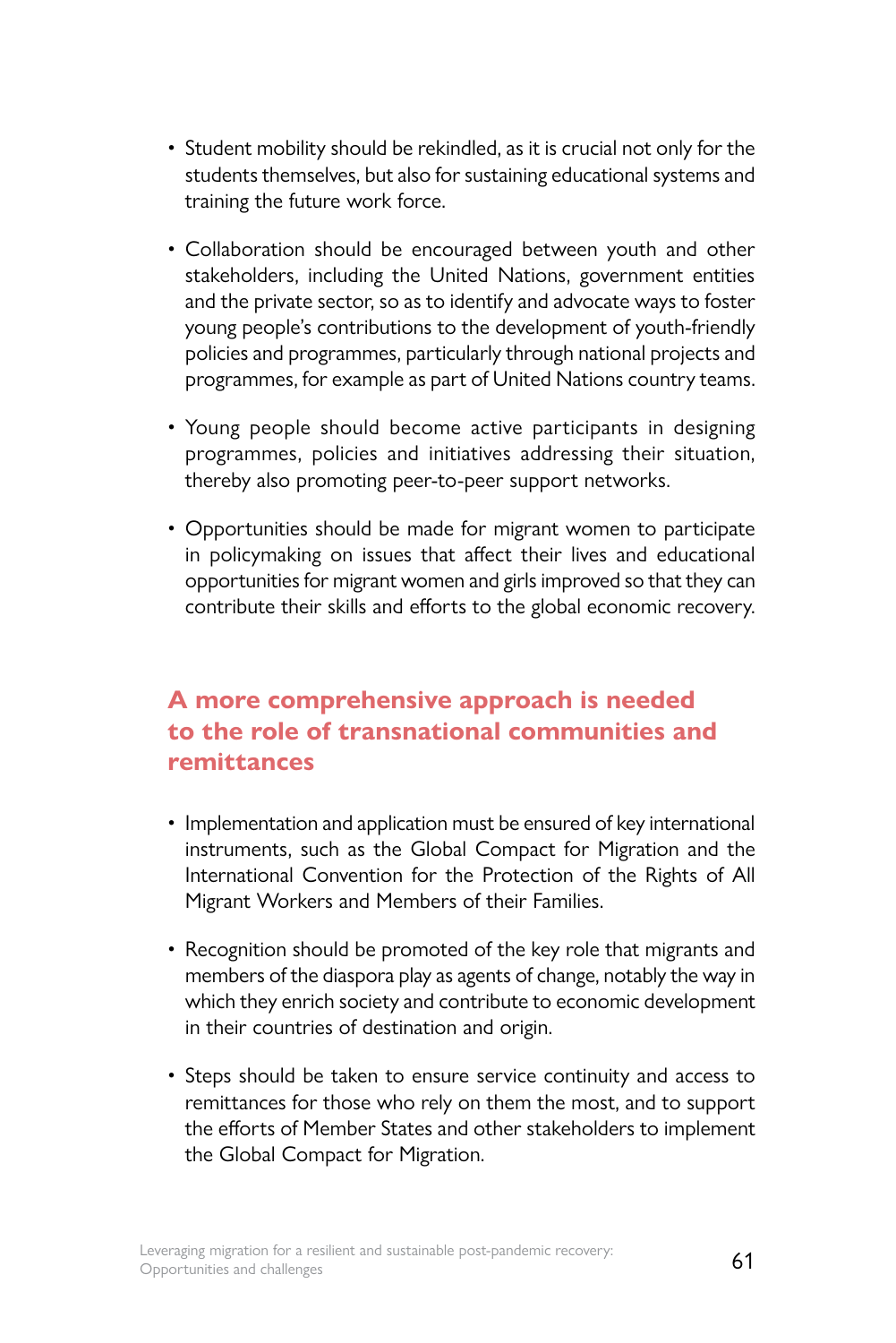- Migration policy should reflect the positive impact of diasporas.
- Collaborative engagement should be promoted among public authorities and diaspora groups in host and home countries, so as to gather and disseminate the data needed to design programmes that make a difference and encourage diaspora members to support their country of origin.
- Broader diaspora engagement should be fostered in policies and regulatory frameworks.
- The focus should be on strong and sustainable partnerships between all stakeholders, including private players.
- Migrant and diaspora contributions should be supported through financial inclusion, improved financial market infrastructure to help reduce transaction costs, and digitalization.

## **Looking ahead to the first International Migration Review Forum, the IDM will play a key role in promoting the use of evidence and best practices in Global Compact implementation**

- Local and national capacity to implement existing policies and tools through global and regional cooperation should be strengthened.
- Cooperation between countries of origin, transit and destination on the management of complex migration flows must be strengthened, for example through regional partnerships and initiatives.
- Efforts must be directed towards building local evidence and capacities, to support informed, context-specific and needs-based action.
- Collaboration must be intensified so that all stakeholders speak the same language: scientific evidence from past outbreaks should be made available in a coherent way and used to prepare for future pandemics, as evidence-based policies are essential.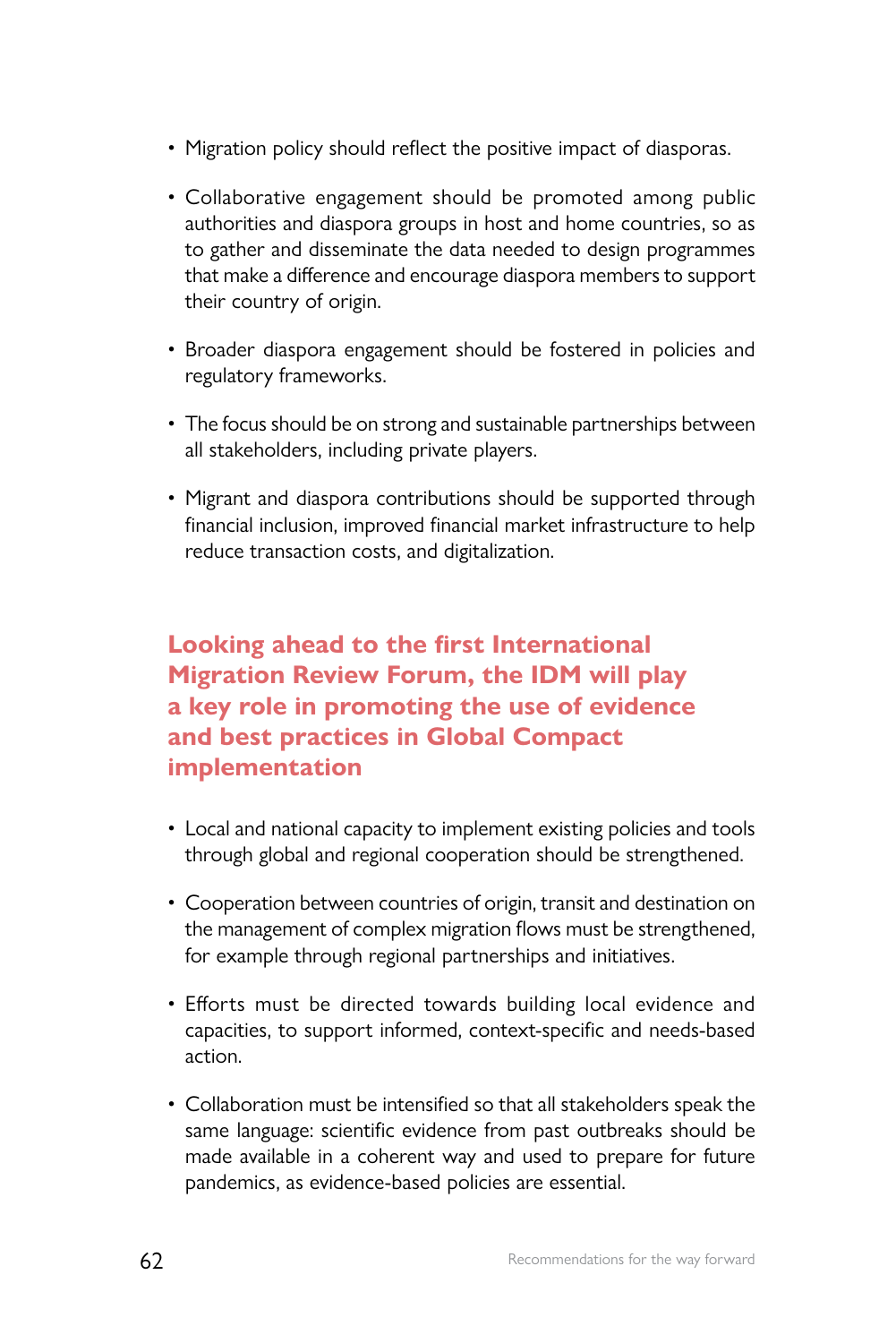- International cooperation and assistance should be emphasized in terms of "health as one, move as one and recover as one".
- In the context of the COVID-19 pandemic, countries and other stakeholders should partner to facilitate equal distribution of and access to vaccines to all, including migrants and IDPs.
- Countries that had not participated in the Global Compact negotiations should be asked to attend the International Migration Review Forum and contribute to the activities and debate.
- Governments must come to the first International Migration Review Forum with a renewed and constructive global approach.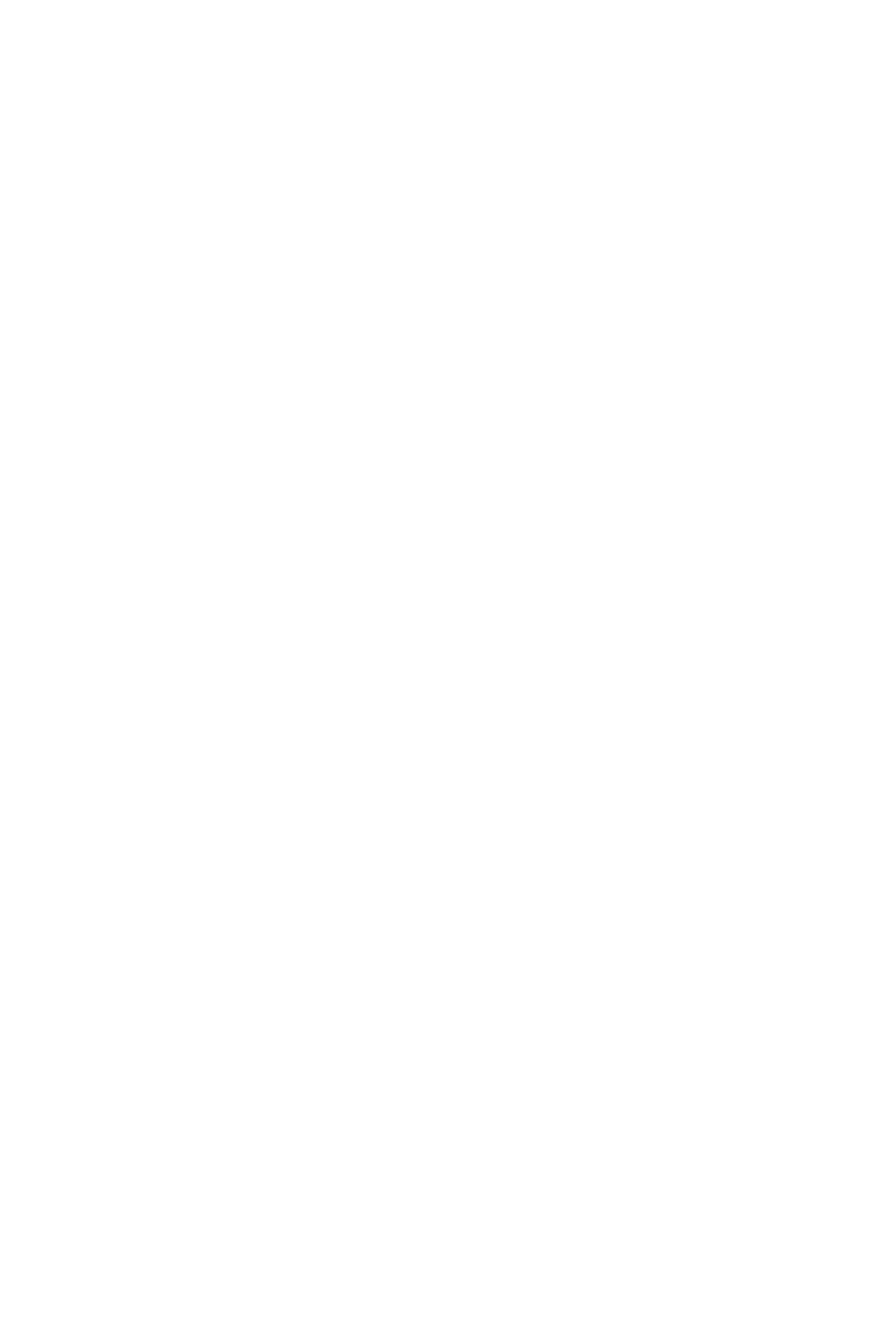## **PROVISIONAL AGENDA**

Second session of the International Dialogue on Migration 2021

Leveraging migration for a resilient and sustainable post-pandemic recovery: Opportunities and challenges

14–15 October 2021, Geneva International Conference Centre and Zoom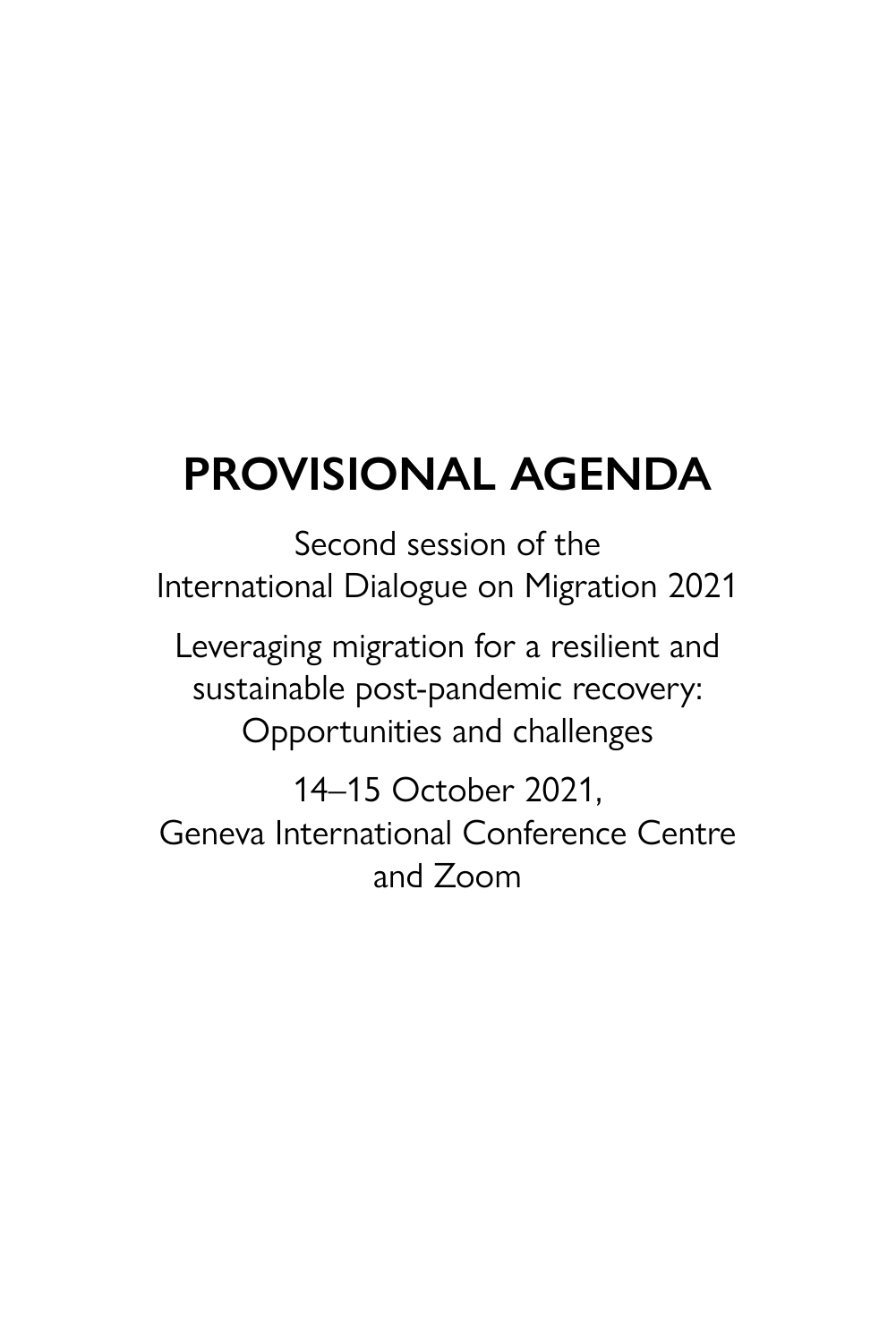

| Day 1: Global mobility as a driver for equality, inclusive recovery from<br>COVID-19 and accelerated action on the 2030 Agenda |                                                                                                                                                                                                                                                                                                                                                                                                                                                                                                                                                                                                                                                                                                                                                                                                                                                                                                                                                                                                                                                                                                                                                                                                                                                                                                                                                                                                                                                                                                                                                                                                                                                                                                      |
|--------------------------------------------------------------------------------------------------------------------------------|------------------------------------------------------------------------------------------------------------------------------------------------------------------------------------------------------------------------------------------------------------------------------------------------------------------------------------------------------------------------------------------------------------------------------------------------------------------------------------------------------------------------------------------------------------------------------------------------------------------------------------------------------------------------------------------------------------------------------------------------------------------------------------------------------------------------------------------------------------------------------------------------------------------------------------------------------------------------------------------------------------------------------------------------------------------------------------------------------------------------------------------------------------------------------------------------------------------------------------------------------------------------------------------------------------------------------------------------------------------------------------------------------------------------------------------------------------------------------------------------------------------------------------------------------------------------------------------------------------------------------------------------------------------------------------------------------|
| 10:00-10:30                                                                                                                    | Opening session                                                                                                                                                                                                                                                                                                                                                                                                                                                                                                                                                                                                                                                                                                                                                                                                                                                                                                                                                                                                                                                                                                                                                                                                                                                                                                                                                                                                                                                                                                                                                                                                                                                                                      |
|                                                                                                                                | <b>Opening Remarks:</b>                                                                                                                                                                                                                                                                                                                                                                                                                                                                                                                                                                                                                                                                                                                                                                                                                                                                                                                                                                                                                                                                                                                                                                                                                                                                                                                                                                                                                                                                                                                                                                                                                                                                              |
|                                                                                                                                | António Vitorino, IOM Director General                                                                                                                                                                                                                                                                                                                                                                                                                                                                                                                                                                                                                                                                                                                                                                                                                                                                                                                                                                                                                                                                                                                                                                                                                                                                                                                                                                                                                                                                                                                                                                                                                                                               |
|                                                                                                                                | Anuradha Gupta, Deputy Chief Executive Officer, Gavi<br>٠                                                                                                                                                                                                                                                                                                                                                                                                                                                                                                                                                                                                                                                                                                                                                                                                                                                                                                                                                                                                                                                                                                                                                                                                                                                                                                                                                                                                                                                                                                                                                                                                                                            |
| 10:00-12:00                                                                                                                    | Panel 1: The impact of COVID-19 on mobility: migration triggers,<br>government response, and the future of border management in<br>the post-pandemic era                                                                                                                                                                                                                                                                                                                                                                                                                                                                                                                                                                                                                                                                                                                                                                                                                                                                                                                                                                                                                                                                                                                                                                                                                                                                                                                                                                                                                                                                                                                                             |
|                                                                                                                                | This panel will focus on the impact of COVID-19 on cross-border<br>human mobility. For a second year, instability prevails, and the<br>emergence of new COVID-19 variants has led to adapted travel<br>restrictions and continued disruptions to global mobility. The<br>management of borders throughout the pandemic has highlighted<br>some of the existing shortcomings within national immigration<br>systems, including their lack of resilience. States had to develop<br>conditional entry requirements and continuously modify immigration<br>procedures to adapt to shifting health imperatives. Most recently,<br>the use of digital health certificates and their impact for people<br>on the move constitute one of the main challenges to address.<br>Simultaneously, health-related measures under development<br>need comprehensive safeguards and data privacy standards to<br>ensure inclusive access to regular migration pathways while<br>avoiding widening the global mobility divide. The current obstacles<br>surrounding human mobility can be expected to alter migration<br>management in the long-term, serving as a critical turning point in<br>relation to health and global mobility. The panel will also discuss the<br>available data and analysis how the pandemic has reshaped border<br>management and human mobility, how effective are travel measures<br>in curbing the spread of the pandemic and what are some of the<br>observed ramifications for migrants. The panel will seek to show the<br>importance of rethinking approaches to data on human mobility and<br>the necessity for international coordination of travel requirements<br>and measures. |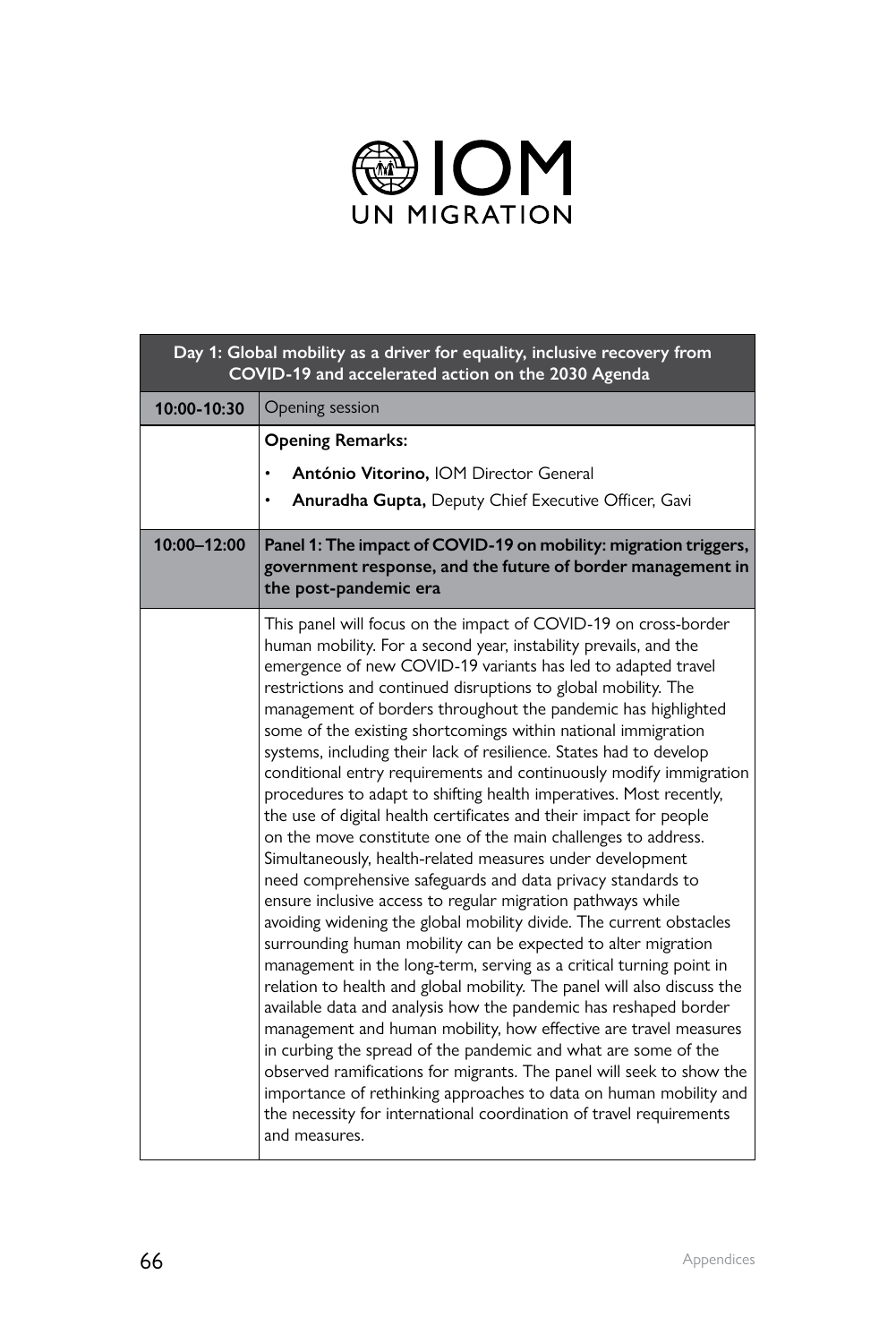|             | Moderator: Mr António Vitorino, Director General, IOM and<br>Coordinator of the United Nations Network on Migration                                                                                                                   |
|-------------|---------------------------------------------------------------------------------------------------------------------------------------------------------------------------------------------------------------------------------------|
|             | Speakers:                                                                                                                                                                                                                             |
|             | Dr A.K. Abdul Momen, MP, Honourable Foreign Minister,<br>Bangladesh (video message)                                                                                                                                                   |
|             | Dr Yasmine Fouad, Minister of Environment, Egypt                                                                                                                                                                                      |
|             | Ms Anne-Marie Trevelyan, Minister for Business, Energy and<br>Clean Growth, United Kingdom International Champion on<br>Adaptation and Resilience for the COP 26 Presidency (video<br>message)                                        |
|             | Mr Frank Tressler Zamorano, Ambassador Extraordinary<br>and Plenipotentiary, Permanent Representative of Chile to the<br>United Nations and other international organizations in Geneva                                               |
|             | Mr Ovais Sarmad, Deputy Executive Secretary, United Nations<br>Framework Convention on Climate Change (UNFCCC)                                                                                                                        |
|             | Mr Andreas Papaconstantinou, Director for Neighbourhood<br>and Middle East, Directorate General for European Civil<br>Protection and Humanitarian Aid Operations (ECHO),<br>European Commission                                       |
|             | Moderator: Amy Pope, Deputy Director General for Management<br>and Reform. IOM                                                                                                                                                        |
|             | Presenter: Nuno Nunes, Global Displacement Tracking Matrix<br>Coordinator, presentation on rethinking of approaches to data on<br>human mobility and the findings of IOM's and MPI report on impact<br>of COVID-19 on global mobility |
|             | Speakers:                                                                                                                                                                                                                             |
|             | Sarah Lou Ysmael Arriola, Undersecretary for Migrant<br>Workers' Affairs, Department of Foreign Affairs, the Philippines                                                                                                              |
|             | Henrik Nielsen, Director in charge of International and<br>Horizontal Affairs, DG Home, European Commission                                                                                                                           |
|             | Jessica Bither, Senior Expert Migration, Global Issues, Robert<br>Bosch Stiftung GmbH                                                                                                                                                 |
|             | Dr. Ninglan Wang, Unit head, Points of Entry and Border<br>Health Unit, Country Readiness Strengthening Department,<br><b>WHO</b>                                                                                                     |
|             | Q&A                                                                                                                                                                                                                                   |
| 13:00-15:00 | Lunch break                                                                                                                                                                                                                           |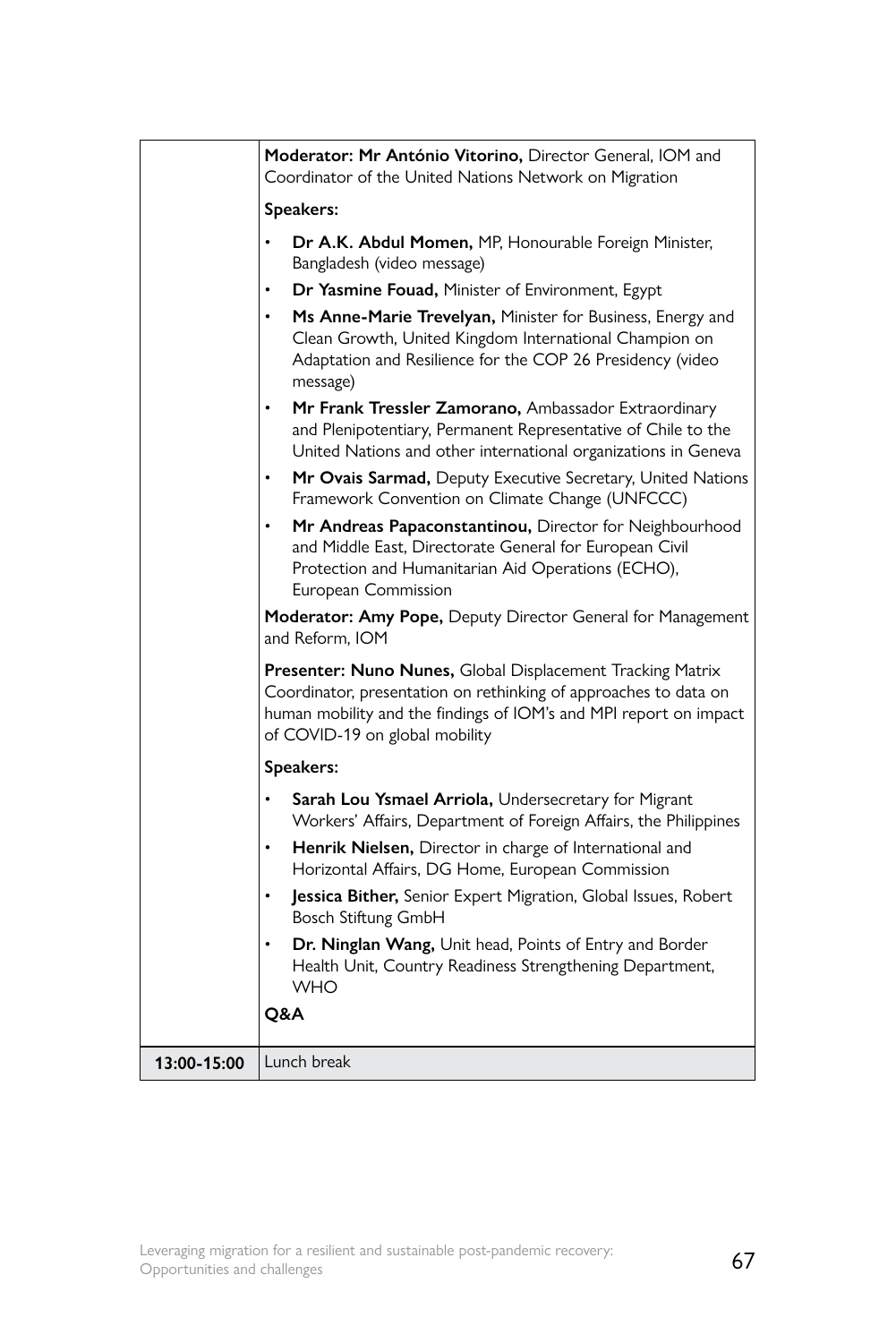| 15:00-16:30 | Panel 2: Advancing socioeconomic rights and access to services<br>in the COVID-19 era and beyond                                                                                                                                                                                                                                                                                                                                                                                                                                                                                                                                                                                                                                                                                                                                                                                                                                                                                                                                                                                                                                                                                                                                                                                                                                                                                                                                                                                                                                                                                                                                                                                                                                                                                                                                                                 |
|-------------|------------------------------------------------------------------------------------------------------------------------------------------------------------------------------------------------------------------------------------------------------------------------------------------------------------------------------------------------------------------------------------------------------------------------------------------------------------------------------------------------------------------------------------------------------------------------------------------------------------------------------------------------------------------------------------------------------------------------------------------------------------------------------------------------------------------------------------------------------------------------------------------------------------------------------------------------------------------------------------------------------------------------------------------------------------------------------------------------------------------------------------------------------------------------------------------------------------------------------------------------------------------------------------------------------------------------------------------------------------------------------------------------------------------------------------------------------------------------------------------------------------------------------------------------------------------------------------------------------------------------------------------------------------------------------------------------------------------------------------------------------------------------------------------------------------------------------------------------------------------|
|             | This panel will emphasize inclusion and equity as the key to<br>preparedness and response to COVID-19, and to the way forward.<br>It would therefore focus on advancing migrants' access to health<br>care (according to right to health), in line with universal health<br>coverage principles, and with a view to achieving SDG3. It will<br>highlight the role of diaspora health professionals and migrant<br>workers as important first respondents, and the need to include<br>migrants in the post-COVID and recovery efforts. It will bring<br>perspectives on access to housing, employment support, civic<br>integration/language and digitalization of integration services,<br>including social benefits during COVID and the challenges<br>to ensure efforts to ensure that no one is left behind in the<br>provision. Moreover, ensuring that the rights of people on the<br>move are "portable", or transferable across borders (internal and<br>international), is a critical policy area for recovering better. This<br>panel discussion will also aim at looking into practices for protecting<br>migrant workers across supply chains/ethical recruitment as well<br>as at empowering local and regional governments who are at the<br>forefront of delivering policy and providing access to services.<br>This is particularly the case in urban settings where 90 per cent<br>of all reported COVID-19 cases in urban areas and urban areas<br>are where the majority of migrants and displaced persons settle.<br>This aligns with IOM's commitment to empower local levels of<br>government as part of its institutional strategy on Migration and<br>Sustainable development and links to SDG 11 on sustainable urban<br>development that IOM works to ensure is inclusive as well as with<br>the UN Task Force on the future of cities. |
|             | Moderator: Ugochi Daniels, Deputy Director General for<br>Operations, IOM                                                                                                                                                                                                                                                                                                                                                                                                                                                                                                                                                                                                                                                                                                                                                                                                                                                                                                                                                                                                                                                                                                                                                                                                                                                                                                                                                                                                                                                                                                                                                                                                                                                                                                                                                                                        |
|             | Speakers:                                                                                                                                                                                                                                                                                                                                                                                                                                                                                                                                                                                                                                                                                                                                                                                                                                                                                                                                                                                                                                                                                                                                                                                                                                                                                                                                                                                                                                                                                                                                                                                                                                                                                                                                                                                                                                                        |
|             | Dr. Basem Al-Dahamsheh, Governor, Director of Nationality,<br>Foreign Affairs and Investment, Ministry of Interior, Hashemite<br>Kingdom of Jordan                                                                                                                                                                                                                                                                                                                                                                                                                                                                                                                                                                                                                                                                                                                                                                                                                                                                                                                                                                                                                                                                                                                                                                                                                                                                                                                                                                                                                                                                                                                                                                                                                                                                                                               |
|             | <b>Bola Bardet, Founder and Chief Executive Officer of Susu</b>                                                                                                                                                                                                                                                                                                                                                                                                                                                                                                                                                                                                                                                                                                                                                                                                                                                                                                                                                                                                                                                                                                                                                                                                                                                                                                                                                                                                                                                                                                                                                                                                                                                                                                                                                                                                  |
|             | Jeremy Robbins, Chief Executive Officer, New American<br>Economy                                                                                                                                                                                                                                                                                                                                                                                                                                                                                                                                                                                                                                                                                                                                                                                                                                                                                                                                                                                                                                                                                                                                                                                                                                                                                                                                                                                                                                                                                                                                                                                                                                                                                                                                                                                                 |
|             | Joint presentation by David Khoudour, Human Mobility<br>Advisor, UNDP and Cécile Riallant, Head, Migration and<br>Sustainable Development, IOM<br><b>Q&amp;A</b>                                                                                                                                                                                                                                                                                                                                                                                                                                                                                                                                                                                                                                                                                                                                                                                                                                                                                                                                                                                                                                                                                                                                                                                                                                                                                                                                                                                                                                                                                                                                                                                                                                                                                                 |
|             |                                                                                                                                                                                                                                                                                                                                                                                                                                                                                                                                                                                                                                                                                                                                                                                                                                                                                                                                                                                                                                                                                                                                                                                                                                                                                                                                                                                                                                                                                                                                                                                                                                                                                                                                                                                                                                                                  |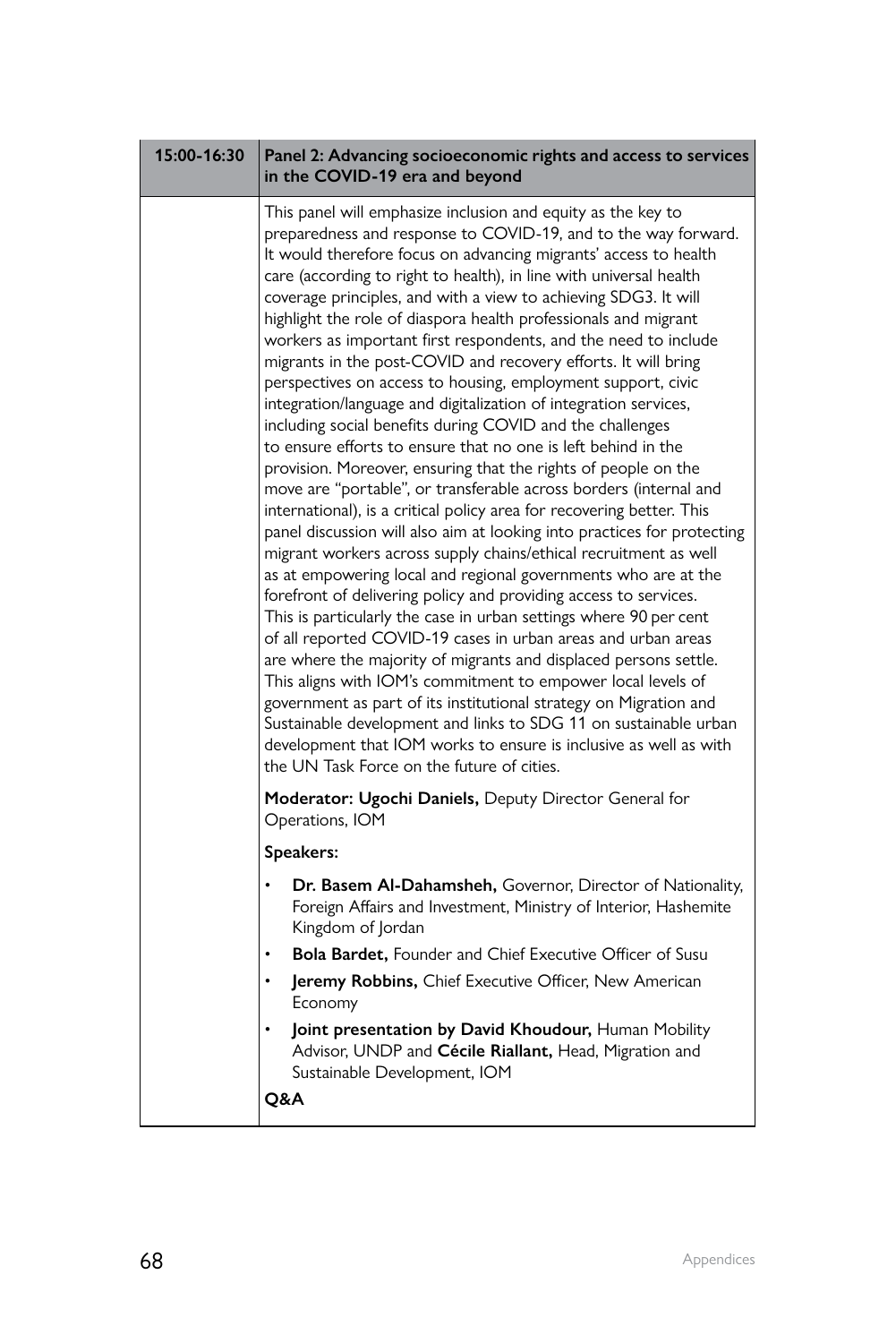| 16:30-18:00 | Panel 3: Crisis response in times of COVID-19                                                                                                                                                                                                                                                                                                                                                                                                                                                                                                                                                                                                                                                                                                                                                                                                                                                                                                                                                                                                                                                                                                                                                                                                                                                                                                                                                                                                                                                                                                                                                                                                                                                                                                                                                                                                                                                                                                                                                                                                                     |
|-------------|-------------------------------------------------------------------------------------------------------------------------------------------------------------------------------------------------------------------------------------------------------------------------------------------------------------------------------------------------------------------------------------------------------------------------------------------------------------------------------------------------------------------------------------------------------------------------------------------------------------------------------------------------------------------------------------------------------------------------------------------------------------------------------------------------------------------------------------------------------------------------------------------------------------------------------------------------------------------------------------------------------------------------------------------------------------------------------------------------------------------------------------------------------------------------------------------------------------------------------------------------------------------------------------------------------------------------------------------------------------------------------------------------------------------------------------------------------------------------------------------------------------------------------------------------------------------------------------------------------------------------------------------------------------------------------------------------------------------------------------------------------------------------------------------------------------------------------------------------------------------------------------------------------------------------------------------------------------------------------------------------------------------------------------------------------------------|
|             | Border closures and/or travel restrictions and lockdowns introduced<br>by many governments since March 2020, in an attempt to contain<br>the spread of the virus, have severely affected movements across<br>borders, migrants themselves, as well as communities in countries<br>of origin. Migrants have largely been overlooked in the preparedness<br>and response planning for COVID-19, in particular in crisis settings<br>where the social systems are fragile or nonexistent. In several<br>countries, migrants have not been able to access basic services that<br>allow them to meet the most pressing needs, further exacerbating<br>their vulnerabilities throughout the pandemic. For countries affected<br>by crisis (such as Afghanistan, the Bolivarian Republic of Venezuela,<br>Lebanon, etc.), the pandemic exacerbated the challenges to delivery<br>of humanitarian assistance and confounded the situation of displaced<br>populations, migrants in vulnerable situations and affected host<br>communities. Moreover, migrants lost their jobs and income, which<br>resulted in an increased of pre-existing basic needs, as well as loss<br>of remittances for their families in the countries of origin. In their<br>attempt to return home, many migrants were stranded in transiting<br>or host countries, increasing the possibility of more limited (or no)<br>access to health care and social support, loss of livelihoods, their<br>uncertain regular status, stigmatization and xenophobia, the risk of<br>detention in already overcrowded detention facilities, heightened<br>risk of mental health challenges, exposure to violence and abuse,<br>including Sexual Exploitation and Abuse (SEA), trafficking in persons<br>and Gender-Based Violence (GBV). This panel will emphasize crisis<br>response measures and humanitarian inter-agency planning that<br>include lessons learned and preparedness interventions, as well as<br>adjustments to the mode of delivery of humanitarian assistance<br>during the pandemic. |
|             | Moderator: Jeffrey Labovitz, Director, Department of Operations<br>and Emergencies, IOM                                                                                                                                                                                                                                                                                                                                                                                                                                                                                                                                                                                                                                                                                                                                                                                                                                                                                                                                                                                                                                                                                                                                                                                                                                                                                                                                                                                                                                                                                                                                                                                                                                                                                                                                                                                                                                                                                                                                                                           |
|             | Speakers:                                                                                                                                                                                                                                                                                                                                                                                                                                                                                                                                                                                                                                                                                                                                                                                                                                                                                                                                                                                                                                                                                                                                                                                                                                                                                                                                                                                                                                                                                                                                                                                                                                                                                                                                                                                                                                                                                                                                                                                                                                                         |
|             | Md. Mohsin, Secretary, Ministry of Disaster Management and<br>Relief, Bangladesh                                                                                                                                                                                                                                                                                                                                                                                                                                                                                                                                                                                                                                                                                                                                                                                                                                                                                                                                                                                                                                                                                                                                                                                                                                                                                                                                                                                                                                                                                                                                                                                                                                                                                                                                                                                                                                                                                                                                                                                  |
|             | Ceyda Dumlupinar Guntay, Deputy Programme Coordinator<br>$\bullet$<br>at Turkish Red Crescent, Migration Services Department                                                                                                                                                                                                                                                                                                                                                                                                                                                                                                                                                                                                                                                                                                                                                                                                                                                                                                                                                                                                                                                                                                                                                                                                                                                                                                                                                                                                                                                                                                                                                                                                                                                                                                                                                                                                                                                                                                                                      |
|             | Diego Beltrand, IOM DG's Special Envoy to the Regional<br>Response for Venezuela                                                                                                                                                                                                                                                                                                                                                                                                                                                                                                                                                                                                                                                                                                                                                                                                                                                                                                                                                                                                                                                                                                                                                                                                                                                                                                                                                                                                                                                                                                                                                                                                                                                                                                                                                                                                                                                                                                                                                                                  |
|             | Christian Mulamba, Country Director, International Medical<br>Corps (IMC), Central African Republic                                                                                                                                                                                                                                                                                                                                                                                                                                                                                                                                                                                                                                                                                                                                                                                                                                                                                                                                                                                                                                                                                                                                                                                                                                                                                                                                                                                                                                                                                                                                                                                                                                                                                                                                                                                                                                                                                                                                                               |
|             | Q&A                                                                                                                                                                                                                                                                                                                                                                                                                                                                                                                                                                                                                                                                                                                                                                                                                                                                                                                                                                                                                                                                                                                                                                                                                                                                                                                                                                                                                                                                                                                                                                                                                                                                                                                                                                                                                                                                                                                                                                                                                                                               |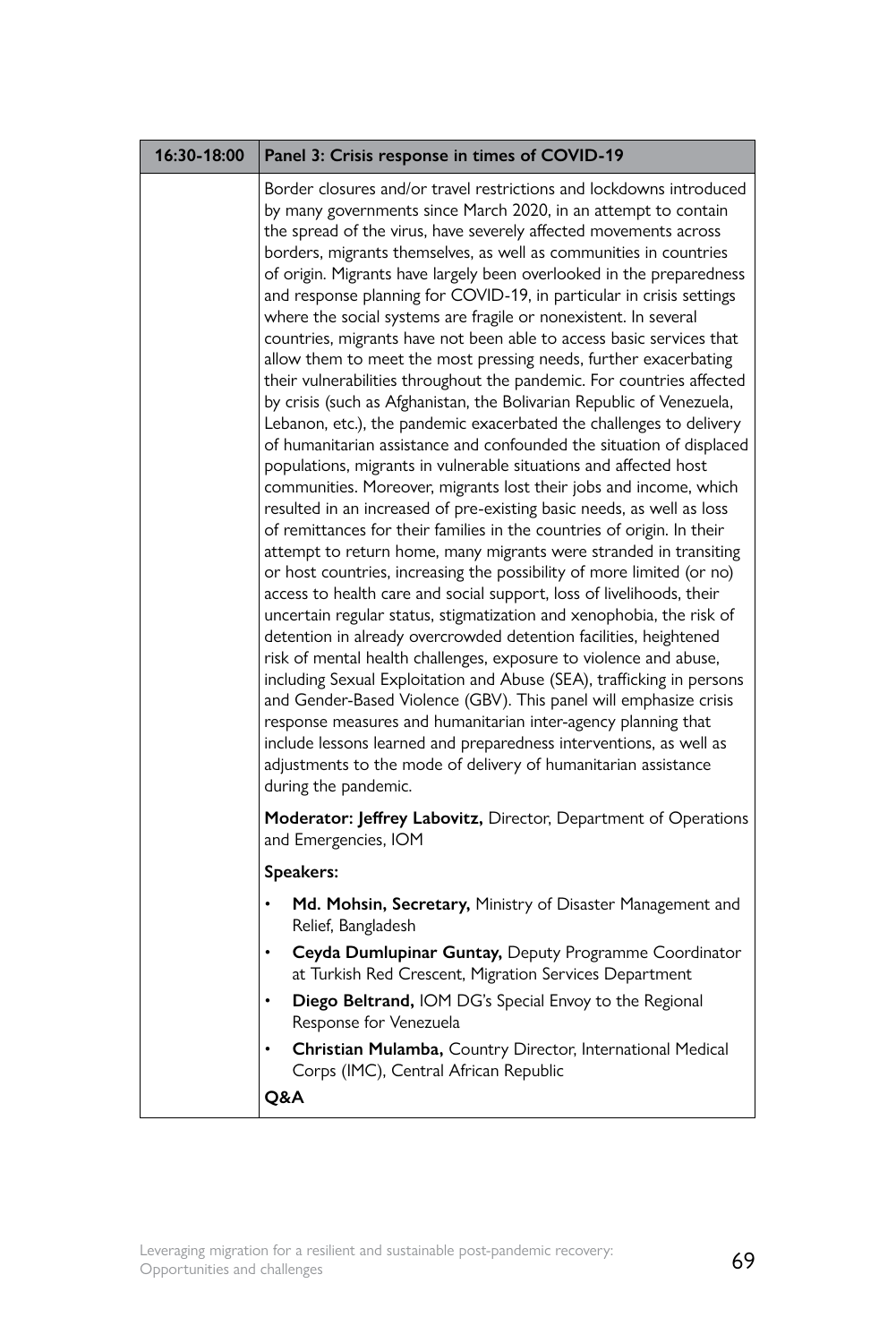| Day 2: Migrants - Actors of Change for resilient and Sustainable Post<br><b>Pandemic Recovery</b> |                                                                                                                                                                                                                                                                                                                                                                                                                                                                                                                                                                                                                                                                                                                                                                                                                                                                                                                                                                                                                                                                                                                                                                                                                                                                                                                                                                                                                                         |
|---------------------------------------------------------------------------------------------------|-----------------------------------------------------------------------------------------------------------------------------------------------------------------------------------------------------------------------------------------------------------------------------------------------------------------------------------------------------------------------------------------------------------------------------------------------------------------------------------------------------------------------------------------------------------------------------------------------------------------------------------------------------------------------------------------------------------------------------------------------------------------------------------------------------------------------------------------------------------------------------------------------------------------------------------------------------------------------------------------------------------------------------------------------------------------------------------------------------------------------------------------------------------------------------------------------------------------------------------------------------------------------------------------------------------------------------------------------------------------------------------------------------------------------------------------|
| 10:00-11:00                                                                                       | Panel 1: The role of migrants in post -COVID-19 recovery and<br>the achievement of SDGs                                                                                                                                                                                                                                                                                                                                                                                                                                                                                                                                                                                                                                                                                                                                                                                                                                                                                                                                                                                                                                                                                                                                                                                                                                                                                                                                                 |
|                                                                                                   | COVID-19 has highlighted the importance of well-governed<br>migration for prosperous and healthy societies, while demonstrating<br>the negative impact of reduced human mobility on sustainable<br>development. Extraordinary mobility restrictions enforced around<br>the world to control the transmission of COVID-19 have had<br>immediate and potentially long-term impacts on the attainment of<br>many of the Sustainable Development Goals (SDGs). Our ability to<br>develop responses that mitigate the negative impacts and protect<br>people on the move and their communities, and harness the<br>positive power of migration for recovering better, as called for in<br>the UN Framework for responding to the socioeconomic impact of<br>COVID-19, depends on a good understanding of the effects of the<br>pandemic on human mobility and development. This panel will invite<br>migrant workers, diaspora representatives as well as policymakers<br>to a discussion on the key role of migrants in the recovery from<br>COVID-19 and achievement of the 2030 Agenda. by presenting<br>their direct experience and perspective on how the COVID-19<br>pandemic has impacted their work. The panel will aim at looking at<br>how has what we consider essential in an economy changed through<br>the pandemic? How has the role of "essential" migrant workers<br>changed? Which opportunities and challenges are there? |
|                                                                                                   | Moderator: Monica Goracci, Director, Department of Migration<br>Management, IOM                                                                                                                                                                                                                                                                                                                                                                                                                                                                                                                                                                                                                                                                                                                                                                                                                                                                                                                                                                                                                                                                                                                                                                                                                                                                                                                                                         |
|                                                                                                   | Speakers:                                                                                                                                                                                                                                                                                                                                                                                                                                                                                                                                                                                                                                                                                                                                                                                                                                                                                                                                                                                                                                                                                                                                                                                                                                                                                                                                                                                                                               |
|                                                                                                   | Amina Hersi Moghe, Founder of the Atiak Sugar Project,<br>Uganda                                                                                                                                                                                                                                                                                                                                                                                                                                                                                                                                                                                                                                                                                                                                                                                                                                                                                                                                                                                                                                                                                                                                                                                                                                                                                                                                                                        |
|                                                                                                   | Caroline Caporossi, Founder, Association for the Integration<br>of Women and Youth Forum                                                                                                                                                                                                                                                                                                                                                                                                                                                                                                                                                                                                                                                                                                                                                                                                                                                                                                                                                                                                                                                                                                                                                                                                                                                                                                                                                |
|                                                                                                   | Peter Kwok, Chairman and Founder of the UK Federation of<br>Chinese Professionals                                                                                                                                                                                                                                                                                                                                                                                                                                                                                                                                                                                                                                                                                                                                                                                                                                                                                                                                                                                                                                                                                                                                                                                                                                                                                                                                                       |
|                                                                                                   | Q&A                                                                                                                                                                                                                                                                                                                                                                                                                                                                                                                                                                                                                                                                                                                                                                                                                                                                                                                                                                                                                                                                                                                                                                                                                                                                                                                                                                                                                                     |
| 11:00-12:00                                                                                       | Panel 2: Addressing the challenges faced by migrant youth during<br>the pandemic and empower youth to facilitate sustainable<br>recovery                                                                                                                                                                                                                                                                                                                                                                                                                                                                                                                                                                                                                                                                                                                                                                                                                                                                                                                                                                                                                                                                                                                                                                                                                                                                                                |
|                                                                                                   | This panel discussion will align with the Our Common Agenda<br>launched by the United Nations Secretary General in September<br>and it will focus on three key aspects of ongoing youth-work,<br>including COVID-19 recovery, upskilling/reskilling to meet the needs<br>of post-pandemic economic development green and digital economy,<br>and improving educational outcomes. The education sector                                                                                                                                                                                                                                                                                                                                                                                                                                                                                                                                                                                                                                                                                                                                                                                                                                                                                                                                                                                                                                   |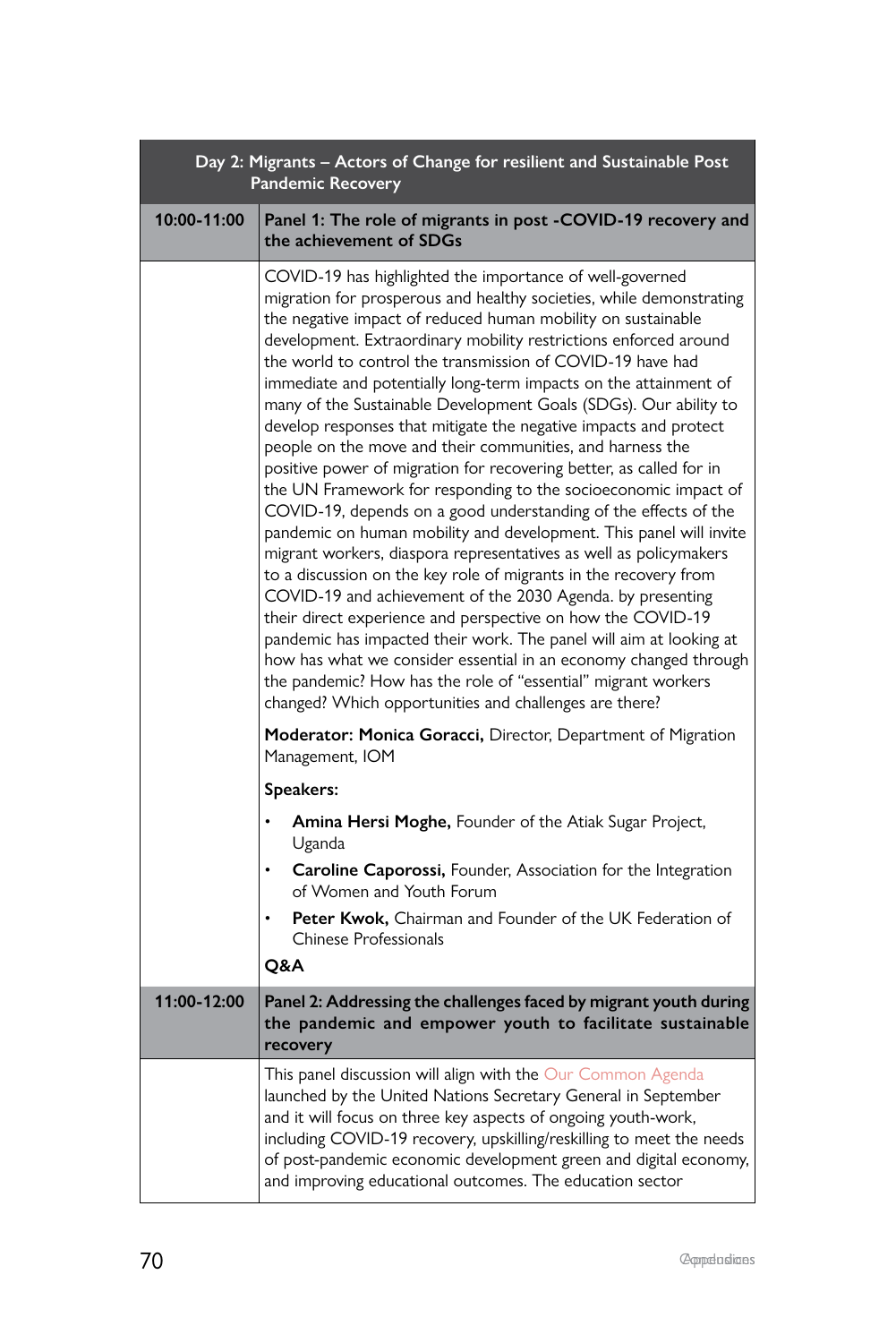| exemplifies why we must recover better, and swiftly, from the<br>pandemic: to minimize inequalities, to empower migrants and to<br>keep educational systems running effectively. To do this, and in line<br>with Global Compact for Migration Objective 15 on basic services<br>and 18 on skills development, as well as SDG 4 on education, we<br>must build on technological advances, foster virtual student mobility<br>to counter physical restrictions for continued global advancement<br>of research and knowledge sharing, invest in skilling and re-skilling<br>migrants and returnees to increase their access to decent work,<br>in accordance with SDG Targets 4.3 and 4.4, advocate for flexible<br>school environments adapted to the needs of vulnerable migrants,<br>in accordance with SDG Target 4.5. Another important aspect that<br>this panel will consider is student mobility and youth in relation to<br>COVID-19. There are several factors for this: COVID-19 mobility<br>restrictions have led to massive losses of student mobility; COVID-<br>19's impacts on education compound migrants' vulnerabilities and<br>exacerbate inequalities (as demonstrated in the previous panel),<br>and migrants and people on the move still remain excluded from<br>the human rights to education. Migration can be an education<br>win-win-win for migrants, communities of origin and destination,<br>however digitalization poses a unique opportunity for migrant-<br>inclusive education, but there are key risks. The COVID pandemic<br>gave a boost to automation in certain sectors while at the same<br>time created new jobs in other sectors requiring new skill sets. This<br>requires a rethinking of re- and upskilling of migrants and targeted<br>employment support for migrant youth. Linking employment to<br>education, skilling and reskilling migrants can foster access to decent<br>work. This panel will provide an opportunity to present relevant<br>perspectives and best practices on these issues. |
|-----------------------------------------------------------------------------------------------------------------------------------------------------------------------------------------------------------------------------------------------------------------------------------------------------------------------------------------------------------------------------------------------------------------------------------------------------------------------------------------------------------------------------------------------------------------------------------------------------------------------------------------------------------------------------------------------------------------------------------------------------------------------------------------------------------------------------------------------------------------------------------------------------------------------------------------------------------------------------------------------------------------------------------------------------------------------------------------------------------------------------------------------------------------------------------------------------------------------------------------------------------------------------------------------------------------------------------------------------------------------------------------------------------------------------------------------------------------------------------------------------------------------------------------------------------------------------------------------------------------------------------------------------------------------------------------------------------------------------------------------------------------------------------------------------------------------------------------------------------------------------------------------------------------------------------------------------------------------------------------------------------------------------------------------------|
| <b>Moderator: Wen Li, Director, Department of International</b><br>Cooperation and Partnerships, IOM                                                                                                                                                                                                                                                                                                                                                                                                                                                                                                                                                                                                                                                                                                                                                                                                                                                                                                                                                                                                                                                                                                                                                                                                                                                                                                                                                                                                                                                                                                                                                                                                                                                                                                                                                                                                                                                                                                                                                |
| Speakers:                                                                                                                                                                                                                                                                                                                                                                                                                                                                                                                                                                                                                                                                                                                                                                                                                                                                                                                                                                                                                                                                                                                                                                                                                                                                                                                                                                                                                                                                                                                                                                                                                                                                                                                                                                                                                                                                                                                                                                                                                                           |
| Rasika Jayasuriya, Policy and Program Specialist, Global<br>Migration and Displacement, UNICEF                                                                                                                                                                                                                                                                                                                                                                                                                                                                                                                                                                                                                                                                                                                                                                                                                                                                                                                                                                                                                                                                                                                                                                                                                                                                                                                                                                                                                                                                                                                                                                                                                                                                                                                                                                                                                                                                                                                                                      |
| Sagyntai uulu Arstanbek, Coordinator of the Project "Training<br>Centers at Mountain Pastures", Kyrgyzstan                                                                                                                                                                                                                                                                                                                                                                                                                                                                                                                                                                                                                                                                                                                                                                                                                                                                                                                                                                                                                                                                                                                                                                                                                                                                                                                                                                                                                                                                                                                                                                                                                                                                                                                                                                                                                                                                                                                                          |
| Minh Nguyen, Asia-Pacific Regional Lead for the Migration<br>Youth and Children Platform, United Nations Major Group for<br>Children and Youth                                                                                                                                                                                                                                                                                                                                                                                                                                                                                                                                                                                                                                                                                                                                                                                                                                                                                                                                                                                                                                                                                                                                                                                                                                                                                                                                                                                                                                                                                                                                                                                                                                                                                                                                                                                                                                                                                                      |
| Q&A                                                                                                                                                                                                                                                                                                                                                                                                                                                                                                                                                                                                                                                                                                                                                                                                                                                                                                                                                                                                                                                                                                                                                                                                                                                                                                                                                                                                                                                                                                                                                                                                                                                                                                                                                                                                                                                                                                                                                                                                                                                 |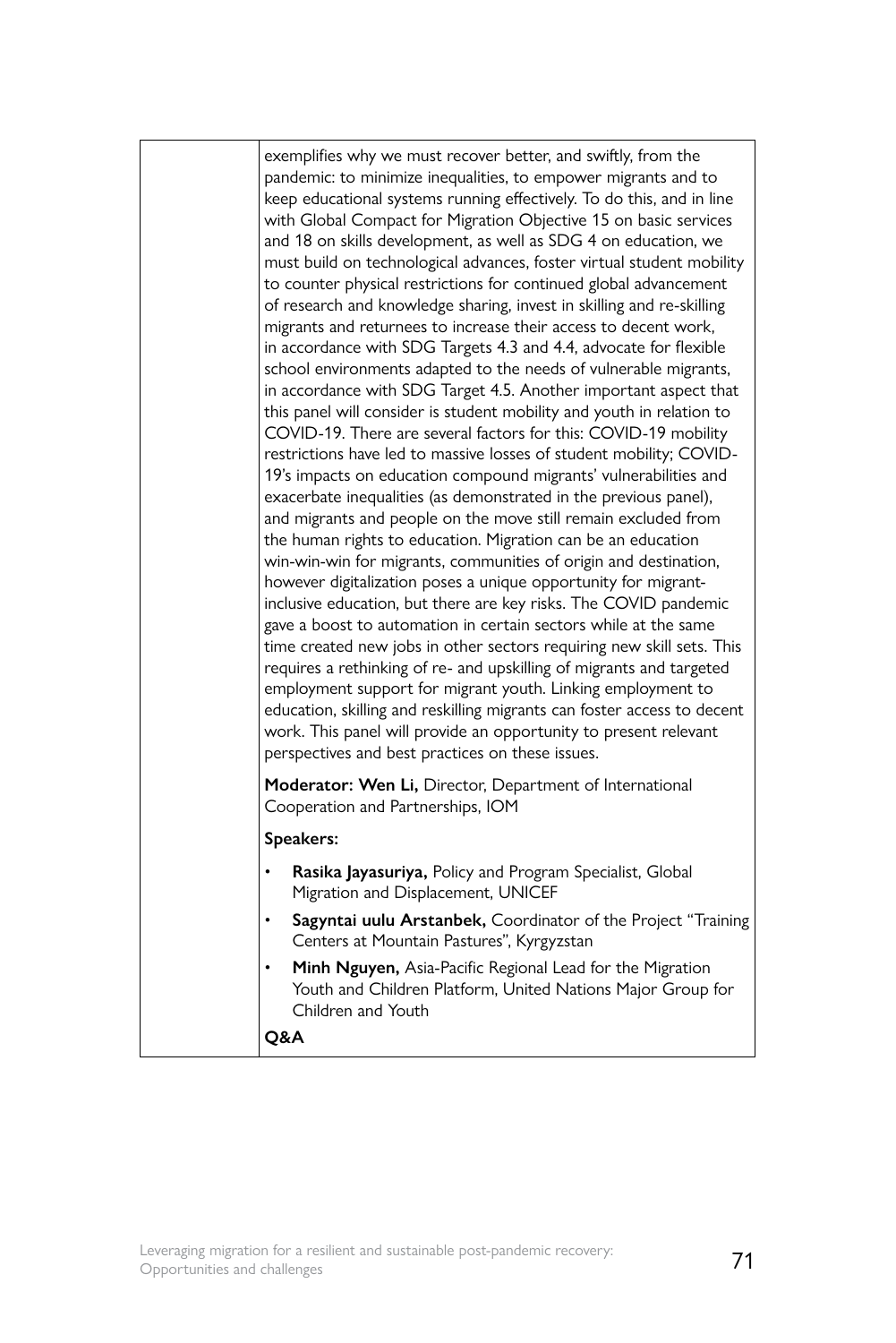| 12:00-13:00 | Panel 3: Harnessing the potential of migrant women for a<br>sustainable socioeconomic recovery                                                                                                                                                                                                                                                                                                                                                                                                                                                                                                                                                                                                                                                                                                                                                                                                                                                                                                                                                                                                                                                                                                                                                                                         |
|-------------|----------------------------------------------------------------------------------------------------------------------------------------------------------------------------------------------------------------------------------------------------------------------------------------------------------------------------------------------------------------------------------------------------------------------------------------------------------------------------------------------------------------------------------------------------------------------------------------------------------------------------------------------------------------------------------------------------------------------------------------------------------------------------------------------------------------------------------------------------------------------------------------------------------------------------------------------------------------------------------------------------------------------------------------------------------------------------------------------------------------------------------------------------------------------------------------------------------------------------------------------------------------------------------------|
|             | This panel will look into the role of migrant women as major<br>promoters and contributors towards socioeconomic development<br>and will try to address some of the barriers to achieving their role.<br>Women are undervalued but crucial development actors through<br>their domestic work: 8.4 million (73.4%) of migrant domestic<br>workers are women or adolescent girls. Women sent about half of<br>global remittances in 2016, even though they tend to earn less than<br>men. Migrant women are more likely to be in the labour force (64%)<br>than non-migrant women. The pandemic particularly impacted<br>migrant women, some 3/4 of whom work in informal sectors<br>vulnerable to the pandemic's socioeconomic impact without strong<br>legal protections. We need to address the barriers they face to<br>enhance their own development and contributions to development<br>(less access to social protection, sexual and gender based violence,<br>work exploitation and the double burden of being in informal<br>work and bearing the brunt of care/parental duties). This panel will<br>invite relevant representatives to exchange perspectives and best<br>practices for empowering migrant women in advancing sustainable<br>development and COVID-19 recovery. |
|             | Moderator: Laurent de Boeck, Chief of IOM Mission Egypt                                                                                                                                                                                                                                                                                                                                                                                                                                                                                                                                                                                                                                                                                                                                                                                                                                                                                                                                                                                                                                                                                                                                                                                                                                |
|             | Speakers:                                                                                                                                                                                                                                                                                                                                                                                                                                                                                                                                                                                                                                                                                                                                                                                                                                                                                                                                                                                                                                                                                                                                                                                                                                                                              |
|             | Diana Echeverria, Director of Human Mobility and Attention<br>to Migrants, El Salvador                                                                                                                                                                                                                                                                                                                                                                                                                                                                                                                                                                                                                                                                                                                                                                                                                                                                                                                                                                                                                                                                                                                                                                                                 |
|             | Fridah Ntarangwi, Founder & Managing Director of Zidicircle<br>$\bullet$                                                                                                                                                                                                                                                                                                                                                                                                                                                                                                                                                                                                                                                                                                                                                                                                                                                                                                                                                                                                                                                                                                                                                                                                               |
|             | Dina Nuryati, Coordinator for Research and International<br>Relations, Indonesian, Migrant Workers Union (SBMI)<br>Q&A                                                                                                                                                                                                                                                                                                                                                                                                                                                                                                                                                                                                                                                                                                                                                                                                                                                                                                                                                                                                                                                                                                                                                                 |
| 13:00-15:00 | Lunch break                                                                                                                                                                                                                                                                                                                                                                                                                                                                                                                                                                                                                                                                                                                                                                                                                                                                                                                                                                                                                                                                                                                                                                                                                                                                            |
| 15:00-16:30 | Panel 4: Empowering migrants and transnational communities as<br>development actors: financial inclusion, remittances and beyond                                                                                                                                                                                                                                                                                                                                                                                                                                                                                                                                                                                                                                                                                                                                                                                                                                                                                                                                                                                                                                                                                                                                                       |
|             | As during other challenging times and crises, the COVID-19<br>pandemic has once again demonstrated the ability of transnational<br>communities to quickly adjust to the situation and mobilize their<br>support and resources to assist those most vulnerable or left<br>behind. Indeed, despite wide-spread anticipations of a radical drop<br>of remittances in 2020 due to the economic crises linked to the                                                                                                                                                                                                                                                                                                                                                                                                                                                                                                                                                                                                                                                                                                                                                                                                                                                                        |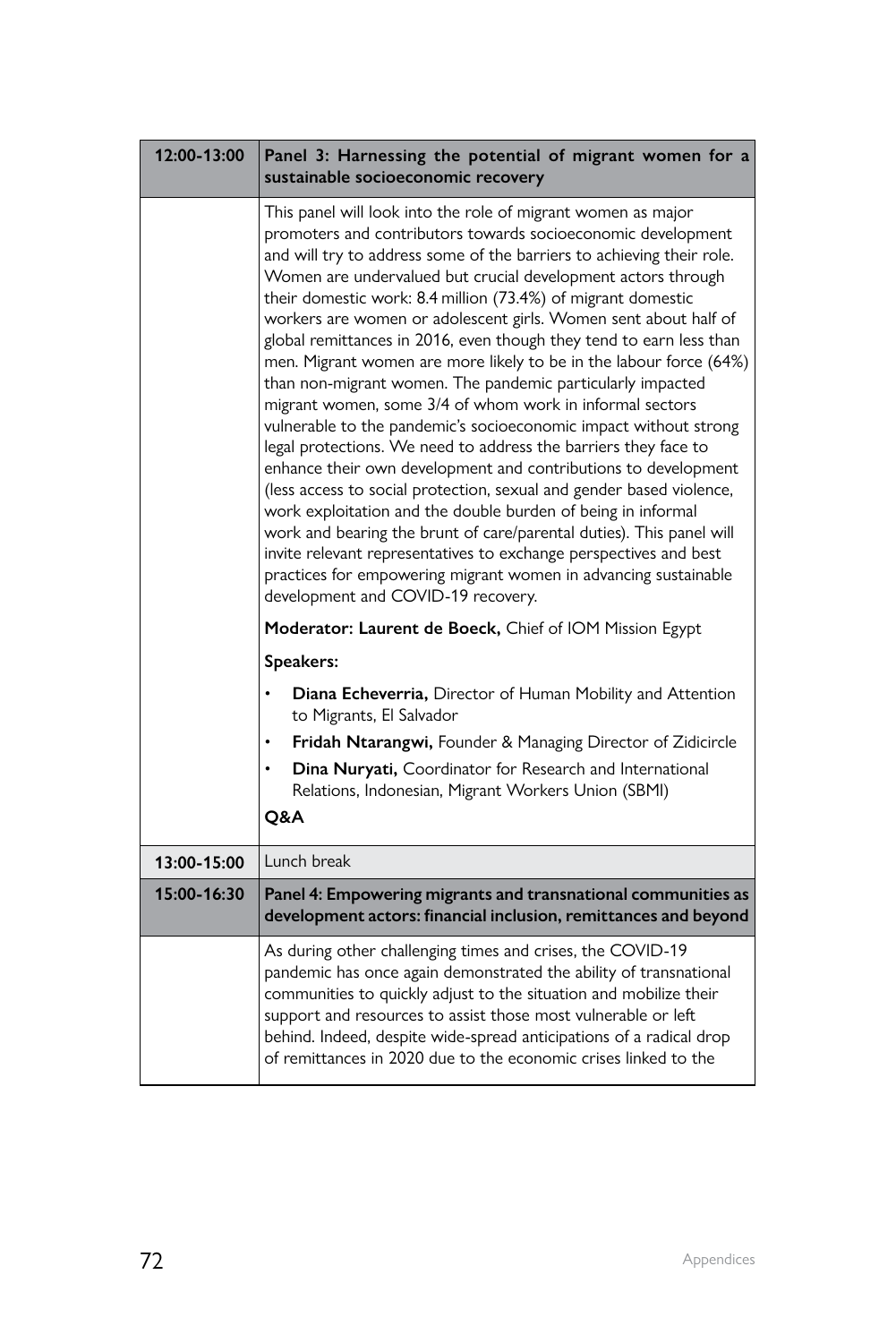pandemic – predicted to 20 percent by the World Bank in April 2020, migrant remittances once again demonstrated their resilience and continued providing an important buffet against falling into extreme poverty, loss of livelihoods and inability to afford treatment against the disease and save lives. The importance to keep remittance flowing became high on the agendas of governments and partners, such as within the [Swiss-UK Call to](https://www.knomad.org/covid-19-remittances-call-to-action/)  [Action](https://www.knomad.org/covid-19-remittances-call-to-action/) launched in May 2020 and the multistakeholder initiative the Remittance Community Task Force that developed a [blueprint for](https://gfrid.org/covid-19/the-remittance-community-task-force/)  [action.](https://gfrid.org/covid-19/the-remittance-community-task-force/) IOM has been an active participant in all these initiatives, as it recognizes the importance of working further on addressing pertaining challenges related to migrant remittances, given their critical role in securing livelihoods and well-being in so many households and communities – as stressed in Objective 20 of the Global Compact for Migration. At the same time, IOM continued working with partners on advocating for a more comprehensive approach towards migrant contributions to development which goes far beyond remittances and encompasses also such areas as diaspora investment and philanthropy, tourism and transnational networks, migrant entrepreneurship and trade – all these aspects mentioned in the Global Compact for Migration Objective 19. Despite the increasing focus of policymakers to the topic of migrant remittances and broader contributions reinforced by COVID-19 pandemic, governments across the world have not been very active when reporting on the progress in achieving objectives 19 and 20 in their voluntary reviews. This panel will convene global leaders and experts on migrants contributions to development, in particular remittance transfers and other forms of contributions to once again draw the attention to the importance of supporting migrants and diaspora communities in their contributions though assistance with financial inclusion, enhancement of financial market infrastructure to help reduce transaction costs and digitalization, improving ways to capture data on migrants contributions to help define policy responses, as well as create broader enabling diaspora engagement policy and regulative frameworks. By taking stock from the lessons learnt in terms of engaging with transnational communities during COVID-19, the panel will also review the progress made since the last IOM convened Diaspora Ministerial from 2013 as well as pave some way for coordination and initiatives looking ahead to 2022 and the forthcoming International Migration Forum Review. Moving forward, it becomes crucial to offer a forward looking and practice oriented discussion of the topic of migrant remittances, financial inclusion and broader diaspora engagement and discuss how this important part of the migration and development agenda, specifically Global Compact for Migration Objective 19 and 20, could be best reflected in 2022 and beyond.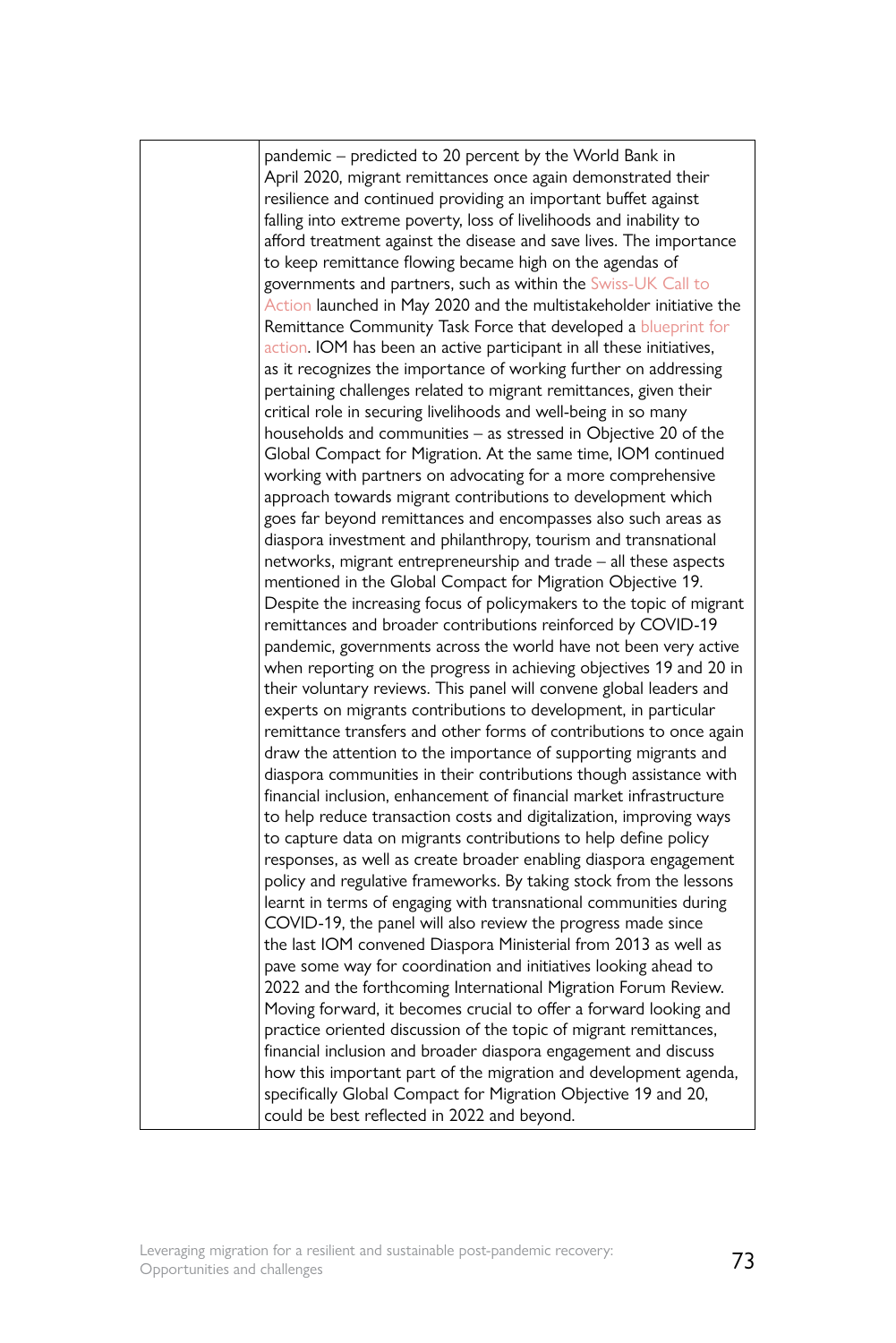|             | Moderator: Marina Manke, Head, Labour Mobility and Human<br>Development, IOM                                                                                                                                                                                                                                                                                                                                                                                                                                                                                                                                                                                                                                                                                                                                                                                                                                                                                                                                                                                                                                                                                                                                                              |
|-------------|-------------------------------------------------------------------------------------------------------------------------------------------------------------------------------------------------------------------------------------------------------------------------------------------------------------------------------------------------------------------------------------------------------------------------------------------------------------------------------------------------------------------------------------------------------------------------------------------------------------------------------------------------------------------------------------------------------------------------------------------------------------------------------------------------------------------------------------------------------------------------------------------------------------------------------------------------------------------------------------------------------------------------------------------------------------------------------------------------------------------------------------------------------------------------------------------------------------------------------------------|
|             | Speakers:                                                                                                                                                                                                                                                                                                                                                                                                                                                                                                                                                                                                                                                                                                                                                                                                                                                                                                                                                                                                                                                                                                                                                                                                                                 |
|             | Remittances and financial inclusion of migrants and diaspora<br>communities - lessons learnt during COVID-19 response<br>Veronica Studsgaard, Founder and Chief Executve Officer,<br><b>IAMTN</b>                                                                                                                                                                                                                                                                                                                                                                                                                                                                                                                                                                                                                                                                                                                                                                                                                                                                                                                                                                                                                                         |
|             | Contributions and Counting - migrants' support to countries of origin<br>and destination beyond remittances.<br>Leon Isaacs, Founder and Chief Executive Officer, DMA Global                                                                                                                                                                                                                                                                                                                                                                                                                                                                                                                                                                                                                                                                                                                                                                                                                                                                                                                                                                                                                                                              |
|             | Diasporas as partners during response to pandemic and beyond - what<br>can governments do?<br>$\bullet$<br>Gerardo Pérez, Director of Diaspora and Development, El<br>Salvador                                                                                                                                                                                                                                                                                                                                                                                                                                                                                                                                                                                                                                                                                                                                                                                                                                                                                                                                                                                                                                                            |
|             | Abdifatah Diriye Ahmed, Director of the Somali National<br>٠<br>Institute of Health                                                                                                                                                                                                                                                                                                                                                                                                                                                                                                                                                                                                                                                                                                                                                                                                                                                                                                                                                                                                                                                                                                                                                       |
|             | Q&A                                                                                                                                                                                                                                                                                                                                                                                                                                                                                                                                                                                                                                                                                                                                                                                                                                                                                                                                                                                                                                                                                                                                                                                                                                       |
| 16:30-17:30 | Panel 5: The road to IMRF - looking forward to the next IDM                                                                                                                                                                                                                                                                                                                                                                                                                                                                                                                                                                                                                                                                                                                                                                                                                                                                                                                                                                                                                                                                                                                                                                               |
|             | The Global Compact for Safe, Orderly and Regular Migration<br>has integrated a quadrennial global review to advance its<br>implementation. The first International Migration Review Forum<br>(IMRF) is to take place in the first half of 2022 as set in the<br>modalities resolution (RES/73/326). Many countries have advanced<br>in integrating the Global Compact for Migration into their national<br>planning despite the significant challenges and impacts of the<br>COVID-19 pandemic as discussed in the last IDM session; many<br>stakeholders have been actively involved at the national, regional and<br>global level; and the reviews of the Global Compact at the regional<br>level have taken place. As we approach the IMRF, member states<br>as well as a wide range of stakeholders are starting to prepare<br>their inputs, and the UN Network on Migration, with IOM as the<br>Coordinator and Secretariat, supporting the preparations. The<br>following months will be critical for a successful outcome of the<br>IMRF. With the Member States having requested for the IDM to<br>contribute to the IMRF, this panel will look at how the next IDM<br>session that will take place in February 2022 could do so. |
|             | Framing questions:                                                                                                                                                                                                                                                                                                                                                                                                                                                                                                                                                                                                                                                                                                                                                                                                                                                                                                                                                                                                                                                                                                                                                                                                                        |
|             | What are IOM member states experiences with reporting on<br>the Global Compact for Migration implementation?                                                                                                                                                                                                                                                                                                                                                                                                                                                                                                                                                                                                                                                                                                                                                                                                                                                                                                                                                                                                                                                                                                                              |
|             | What are recommendations from member states looking ahead<br>(e.g. how to track progress, address challenges, how to link with<br>existing frameworks such as the Agenda 2030?)                                                                                                                                                                                                                                                                                                                                                                                                                                                                                                                                                                                                                                                                                                                                                                                                                                                                                                                                                                                                                                                           |
|             | How can IOM support member states, e.g. in developing<br>national implementation plans, to prepare for the IMRF through<br>consultations, national reports, and various regional and cross-<br>regional cooperation processes?                                                                                                                                                                                                                                                                                                                                                                                                                                                                                                                                                                                                                                                                                                                                                                                                                                                                                                                                                                                                            |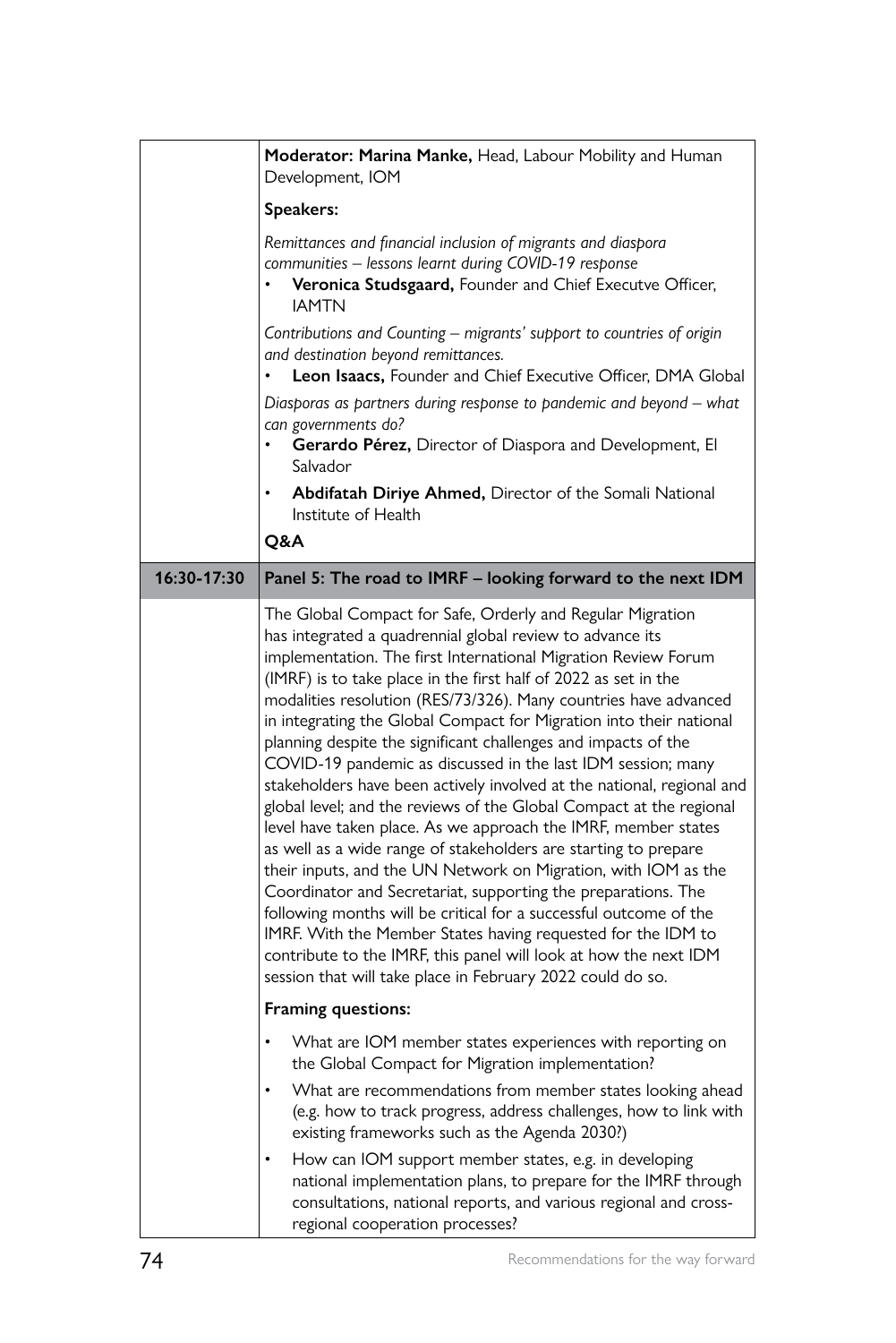|             | Moderator: António Vitorino, Director General, IOM                                                                                               |
|-------------|--------------------------------------------------------------------------------------------------------------------------------------------------|
|             | Sanjay Bhattacharya, Vice Minister, Consular, Passport, Visas<br>and Overseas Indian Affairs, India                                              |
|             | José Luis Pardo Cuerdo, Ambassador, Special Envoy for<br>٠<br>Migration Affairs, Spain                                                           |
|             | <b>Christine O'Dwyer, Deputy Head of Division, GLOBAL.</b><br>٠<br>GI.4 Migration and Human Security, European External Action<br>Service<br>O&A |
| 17:30-18:00 | Closing session                                                                                                                                  |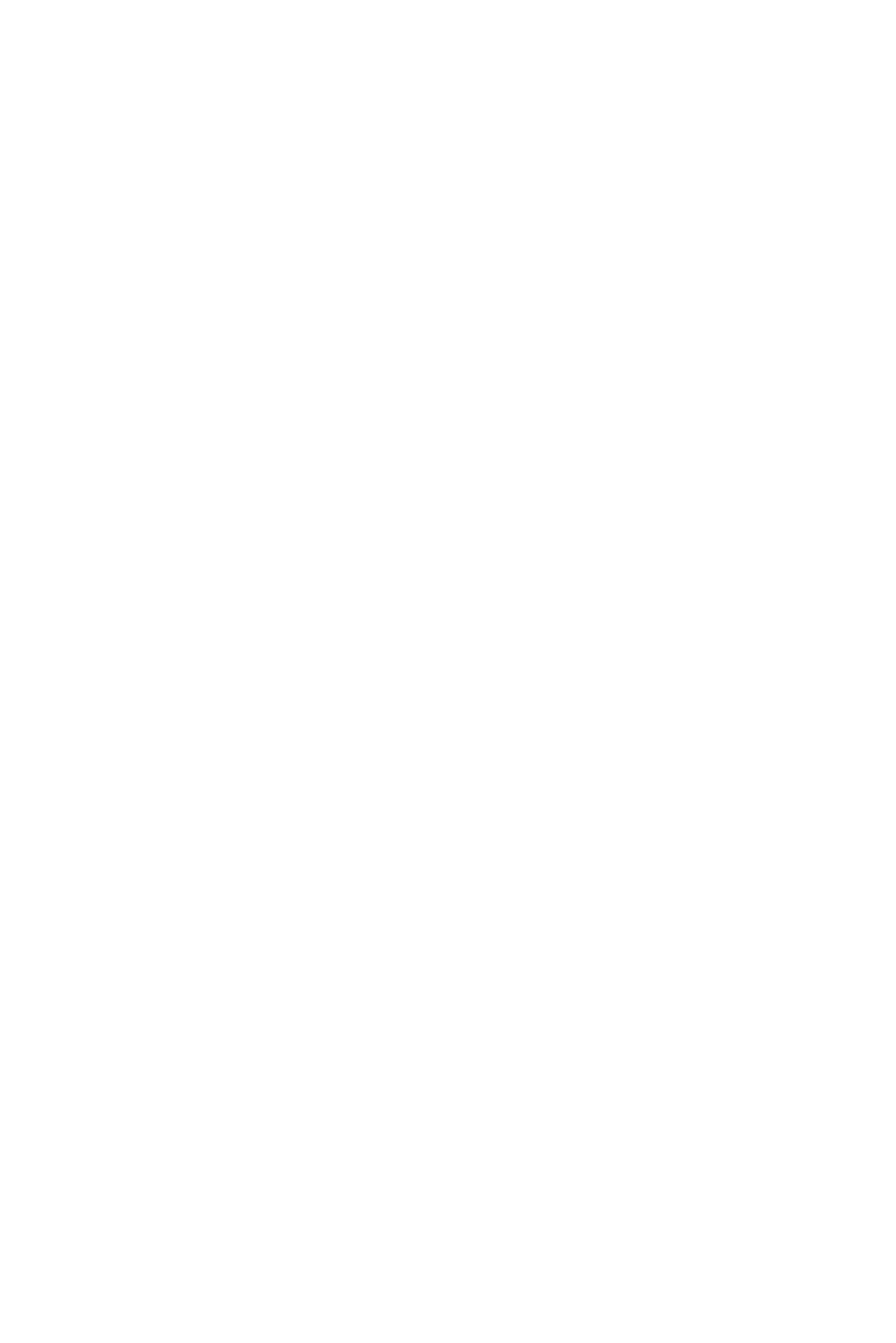## **International Dialogue on Migration Series**

- 1. 82nd Session of the Council; 27-29 November 2001 (available in English/ French/Spanish), May 2002
- 2. Compendium of Intergovernmental Organizations Active in the Field of Migration 2002 (available in English only), December 2002
- 3. International Legal Norms and Migration: An Analysis (available in English/French/ Spanish), December 2002
- 4. 84th Session of the Council; 2–4 December 2002 (available online only at [www.publications.iom.int](http://www.publications.iom.int)), 2003
- 5. Significant International Statements: A Thematic Compilation (out of stock), 2004
- 6. Health and Migration: Bridging the Gap (available in English only), 2005
- 7. Managing the Movement of People: What Can Be Learned for Mode 4 of the GATS (available in pdf format in English, French, Spanish), 2005
- 8. Mainstreaming Migration into Development Policy Agendas (available in English, French, Spanish), 2005
- 9. Migration and Human Resources for Health: From Awareness to Action (available in pdf format only in English, French, Spanish), 2006
- 10. Expert Seminar: Migration and the Environment (available in English, French, Spanish), 2008
- 11. Migrants and the Host Society: Partnerships for Success (available in English, French, Spanish), 2008
- 12. Making Global Labour Mobility a Catalyst for Development (available in English only), 2010
- 13. Free Movement of Persons in Regional Integration Processes (available in English/ French/Spanish)
- 14. Managing Return Migration (available in English/French/Spanish), 2010
- 15. Enhancing the Role of Return Migration in Fostering Development (available in English/French/Spanish), 2010
- 16. Human Rights and Migration: Working Together for Safe, Dignified and Secure Migration (available in English/French/ Spanish), 2010
- 17. Migration and Social Change (available in English/French/Spanish), 2011
- 18. Climate Change, Environmental Degradation and Migration (available in English, French, Spanish), 2012
- 19. Economic Cycles, Demographic Change and Migration (available in English, French, Spanish), 2012
- 20. Moving to Safety: Migration Consequences of Complex Crises, (available in English, French, Spanish), 2012
- 21. Protecting Migrants during Times of Crisis: Immediate Responses and Sustainable Strategies, (available in English, French, Spanish), 2012
- 22. Diasporas and Development: Bridging Societies and States (Diaspora Ministerial Conference International Conference Centre Geneva (CICG) 18–19 June 2013) (available in Arabic, English, French, Spanish), 2013
- 23. South–South Migration: Partnering Strategically for Development (available in English, French, Spanish), 2014
- 24. Migration and Families (available in English, French, Spanish), 2015
- 25. Conference on Migrants and Cities, Geneva Switzerland, 26-27 October 2015 (available in English, French, Spanish), 2016
- 26. Follow-up and review of migration in the Sustainable Development Goals (available in Arabic, English, French, Spanish), 2017
- 27. Strengthening international cooperation on and governance of migration: Towards the adoption of a global compact for safe, orderly and regular migration in 2018 (available in Arabic, English, French, Spanish), 2017
- 28. Inclusive and innovative partnerships for effective global governance of migration (available in English, French, Spanish), 2018
- 29. Youth and migration (available in English, French, Spanish), 2020
- 30. COVID-19 crisis: Reimagining the role of migrants and human mobility for the achievement of the Sustainable Development Goals
- 31. Accelerating integrated action on sustainable development: Migration, the environment and climate change

Titles in this Series can be downloaded from the IOM Publications Online Platform at [https://publications.iom.int/.](http://publications.iom.int/)

**International Organization for Migration Migration Research and Publications Division** 17 route des Morillons, P.O. Box 17, 1211 Geneva 19, Switzerland Tel.: +41.22.717 91 11; Fax: +41.22.798 61 50 Email: [publications@iom.int;](mailto:publications%40iom.int?subject=) Website: [publications.iom.int](http://publications.iom.int)